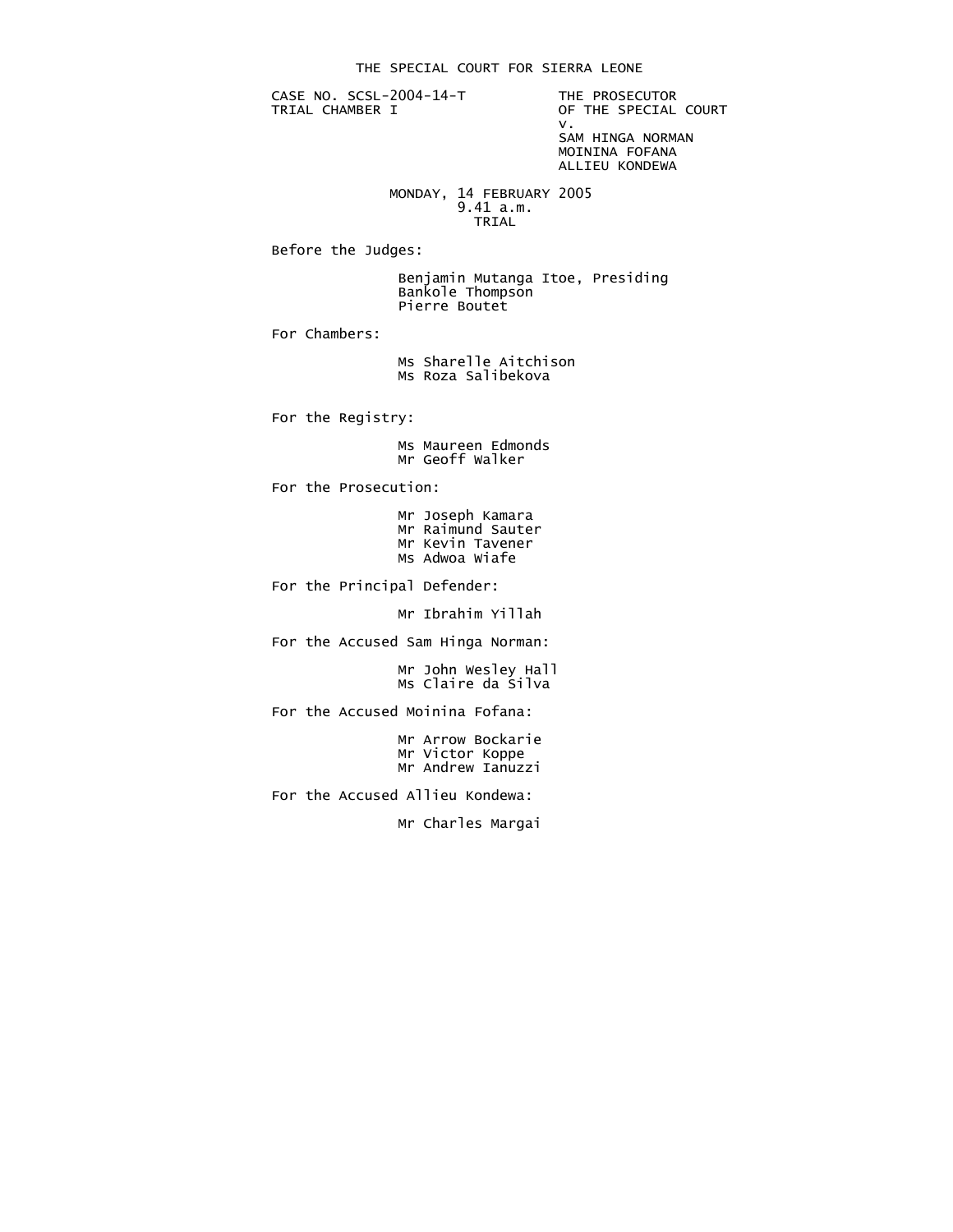|             | 1  | $[HM140205A - JM]$                                        |
|-------------|----|-----------------------------------------------------------|
|             | 2  | Monday, 14 February 2005                                  |
|             | 3  | [Open session]                                            |
|             | 4  | [The accused Kondewa entered court]                       |
| 09:39:13    | 5  | [The accused Norman & Fofana not present]                 |
|             | 6  | [The witness entered court]                               |
|             | 7  | [On commencing at 9.41 a.m.]                              |
|             | 8  | Good morning, learned counsel. We are<br>PRESIDING JUDGE: |
|             | 9  | resuming our session, and for those of you who might have |
| 09:43:02 10 |    | forgotten the event, today is St. Valentine's Day. And    |
|             | 11 | if you have forgotten to fulfil your obligations          |
|             | 12 | whichever way, the Chamber wants to remind you that you   |
|             | 13 | have obligations to fulfil somewhere.                     |
|             | 14 | Right, we shall be proceeding with the Prosecution        |
| 09:43:29 15 |    | calling their 43rd witness. Mr Sauter.                    |
|             | 16 | MR SAUTER:<br>Thank you, Your Honour. The Prosecution is  |
|             | 17 | calling Witness TF2-035.                                  |
|             | 18 | WITNESS: TF2-035 [sworn]                                  |
|             | 19 | [Witness answered through interpreter]                    |
| 09:44:38 20 |    | Mr Sauter, this is the 43rd witness?<br>PRESIDING JUDGE:  |
|             | 21 | MR SAUTER: 43rd, yes. 43rd, yes, Your Honour.             |
|             | 22 | JUDGE BOUTET:<br>Please proceed.                          |
|             | 23 | MR SAUTER: Thank you.                                     |
|             | 24 | EXAMINED BY MR SAUTER:                                    |
| 09:45:14 25 |    | Good morning, Mr Witness.<br>Q.                           |
|             | 26 | Good morning.<br>Α.                                       |
|             | 27 | I'm going to ask you a couple of questions.<br>Q.         |
|             | 28 | okay.<br>A.                                               |
|             | 29 | Please take your time to answer these questions.<br>Q.    |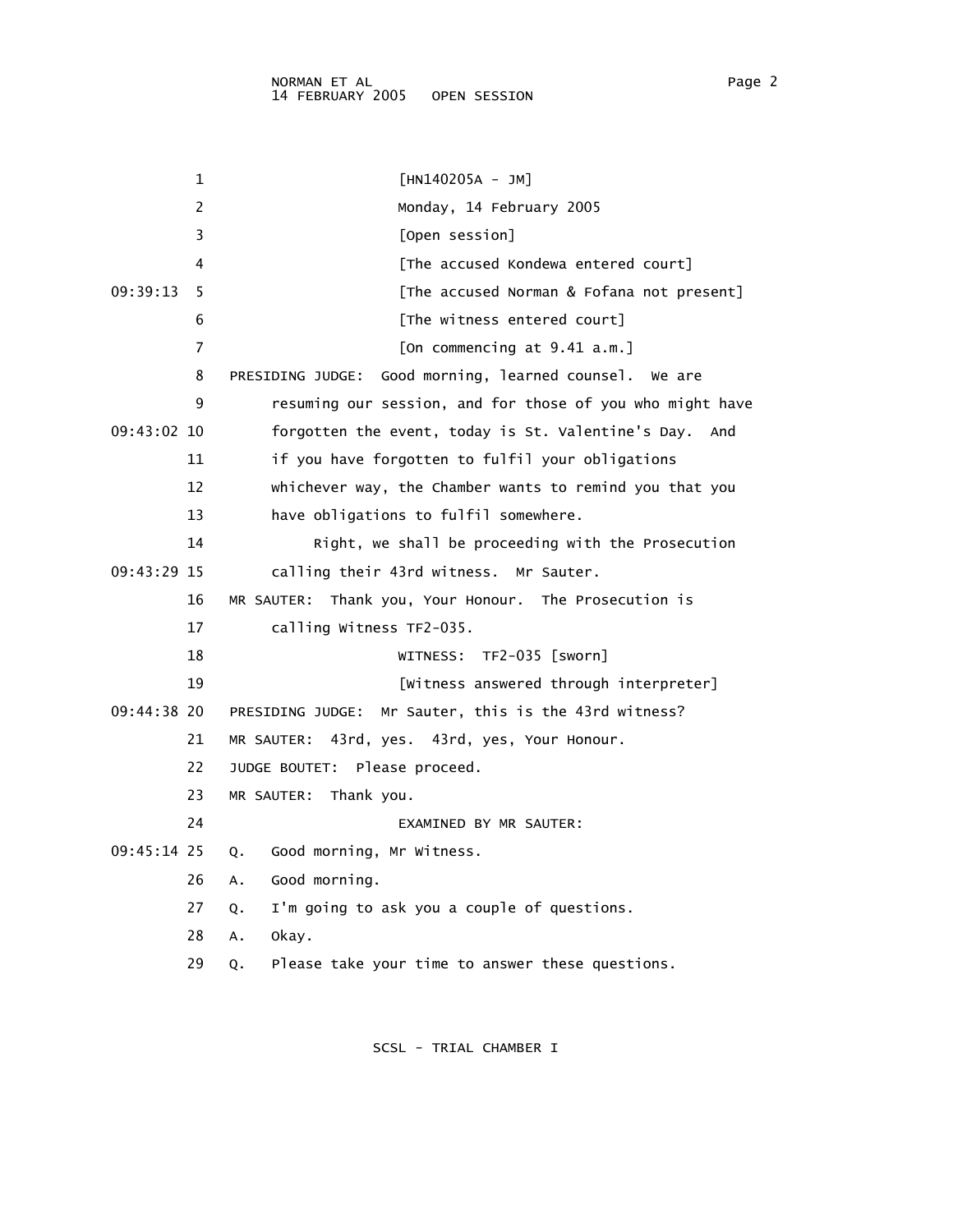1 A. All right. 2 Q. Speak very slowly and form short sentences, please, in 3 order to allow the translation and the recording of what 4 you are saying. Okay? 09:45:57 5 A. Okay. 6 PRESIDING JUDGE: Mr Sauter, you just give us five minutes. 7 We'll rise for just under five minutes, and we'll be 8 right back. The Court will rise, please. 9 [Break taken at 9.47 a.m.] 09:50:13 10 [On resuming at 9.50 a.m.] 11 PRESIDING JUDGE: We're resuming the session. Yes, Mr Sauter, 12 you may -- 13 MR SAUTER: Thank you, Your Honour. 14 Q. Mr Witness. 09:50:40 15 A. Yeah. 16 Q. I will start with some questions concerning your personal 17 data. How old are you, Mr Witness? 18 A. I am 45 years old. 19 Q. And where were you born, Mr Witness? 09:51:09 20 A. I was born at Kabala, Koinadugu District. 21 Q. The writing of Kabala is K-a-b-a-l-a. Koinadugu district 22 is K-o-i-n-a-d-u-g-u. Mr Witness, where are you 23 residing? 24 A. I'm in Tongo Field. 09:51:56 25 Q. Are you married? 26 A. I have two wives. 27 Q. And do you have children? 28 A. Yes, I have five children. 29 Q. Did you ever attend school, Mr Witness?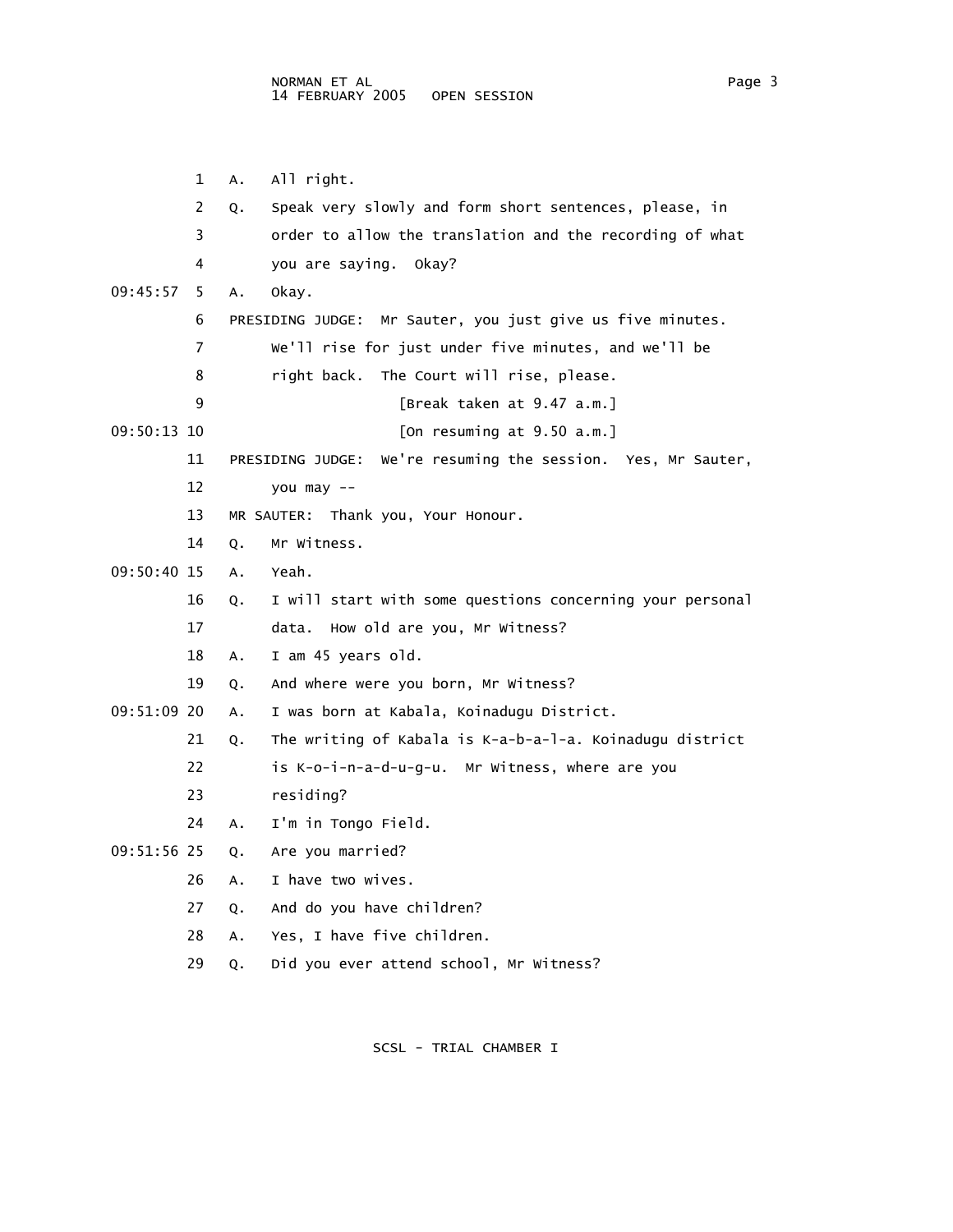1 A. No. 2 Q. And what is your profession? 3 A. I'm a farmer. 4 Q. Thank you, Mr Witness. So Mr Witness, when did you 09:53:27 5 settle in Tongo? 6 A. Right in Tongo Field. Do not talk to me in Mende. I'm 7 not a Mende. 8 MR SAUTER: I did not understand this. 9 PRESIDING JUDGE: Apparently somebody's talking to him in 09:54:00 10 Mende. He says he's not a Mende. 11 THE INTERPRETER: Your Honour, we're trying to relay all that 12 has been said to the accused, so there was a little bit 13 of confusion. 14 PRESIDING JUDGE: Can you adjust it now? 09:54:13 15 THE INTERPRETER: It was only now that we came to know that 16 the accused is here, so that is why we asked another 17 individual to interpret into Mende. So we have to make 18 some adjustments. 19 PRESIDING JUDGE: Please do it quickly. When you are ready, 09:54:30 20 please let us know. Mr Sauter, you can sit down, please, 21 and we'll wait for the adjustment to be made. 22 THE INTERPRETER: My Lord, we need the assistance of the 23 technicians. The whole thing is now confused here. 24 PRESIDING JUDGE: Maureen, can you call the technicians, 09:55:29 25 please. And if it is going to take some time, I think we 26 had better rise. 27 Well, learned counsel, they say it will take five 28 minutes for the technical detail to be sorted out. So 29 we'll rise for five minutes and come back when they are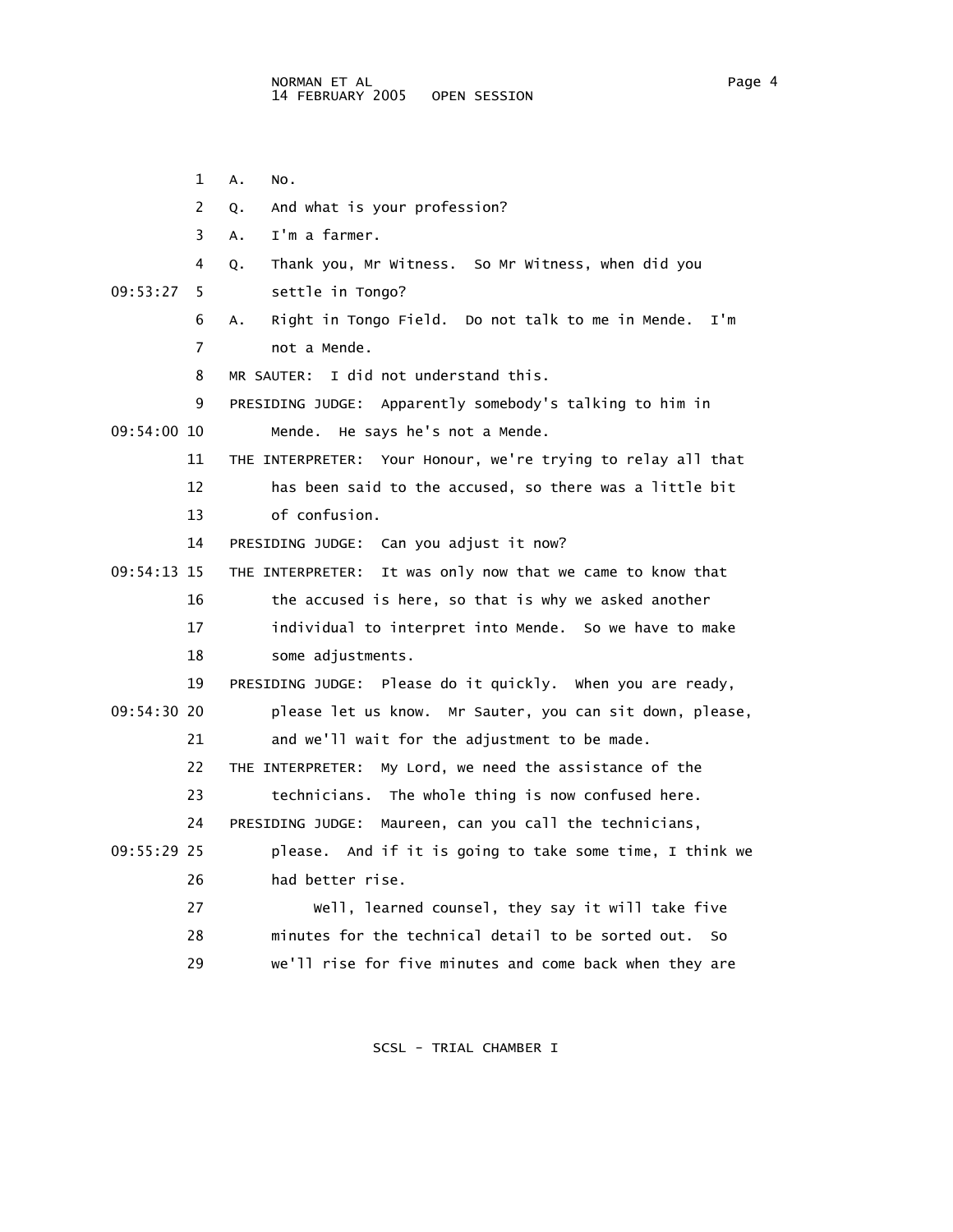|             | 1  | ready.                                                         |
|-------------|----|----------------------------------------------------------------|
|             | 2  | [Break taken at 9.56 a.m.]                                     |
|             | 3  | [On resuming at $10.02$ a.m.]                                  |
|             | 4  | We're resuming the session. Mr Sauter, you<br>PRESIDING JUDGE: |
| 10:03:00    | 5  | I hope we wouldn't have to rise again a<br>may proceed.        |
|             | 6  | third time this morning.                                       |
|             | 7  | Thank you, Your Honour.<br>MR SAUTER:                          |
|             | 8  | Mr Witness, once again, when did you settle in Tongo?<br>Q.    |
|             | 9  | It was in 1980.<br>Α.                                          |
| 10:03:18 10 |    | And did you live all the time since 1980 in Tongo?<br>Q.       |
|             | 11 | Yes.<br>А.                                                     |
|             | 12 | Mr Witness, I would like to take your mind to the year<br>Q.   |
|             | 13 | Do you recall who was president of Sierra<br>1997.<br>1997.    |
|             | 14 | Leone in $1997$ ?                                              |
| 10:04:21 15 |    | Α.<br>Yes.                                                     |
|             | 16 | Please tell the Court.<br>Q.                                   |
|             | 17 | It was Tejan Kabbah.<br>Α.                                     |
|             | 18 | Did Mr Kabbah stay to be president of Sierra Leone all<br>Q.   |
|             | 19 | the year 1997?                                                 |
| 10:04:58 20 |    | well, he was overthrown.<br>Α.                                 |
|             | 21 | Can you recall when this overthrow happened?<br>Q.             |
|             | 22 | I cannot exactly remember the year, but it was in 1997.<br>А.  |
|             | 23 | PRESIDING JUDGE: You can put it to him. I don't think that     |
|             | 24 | is contested by the Defence. Mr Sauter, you can put the        |
| 10:05:29 25 |    | date to him. Suggest a date to him. There's no problem         |
|             | 26 | about that.                                                    |
|             | 27 | MR SAUTER: Okay, thank you.                                    |
|             | 28 | Mr Witness, is it true that President Kabbah, to your<br>Q.    |
|             | 29 | recollection -- that President Kabbah was overthrown on        |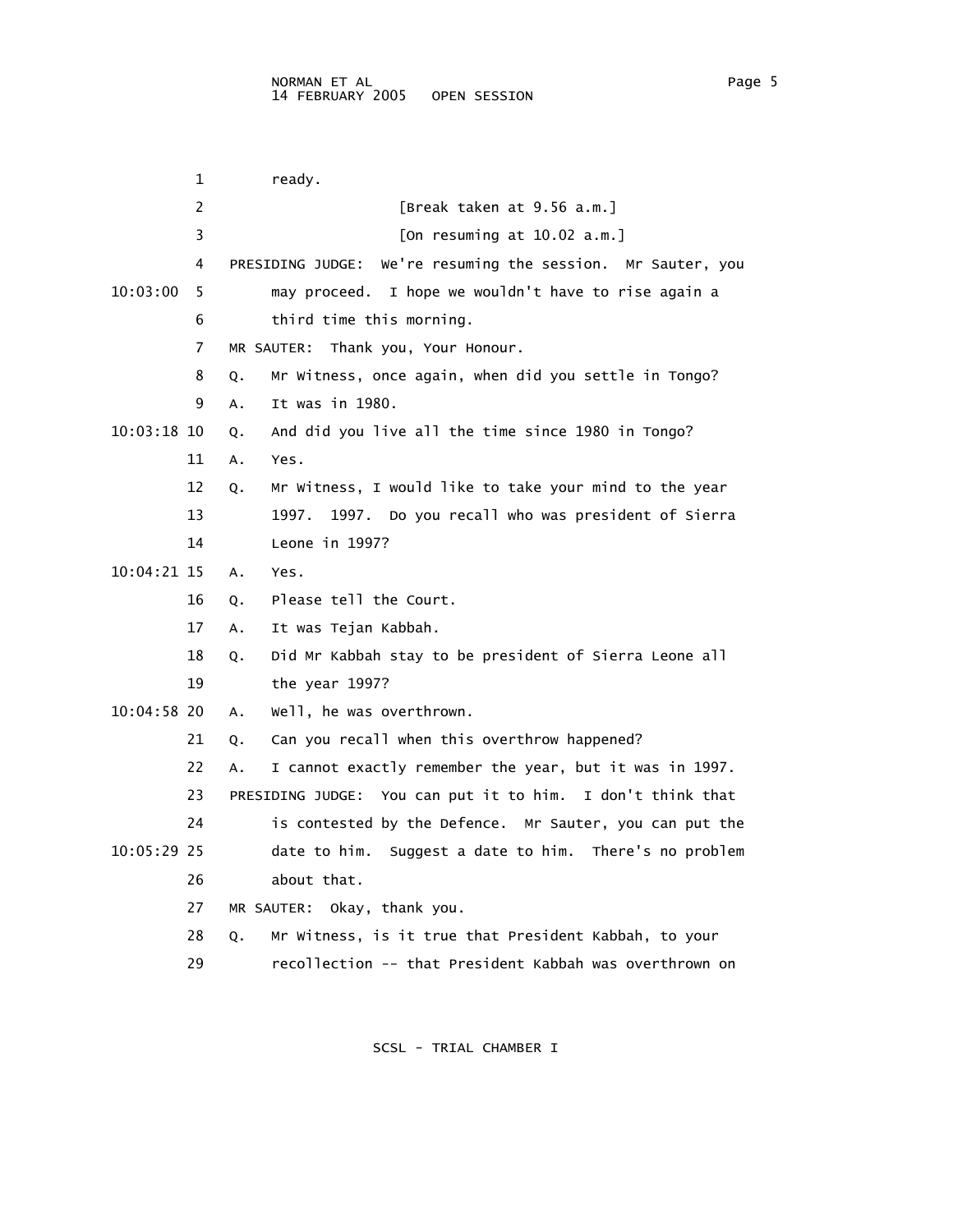|             | 1              |    | the $25th$ of May 1997?                                  |
|-------------|----------------|----|----------------------------------------------------------|
|             | $\overline{2}$ | A. | I know the year 1997. But the day, I don't know.         |
|             | 3              | Q. | Okay, thank you, Mr Witness. Now, let's come to Tongo    |
|             | 4              |    | Field. Do you recall who was in control of Tongo or      |
| 10:06:40    | 5.             |    | Tongo Field during the time President Kabbah was         |
|             | 6              |    | president of Sierra Leone? Or until his overthrow?       |
|             | 7              | Α. | Yes.                                                     |
|             | 8              | Q. | Please tell the Court.                                   |
|             | 9              | Α. | Kamajors were in charge during that time.                |
| 10:07:22 10 |                | Q. | when you say "Kamajors", Mr Witness, what do you mean by |
|             | 11             |    | Kamajors? What is Kamajors?                              |
|             | 12             | Α. | well, the people who were there, they called them        |
|             | 13             |    | They were fighting against the rebels.<br>Kamajors.      |
|             | 14             | Q. | Was there any change in the situation in Tongo Field     |
| 10:08:14 15 |                |    | after the overthrow of the government of President       |
|             | 16             |    | Kabbah?                                                  |
|             | 17             | Α. | Yes.                                                     |
|             | 18             | Q. | Could you please tell the Court what happened?           |
|             | 19             | Α. | Yes.                                                     |
| 10:08:47 20 |                | Q. | Go ahead.                                                |
|             | 21             | А. | Well, those who overthrew Tejan Kabbah called themselves |
|             | 22             |    | AFRC.                                                    |
|             | 23             | Q. | Mr Witness, did those persons come to Tongo Field after  |
|             | 24             |    | the overthrow?                                           |
| 10:09:31 25 |                | Α. | NO.                                                      |
|             | 26             |    | JUDGE BOUTET: Mr Sauter, can you move slightly faster,   |
|             | 27             |    | please.                                                  |
|             | 28             |    | MR SAUTER: Yes, Your Honour.                             |
|             | 29             | Q. | So, did the Kamajors stay in Tongo Field after the       |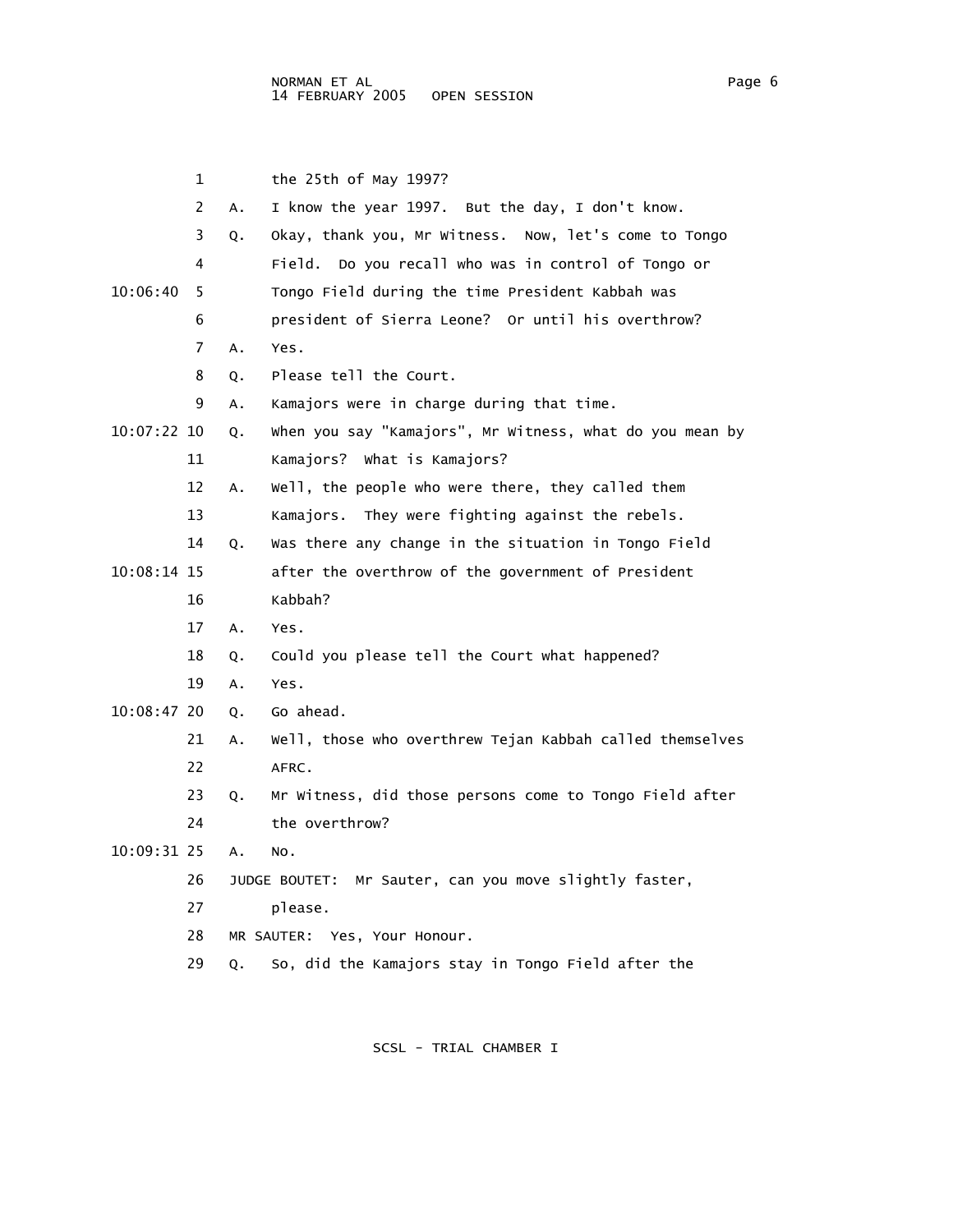|               | 1  |    | overthrow?                                                 |
|---------------|----|----|------------------------------------------------------------|
|               | 2  | A. | Yes.                                                       |
|               | 3  | Q. | Were there any special events in Tongo Field in 1997 you   |
|               | 4  |    | remember?                                                  |
| 10:10:29      | 5. | A. | If something happened?                                     |
|               | 6  | Q. | Yes.                                                       |
|               | 7  | A. | The man took over the country, the AFRC.                   |
|               | 8  | Q. | You say the AFRC took over the country. That's right?      |
|               | 9  | Α. | Yes, but they didn't reach Tongo.                          |
| 10:10:59 10   |    | Q. | So the question was whether or not you remember any        |
|               | 11 |    | special event which occurred in Tongo Field in 1997.       |
|               | 12 | А. | Yes.                                                       |
|               | 13 | Q. | Please tell the Court.                                     |
|               | 14 | Α. | Okay. One time, when the AFRC said they will enter         |
| 10:11:45 15   |    |    | Tongo.                                                     |
|               | 16 | Q. | Go ahead, please.                                          |
|               | 17 | Α. | And the Kamajors said, "It's a lie. They will never        |
|               | 18 |    | reach there."                                              |
|               | 19 | Q. | Mr Witness, did the Kamajors ever attack Tongo Field?      |
| 10:12:17 20   |    | A. | We were with them during the time the AFRC took over.      |
|               | 21 | Q. | So once again, my question, did the Kamajors in 1997       |
|               | 22 |    | attack Tongo Field?                                        |
|               | 23 | Α. | After the AFRC entered, the Kamajors pulled out and went   |
|               | 24 |    | into the bush.                                             |
| $10:12:55$ 25 |    | Q. | And did they ever come back to Tongo?                      |
|               | 26 | А. | Yes.                                                       |
|               | 27 |    | My Lords, can the witness please speak<br>THE INTERPRETER: |
|               | 28 |    | through the mic. We are having problems with what he's     |
|               | 29 |    | Let him come closer to the microphone.<br>saying.          |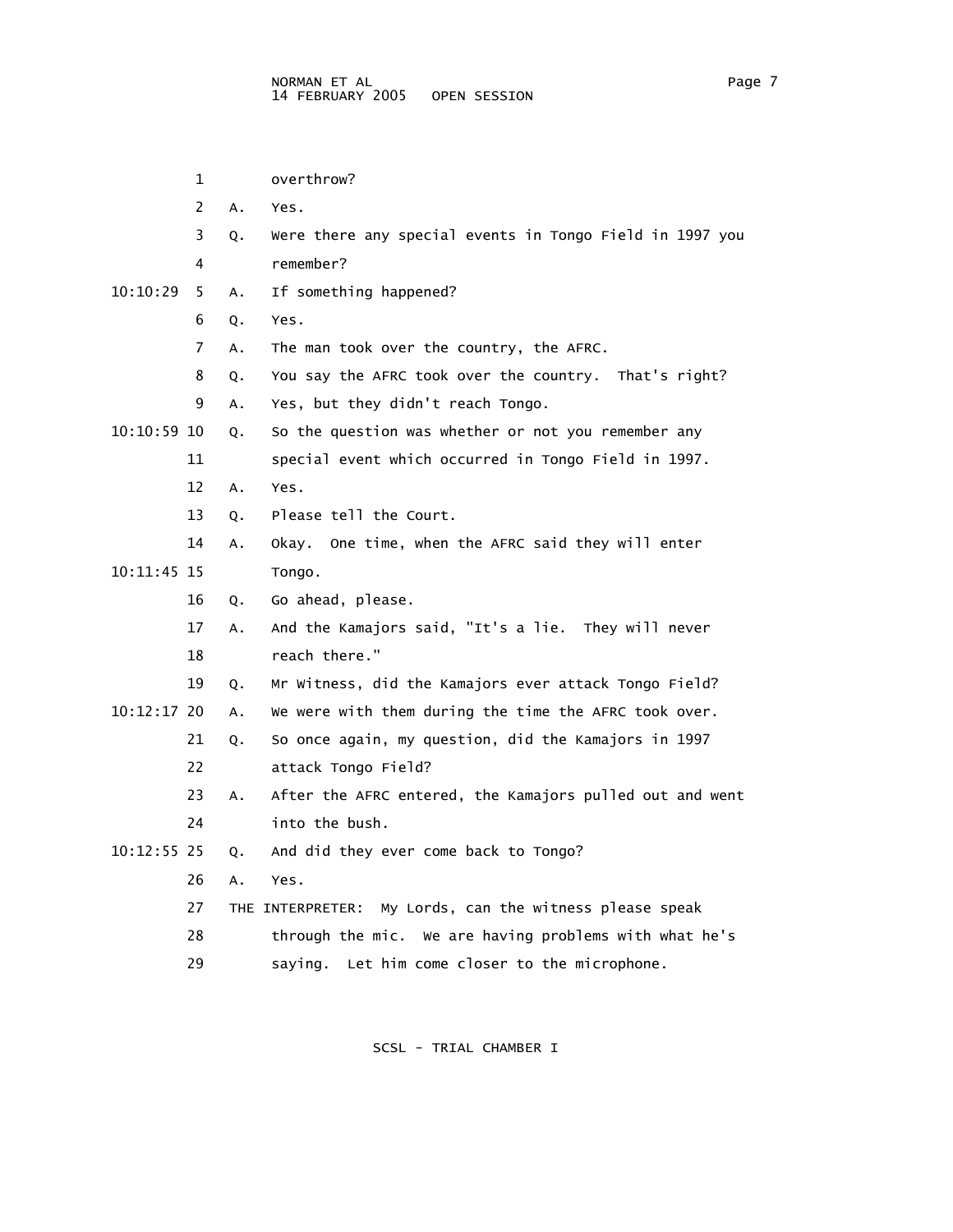1 PRESIDING JUDGE: Come closer to the mic, please, please. 2 MR SAUTER: May I proceed. 3 Q. So, Mr Witness, please tell the Court about this attack 4 of the Kamajors on Tongo. 10:13:46 5 A. Okay. After they launch an attack on the AFRC -- 6 PRESIDING JUDGE: Who is launching the attack? Who is 7 launching the attack? Is it the Kamajors launching the 8 attack or the AFRC launching the attack on Tongo? The 9 Kamajors are in charge up to now. 10:14:07 10 THE WITNESS: After the AFRC pulled the Kamajors, the Kamajor 11 **launch an counterattack on the AFRC.**  12 MR SAUTER: 13 Q. Could you remember approximately when about this 14 happened? 10:14:36 15 A. Yes. 16 Q. Please tell us? 17 A. It was in the dries. I cannot remember the month. 18 Q. So you say it was in the dry season of 1997? Is that 19 right? 10:14:55 20 A. Yes. 21 Q. What did you do when the Kamajors attacked Tongo? 22 MR MARGAI: My Lords, I don't know -- 23 THE WITNESS: [No Interpretation] 24 MR MARGAI: I seem to be confused about the sequence of 10:15:14 25 events. According to the testimony of this witness, up 26 to and including the overthrow of the Kabbah regime, the 27 Kamajors were in control of Tongo. And again, he said 28 after the overthrow of the Kabbah regime, the AFRC took 29 over the entire country but never went to Tongo. So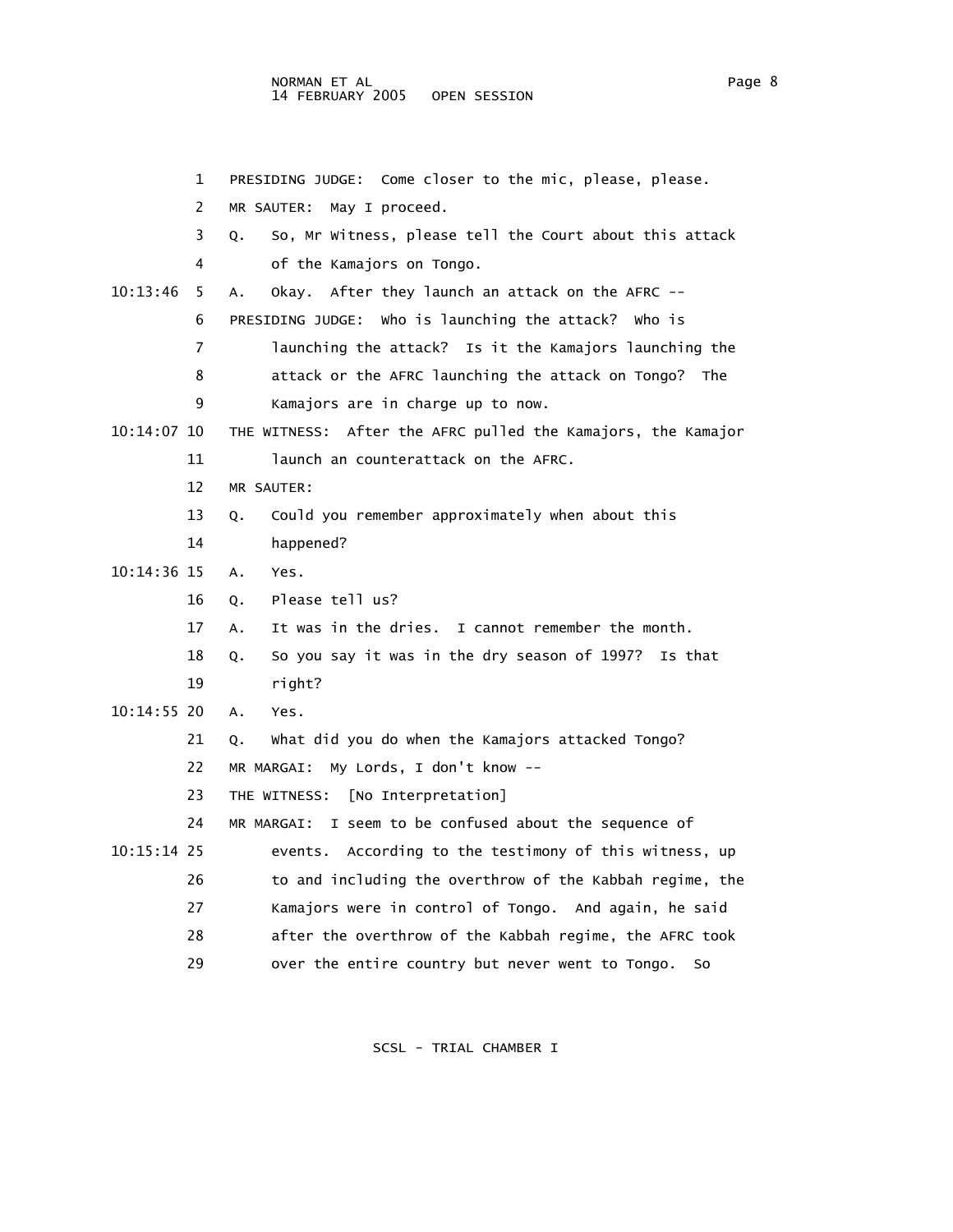|             | 1  | perhaps if my learned friend would assist us by leading         |
|-------------|----|-----------------------------------------------------------------|
|             | 2  | his witness from then on, let us know when AFRC entered         |
|             | 3  | Tongo, if at all, and in what circumstances.                    |
|             | 4  | My understanding of the evidence was that<br>JUDGE BOUTET:      |
| 10:15:49    | 5  | indeed, the AFRC took control and pushed the Kamajors out       |
|             | 6  | of Tongo, and that's why the Kamajor counterattacked, to        |
|             | 7  | use the words of the witness. But I'll admit it's far           |
|             | 8  | from being clear. So perhaps, Mr Prosecutor, you can try        |
|             | 9  | to clarify the issues so there's no confusion in                |
| 10:16:15 10 |    | anybody's mind.                                                 |
|             | 11 | MR MARGAI: Thank you, My Lords.                                 |
|             | 12 | Especially as to the timing that Mr Margai has<br>JUDGE BOUTET: |
|             | 13 | raised. Clearly the evidence at the outset, is that when        |
|             | 14 | there was the overthrow of President Kabbah, the AFRC           |
| 10:16:33 15 |    | were not in control of Tongo at that time. So if the            |
|             | 16 | AFRC took control, we would like to know when the AFRC          |
|             | 17 | took control and so on and so forth, so there is some           |
|             | 18 | logic to the sequence of events.                                |
|             | 19 | I contend there are some contradictions in the<br>MR SAUTER:    |
| 10:16:47 20 |    | statement of this witness, and I will try to clarify.           |
|             | 21 | So Mr Witness, you said up to the overthrow of the<br>Q.        |
|             | 22 | government of Mr Kabbah, the Kamajors were in control of        |
|             | 23 | That's right?<br>Tongo.                                         |
|             | 24 | They were in Tongo.<br>А.                                       |
| 10:17:08 25 |    | So you said after the overthrow, the AFRC took over the<br>Q.   |
|             | 26 | control over the whole country, as you said.                    |
|             | 27 | Α.<br>Yes.                                                      |
|             | 28 | Did they also come to Tongo? I'm speaking of the AFRC.<br>Q.    |
|             | 29 | They didn't enter Tongo.<br>Α.                                  |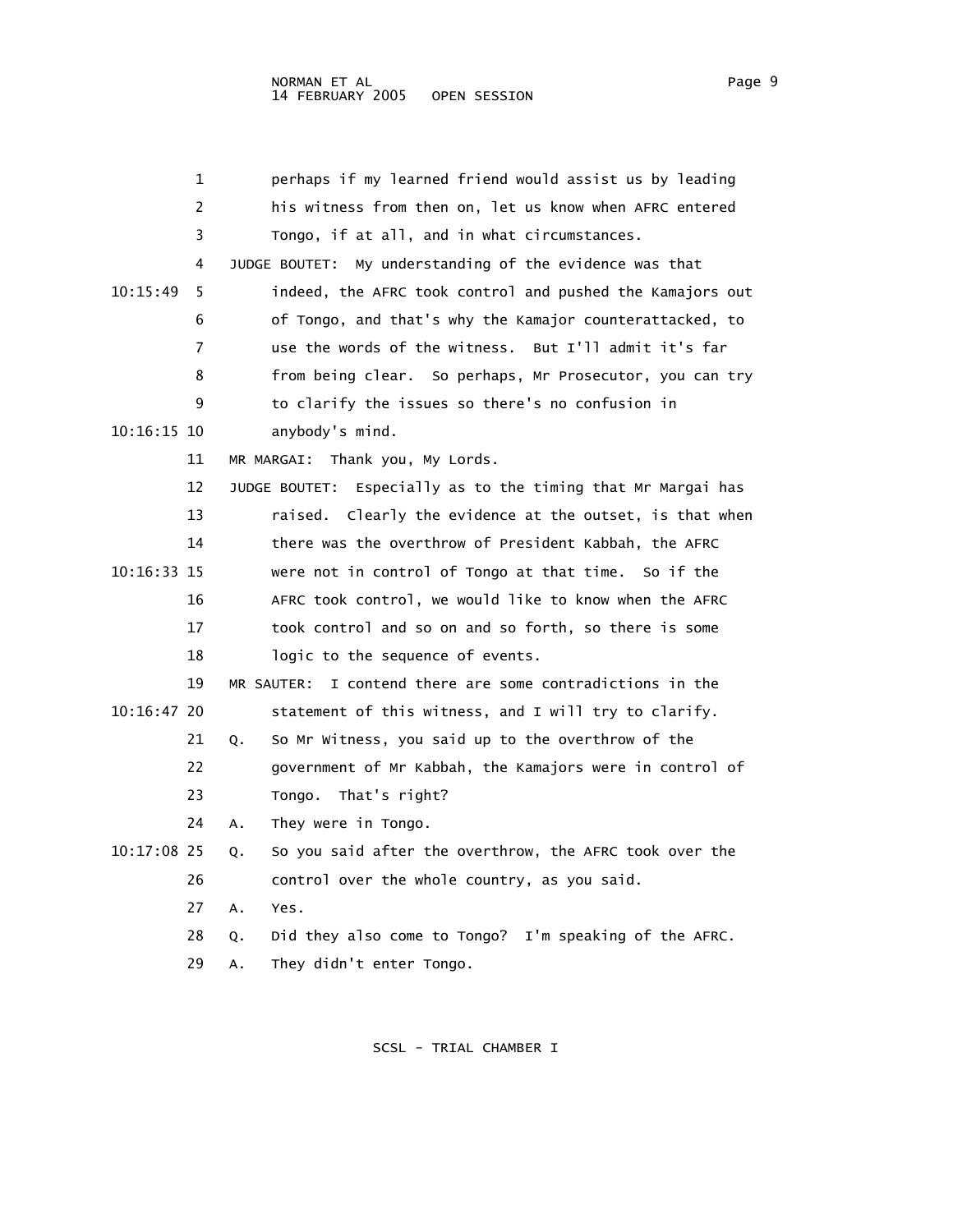|             | 1  | Q. | Did they at no time enter Tongo after the overthrow?        |
|-------------|----|----|-------------------------------------------------------------|
|             | 2  | Α. | The time they overthrew, no, they didn't enter Tongo.<br>It |
|             | 3  |    | was the Kamajors who were with us in Tongo.                 |
|             | 4  | Q. | My question was whether or not after the overthrow the      |
| 10:18:01    | 5  |    | AFRC came to Tongo.                                         |
|             | 6  | Α. | Yes, they later entered Tongo because they took over the    |
|             | 7  |    | entire country.                                             |
|             | 8  | Q. | Could you give an estimate how long after the overthrow     |
|             | 9  |    | the AFRC came to Tongo?                                     |
| 10:18:32 10 |    | Α. | How many days -- how many months they took before they      |
|             | 11 |    | entered Tongo? About two months before they enter Tongo.    |
|             | 12 | Q. | Two months after the overthrow. That's right?               |
|             | 13 | Α. | Before they enter Tongo, yes.                               |
|             | 14 | Q. | I understood two months after the overthrow, AFRC entered   |
| 10:19:05 15 |    |    | Tongo.                                                      |
|             | 16 | Α. | Yes.                                                        |
|             | 17 | Q. | That's right? Once again, about two months after the        |
|             | 18 |    | overthrow of the government of Kabbah, AFRC came to         |
|             | 19 |    | Right?<br>Tongo.                                            |
| 10:19:30 20 |    | A. | Yes.                                                        |
|             | 21 | Q. | And you said earlier when AFRC came to Tongo, the           |
|             | 22 |    | Kamajors went into the bush? That's right?                  |
|             | 23 | Α. | Yes.                                                        |
|             | 24 | Q. | And now, did the Kamajors return to Tongo at any time?      |
| 10:19:59 25 |    | Α. | They launched an attack against the AFRC.<br>Yes.           |
|             | 26 | Q. | And approximately how long after the AFRC came to Tongo     |
|             | 27 |    | they launched this attack?                                  |
|             | 28 | Α. | Nearly two months.                                          |
|             | 29 | Q. | Thank you, Mr Witness. So now, what did you do when the     |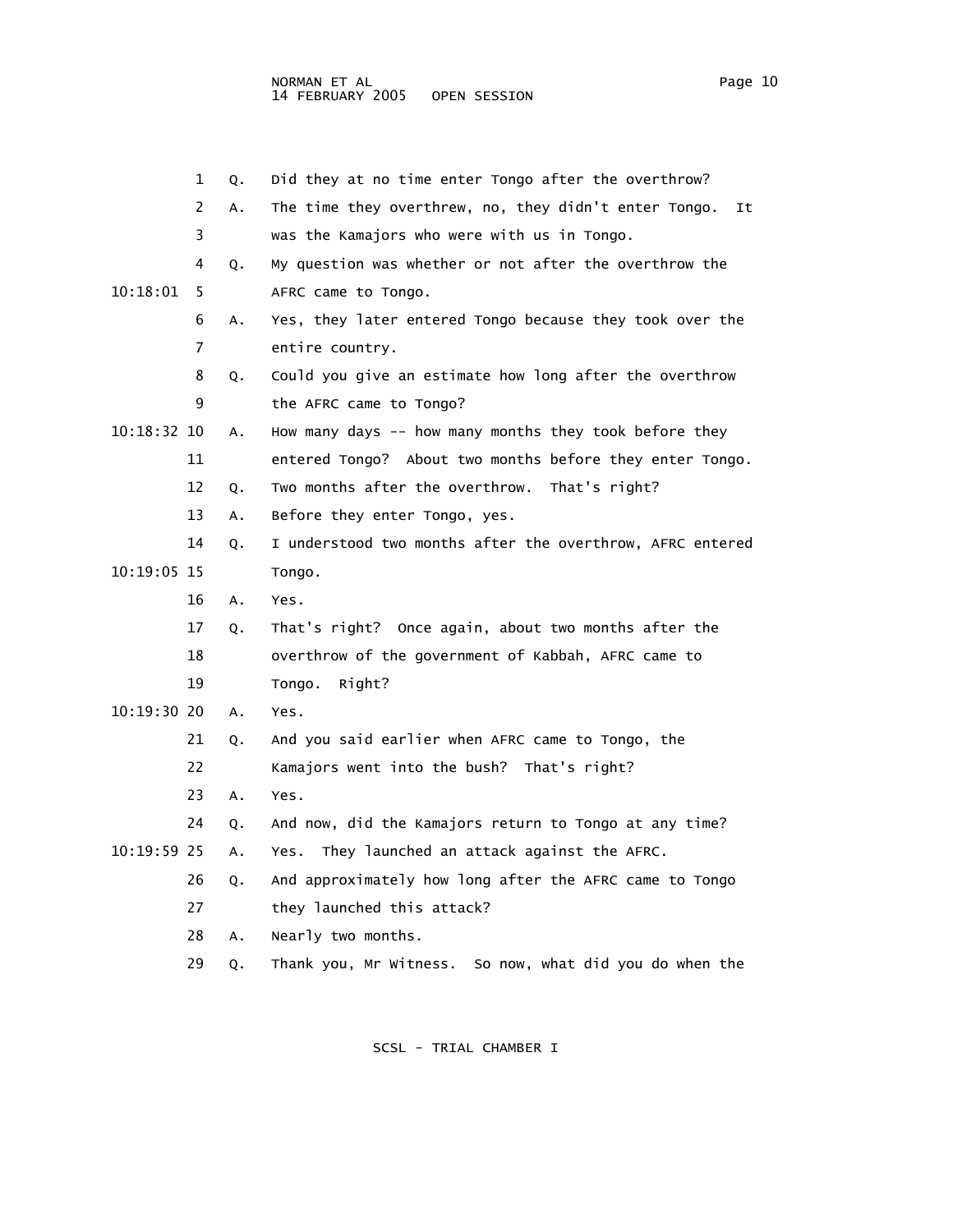|             | 1              |    | Kamajors launched this attack?                            |
|-------------|----------------|----|-----------------------------------------------------------|
|             | $\overline{2}$ | A. | Well, we tried to pull out because of the firing.         |
|             | 3              | Q. | You say "pull out of Tongo"? That's right?                |
|             | 4              | A. | We had wanted to pull out. But when we reached the AFRC   |
| 10:21:40    | 5              |    | checkpoint, they stopped us.                              |
|             | 6              | Q. | when you say we tried to pull out and they stopped us,    |
|             | $\overline{7}$ |    | who do you mean?                                          |
|             | 8              | Α. | The AFRC.                                                 |
|             | 9              | Q. | No, no, no. Have you been by yourself, or were you        |
| 10:22:08 10 |                |    | accompanied by other people when you tried to pull out of |
|             | 11             |    | Tongo?                                                    |
|             | 12             | Α. | We were many.                                             |
|             | 13             | Q. | when you say "we were many", who do you mean? Who was     |
|             | 14             |    | trying to pull out of Tongo?                              |
| 10:22:45 15 |                | Α. | We, the civilians.                                        |
|             | 16             | Q. | And where were you heading for? Where you wanted to go?   |
|             | 17             | Α. | We were heading for Kenema.                               |
|             | 18             | Q. | So, Mr Witness, you said earlier you were stopped at an   |
|             | 19             |    | AFRC checkpoint. Please tell the Court what happened at   |
| 10:23:35 20 |                |    | this checkpoint, apart from being stopped.                |
|             | 21             | Α. | Okay. They told us, all the civilians, to sit on the      |
|             | 22             |    | floor. Nobody's allowed to pass.                          |
|             | 23             | Q. | Could you give an estimate how many civilians were at     |
|             | 24             |    | this checkpoint at this time.                             |
| 10:24:10 25 |                | Α. | We were over 1.000.                                       |
|             | 26             | Q. | Could you recall how long you stayed at this checkpoint?  |
|             | 27             | А. | We were there for nearly 30 minutes.                      |

28 Q. And what happened after these 30 minutes?

29 A. The Kamajors came, and the soldiers hid.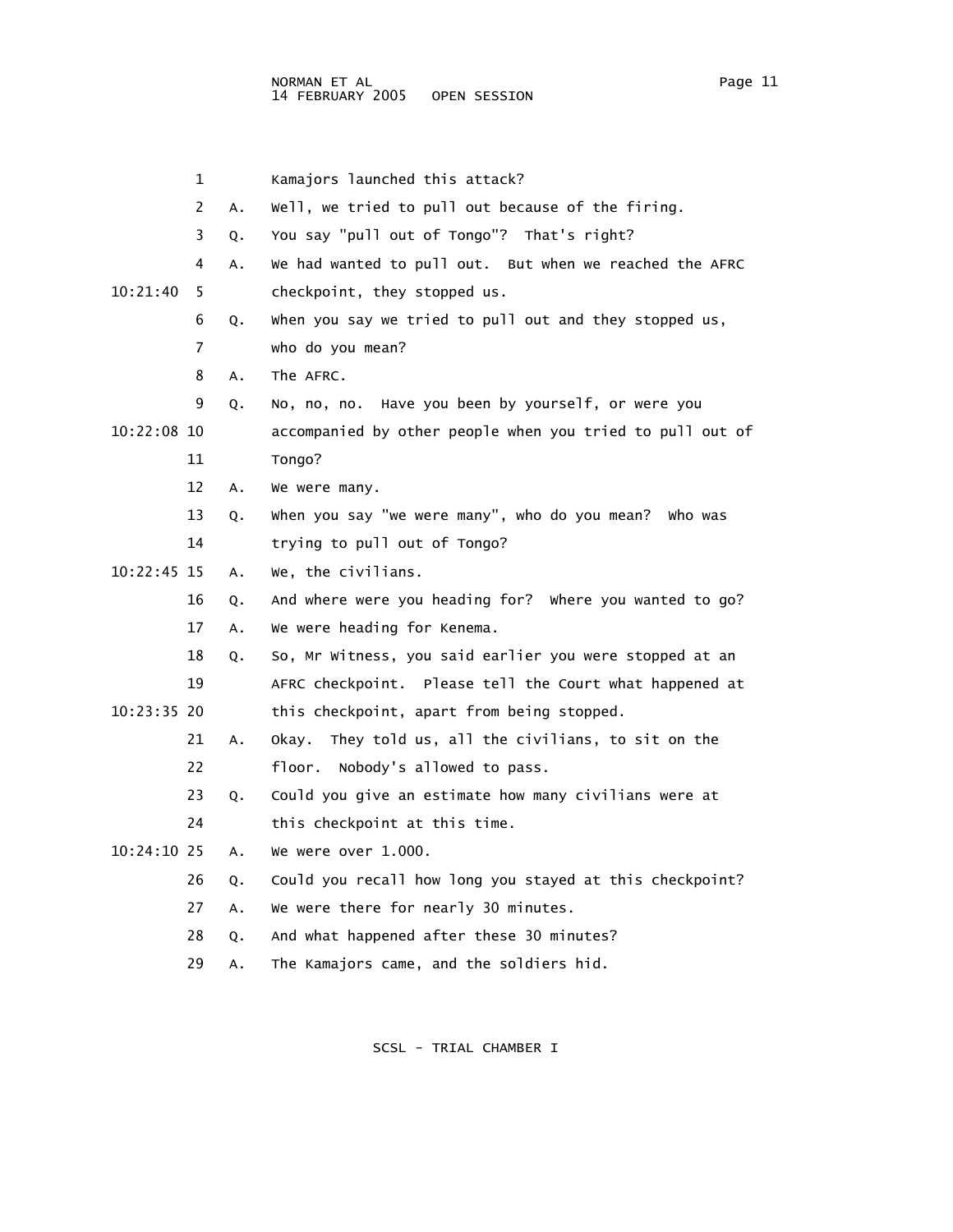|               | 1  | Q.         | Please tell the Court once again what the AFRC did when     |
|---------------|----|------------|-------------------------------------------------------------|
|               | 2  |            | the Kamajors came.                                          |
|               | 3  |            | PRESIDING JUDGE: They went into hiding.                     |
|               | 4  |            | THE WITNESS: They pulled out and leave us, and the Kamajors |
| 10:25:37      | 5. |            | told us to leave for Kenema.                                |
|               | 6  | MR SAUTER: |                                                             |
|               | 7  | Q.         | By the way, do you know whether the attack on Tongo         |
|               | 8  |            | carried out by the Kamajors was successful at this time?    |
|               | 9  | Α.<br>NO.  |                                                             |
| 10:26:09 10   |    | Q.         | You don't know, or it was not successful?                   |
|               | 11 | А.         | It was not successful.                                      |
|               | 12 | Q.         | Thank you, Mr Witness.                                      |
|               | 13 |            | Now, did you proceed towards Kenema?                        |
|               | 14 | Α.         | No, we didn't reach -- we didn't reach Kenema.              |
| 10:26:43 15   |    | Q.         | No, no, no. The question was, did you proceed towards       |
|               | 16 |            | Kenema?                                                     |
|               | 17 | Α.         | We plan to go to Kenema, yes.                               |
|               | 18 | Q.         | And where, in fact, did you go really?                      |
|               | 19 | А.         | We went halfway, and the Kamajors told us that we should    |
| $10:27:08$ 20 |    |            | all go to Panguma.                                          |
|               | 21 | Q.         | Panguma is P-a-n-g-u-m-a. Could you recognise who at        |
|               | 22 |            | this time was commander of the Kamajors?                    |
|               | 23 | Α.<br>Yes. |                                                             |
|               | 24 | Q.         | Please tell the Court.                                      |
| 10:28:02 25   |    | Α.         | The man was called Keikula Kamagboty.                       |
|               | 26 | Q.         | How you spell, it's K-e-i-k-u-l-a, last name                |
|               | 27 |            | K-a-m-a-g-b-o-t-y.                                          |
|               | 28 |            | PRESIDING JUDGE: K-a-m-a.                                   |
|               | 29 |            | MR SAUTER: G-b-o-t-y. I spell it once again.                |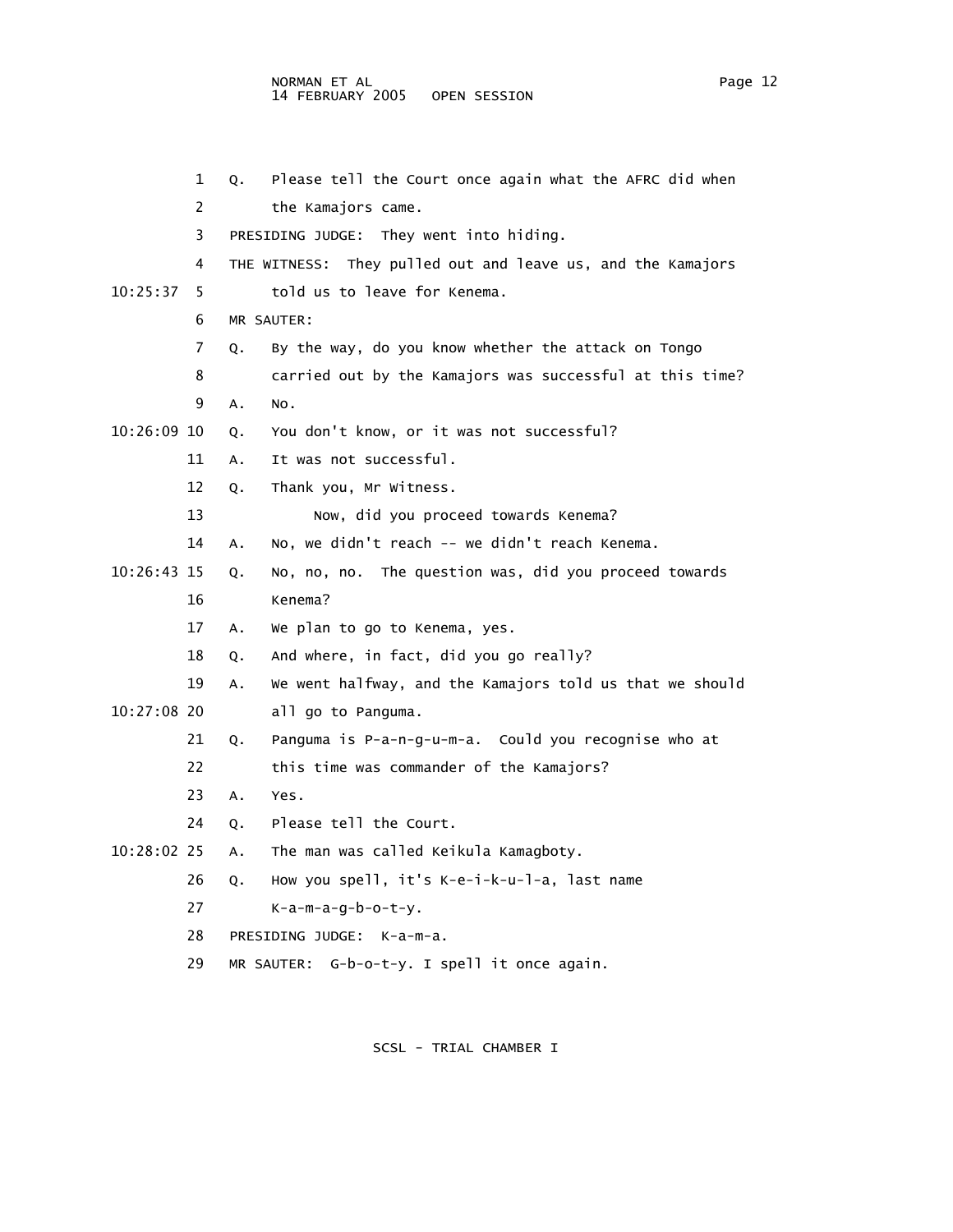$1$  K-a-m-a-g-b-o-t-y. 2 Q. Did you know Keikula Kamagboty before? 3 A. Yeah. 4 Q. So you said you were asked to go to Panguma. 10:29:15 5 A. Yes. 6 Q. Did you go to Panguma? 7 A. We didn't reach. We stopped off at -- 8 THE INTERPRETER: Can he repeat that name again, please. 9 MR SAUTER: 10:29:37 10 Q. Did you go to Panguma? 11 A. We didn't reach Panguma that same day. We stopped 12 halfway at Telama. 13 MR SAUTER: The spelling of T-e-l-a-m-a. 14 Q. So, Mr Witness, what happened after you reached Telama? 10:30:18 15 A. When we reached Telama, we were asked to gather our 16 belongings in one place. 17 Q. Mr Witness, am I right that the whole troop of civilians 18 who has been before at the checkpoint, stopped at the 19 checkpoint, was going to Telama? So that means about 10:30:52 20 1.000 persons? 21 A. Yes, they took all of us to Telama. 22 Q. So you said you were asked to place your luggage or 23 whatever you had at the side of the road? 24 PRESIDING JUDGE: Assembling their luggage in one place. 10:31:28 25 JUDGE THOMPSON: In one place, is what he said. 26 THE WITNESS: Yes, at Telama, at the junction. 27 MR SAUTER: 28 Q. Do you know what happened to this luggage subsequently? 29 A. Yeah.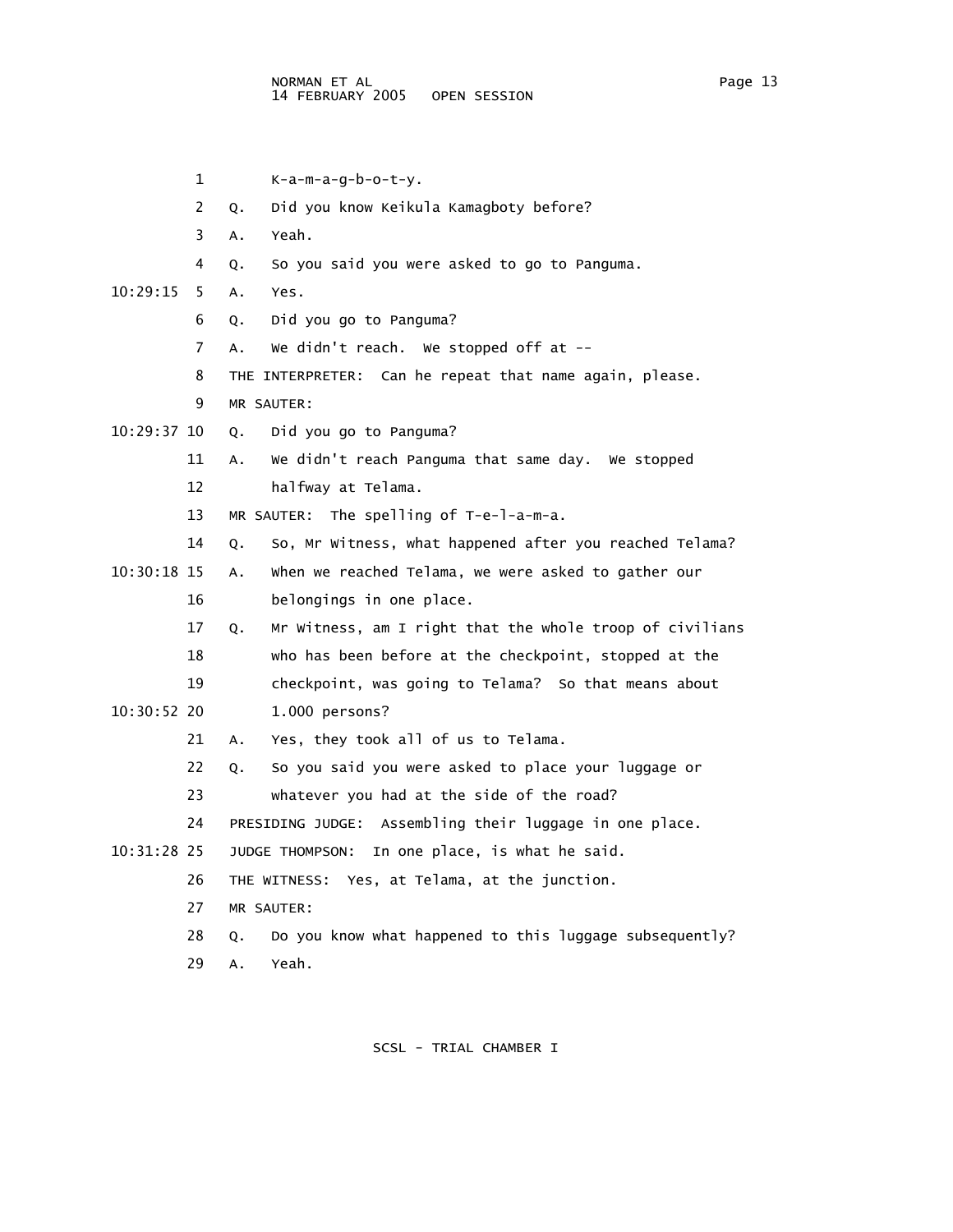|             | 1  | Please tell the Court.<br>Q.                                    |
|-------------|----|-----------------------------------------------------------------|
|             | 2  | Did they assemble their things in one place?<br>JUDGE THOMPSON: |
|             | 3  | MR SAUTER:<br>Pardon?                                           |
|             | 4  | JUDGE THOMPSON: Did they assemble their luggage in one place?   |
| 10:32:10    | 5  | MR SAUTER: Yeah, yeah.                                          |
|             | 6  | He said they did?<br>JUDGE THOMPSON:                            |
|             | 7  | The date?<br>MR SAUTER:                                         |
|             | 8  | Did they assemble the luggage in one place?<br>JUDGE THOMPSON:  |
|             | 9  | Because that was $-$                                            |
|             | 10 | THE WITNESS:<br>Yeah.                                           |
|             | 11 | JUDGE THOMPSON: -- the evidence, that they were asked to do     |
|             | 12 | that.                                                           |
|             | 13 | MR SAUTER: I'm a little bit confused now, but I try to clear    |
|             | 14 | this.                                                           |
| 10:32:22 15 |    | JUDGE THOMPSON: Well, I just wanted to know whether there       |
|             | 16 | was, in fact, whether they complied with the order to           |
|             | 17 | have their things assembled in one place before you move        |
|             | 18 | to what happened to them.                                       |
|             | 19 | I try to clear this question.<br>MR SAUTER:                     |
| 10:32:35 20 |    | Right, thanks.<br>JUDGE THOMPSON:                               |
|             | 21 | MR SAUTER:                                                      |
|             | 22 | Once again, Mr Witness, you were asked to place your<br>Q.      |
|             | 23 | luggage at one place. Did you comply to this order --           |
|             | 24 | Let's stick to belongings. Let's stick to<br>JUDGE THOMPSON:    |
| 10:32:57 25 |    | belongings, that's what the translation gave us,                |
|             | 26 | belongings rather than luggage.                                 |
|             | 27 | MR SAUTER: Okay, thank you.                                     |
|             | 28 | So you were asked to put all your belongings to one<br>Q.       |
|             | 29 | Did you comply to this order or question or how<br>place.       |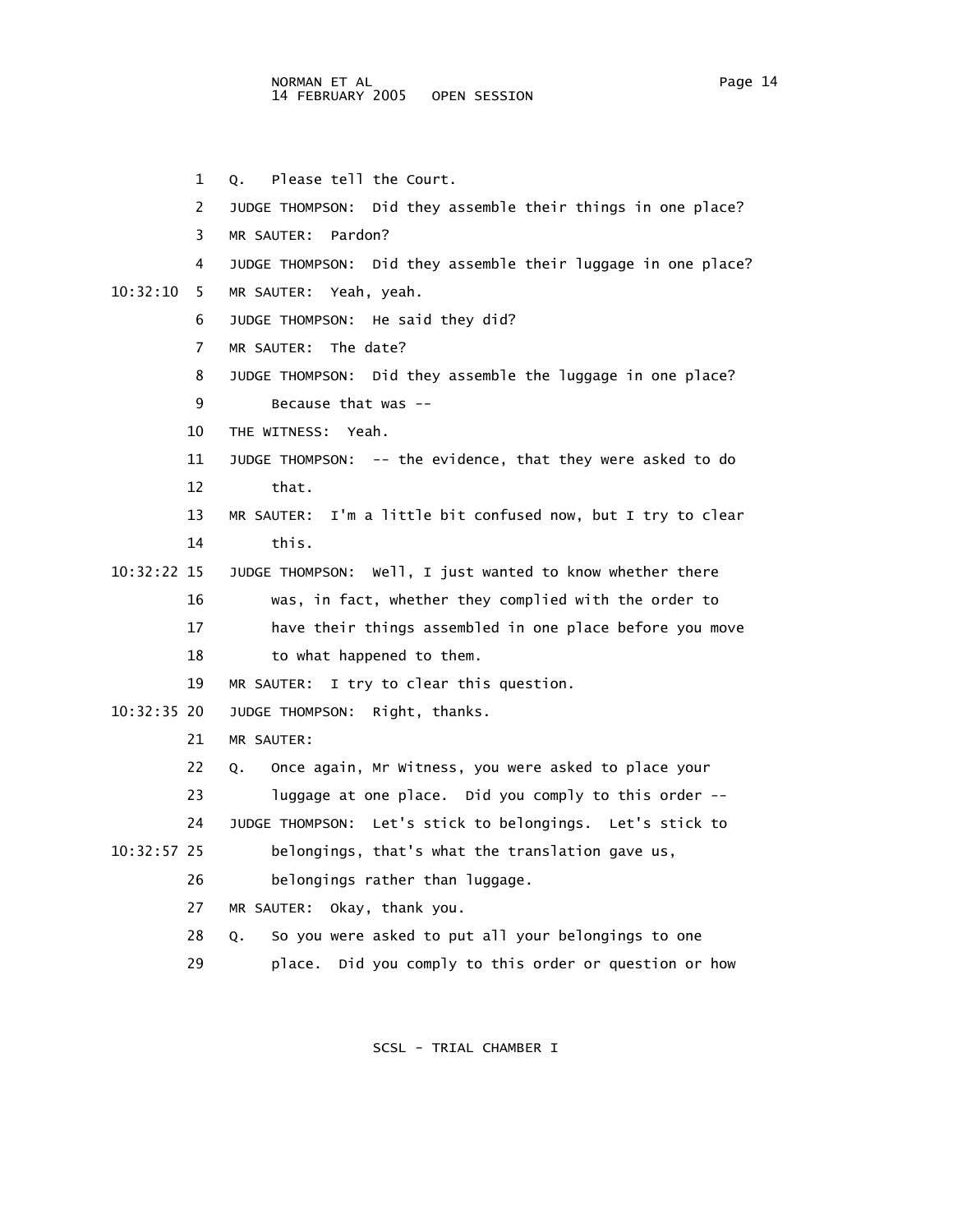- 1 you may call it?
- 2 A. Yes, we did it.
- 3 Q. And do you know what happened to these belongings
- 4 subsequently?
- 10:33:42 5 A. Yeah.
	- 6 Q. Please tell the Court.
	- 7 A. All these -- the property were searched.
	- 8 PRESIDING JUDGE: Yes.
	- 9 MR SAUTER:
- 10:34:17 10 Q. Who did so?
	- 11 A. The commander of the Kamajors, Keikula.
	- 12 Q. Do you say he personally searched the belongings?
	- 13 A. He passed the order, and his boys did the operation.
	- 14 Q. So after the search was concluded, do you know what
- 10:34:59 15 happened to the belongings?
	- 16 A. They turned to us, the civilians, and searched us to find 17 out what we had in our pockets.
	- 18 Q. And after that?
	- 19 A. They took all of the property and kept them in one house.
- 10:35:37 20 Q. Could you see that the Kamajors were taking the
	- 21 belongings to one house?
	- 22 A. Yeah.
	- 23 Q. And what happened to the people, the civilians, after

24 they were searched?

- 10:36:36 25 A. Okay, what happened, he passed an order. He ordered us 26 to stand up.
	- 27 PRESIDING JUDGE: Who? "He" who?
	- 28 MR SAUTER:
	- 29 Q. Who has given this order?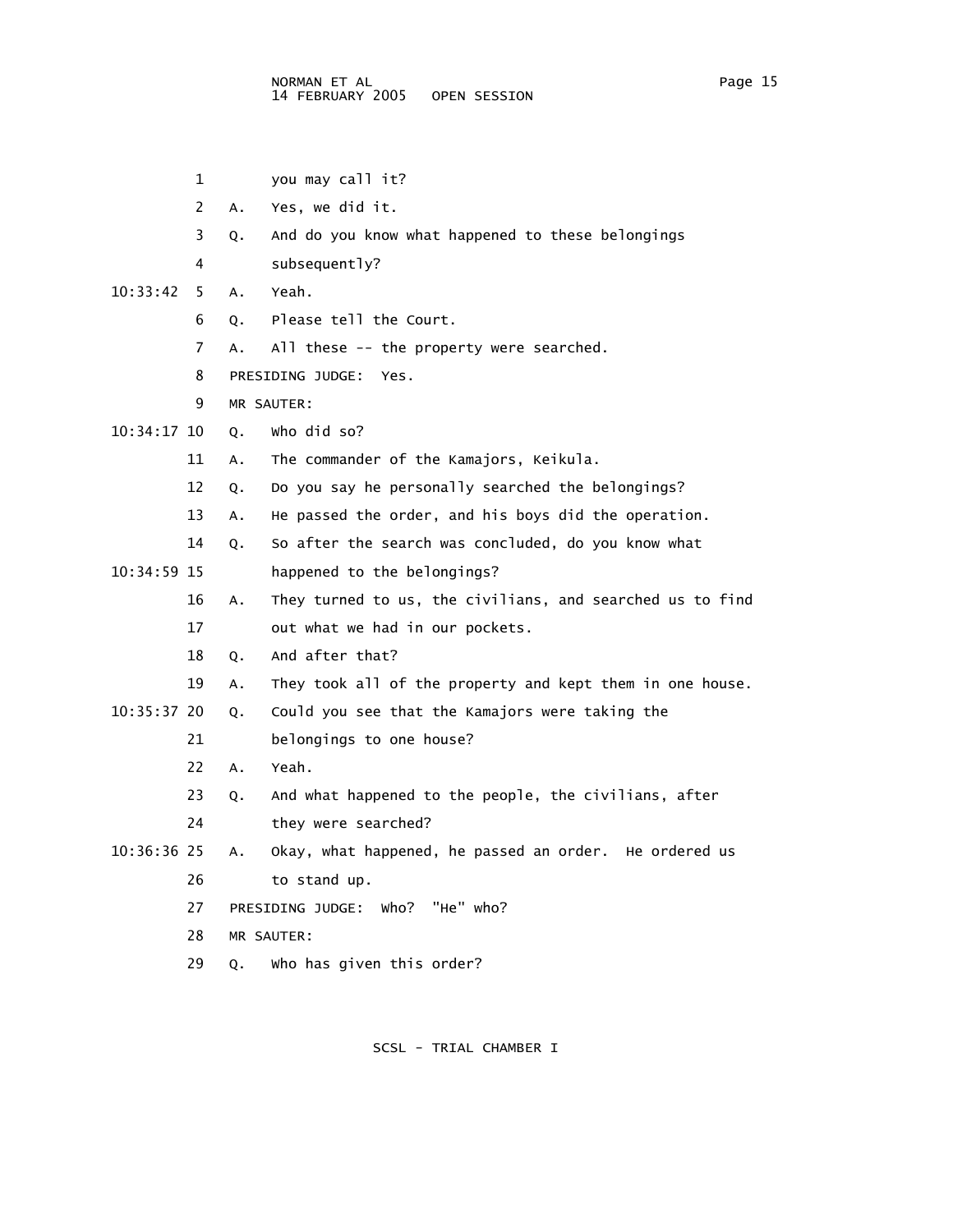- 1 A. The commander.
- 2 Q. That means Mr Kamagboty?
- 3 A. Yeah.
- 4 Q. Did you comply with this order?
- 10:37:22 5 A. People stood up, but I didn't.
	- 6 Q. What did you do?
	- 7 A. I was sitting down.
	- 8 Q. So what happened subsequently? People were standing up; 9 you were sitting down.
- 10:37:56 10 A. Those who were standing, they said Loko, Limba, Temne,
	- 11 they should form one queue.
	- 12 Q. From what tribe are you?
	- 13 A. Myself?
	- 14 Q. Yes.
- 10:38:24 15 A. I am Limba. But I didn't tell them my tribe.
	- 16 Q. Had you been asked for your tribe?
	- 17 A. Yeah.
	- 18 Q. What did you tell them?
	- 19 A. I told them I was Madingo by tribe.
- 10:38:56 20 Q. So let's go a step back. You said people were asked to 21 form a queue consisting of Limba, Temne, Loko people;
	- 22 that's right?
	- 23 A. Yeah. Yes, they formed one queue.
	- 24 Q. Was this meant for all the people being there?
- 10:39:35 25 A. Yeah, Temne, Mende, Sherbro and Kissi formed one queue.
	- 26 Q. Now, it's a little bit confusing. You were first
	- 27 speaking about Limba, Temne, Loko. Let's stay with the
	- 28 Limba, Temne, Loko.
	- 29 A. That's the first thing I said. I said Temne, Limba, and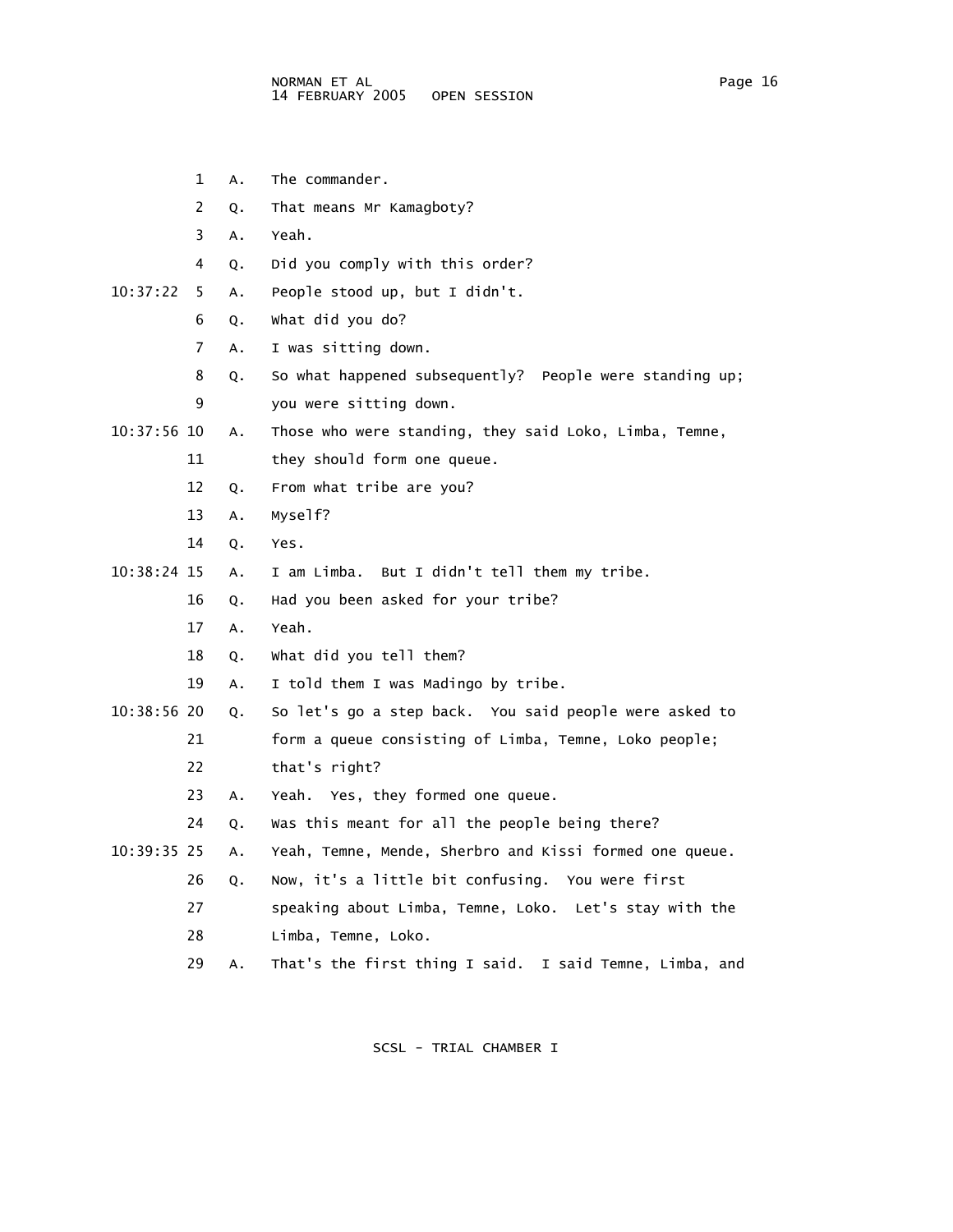| 1             | Loko, they formed one queue. That was the first-line            |
|---------------|-----------------------------------------------------------------|
| 2             | queue that was formed.                                          |
| 3             | So after this line was formed, of how many people<br>Q.         |
| 4             | approximately this line consisted?                              |
| 10:40:26<br>5 | They were many.<br>Α.                                           |
| 6             | PRESIDING JUDGE: Which line, the Loko-Limba-Temne line?         |
| 7             | THE WITNESS: Yes, there were many.                              |
| 8             | MR SAUTER:                                                      |
| 9             | Once again, could you give an estimate how many?<br>Q.          |
| $10:40:45$ 10 | The people?<br>Α.                                               |
| 11            | Yes, in this line. In the line of Limba, Temne, and<br>Q.       |
| 12            | Loko?                                                           |
| 13            | The number of people who were in the queue?<br>Α.               |
| 14            | Yes.<br>Q.                                                      |
| 10:41:08 15   | Yes, it was 150.<br>Α.                                          |
| 16            | When you say $-$ when you say 150, is this an estimate or<br>Q. |
| 17            | an exact number?                                                |
| 18            | That's the exact number which was in the line.<br>Α.            |
| 19            | How did you learn that there were exactly 150 persons?<br>Q.    |
| 10:42:03 20   | Well, the commander himself proved it to us when he said<br>Α.  |
| 21            | there were 150, that they should be taken away somewhere.       |
| 22            | So go slow, please. Did I get you right that the number<br>Q.   |
| 23            | of persons was counted by somebody?                             |
| 24            | PRESIDING JUDGE: He said that the commander --                  |
| 10:42:42 25   | JUDGE THOMPSON: The commander told him, please.                 |
| 26            | THE WITNESS: Yeah.                                              |
| 27            | PRESIDING JUDGE: The commander told him there were 150.         |
| 28            | Let's move along.                                               |
| 29            | JUDGE THOMPSON: To be taken somewhere.                          |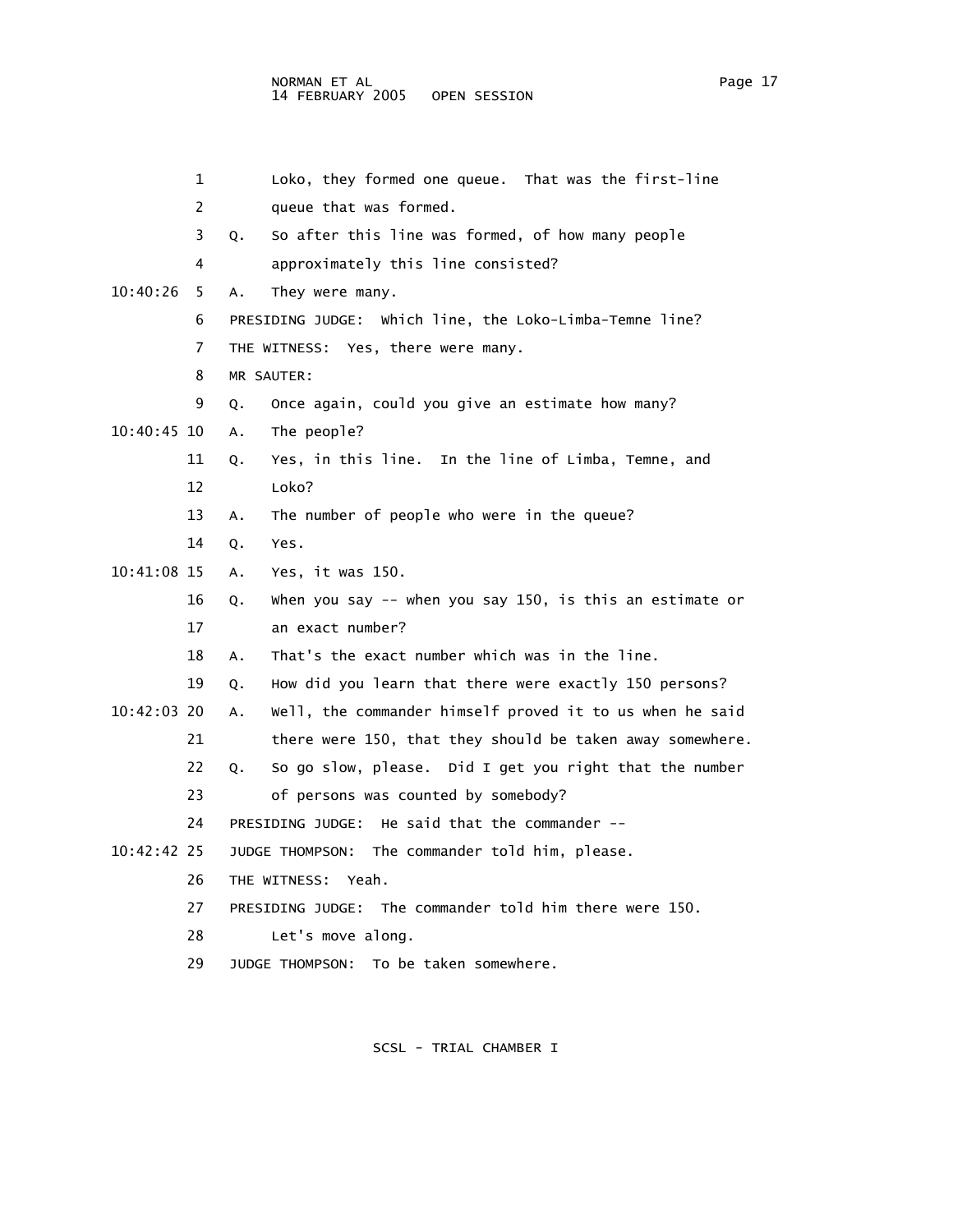1 PRESIDING JUDGE: Somewhere. Yes. 2 MR SAUTER: 3 Q. So this group of people, were there both sexes and old 4 people, young people? 10:43:16 5 A. There were no women. There were only men. 6 Q. And once again, all ages? Children and adults? 7 A. Out of the 150? 8 Q. Yes. 9 A. It only had one small boy who was 12 years old. 10:43:45 10 Foday Koroma. 11 Q. Did you know this small boy by name, Foday Koroma? 12 MR SAUTER: It's Foday, F-o-d-a-y, Koroma, K-o-r-o-m-a. 13 THE WITNESS: Yes. 14 Q. What about this Foday Koroma? 10:44:27 15 A. He was included in the group. He was a member of the 16 group, that 150. 17 Q. You said before the commander gave the order to take this 18 group away. Did this happen? 19 A. Yes. But they didn't take them to -- they didn't take 10:45:08 20 them away. 21 PRESIDING JUDGE: Speak to the microphone. Can you come 22 closer to the microphone, please. 23 THE WITNESS: They just took them somewhere, not far away from 24 us. They just took them a little distance away from us. 10:45:32 25 MR SAUTER: 26 Q. When you say a little distance, could you describe this 27 distance? Is it from here to the wall or from here to 28 any other place? 29 A. It's like where I'm sitting here to that first door.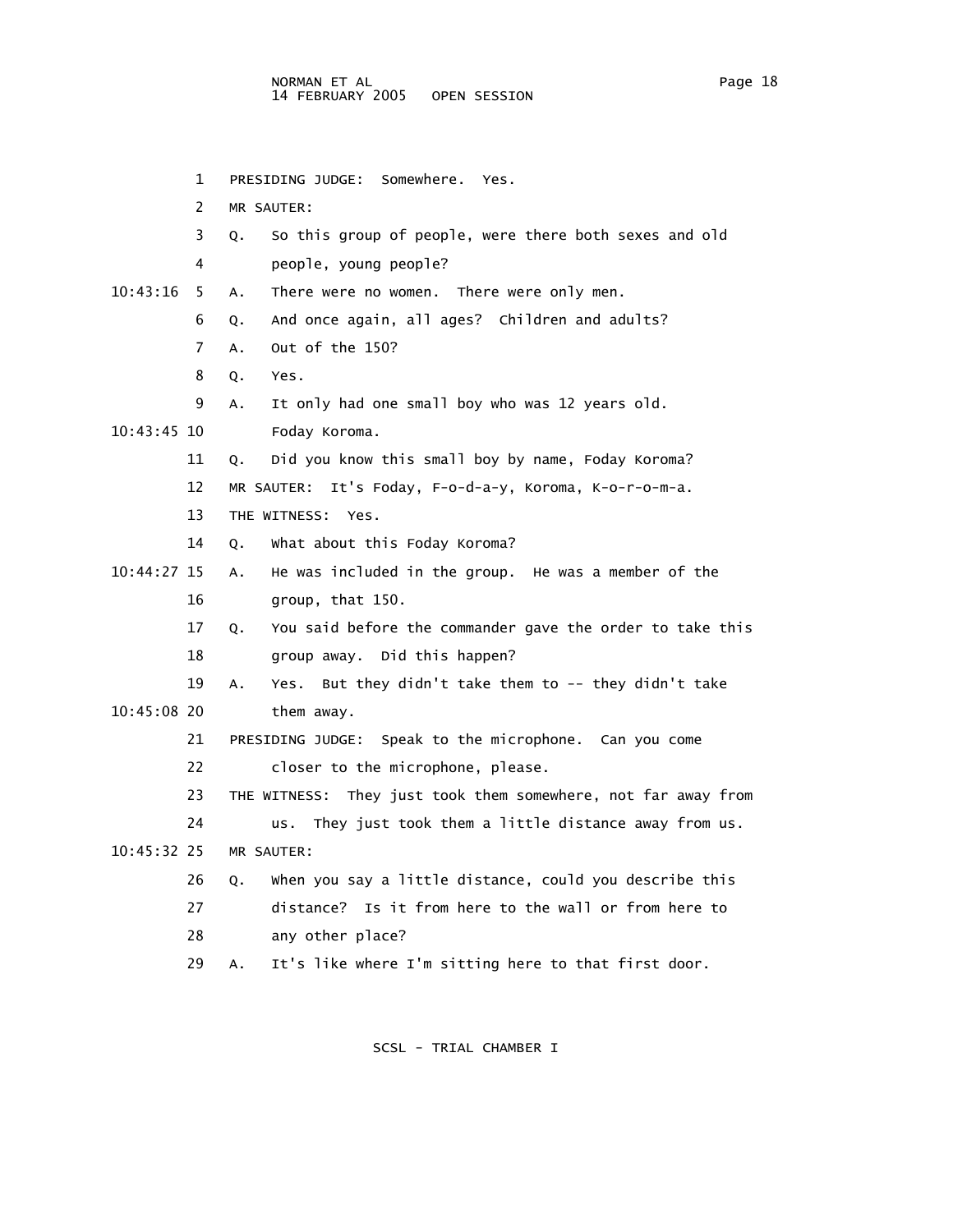1 Q. You mean this door?

2 A. Yes. Yes.

3 Q. And what happened to the people after they have been

4 taken to this place?

- 10:46:09 5 PRESIDING JUDGE: Do you want to estimate the distance,
	- 6 Mr Sauter?
	- 7 MR SAUTER: Yes.
	- 8 PRESIDING JUDGE: Do you want to give us an estimate of the
	- 9 distance, at least a rough estimate. He says it's from
- 10:46:18 10 there to the first door.
	- 11 MR SAUTER: Yes.
	- 12 PRESIDING JUDGE: Can we have an idea of your estimation of
	- 13 the distance please?
	- 14 MR SAUTER: You mean in metres or whatever?
- 10:46:30 15 PRESIDING JUDGE: Even in feet, feet or metres.
	- 16 MR SAUTER:
	- 17 Q. Are you familiar with metres or feet --
	- 18 PRESIDING JUDGE: No, you give us -- you give us the estimate.
	- 19 MR SAUTER: That's dangerous.
- 10:46:51 20 PRESIDING JUDGE: You give us the estimate.

21 MR SAUTER: In my estimate, it's 9 metres. Or 27 feet.

- 22 MR MARGAI: 20.
- 23 PRESIDING JUDGE: 20, 25 feet?
- 24 MR MARGAI: Metres.
- 10:47:21 25 MR SAUTER: From my jurisdiction, I know only the sentence

26 juris non calculat, Judges cannot count. So I'm very

- 27 sorry.
- 28 JUDGE THOMPSON: It's okay.
- 29 MR SAUTER: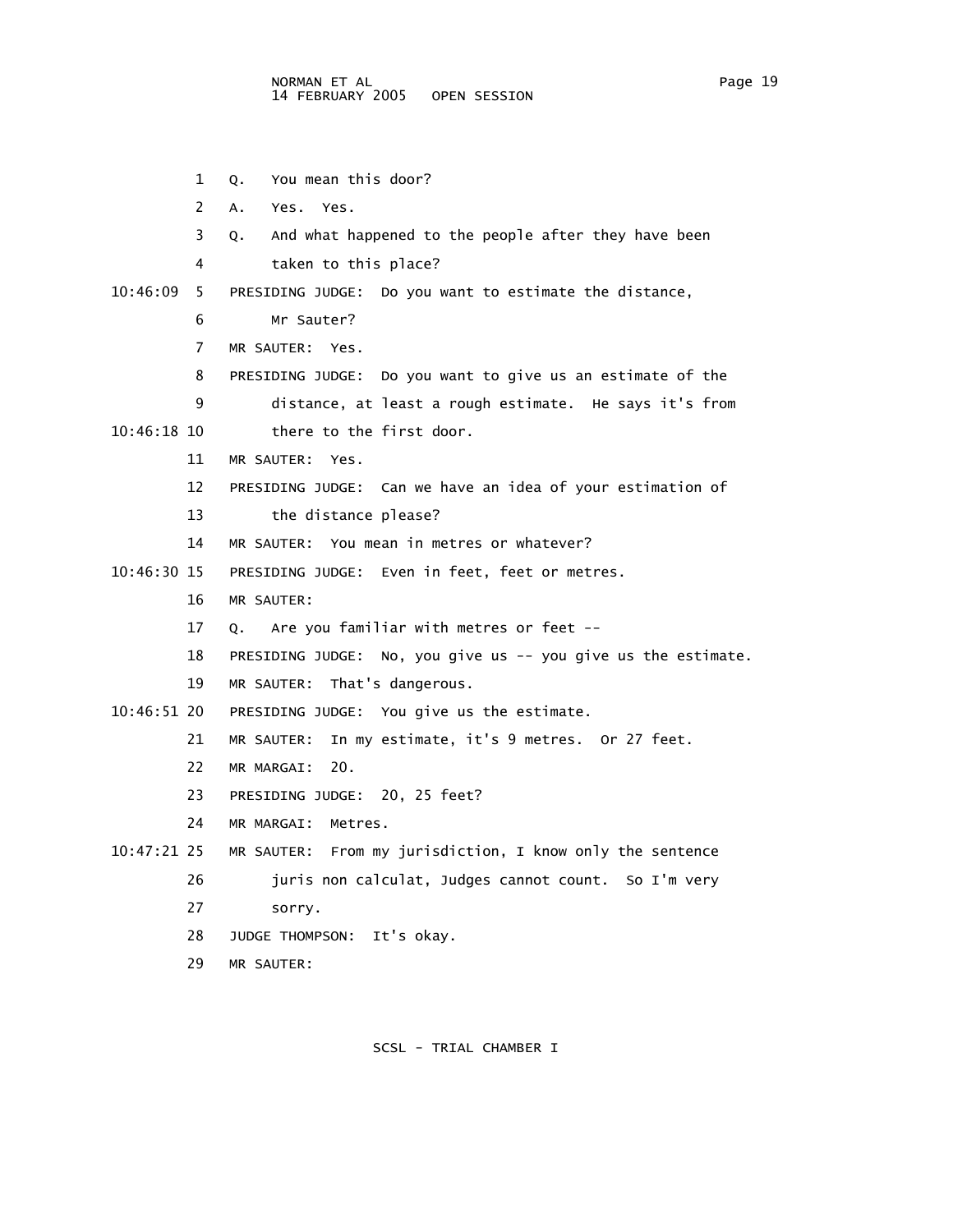|             | 1  | Q. | So Mr Witness, what happened to these people after they   |
|-------------|----|----|-----------------------------------------------------------|
|             | 2  |    | were brought to this place?                               |
|             | 3  | A. | The commander passed an order that they should all be     |
|             | 4  |    | killed.                                                   |
| 10:48:05    | 5  | Q. | To your knowledge, had this order been carried out?       |
|             | 6  | Α. | Yes.                                                      |
|             | 7  | Q. | Could you see these people being killed, with your own    |
|             | 8  |    | eyes?                                                     |
|             | 9  | Α. | Yeah.                                                     |
| 10:48:37 10 |    | Q. | Please tell the Court how the killing was executed.       |
|             | 11 | Α. | well, these people were hacked to death.<br>In fact, they |
|             | 12 |    | were killed by the use of a cutlass.                      |
|             | 13 | Q. | Could you see whether or not really all people from this  |
|             | 14 |    | group were killed?                                        |
| 10:49:27 15 |    | Α. | Yes.                                                      |
|             | 16 | Q. | And could you give an estimate how many Kamajors were     |
|             | 17 |    | involved in this killing?                                 |
|             | 18 | Α. | There were 30.                                            |
|             | 19 | Q. | what time about was it when this happened? Daylight?      |
| 10:50:16 20 |    | Α. | It was daylight, about 10.00.<br>Yes.                     |
|             | 21 | Q. | Mr Witness, after this killing was done, what happened to |
|             | 22 |    | the remaining people?                                     |
|             | 23 | Α. | We were taken to Panguma, but before they took us to      |
|             | 24 |    | Panguma, one person's stomach was slit open, and they     |
| 10:51:06 25 |    |    | removed his entrails and placed it in a bucket before us. |
|             | 26 | Q. | Are you saying out of the group of killed persons, one 's |
|             | 27 |    | body was opened, or another one? Did you understand my    |
|             | 28 |    | question?                                                 |
|             | 29 | A. | I understand.<br>It were not among the survivors, it was  |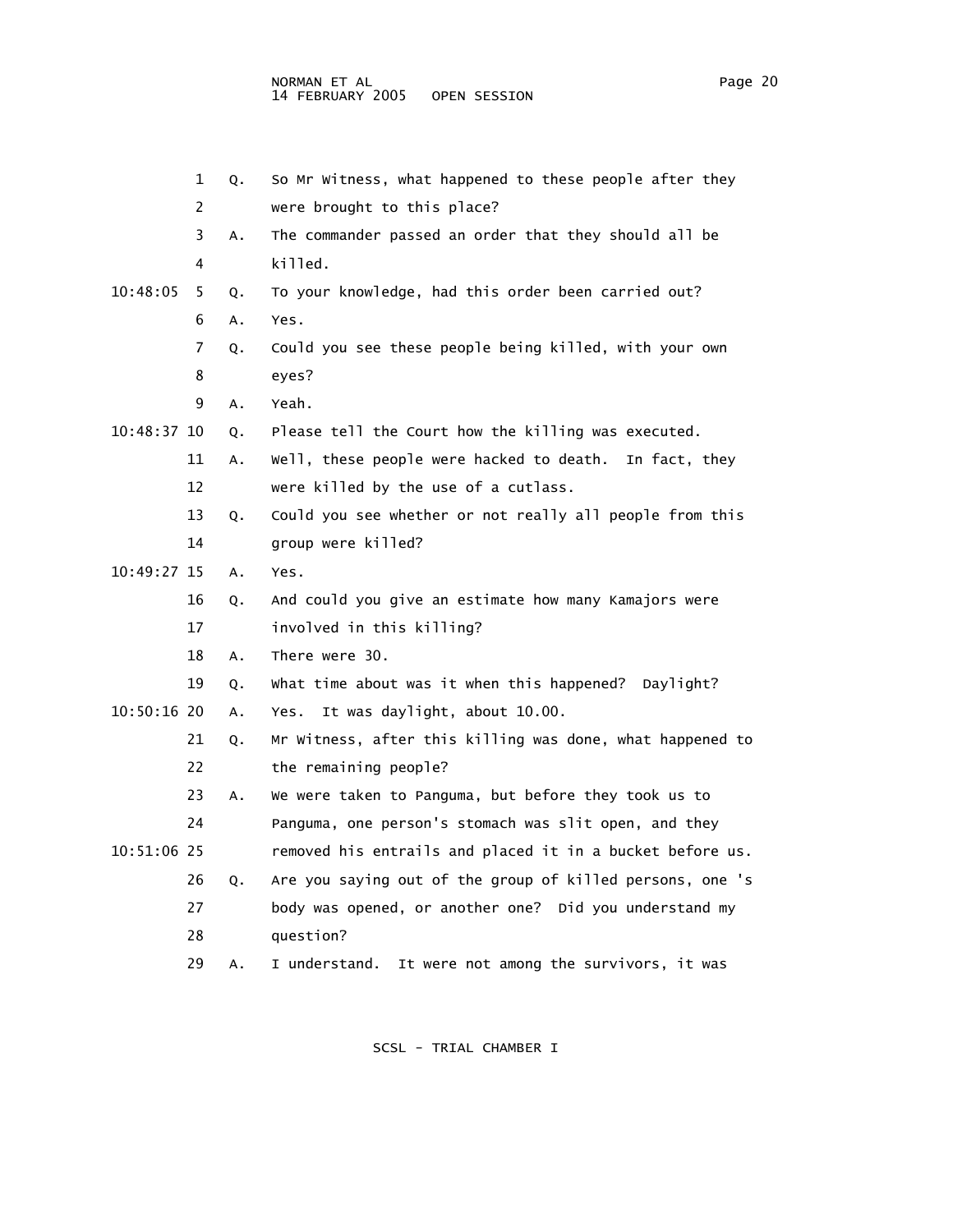- 
- 1 among those who were killed, one of them.
- 2 Q. Thank you. So the question was what happened to those
- 3 people who survived?
- 4 A. We were taken to Panguma.
- 10:52:24 5 Q. Did you reach Panguma?
	- 6 A. Yes. We reached Panguma.
	- 7 Q. Where were you taken to in Panguma?
	- 8 A. We were taken to the hospital quarters.
	- 9 Q. What happened after reaching the hospital quarters?
- 10:53:30 10 A. The imam, the imam of Tongo Field was summoned.
	- 11 Q. What does that mean, "was summoned"? The imam among the
	- 12 people coming to Panguma?
	- 13 A. Yes, the imam was among us. We were captured together.
	- 14 Q. Could you recognise for what reason the imam was
- 10:54:24 15 summoned?
	- 16 A. Well, the commander for the entire Kamajor --
	- 17 THE INTERPRETER: Can he repeat that name again.
	- 18 A. The commander said he was only the person they were going 19 to release to go to Tongo.
- 10:54:52 20 THE INTERPRETER: The name of the commander was BJK Sei.
	- 21 MR SAUTER:
	- 22 Q. So this now was a different commander, not any more
	- 23 Keikula Kamagboty?
	- 24 A. He was the overall commander of them all.
- 10:55:15 25 MR SAUTER: It's BJK S-e-i. BJK S-e-i.
	- 26 Q. So once again, what was BJK saying to the crowd?
	- 27 A. He wrote a letter, and he give it to the imam and said he
	- 28 should take it to Tongo, that they were not able to
	- 29 capture Tongo but they would have to go again. When they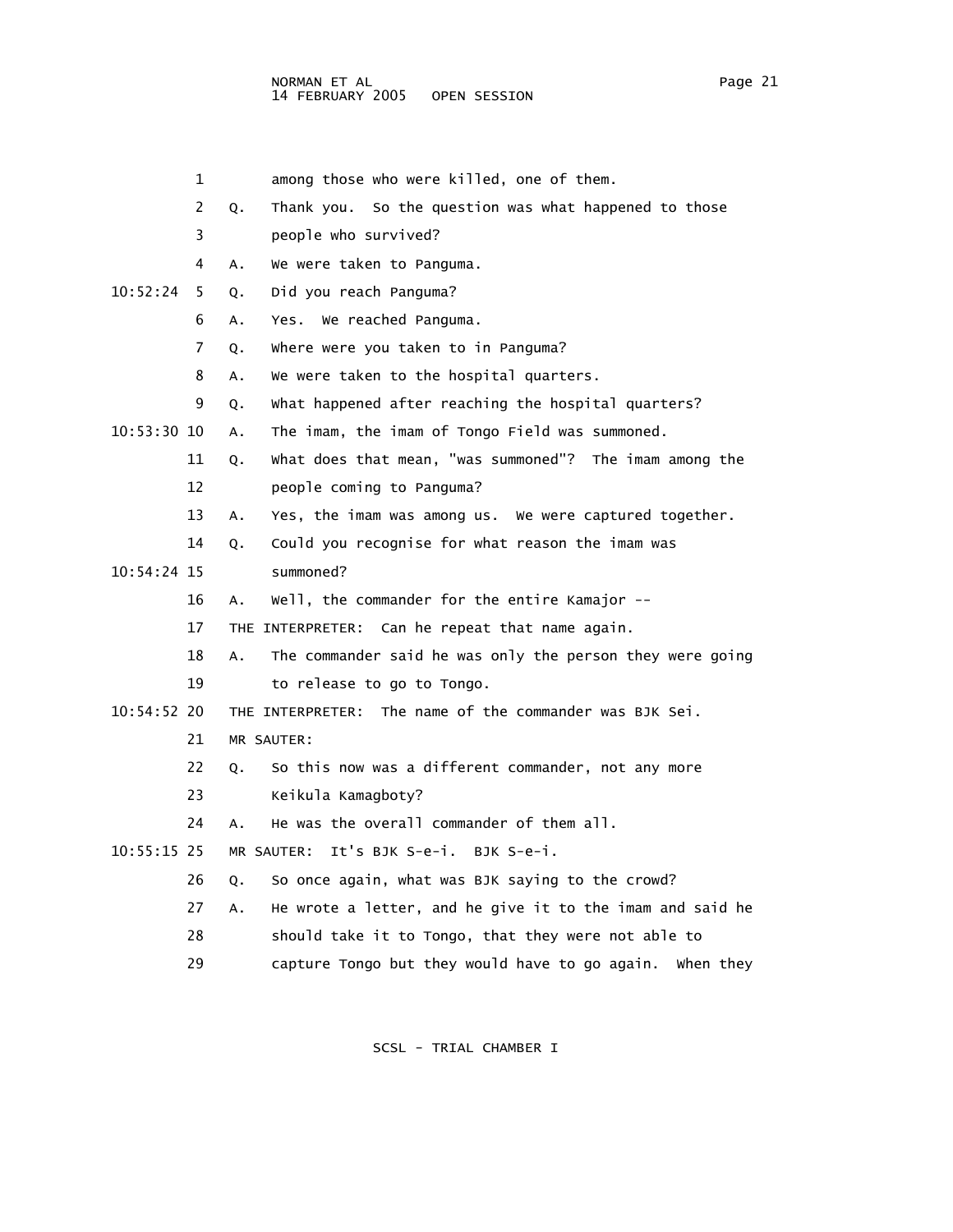|               | 1  |    | enter there, they would have to kill everybody.            |
|---------------|----|----|------------------------------------------------------------|
|               | 2  | Q. | So do you say that contents of this letter was at this     |
|               | 3  |    | time they were not able to conquer Tongo, but they will    |
|               | 4  |    | come back and try it again? Is that right?                 |
| 10:57:01      | 5  | Α. | Yes, yes, that's what they wrote in the letter. In fact,   |
|               | 6  |    | they said it before they wrote it down.                    |
|               | 7  | Q. | And this is how you learned about the contents of this     |
|               | 8  |    | letter, because he told the crowd what the contents is?    |
|               | 9  | Α. | And he read it.<br>Yes.                                    |
| 10:57:32 10   |    |    | PRESIDING JUDGE: Who read it?                              |
|               | 11 |    | MR SAUTER: I understood BJK Sei.                           |
|               | 12 | Q. | That's right? It was BJK --                                |
|               | 13 | Α. | Yes, he wrote it, and he read it to us before he gave it   |
|               | 14 |    | to the imam.                                               |
| 10:58:10 15   |    | Q. | And then the imam was sent off to Tongo?                   |
|               | 16 | Α. | Yes.                                                       |
|               | 17 | Q. | And what about you? You were still in Panguma?             |
|               | 18 | Α. | After that, one commander from Ngiehun called Bangey       |
|               | 19 |    | Waters.                                                    |
| $10:58:37$ 20 |    |    | MR SAUTER: B-a-n-g-e-y, last name Waters.                  |
|               | 21 | Q. | So what about this CO, Bangey Waters?                      |
|               | 22 | Α. | He went to $-$ he went to B. J. and said, "this man is my  |
|               | 23 |    | own person. I'm going to take him to where I am."          |
|               | 24 | Q. | So you knew Bangey Waters before?                          |
| 10:59:23 25   |    | A. | Yeah.                                                      |
|               | 26 | Q. | Were you released?                                         |
|               | 27 | Α. | BJK said we have to prepare a document for me.             |
|               | 28 | Q. | Do you know what was the contents of this document?<br>Cut |
|               | 29 |    | it short a little bit, please.                             |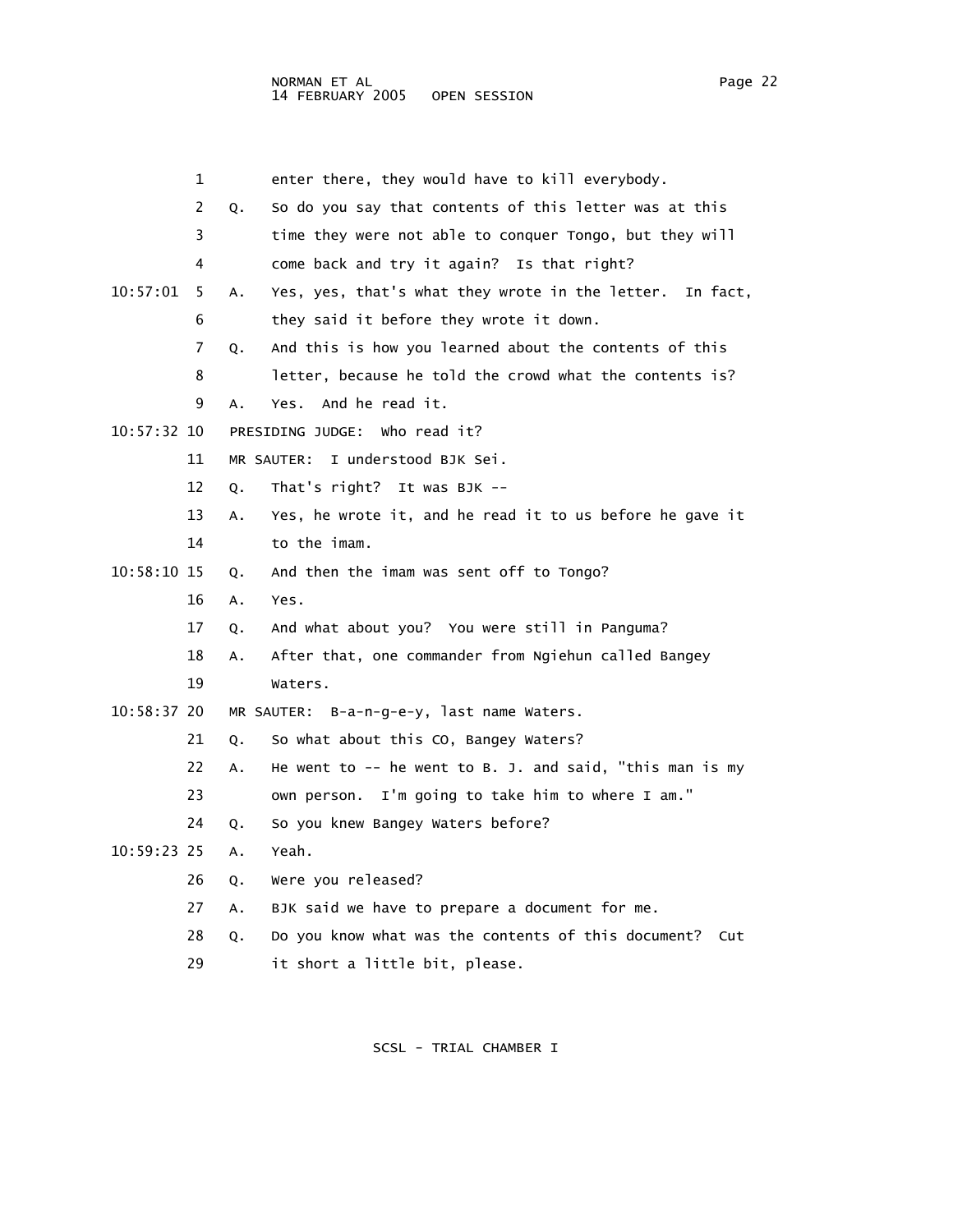1 A. Yeah. 2 Q. Please tell Court. 3 A. Well, Bangey said, this man that I'm taking along, if you 4 find that he's a soldier, then I am responsible. If you 11:00:31 5 find he's a Kamajor, then I'm responsible. Then he 6 signed the document. 7 Q. So Bangey Waters was guaranteeing for you? That's right? 8 A. Yeah. 9 Q. And after this, you could go and leave the compound, 11:00:56 10 hospital compound, in Panguma? 11 A. Yes, the pa went with me, Bangey Waters himself. 12 Q. Where did you go to? 13 A. He went with me to one village called Kuthuma. 14 MR SAUTER: It's K-u-t-h-u-m-a. 11:01:36 15 Q. And after Kuthuma? 16 A. We slept there for one night, and the next day he took me 17 to Maka. 18 MR SAUTER: Maka, M-a-k-a. 19 With your permission, My Lords, with your permission, I 11:02:10 20 cut it a little bit short. 21 Q. So you stayed for a while in Maka, and then went to 22 another place. That's right? 23 A. I was in Maka for some time. Then later, the Kamajors 24 came and asked everybody out. For Tongo. 11:02:36 25 Q. Where did you go to? Pardon? 26 A. I didn't go anywhere. I was still there. 27 Q. Didn't you go to another place after you have stayed for 28 a while in Maka? 29 A. Afterwards, the pa sent for me, and I left there and went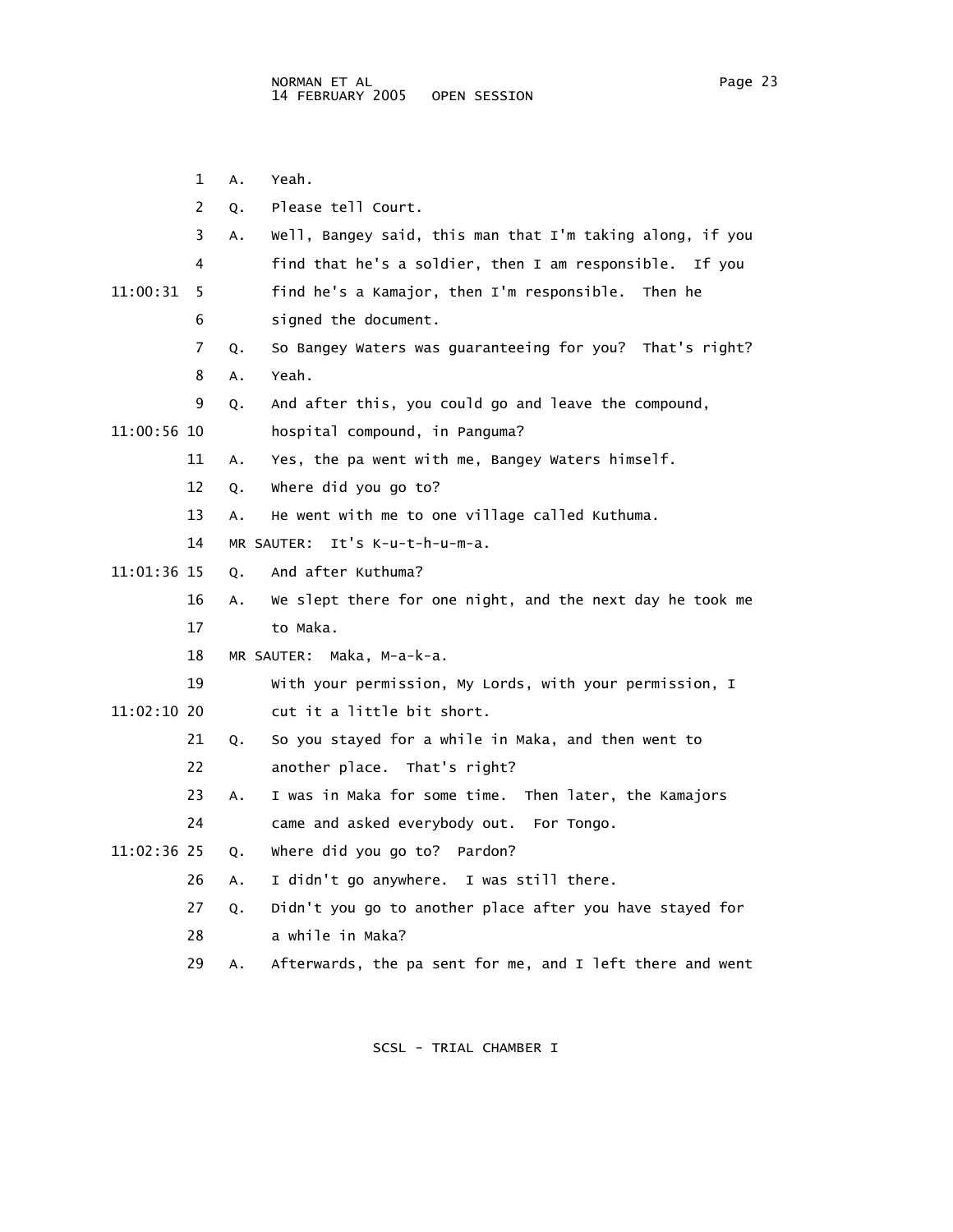1 to Ngiehun. 2 MR SAUTER: Ngiehun is N-g-i-e-h-u-n. 3 PRESIDING JUDGE: Spell that again. 4 MR SAUTER: N-g-i-e-h-u-n. 11:03:43 5 PRESIDING JUDGE: Thank you. 6 MR SAUTER: 7 Q. So shortly, what happened during your stay in Ngiehun? 8 A. After I went there, Kamagboty met me there one day. 9 Q. You said Kamagboty met him there. 11:04:17 10 And what else? 11 A. He greeted me one morning. 12 Q. Go ahead, please. 13 A. He asked me if that was where I was staying, and I said 14 yes. 11:04:37 15 Q. Go ahead. 16 A. He said when you are -- he said, "when you are living 17 amicably with some people in a particular place, you will 18 stay by there. That's why you are still here with these 19 people. Some other people are scared to come back." 11:05:06 20 Q. So to cut it short, is any harm being done to you while 21 you were in Ngiehun? 22 A. Yeah. 23 Q. Please tell the Court. 24 A. From there, I went to the site. And Kamagboty met me 11:05:30 25 there again. 26 Q. And what did he do this time? 27 A. Okay. When he met me there, he asked one Kamajor, Munda, 28 and he said I'm asking for Mr Koroma. 29 MR SAUTER: Munda, M-u-n-d-a.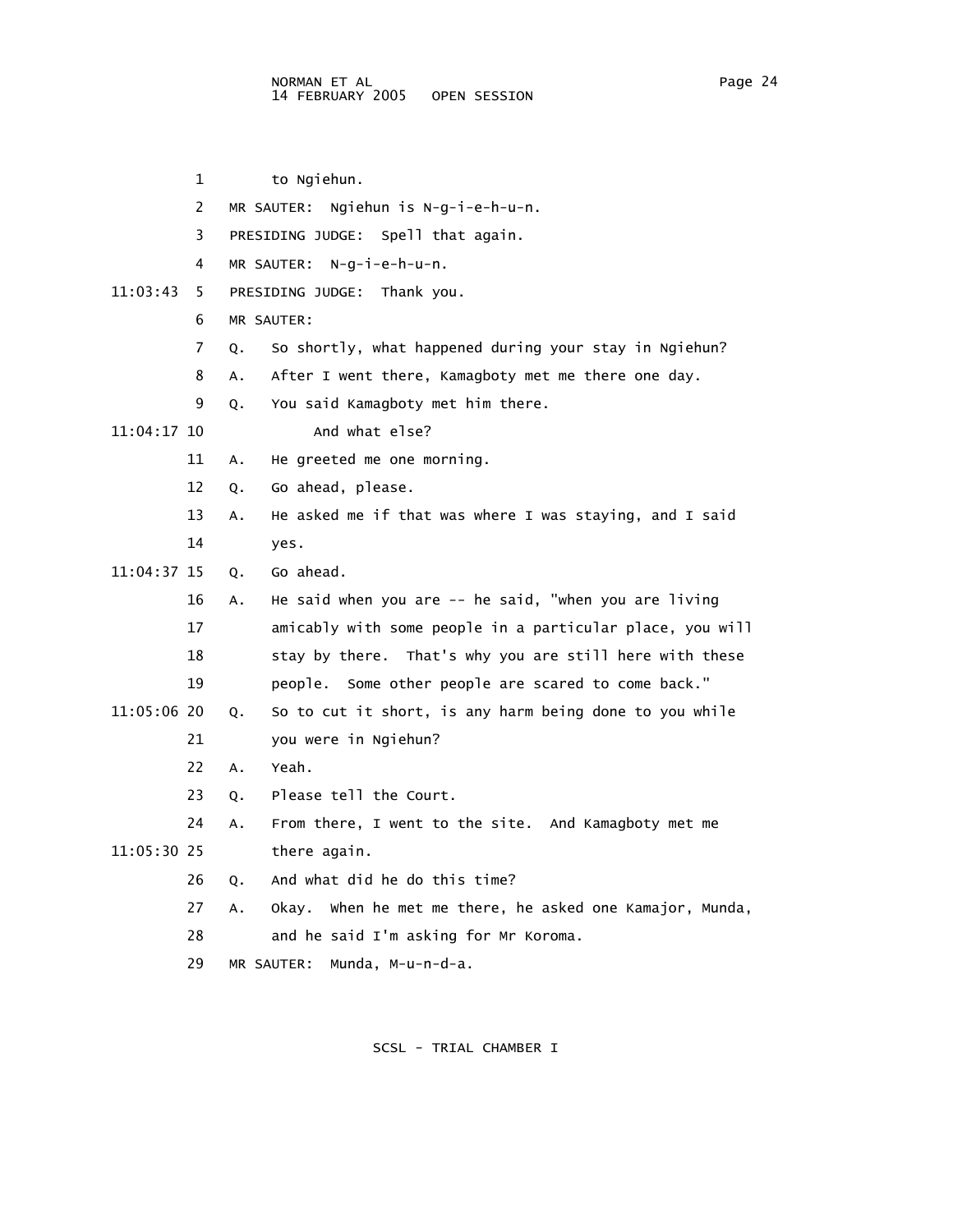1 Q. Who was he asking for, Mr Koroma? Which Mr Koroma? 2 A. Myself. 3 Q. What was going on? 4 A. And he called me. But I didn't expect that he was going 11:06:36 5 to do something to me. That is, he identified me to the 6 man. 7 MR MARGAI: My Lords, may I remind my learned friend that 8 there is protective measures for this witness. 9 JUDGE BOUTET: Indeed. I thought the protective measures had 11:06:53 10 been requested by the Office of the Prosecution for the 11 safeguards of security of these witnesses, that he should 12 be overly careful about dealing with these issues. So  $13 - -$  14 MR SAUTER: It was my fault. I apologise. 11:07:12 15 Q. So, Mr Witness, tell the Court what happened to you. 16 A. He called me, and I stood by him. He asked me if I was 17 Limba, and I said yes. And he said, "weren't you the one 18 who was captured from Tongo?" And I said yes. 19 THE INTERPRETER: My Honours, the witness is not very audible. 11:07:39 20 We're not getting what he's saying. 21 PRESIDING JUDGE: Mr Witness, speak to the microphone, please. 22 Come closer to the microphone. 23 THE WITNESS: Okay, okay. 24 MR SAUTER: 11:08:14 25 Q. So you were asked for your tribe, and you answered you 26 were a Limba. Go on from this point, please. 27 A. Yes, I answered that I was Limba. 28 Q. Yes, continue. 29 A. Then he said he was going to kill me.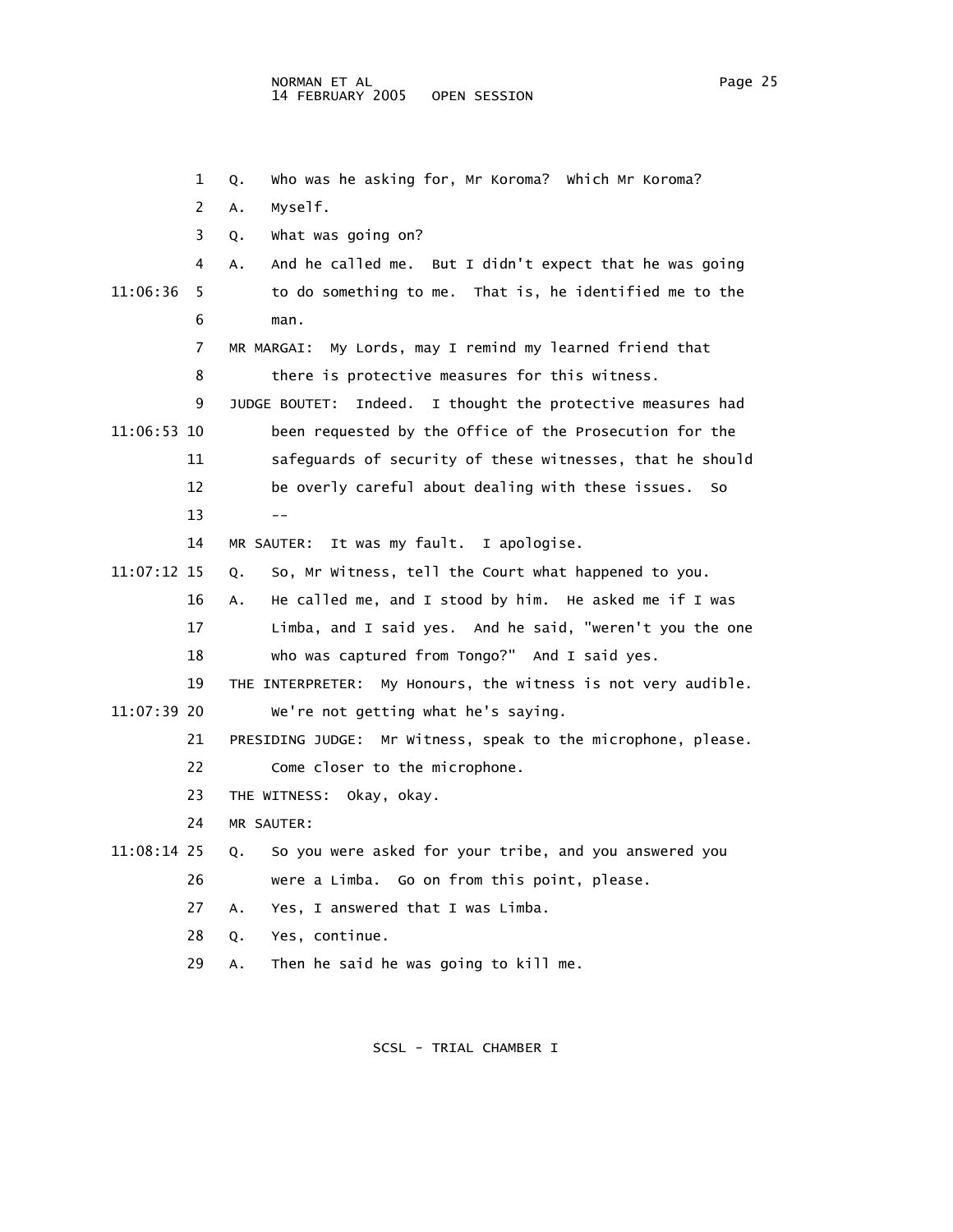1 Q. Go on, please.

|             | 2  | Α. | Then I asked him why, and he asked me if I'm asking him a |
|-------------|----|----|-----------------------------------------------------------|
|             | 3  |    | question. And then I said yes. Then he said he will       |
|             | 4  |    | show me why he was going to kill me. Then I told him,     |
| 11:09:06    | 5  |    | "has anybody told you I'm a soldier? Has anybody told     |
|             | 6  |    | you that I'm a rebel? One day have I coveted a wife?"     |
|             | 7  |    | And then I said no. Then I asked him, "why do you want    |
|             | 8  |    | to kill me?" Because they've told them that I am Limba,   |
|             | 9  |    | I have not coveted a wife, but I'm going to leave         |
| 11:09:28 10 |    |    | everything to God.                                        |
|             | 11 |    | JUDGE BOUTET: Cut it short, please.                       |
|             | 12 |    | MR SAUTER:                                                |
|             | 13 | Q. | What happened after he has decided, Kamagboty, that you   |
|             | 14 |    | should be killed?                                         |
| 11:09:47 15 |    | А. | He took a single-barrel bullet and gave it to one of his  |
|             | 16 |    | boys, Small Hunter. And the boy loaded the gun.           |
|             | 17 | Q. | Go on, please.                                            |
|             | 18 | А. | The one pa came, Alhaji, and he said, "Eh, this man was   |
|             | 19 |    | brought here by your colleague, commander. If you have    |
| 11:10:22 20 |    |    | any problem with him, wait until the other commander      |
|             | 21 |    | comes." And he said, "if this pa says anything, he will   |
|             | 22 |    | kill the two of us.                                       |
|             | 23 | Q. | So the intervention of this person did not change the     |
|             | 24 |    | decision of Kamagboty. What happened next?                |
| 11:10:47 25 |    | Α. | Say that again. No, and one other pa came again. And he   |
|             | 26 |    | said the same thing. And he said he was going to take me  |
|             | 27 |    | to Tongo. That's where he was going to kill me.           |
|             | 28 | Q. | Have you been taken to Tongo?                             |
|             | 29 | А. | We moved to go. Halfway through, he told us to wait,      |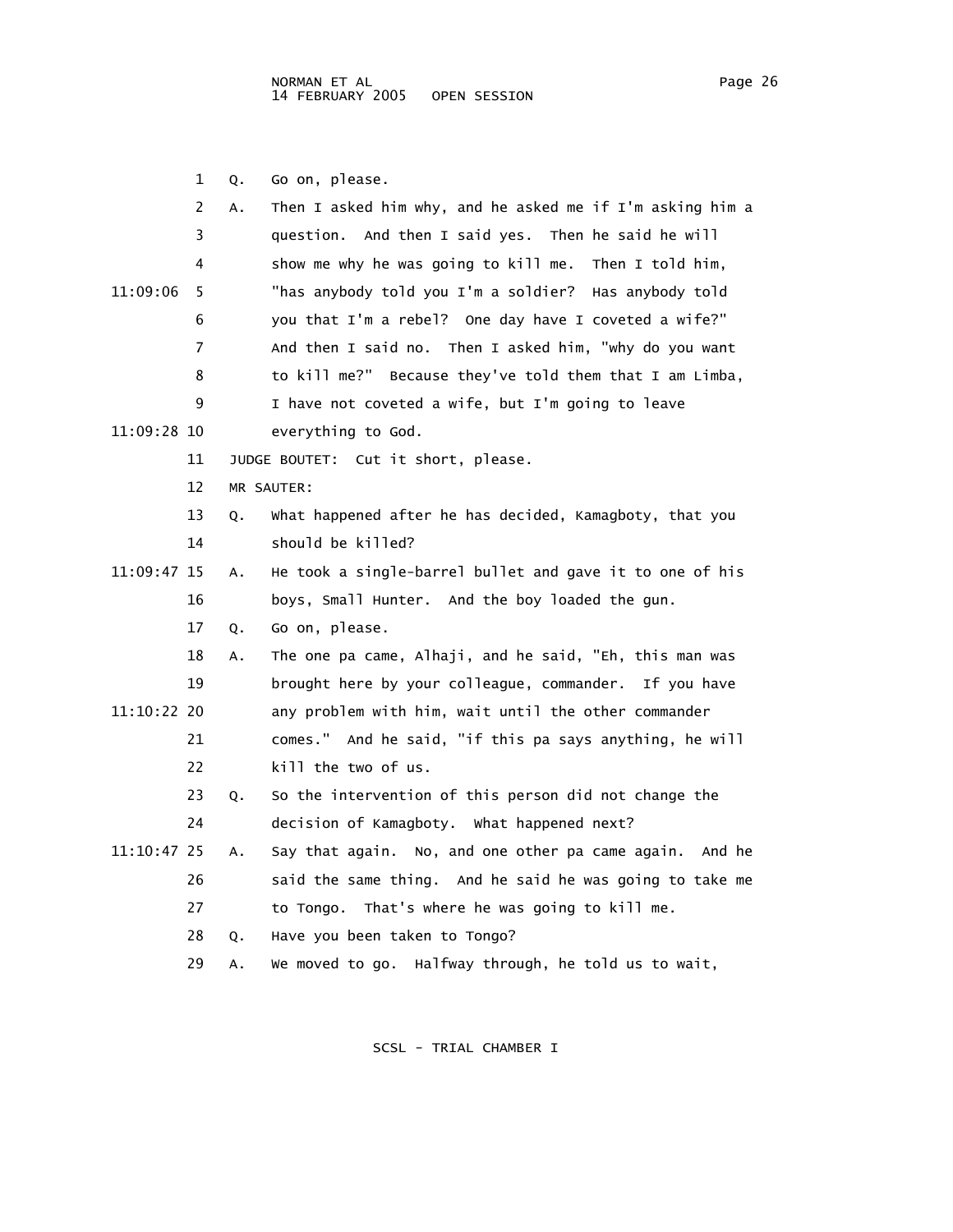|             | 1  |    | with the boy that he had given the gun to, the bullet to.   |
|-------------|----|----|-------------------------------------------------------------|
|             | 2  | Q. | Go on.                                                      |
|             | 3  | А. | As I was standing, I remember that this man had passed an   |
|             | 4  |    | order for 150 to be killed, and it has been done.<br>So I   |
| 11:11:42    | 5  |    | said if I stay with this man, he will certainly do what     |
|             | 6  |    | he plans to do. But if he took me to Tongo, nobody would    |
|             | 7  |    | know that he had killed me. So I said it is better for      |
|             | 8  |    | me to die here. So he passed an order to the boy that he    |
|             | 9  |    | should -- to the boy for him to shoot me. And the boy       |
| 11:12:02 10 |    |    | shot me.                                                    |
|             | 11 | Q. | Have you been hit by any bullet?                            |
|             | 12 | Α. | Yes. Yes. Even as I'm speaking, there is one bullet         |
|             | 13 |    | lodged in my body. One is in my body. They removed          |
|             | 14 |    | four; one is still in my body.                              |
| 11:12:25 15 |    | Q. | Does that mean that you have been hit by five bullets?      |
|             | 16 | А. | Yes, I was caught by five bullets. Yes, it was five         |
|             | 17 |    | bullets that entered my body.                               |
|             | 18 | Q. | And what happened next after you were hit by the bullets?   |
|             | 19 | Α. | I ran and went into the bush, and they pursued me.<br>I was |
| 11:13:01 20 |    |    | wearing a T-shirt, and I tied it. They were                 |
|             | 21 |    | looking -- they were tracing me through the blood that      |
|             | 22 |    | was dripping. Where I tied the cloth around, there was      |
|             | 23 |    | some blood that they looked, and they couldn't trace me,    |
|             | 24 |    | and I went back to Tongo.                                   |
| 11:13:26 25 |    | Q. | So Mr Witness, you managed to escape?                       |
|             | 26 | А. | Yes, I entered the bush.<br>Yes.                            |
|             | 27 | Q. | Thank you very much. You mentioned that Kamagboty gave a    |
|             | 28 |    | bullet to one of his boys by name Small Hunter. Could       |
|             | 29 |    | you describe this boy a little bit, as far as his age is    |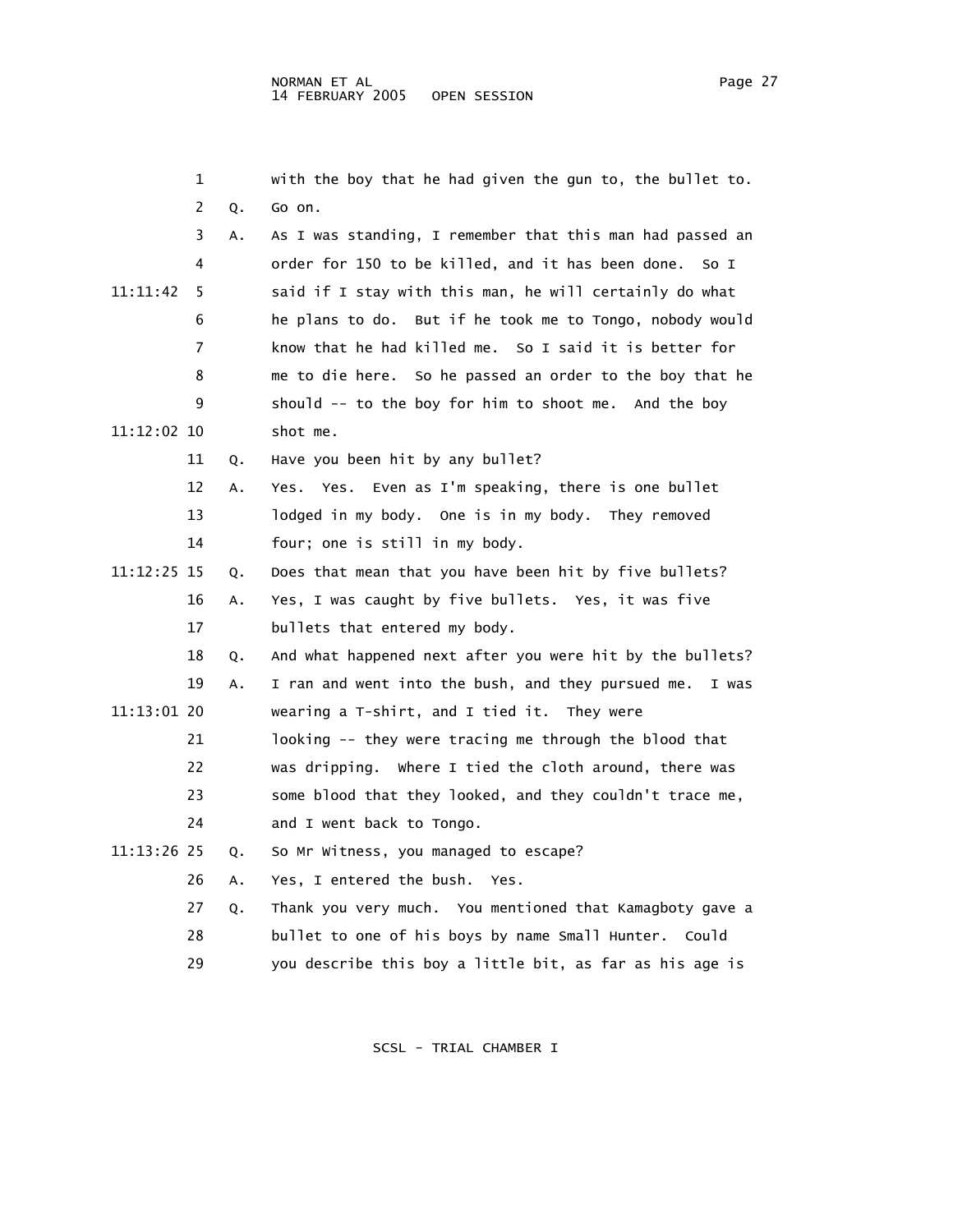## NORMAN ET AL Page 28 14 FEBRUARY 2005 OPEN SESSION

 1 concerned. In other words, in your estimate, how old was 2 this boy? 3 A. He's around 12 years old. He was a small boy. 4 MR SAUTER: That's all for this witness, My Lords. Thank you 11:14:27 5 very much, Mr Witness. 6 JUDGE BOUTET: Thank you. First accused, you're ready to 7 proceed with cross-examination of this witness? 8 MR YILLAH: Yes, My Lord. 9 [HN140205B 11.20 a.m. EKD] 11:17:00 10 CROSS-EXAMINED BY MR YILLAH: 11 MR YILLAH: 12 Q. Mr Witness. 13 A. Yes. 14 Q. During this period you have spoken about in Tongo is it 11:17:18 15 true that rebels were usually dressed in civilian 16 clothes? 17 A. I don't know that. 18 Q. Did you see rebels at all in Tongo during this period? 19 A. The time they entered Tongo, yes, I used to see them. 11:17:46 20 They were wearing military fatigue because all of them 21 have joined the AFRC. 22 Q. So it would not be correct if someone in Tongo says that 23 some of the rebels were dressed as civilians? 24 A. No. 11:18:29 25 Q. Mr Witness. 26 A. Yes, sir. 27 Q. Do you know whether the people of Tongo were warned by 28 Kamajors to leave before the attack? 29 A. It was after me. Those who came after us were warned,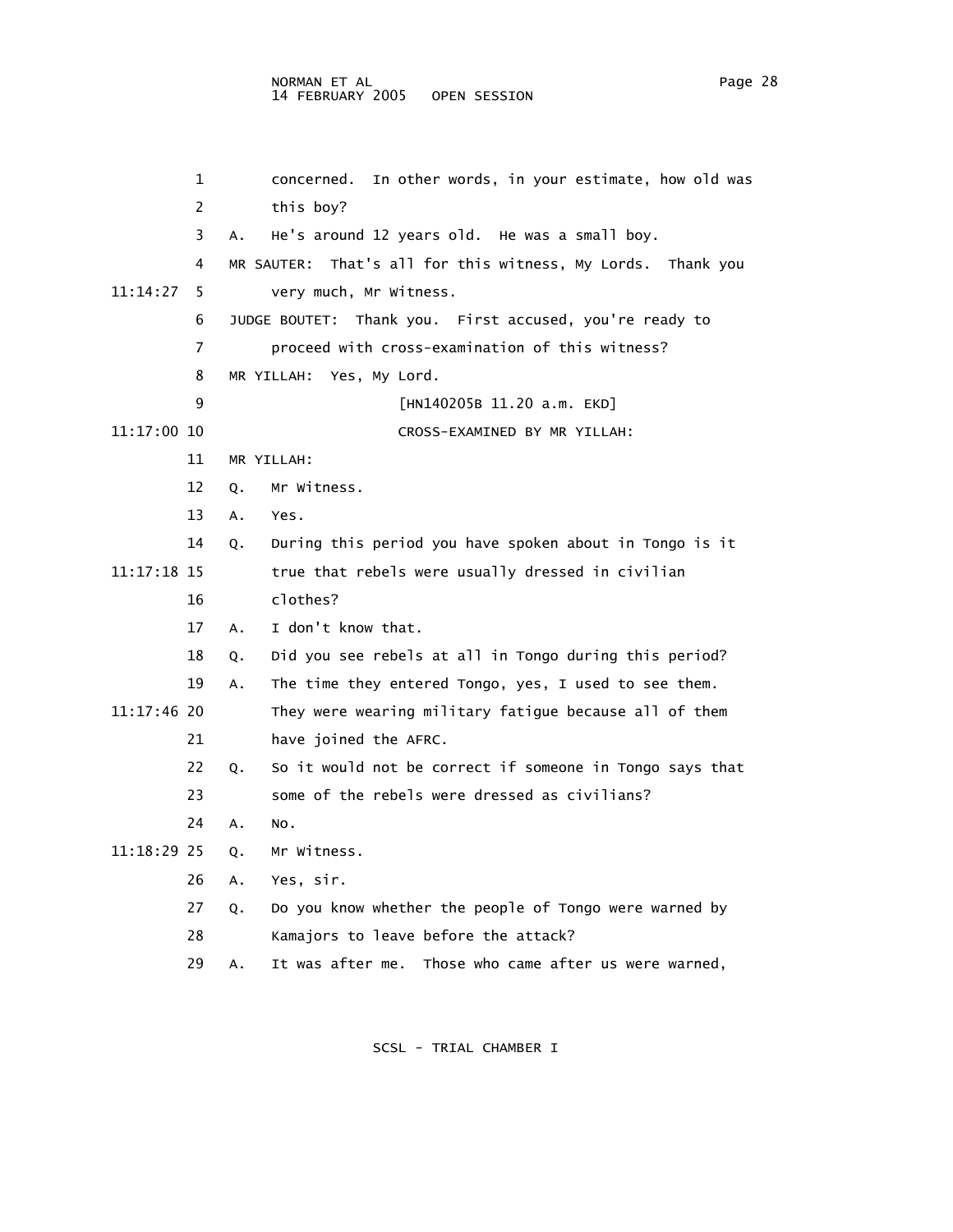|             | 1              | but not us.                                                      |
|-------------|----------------|------------------------------------------------------------------|
|             | $\overline{2}$ | Mr Witness, you testified in evidence-in-chief that you<br>Q.    |
|             | 3              | were asked by the commander and his men for your tribe;          |
|             | 4              | isn't that correct?                                              |
| 11:19:39    | 5.             | Yes.<br>Α.                                                       |
|             | 6              | Do you recall making a statement to the investigators<br>Q.      |
|             | 7              | from the Prosecutor's office?                                    |
|             | 8              | If I could remember? Yes.<br>A.                                  |
|             | 9              | This was precisely on the 31st of January 2003, do you<br>Q.     |
| 11:20:39 10 |                | recall?                                                          |
|             | 11             | well, I cannot remember the date.<br>Α.                          |
|             | 12             | Do you recall affixing your thumbprint to the said<br>Q.         |
|             | 13             | statement?                                                       |
|             | 14             | Yes, I know.<br>A.                                               |
| 11:21:22 15 |                | Is this a copy of the said statement?<br>Q.                      |
|             | 16             | MR YILLAH: May I [inaudible], My Lord?                           |
|             | 17             | JUDGE BOUTET: What are you intending to do with this?            |
|             | 18             | My Lord, I intend to put in a portion to establish<br>MR YILLAH: |
|             | 19             | prior inconsistent statement.                                    |
| 11:21:42 20 |                | I suggest to you that you need to do a little<br>JUDGE BOUTET:   |
|             | 21             | bit more groundwork before you get there. How many               |
|             | 22             | pages, what's the language, who wrote the statement, et          |
|             | 23             | cetera.                                                          |
|             | 24             | MR YILLAH:                                                       |
| 11:21:55 25 |                | Mr Witness.<br>Q.                                                |
|             | 26             | A.<br>Yes.                                                       |
|             | 27             | In what language was this statement?<br>Q.                       |
|             |                |                                                                  |

- 28 A. It was in Krio.
- 29 JUDGE BOUTET: Does he speak Krio?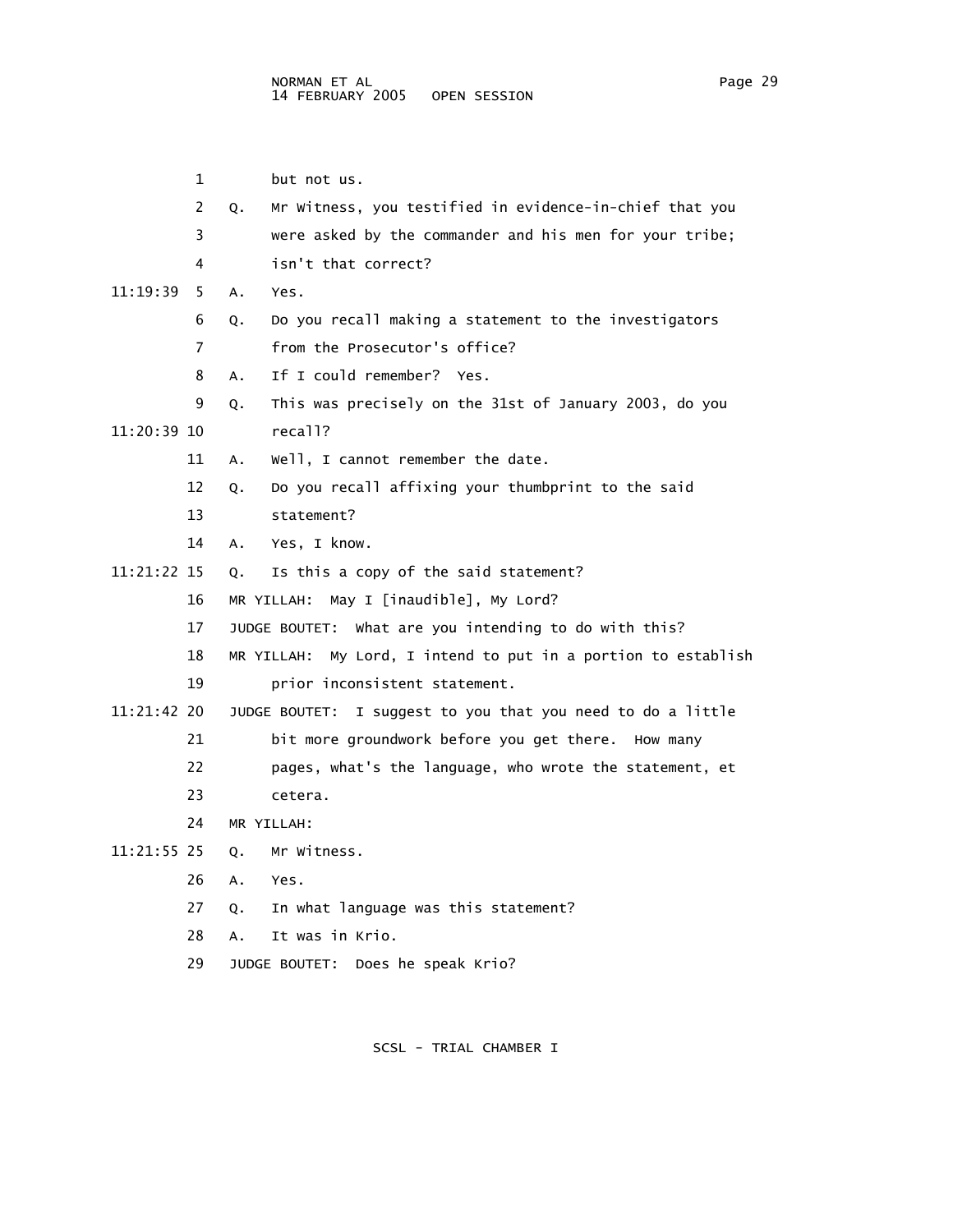1 MR YILLAH: 2 Q. Do you speak Krio, Mr Witness? 3 A. Yes. 4 Q. Was it recorded at the time? Did you see someone 11:22:16 5 writing? 6 A. If I can write? 7 Q. No, did you see someone [overlapping speakers] during the 8 time you were making the oral statement? 9 A. Yes, somebody was writing. 11:22:29 10 JUDGE BOUTET: Did they show it to him afterwards? Did they 11 read it back to him? 12 MR YILLAH: 13 Q. Was it read over and explained to you, Mr Witness? 14 A. Those who took the statement from me, they read it before 11:22:45 15 me. 16 Q. And did you subscribe it to be true and correct? 17 A. Yes. 18 Q. Mr Witness, is that a copy of the statement you made to 19 the investigators for the Prosecution? 11:23:30 20 A. The statement that I made on what happened to me, I don't 21 know what they wrote. 22 Q. Mr Witness, you said you made statement to the 23 investigators from the Prosecutor's office and you also 24 said that it was recorded and it was read over and 11:24:01 25 explained to you. Mr Witness, the paper you have before 26 you -- the papers you have before you, is that the 27 statement that you made to the investigators for the 28 Prosecutor? 29 A. Well, I don't know because I am not literate.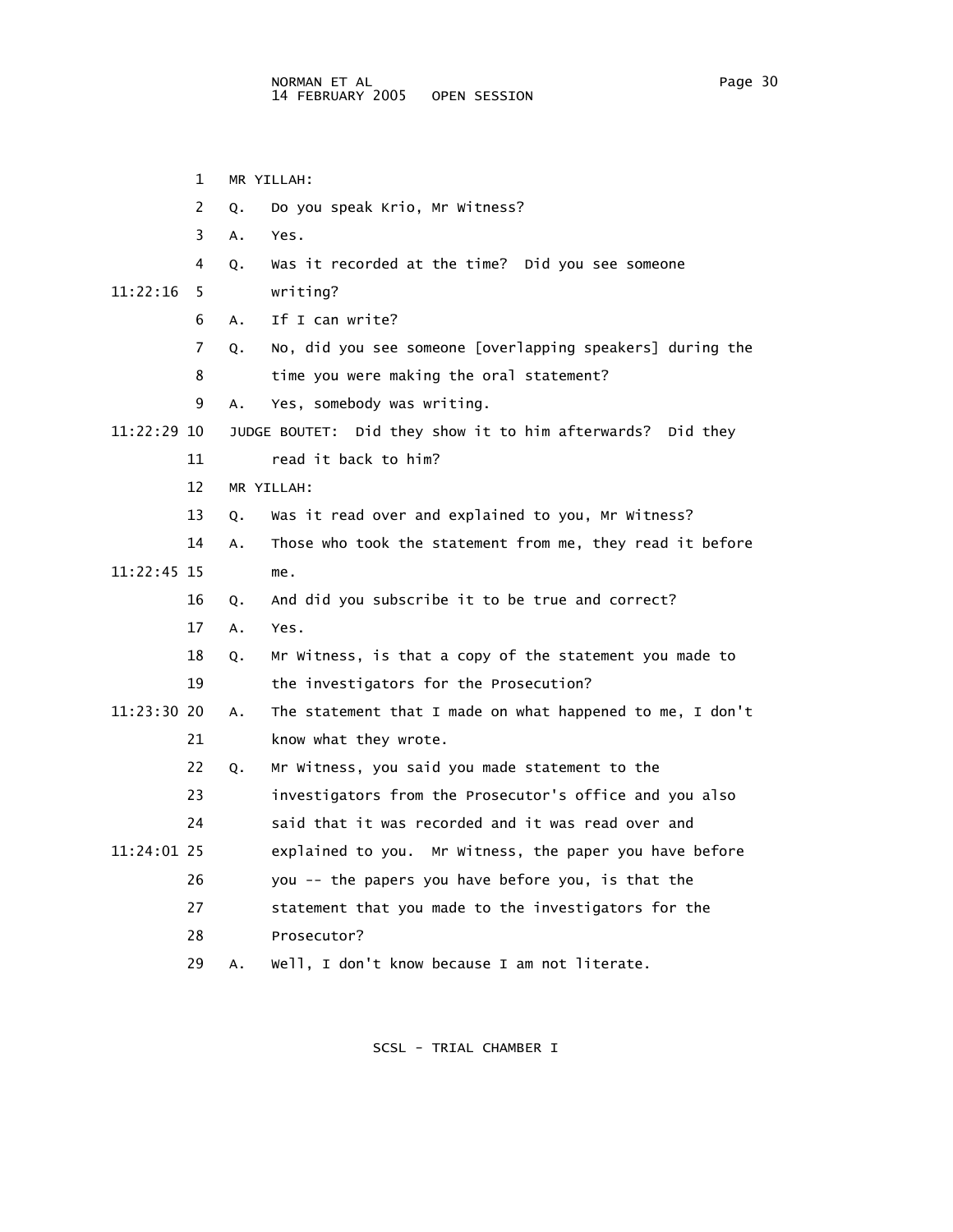1 PRESIDING JUDGE: It's a normal answer, it's a normal reply. 2 MR YILLAH: As My Lord pleases. 3 JUDGE BOUTET: Even though there is a thumbprint, how can he 4 say this is his thumbprint? I mean, I could not tell you 11:24:38 5 if I put my thumbprint that this is my thumbprint. 6 MR YILLAH: My Lord, this is the difficulty we have and this 7 is what necessitated the application by my learned senior 8 Mr Margai last time. 9 JUDGE BOUTET: Well, don't think that we are going to be 11:24:49 10 calling every single investigator that did this because 11 we are not prepared to do that. 12 MR YILLAH: As My Lord pleases. My Lord, this is the 13 difficulty we have and I will ask for Your Lordship's 14 direction on this point, because that is what we have 11:25:05 15 been furnished as the statement of this witness, My Lord. 16 If the witness now denies or says he was not aware that 17 that is his statement -- 18 JUDGE BOUTET: Well, he does not deny it. 19 PRESIDING JUDGE: He's not denying it. 11:25:14 20 JUDGE BOUTET: It is his evidence he can't read. So even 21 though you show him that piece of paper - it could have 22 25 pages - he cannot tell you this is it or not. I mean, 23 all he's telling you is he doesn't know. It is obvious 24 from his evidence that he could not tell you anything 11:25:29 25 different. 26 MR YILLAH: My Lord, I will ask for recall of the said 27 document and I will put portions to him. I will try 28 another method. 29 JUDGE BOUTET: Maybe he remembers who were the investigators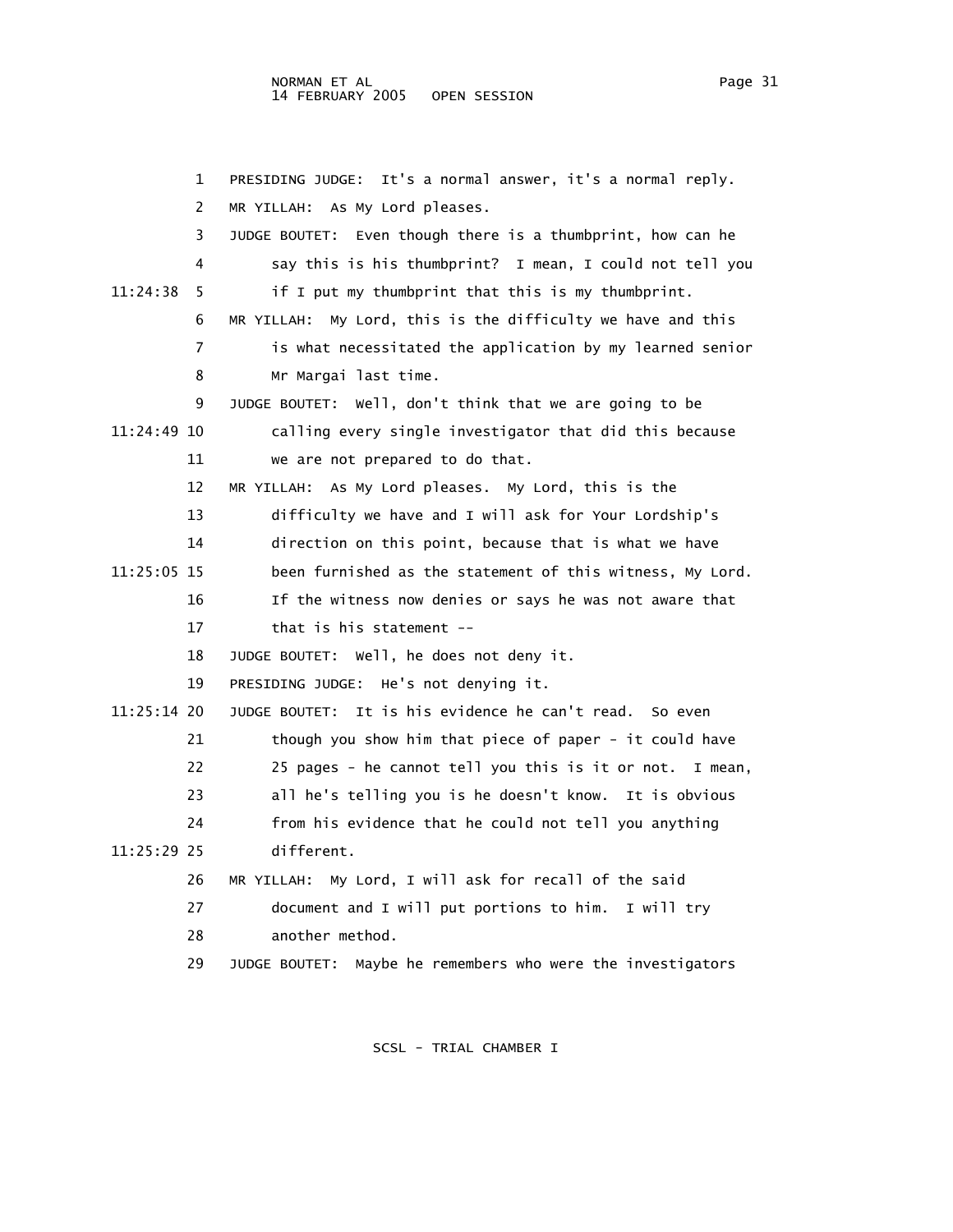1 who interviewed him; I don't know. There might be some 2 other information in that statement that could be of 3 assistance. 4 MR YILLAH: As My Lord please. 11:26:01 5 Q. Mr Witness. 6 A. Yes. 7 Q. Do you recall telling investigators from the Prosecutor's 8 office that nobody -- no Kamajor asked you for your 9 tribe? Do you recall making that statement? 11:26:17 10 A. I didn't make a statement like that. It was not made by 11 me. 12 Q. Mr Witness, do you recall -- 13 PRESIDING JUDGE: Can you read that portion to him? 14 MR YILLAH: Pardon me, My Lord? 11:26:48 15 PRESIDING JUDGE: The portion which you are referring to. 16 MR YILLAH: Yes, Mr Lord. 17 PRESIDING JUDGE: Let it be translated to him. 18 MR YILLAH: 19 Q. Mr Witness, do you recall saying, "I was lucky as nobody 11:27:00 20 asked me for my tribe"? 21 A. Myself? I didn't say so. I said they asked for my 22 tribe, then I denied, I said I'm a Madingo. 23 Q. Mr Witness, do you know who the investigators were who 24 interviewed you -- or who they are? Do you know their 11:27:30 25 names? 26 A. Those who went to me in my place? If I see them I'll 27 recognise them. 28 MR YILLAH: My Lords, there is a bit of a difficulty here, 29 because the names --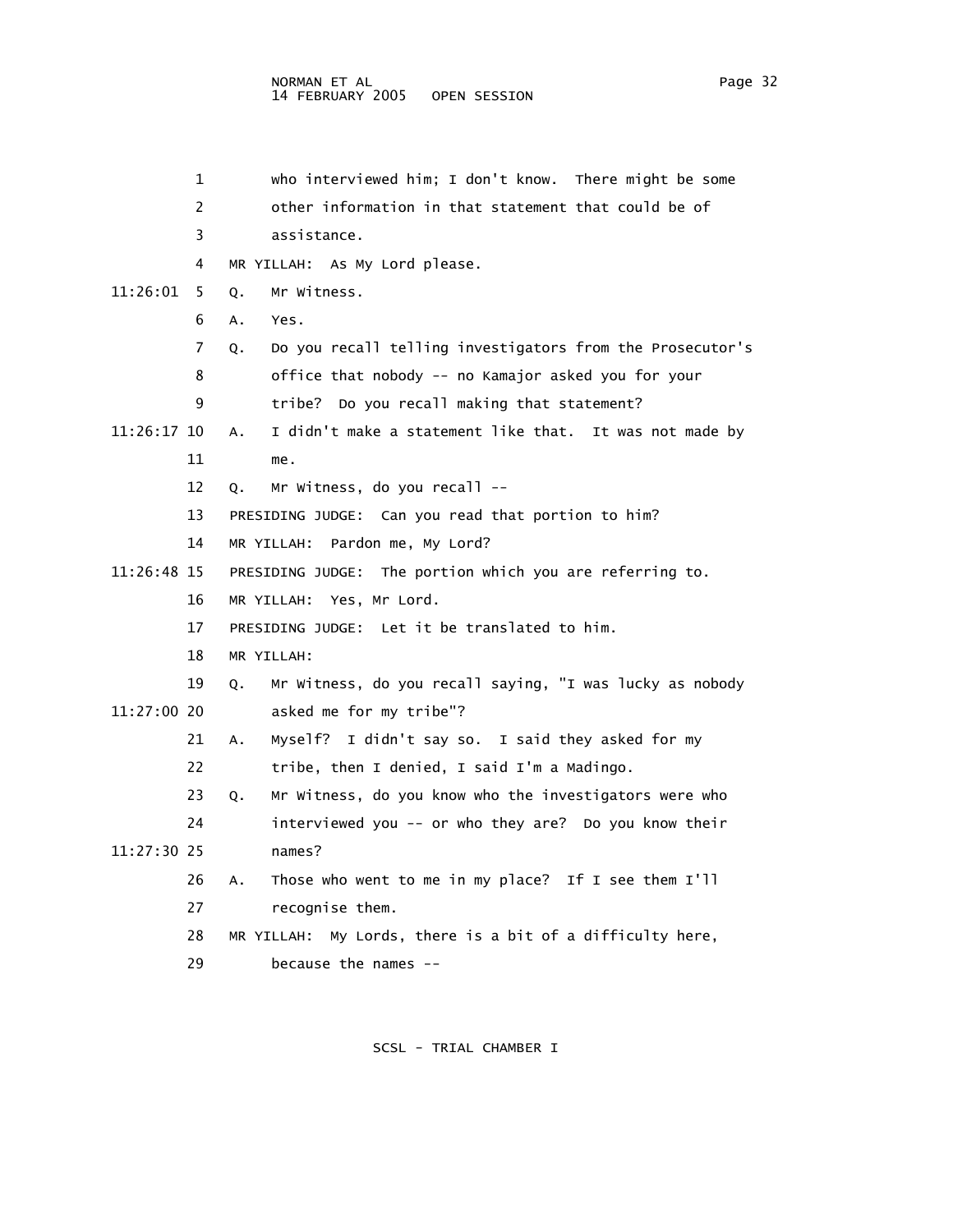1 JUDGE BOUTET: Well, give him the names. Do you have the 2 names? 3 MR YILLAH: No, the names of the investigators do not appear 4 on the written statement that I have. There is no 11:27:54 5 evidence on the face of this statement establishing the 6 name of a particular investigator who recorded this 7 statement. 8 JUDGE BOUTET: From the document I have here, which is the 9 list of witnesses to be called in the Prosecution -- 11:28:10 10 order of witnesses to be called in the fourth trial 11 session, there is a reference to this witness and I see 12 somewhere in the margin it says two statements, a typed 13 version and the original handwritten one. So I would 14 imagine you have the typed version and it may contain 11:28:27 15 that information. I don't know, I don't have the 16 statement in front of me. 17 MR YILLAH: Yes, My Lord. My attention has just been drawn to 18 the name of an investigator. 19 Q. Mr Witness. 11:28:39 20 A. Yes, sir. 21 Q. Is it correct that the investigator who interviewed you 22 was one Joseph Saffa? 23 A. From Tongo Field? 24 Q. No, the investigator from the Office of the Prosecutor of 11:28:57 25 the Special Court. 26 A. Well, I could not remember his name. 27 MR YILLAH: My Lord, that is as far as I can go and that is 28 the difficulty, My Lord. My Lord, this is the statement 29 that we have in our possession that was furnished us by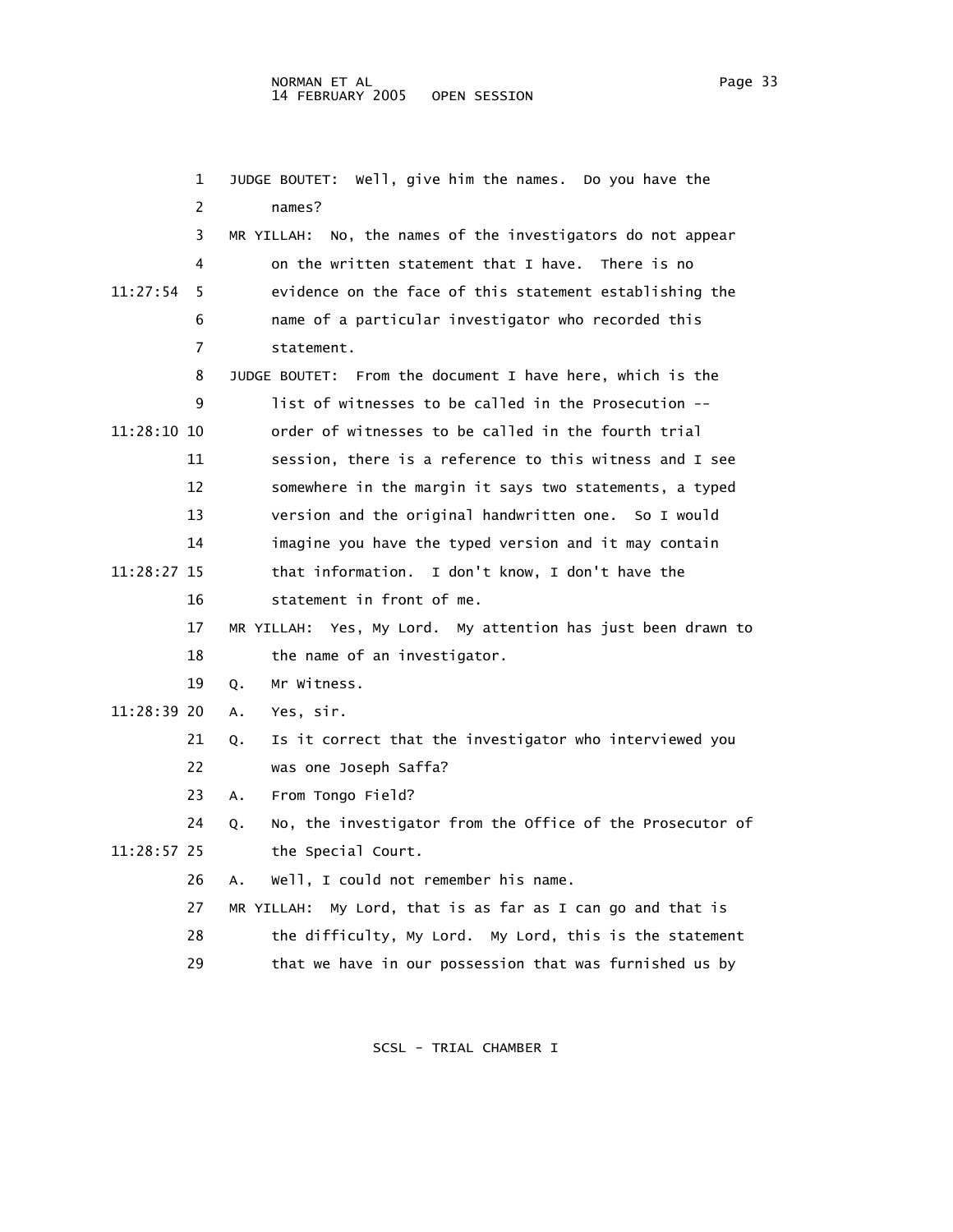|             | 1  | the OTP as the statement of this witness, My Lord.                   |
|-------------|----|----------------------------------------------------------------------|
|             | 2  | JUDGE BOUTET: What is the portion of that statement that you         |
|             | 3  | want to put -- that you have put to the witness? Can you             |
|             | 4  | read it back again?                                                  |
| 11:29:27    | 5  | MR YILLAH: Yes, My Lord. The portion is found on page 2 and          |
|             | 6  | it reads, "I was lucky as nobody asked me for my tribe."             |
|             | 7  | That is the bit I want to put in for now, My Lord, to                |
|             | 8  | establish prior inconsistency.                                       |
|             | 9  | JUDGE BOUTET: But he's denying making that statement.                |
| 11:29:46 10 |    | MR YILLAH: Yes, My Lord, and this is the difficulty we have.         |
|             | 11 | This is what necessitated the application by my learned              |
|             | 12 | senior, Mr Margai, last week, as to what route we should             |
|             | 13 | follow where witnesses deny making a particular                      |
|             | 14 | statement.                                                           |
| 11:29:56 15 |    | [Microphone not activated] I would like to<br><b>JUDGE THOMPSON:</b> |
|             | 16 | suggest that since it is becoming evident that we are                |
|             | 17 | being confronted with some kind of problem as to how                 |
|             | 18 | these statements were recorded, I see no difficulty based            |
|             | 19 | on the jurisprudence consistent with the free evaluation             |
| 11:30:16 20 |    | of evidence and also the flexible approach to                        |
|             | 21 | admissibility, that we -- the court is in no way                     |
|             | 22 | precluded from admitting this statement and of course                |
|             | 23 | determining at the end of the day what weight to -- for              |
|             | 24 | the limited purpose for which in fact you intend to have             |
| 11:30:31 25 |    | it admitted.  We've done that here.  Because it is                   |
|             | 26 | becoming a pattern now that some witnesses are denying               |
|             | 27 | having told the investigators certain things and if the              |
|             | 28 | business of the Court, which I am sure it is, is to                  |
|             | 29 | ascertain the truth, then I don't see why we should let              |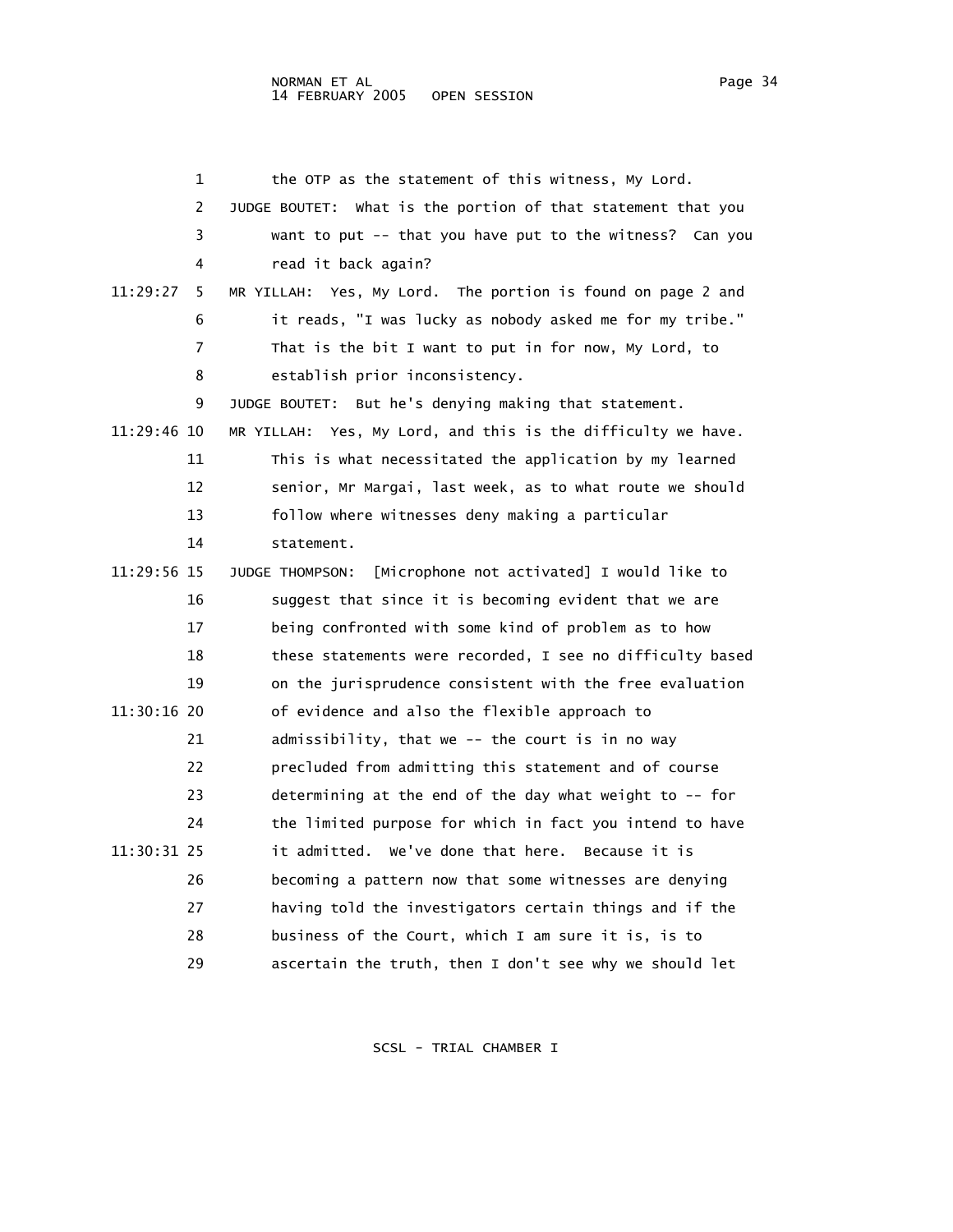1 such a technicality preclude the consideration of these 2 statements for the limited purpose. 3 MR YILLAH: As My Lord pleases. 4 JUDGE THOMPSON: That would be my own attitude toward that. 11:30:55 5 MR YILLAH: As My Lord pleases. 6 JUDGE THOMPSON: And we'll hear the Prosecution. 7 MR TAVENER: Your Honour, the Prosecution certainly takes a 8 similar view to Your Honour. There clearly was some 9 problem in taking statements from witnesses. The 11:31:05 10 Prosecution does not dispute the fact those statements 11 have been produced by the Prosecution. The witness 12 although doesn't accept he said that, it is not actually 13 a prior inconsistent statement. The Prosecution wouldn't 14 seek to withhold evidence or material from which you can 11:31:15 15 then make an assessment. 16 JUDGE THOMPSON: That is why we think we need to relax the 17 strict principle. It seems as if what we are in fact 18 saying may well appear to be prior inconsistent 19 statement, runs against this roadblock where a witness 11:31:26 20 says "I never told him that," so the question is what 21 does a tribunal do? Do we pack our bags and go home and 22 say well, no. I think if we have the principle of 23 flexibility in terms of admissibility as distinct from 24 probative value we should in fact admit it. 11:31:37 25 MR TAVENER: That's right. We have a statement from the 26 Prosecution, we have a witness's evidence that he didn't 27 say that particular material, so it is not a prior 28 inconsistent statement. There may be many reasons why 29 there is a discrepancy.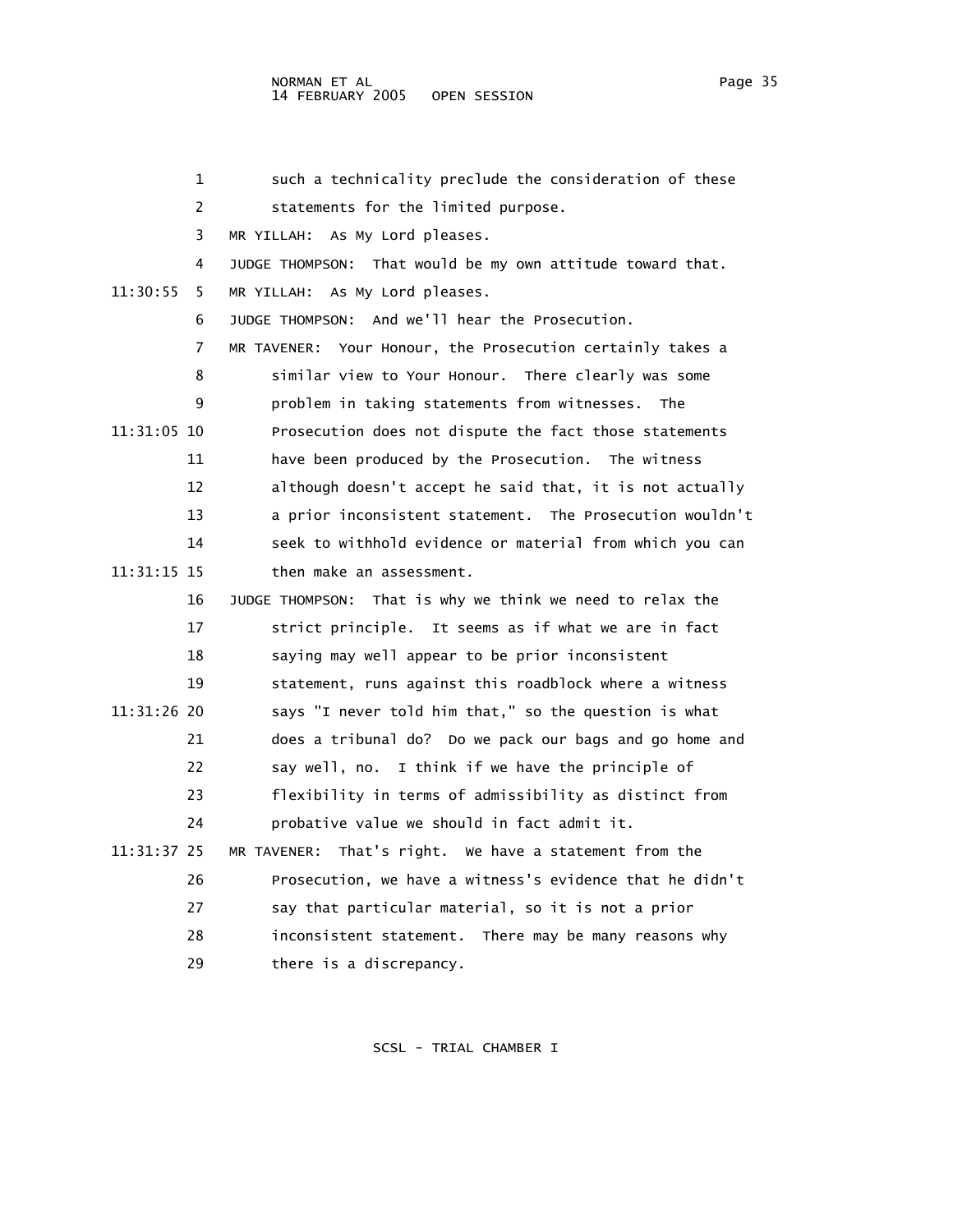1 JUDGE THOMPSON: Yes, quite right. 2 MR TAVENER: And ultimately it is a matter for Your Honours. 3 JUDGE THOMPSON: And it is for the Tribunal in the end to 4 determine how to treat this kind of situation in our 11:31:52 5 process of judicial evaluation of the evidence. 6 JUDGE BOUTET: So it appears that we are changing our ruling 7 on the prior inconsistent statement. We are now 8 introducing a new notion of not inconsistent statement 9 but different statement. In other words, it does not 11:32:11 10 meet the standard that we have applied but we are quite 11 prepared now to admit those documents certainly for the 12 purpose of seeking the truth and to expedite a bit of 13 these proceedings. Because we seem to be moving in the 14 direction where we spend more time on statements than we 11:32:25 15 do on the evidence of witnesses. So for the sake of 16 expeditiousness and justice, as such, I am prepared to 17 rally to this and accept these documents for the very, 18 very limited purpose it is intended. However, I am not 19 prepared to relax the rule about establishing connections 11:32:35 20 between those whatever documents and the witness as such 21 iust 22 because you have something which is on a piece of paper 23 that we are prepared to admit it. 24 MR TAVENER: Your Honour has raised two important points. 11:32:43 25 One, clearly you can't relax the evidence from the 26 witness to how the statement came into existence because 27 otherwise you will have nothing upon which to form you 28 evaluations of the value of the evidence. 29 Two, obviously it is a matter of procedure for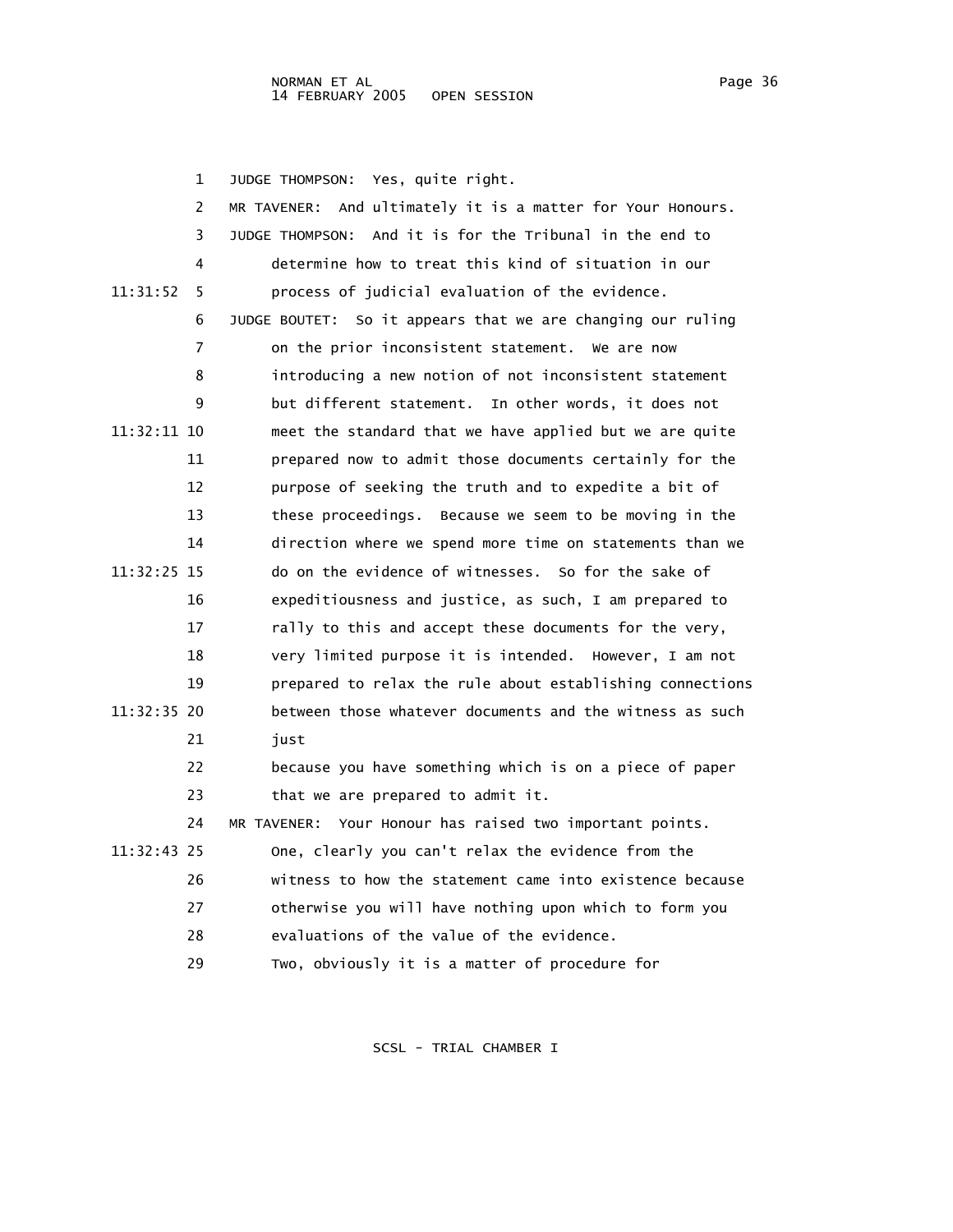|             | 1  | Your Honours, once it has been mentioned in court, once        |
|-------------|----|----------------------------------------------------------------|
|             | 2  | the transcript has identified that part which the witness      |
|             | 3  | doesn't accept or does accept, then whether or not you         |
|             | 4  | actually need the statement before you, which only gives       |
| 11:33:02    | 5  | additional exhibits which take it no further, Your Honour      |
|             | 6  | will have the transcript, it will show that a portion was      |
|             | 7  | read to the witness, he had no memory of it, that may be       |
|             | 8  | sufficient. Whether you need to go to the next stage of        |
|             | 9  | tendering a document, which in this case will be three         |
| 11:33:18 10 |    | pages, you need one sentence from that three page              |
|             | 11 | statement, the Prosecution has no view, that is a matter       |
|             | 12 | for Your Honours.                                              |
|             | 13 | I think it is easier if we do it that way, at<br>JUDGE BOUTET: |
|             | 14 | least we have some records to refer to. And it may be          |
| 11:33:22 15 |    | that the second accused and the third accused will refer       |
|             | 16 | to the same documents rather than going through this           |
|             | 17 | process many, many times. If we have it, then it can be        |
|             | 18 | used for whatever purpose. Again I say for whatever            |
|             | 19 | purpose, the purpose being here to show that there is          |
| 11:33:38 20 |    | something on a piece of paper that says something that         |
|             | 21 | may be different than what the witness is saying in court      |
|             | 22 | today.                                                         |
|             | 23 | But, again, we are moving away from the ruling and             |
|             | 24 | we are not using this doctrine of prior inconsistent           |
| 11:33:50 25 |    | statement per se as we have ruled it is. But, as my            |
|             | 26 | learned colleague and brother has said, the purpose here       |
|             | 27 | is to seek justice and to try to get the truth of the          |
|             | 28 | matters as such and we should not be trying to move into       |

29 the trial of whoever did the statements or not because,

- 
- 
- 
-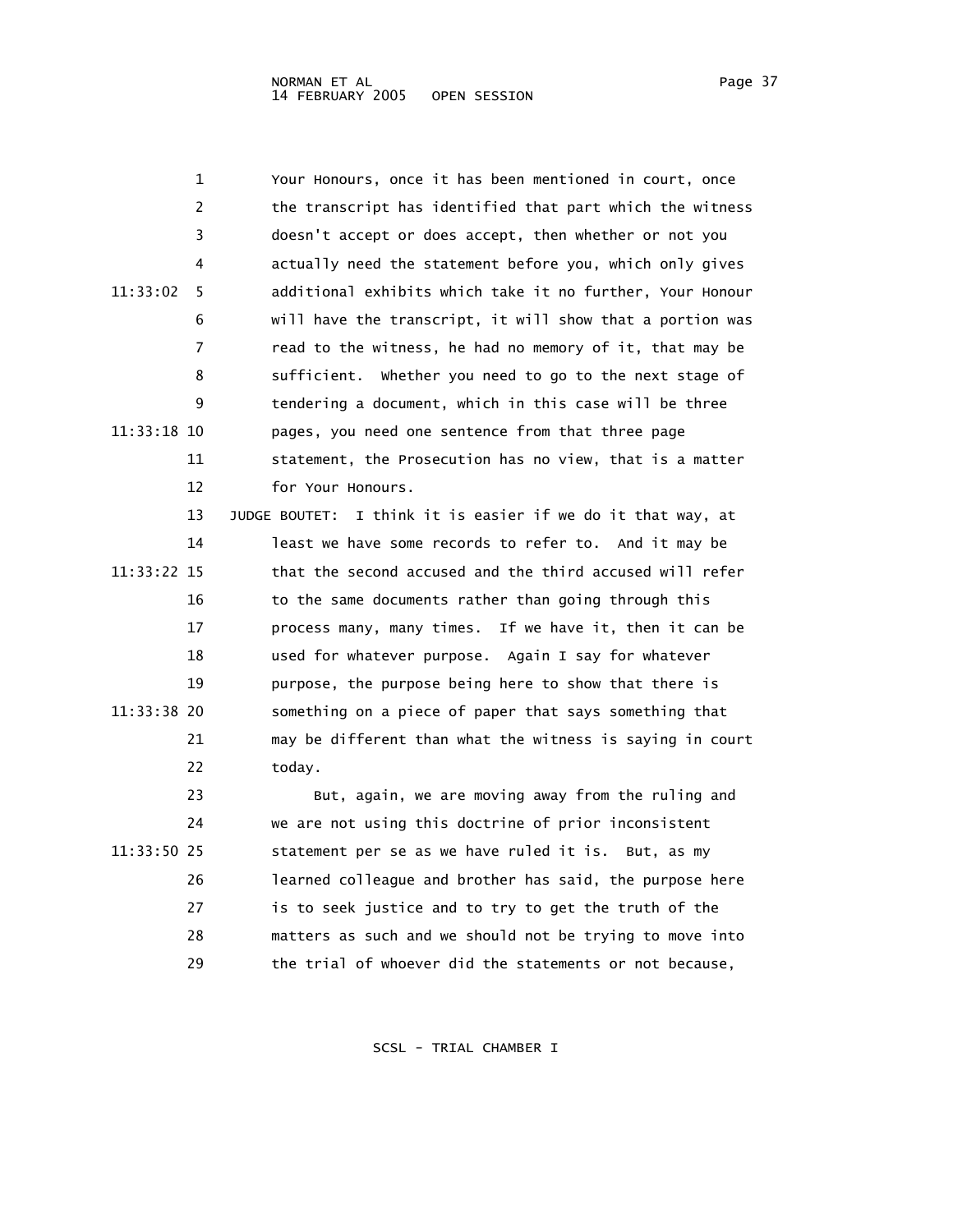1 as I say, we are interested to know what happened and not 2 lose time on statements that may have relevancy but 3 certainly not the same extent as the evidence that these 4 witnesses are giving in court. 11:34:14 5 So given Rule 89 as well, that we have the ability 6 to admit any evidence that is relevant, so we can 7 certainly admit for that purpose. 8 MR TAVENER: If I might just say that the Prosecution is not 9 conceding these are prior inconsistent statements. 11:34:27 10 JUDGE BOUTET: No, and we are not saying it is either, no, no.

11 That is why I have, in fact, been talking about third

12 category that are not prior inconsistent statements.

13 MR TAVENER: And that is why the manner in which these

 14 statements are put to the witness is very important. 11:34:41 15 JUDGE BOUTET: That's right.

> 16 JUDGE THOMPSON: We are saying that under 89 we can still take 17 these statements.

 18 PRESIDING JUDGE: But again we would like to sound a caution 19 from the Bench that even though we are making the 11:34:54 20 slightest caution to 89 in order to admit this particular 21 statement, it is not our intention to radically deviate 22 or to depart from the ruling which we have put in place 23 as far as prior inconsistent statements are concerned. I 24 would like this to be very, very clear and that we will 11:35:13 25 be very alert to admissibility of documents in this 26 regard. And even if 89 is very wide, we would stick as 27 much as it is legally possible to the statement of our 28 decision on the admissibility of prior inconsistent 29 statements that have been made to investigators by the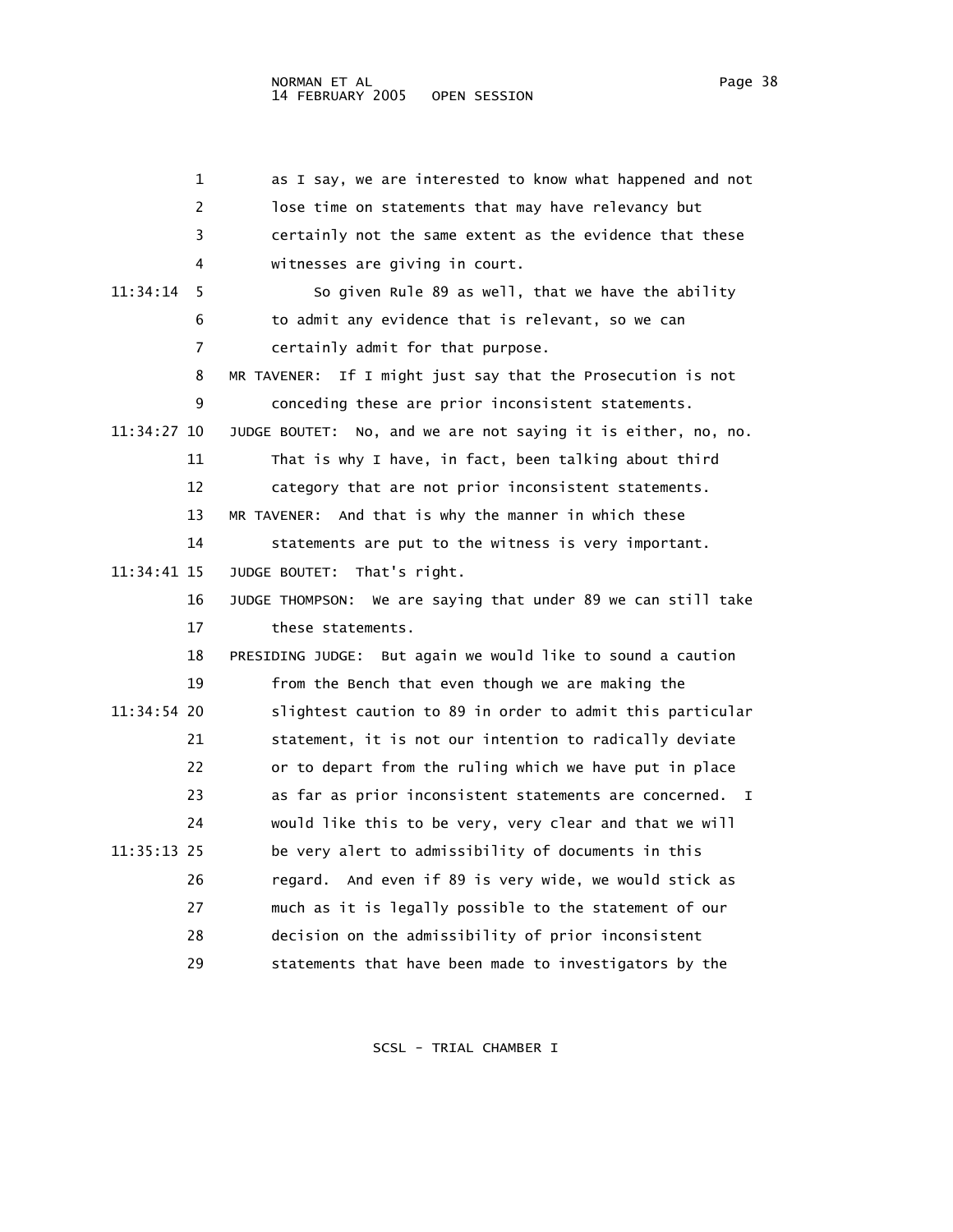| 1              | witnesses vis-a-vis their oral testimony. So, like my         |
|----------------|---------------------------------------------------------------|
| $\overline{c}$ | colleague has stated, we would admit that statement and       |
| 3              | proceed please.                                               |
| 4              | MR YILLAH: I'm grateful, My Lord. May I apply that this page  |
| 11:35:53<br>5. | 2 of the typed statement with the highlighted portion         |
| 6              | be $-$                                                        |
| 7              | JUDGE BOUTET: No, introduce the whole statement and say it is |
| 8              | page 2, paragraph whatever as such.                           |
| 9              | MR YILLAH: My Lord, this is a statement of this witness dated |
| 11:36:05 10    | 31st of January 2003.                                         |
| 11             | JUDGE BOUTET: How many pages?                                 |
| 12             | MR YILLAH: It is five pages in total, My Lord, of the typed   |
| 13             | statement.                                                    |
| 14             | JUDGE BOUTET: And the part that you are dealing with is on    |
| 11:36:14 15    | page what?                                                    |
| 16             | MR YILLAH:<br>It is on page 2.                                |
| 17             | JUDGE BOUTET: Has it been identified in --                    |
| 18             | MR YILLAH: Yes, My Lord, this portion has been.               |
| 19             | JUDGE BOUTET: Have you underlined the portion?                |
| 11:36:27 20    | MR YILLAH: Paragraph 2 and the said portion has already been  |
| 21             | highlighted, My Lord.                                         |
| 22             | JUDGE BOUTET: That's fine.                                    |
| 23             | PRESIDING JUDGE: May we have the date of that statement,      |
| 24             | please.                                                       |
| 11:36:36 25    | JUDGE BOUTET: 31st January 2003. I think we are at 58 now.    |
| 26             | MS EDMONDS: 58, yes.                                          |
| 27             | MR YILLAH: My Lord, it is paragraph 2, line 11 of page 2, for |
| 28             | the records.                                                  |
| 29             | JUDGE BOUTET: Thank you. So this document will be marked as   |
|                |                                                               |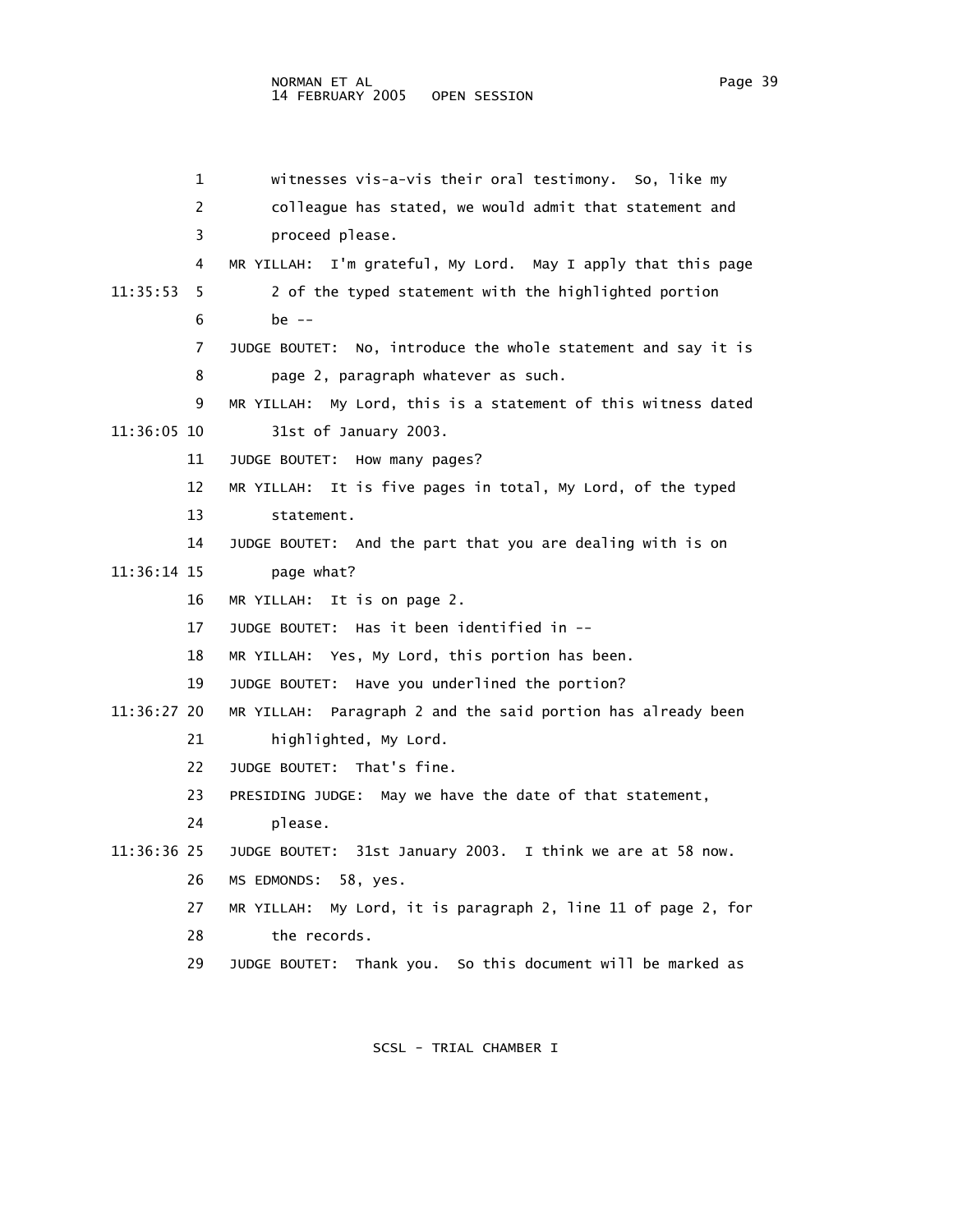1 Exhibit 58. 2 **[Exhibit No. 58 was admitted]**  3 MR YILLAH: As My Lord pleases. 4 JUDGE BOUTET: Tender the whole document, not only the page. 11:37:03 5 The whole of it. Mr Prosecutor, I didn't ask you about 6 this document. Presumably you have seen it and you are 7 not objecting to it before we mark it as an exhibit. 8 Again, Mr Tavener, it will be for the very limited 9 purpose we have spelt out. 11:37:19 10 MR TAVENER: Yes. That is the Prosecution's position; that 11 ultimately it is a matter for the Court to assess. We 12 don't accept they are prior inconsistent statements. 13 JUDGE BOUTET: It is only that we haven't asked you if this, 14 the five pages that have been shown -- if you have seen 11:37:34 15 them and if you have any objection. 16 MR TAVENER: I am sure my friend has tendered the correct 17 document. 18 PRESIDING JUDGE: But, in any event, it is the Prosecution 19 which communicated -- which disclosed that statement as a 11:37:42 20 statement of this witness. 21 MR TAVENER: That's correct, we accept that. 22 PRESIDING JUDGE: Who, for particular reasons, because he 23 cannot read, he cannot identify his thumbprint either, he 24 can't even identify his statement. If it is you 11:37:57 25 guaranteeing that that is his statement, fine, we admit 26 it for that limited purpose. 27 MR MARGAI: Besides, My Lord, perhaps it ought to be noted 28 here that the difficulty we are now confronting, as 29 indeed highlighted by Yillah, is not of our creation at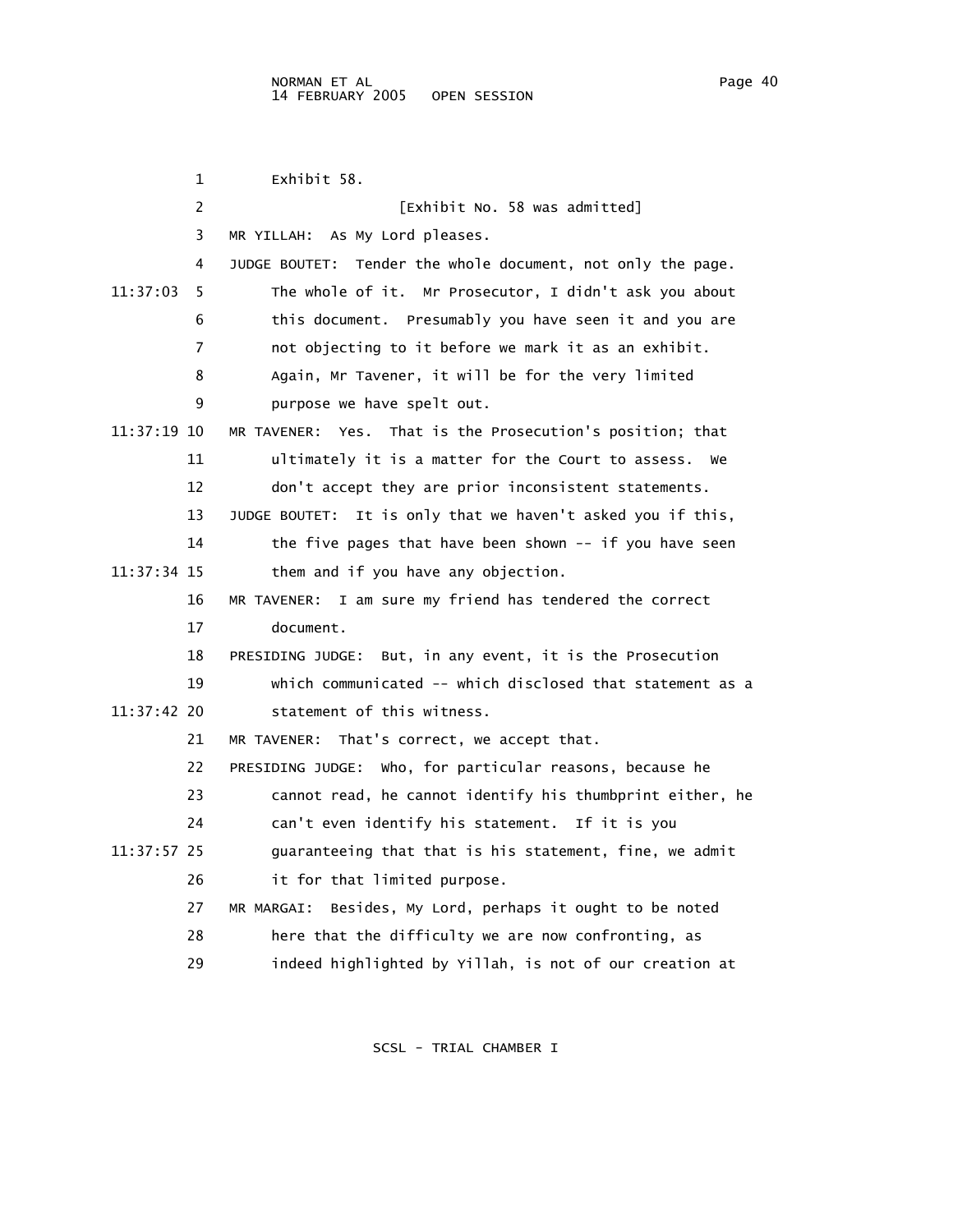| 1             | all, meaning the Defence. It is as a result of the            |
|---------------|---------------------------------------------------------------|
| 2             | investigators departing from the norm of obtaining            |
| 3             | statements as we know it. I mean, the President of this       |
| 4             | Court had highlighted --                                      |
| 11:38:25<br>5 | I'm not sure there is a norm.<br>JUDGE BOUTET:                |
| 6             | JUDGE THOMPSON: From the norm you mean in national systems?   |
| 7             | MR MARGAI: No, the common law system.                         |
| 8             | JUDGE BOUTET: Well, this is not a common law court. I mean,   |
| 9             | this is an international tribunal.                            |
| 11:38:37 10   | MR MARGAI: I know, My Lord. I appreciate that. The            |
| 11            | international tribunal has a greater latitude but when        |
| 12            | one obtains a statement in the third person it creates        |
| 13            | the problem, whether international or otherwise.<br>This is   |
| 14            | the difficulty we are facing.                                 |
| 11:38:52 15   | JUDGE BOUTET: Yes, but all international tribunals are faced  |
| 16            | with the very same problem as such. This is not unique        |
| 17            | to this Court.                                                |
| 18            | MR MARGAI: That is why we are endeavouring to find a solution |
| 19            | in furtherance of justice, and I am sure we are arriving      |
| 11:39:06 20   | at it slowly but surely.                                      |
| 21            | JUDGE BOUTET: I think we have moved a step in that direction  |
| 22            | to facilitate the use of these statements in those            |
| 23            | circumstances.                                                |
| 24            | MR MARGAI: We appreciate that, My Lord. Thank you.            |
| 11:39:19 25   | May I continue to cross, My Lord?<br>MR YILLAH:               |
| 26            | JUDGE BOUTET:<br>Yes.                                         |
| 27            | MR YILLAH:                                                    |
| 28            | Mr Witness.<br>Q.                                             |
| 29            | А.<br>Yes.                                                    |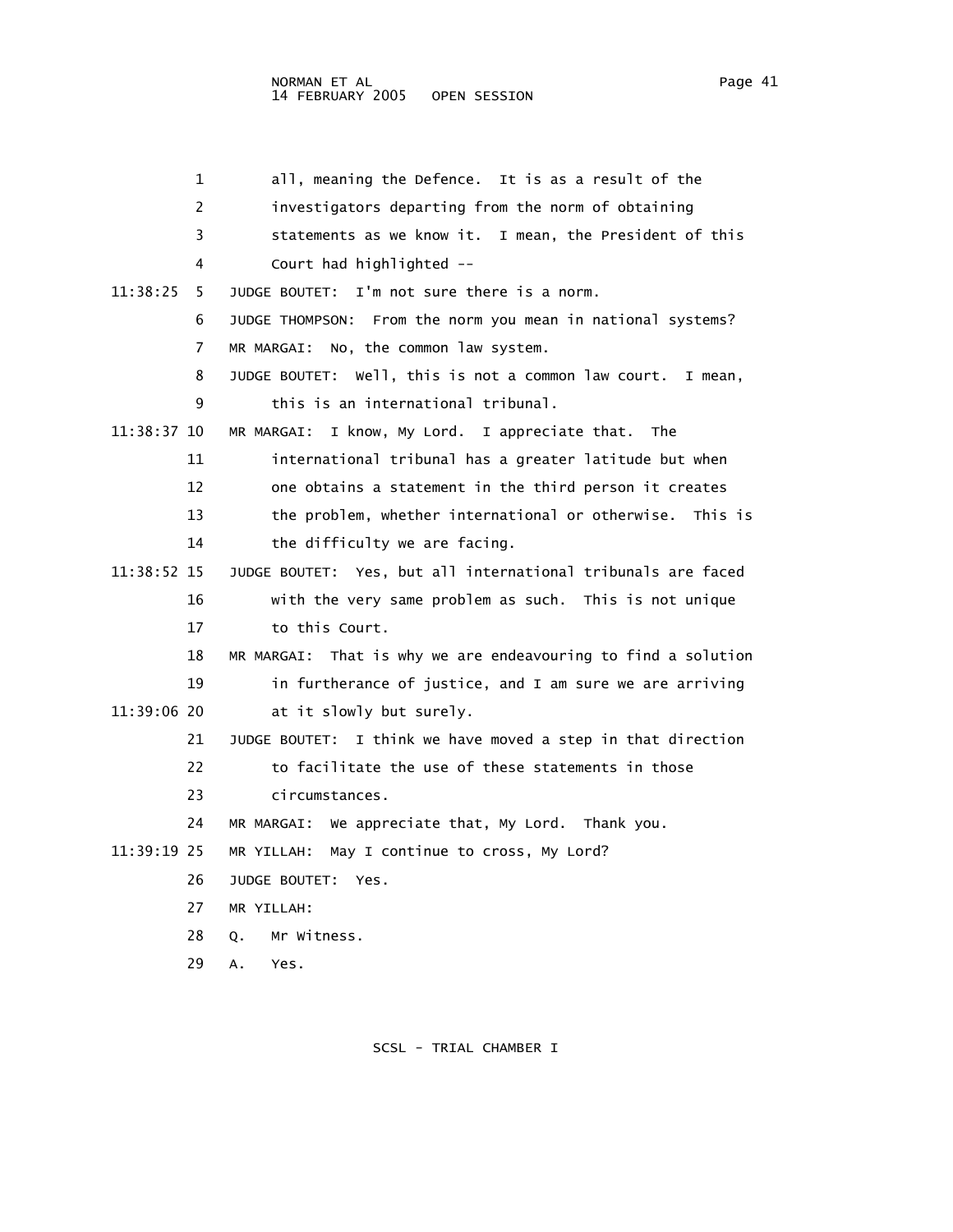1 Q. Do you also recall saying to the investigators that the 2 total number of civilians that were taken to Telama 3 village were more than 2,000? 4 A. Tell 1,000. 11:39:54 5 JUDGE BOUTET: Do you have the quote in front of you? Ask him 6 if he said this and read from whatever you have in the 7 statement if you have that. 8 MR YILLAH: No, My Lord, I will not pursue that line again. I 9 am just putting questions to save time. 11:40:09 10 JUDGE BOUTET: Okay. 11 MR YILLAH: 12 Q. Mr Witness, did you also say you were seated with this 13 large crowd of people when others -- when 150 were taken 14 out by the Kamajors? You were seated on the floor? 11:40:26 15 A. Yes. 16 Q. Now, Mr Witness, during this period were you in deep fear 17 for your life? 18 A. Yes. 19 Q. And you were seated on the floor together with this large 11:40:52 20 crowd of civilians? 21 A. Yes. 22 Q. But whilst in fear for your life, Mr Witness, you had 23 time to watch the killing of these 150 civilians. Whilst 24 in deep fear for your life and whilst you were seated on 11:41:12 25 the floor you could see the killing of 150 civilians 26 several metres away from where you were seated in this 27 large crowd? 28 A. They are not very far from us, they are close. 29 Q. Mr Witness, did you show the scene of this alleged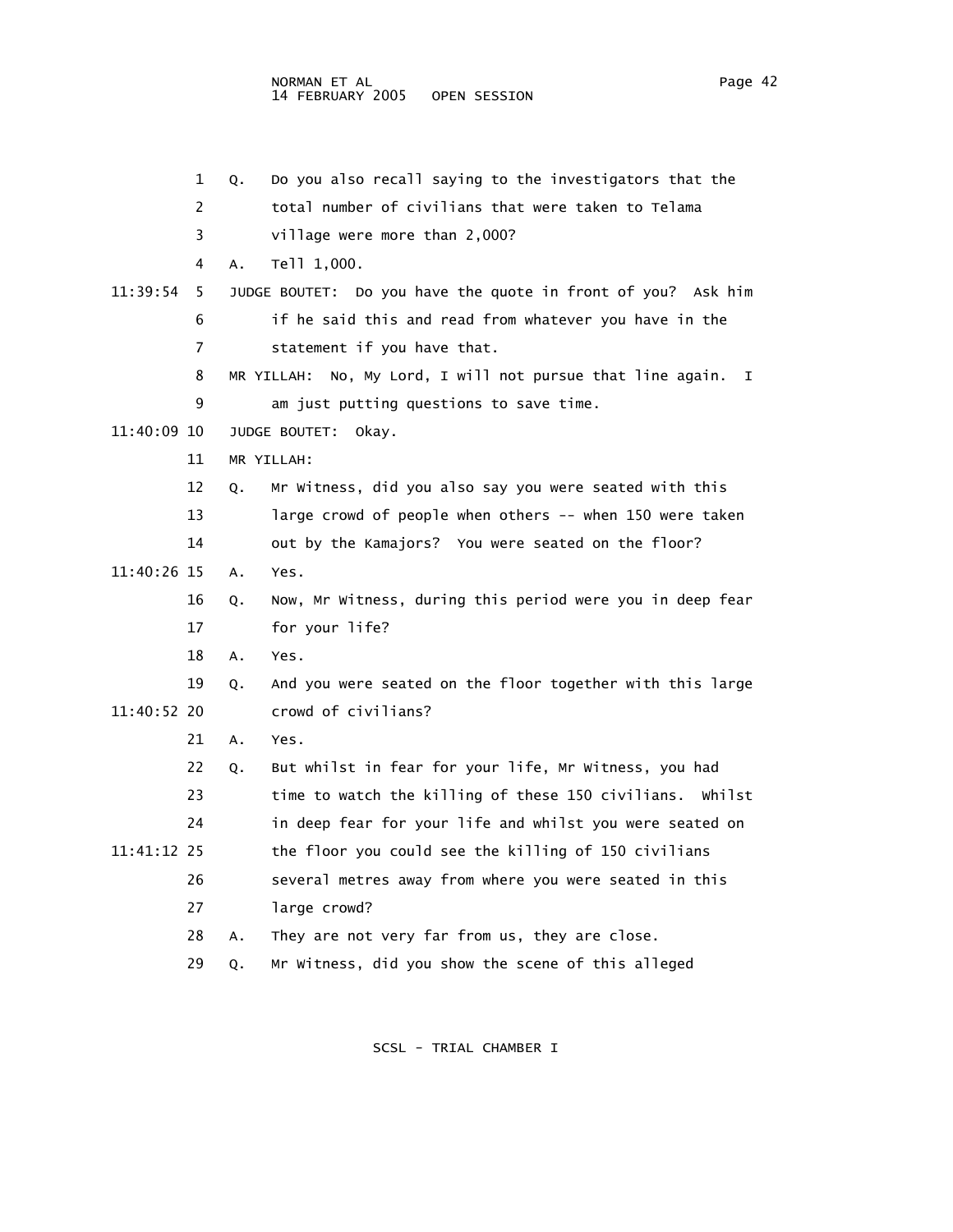|             | 1              |    | killing to the investigators for the Prosecutor? Did you        |
|-------------|----------------|----|-----------------------------------------------------------------|
|             | $\overline{2}$ |    | take them to the scene?                                         |
|             | 3              | Α. | No, they didn't ask me for that.                                |
|             | 4              | Q. | Did you suggest that to them?                                   |
| 11:42:07    | 5              | Α. | They also have told me that's not my $-$ and they didn't        |
|             | 6              |    | tell me, so that was not my responsibility to take them         |
|             | 7              |    | there.                                                          |
|             | 8              | Q. | Mr Witness, I put it to you that you did not suggest it         |
|             | 9              |    | to the investigators because no such scene exists?              |
| 11:42:40 10 |                | Α. | No. The time when the investigators went to collect             |
|             | 11             |    | statement, we are not even allowed to let people know           |
|             | 12             |    | what they were after. So it was not my duty to take them        |
|             | 13             |    | to the place where -- to the scene where the incident           |
|             | 14             |    | took place.                                                     |
| 11:43:12 15 |                |    | JUDGE BOUTET: What do you mean, Mr Witness, by not being        |
|             | 16             |    | allowed to?                                                     |
|             | 17             |    | I said the people didn't even want other people<br>THE WITNESS: |
|             | 18             |    | to know what they were after, so all the collection of          |
|             | 19             |    | this statement was done in a discreet manner. So they           |
| 11:43:38 20 |                |    | didn't allow us to take them to the scene where the             |
|             | 21             |    | incident took place, so they didn't ask us for that.            |
|             | 22             |    | MR YILLAH:                                                      |
|             | 23             | Q. | Let me ask you this, Mr Witness, in your                        |
|             | 24             |    | evidence-in-chief you said while you were at Telama             |
| 11:43:59 25 |                |    | village two lines of civilians were ordered to stand up.        |
|             | 26             |    | Did you remain seated whilst these civilians stood up?          |
|             | 27             | Α. | Those that they asked to make a queue, they were standing       |
|             | 28             |    | and I was sitting.                                              |
|             | 29             | Q. | Mr Witness, since you were ordered by the Kamajor               |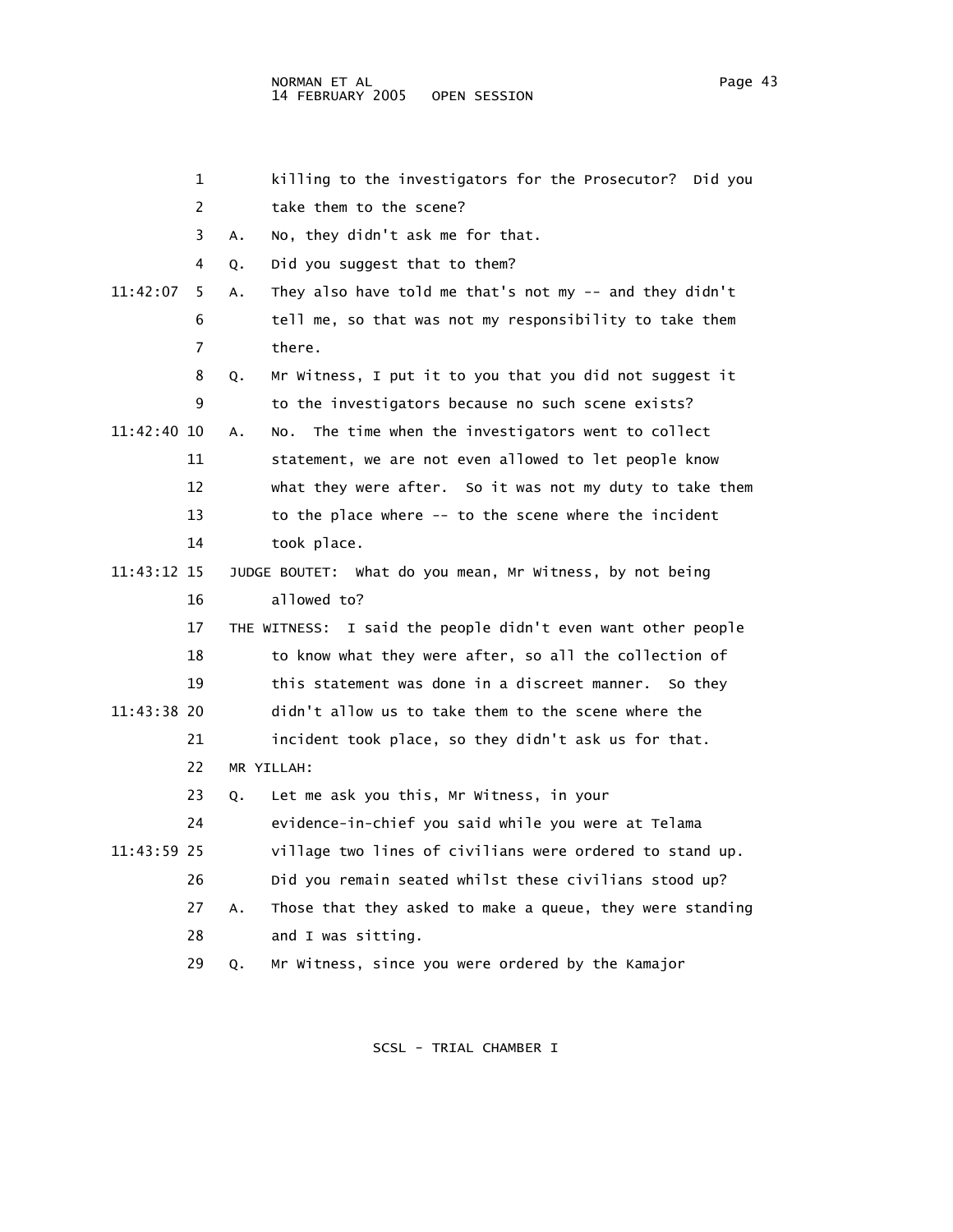|             | 1  |    | commander to sit down, did you continuously remain seated |
|-------------|----|----|-----------------------------------------------------------|
|             | 2  |    | there?                                                    |
|             | 3  | Α. | Yes. I was sitting, I didn't stood up.                    |
|             | 4  | Q. | Mr Witness, you have testified in evidence-in-chief as to |
| 11:44:56    | 5  |    | the name of this commander. After the whole incident had  |
|             | 6  |    | settled down did you report this commander to any of the  |
|             | 7  |    | Kamajor bosses in Kenema?                                 |
|             | 8  | Α. | At that time I did not have that chance to do that.       |
|             | 9  |    | This is why I have been waiting for this Special Court,   |
| 11:45:24 10 |    |    | that they told us it was coming so as to narrate my       |
|             | 11 |    | story.                                                    |
|             | 12 | Q. | After that time, Mr Witness, did you report it to the     |
|             | 13 |    | police, citing his name, the commander's name?            |
|             | 14 | Α. | I did not report to the police but the man who was        |
| 11:45:50 15 |    |    | staying with me, he knew about this matter and he was one |
|             | 16 |    | of the Kamajor commanders.                                |
|             | 17 | Q. | Mr Witness, I finally put it to you that you, speaking    |
|             | 18 |    | for yourself, arrived safely in Kenema having passed      |
|             | 19 |    | through all Kamajor checkpoints?                          |
| 11:46:36 20 |    | Α. | What are? I did not go to Kenema through -- the thing     |
|             | 21 |    | that happened to me, I did not go to Kenema, I was stayed |
|             | 22 |    | with the commander who received me from Panguma.          |
|             | 23 | Q. | And that commander kept you in safe custody or he handed  |
|             | 24 |    | you over to --                                            |
| 11:47:04 25 |    | Α. | You see, I was with this commander when this man came and |
|             | 26 |    | created a problem for me.                                 |
|             | 27 | Q. | Mr Witness, I finally put it to you that your statement   |
|             | 28 |    | to this tribunal is not the truth?                        |
|             | 29 | Α. | why do you say it is not true?                            |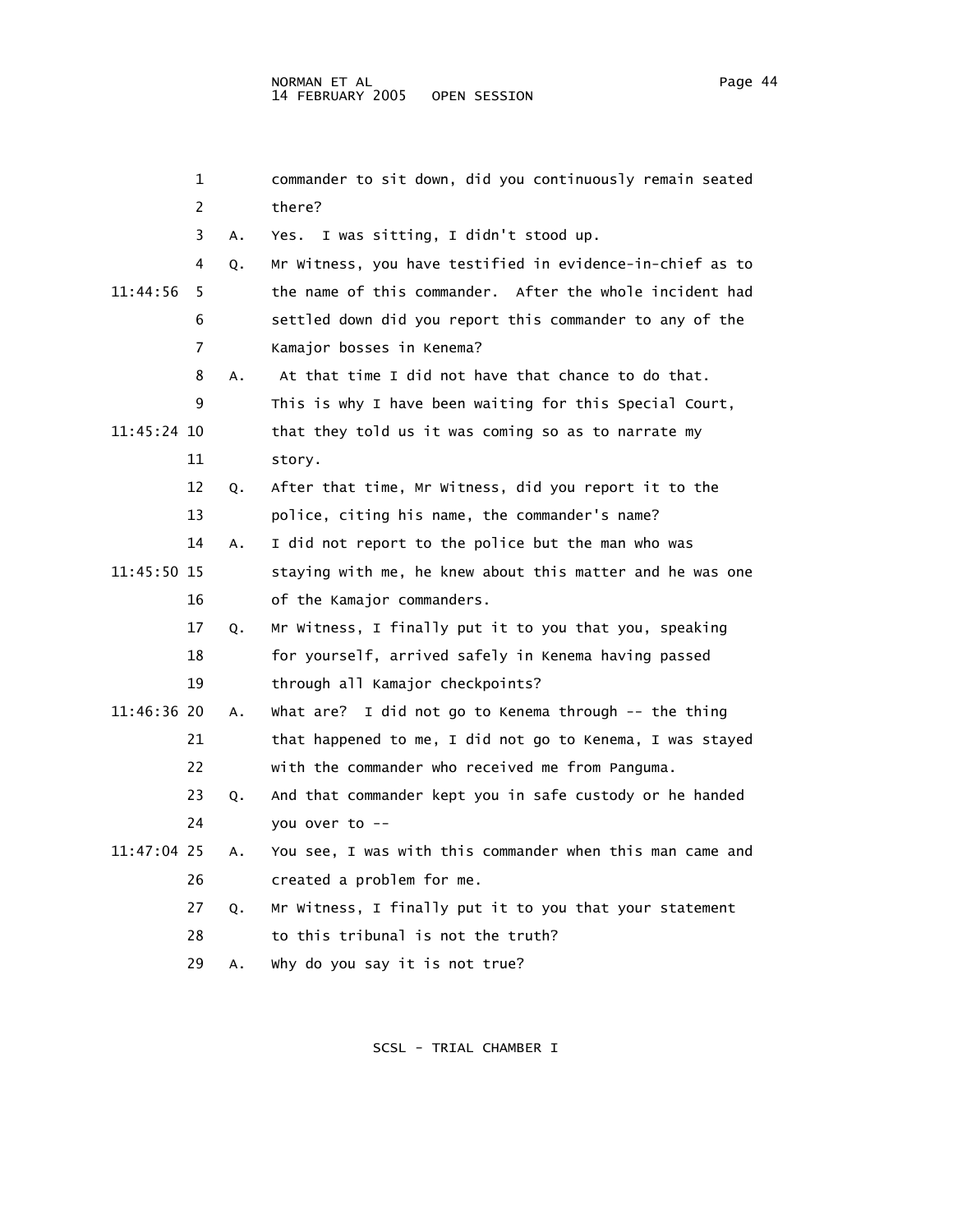|             | 1  | JUDGE BOUTET: Are you talking of his statement or his            |
|-------------|----|------------------------------------------------------------------|
|             | 2  | evidence?                                                        |
|             | 3  | MR YILLAH: Your evidence. Sorry, My Lords.                       |
|             | 4  | Your evidence to this tribunal this morning is not true?<br>Q.   |
| 11:47:49    | 5  | There are witnesses that will prove that it is true.<br>A.       |
|             | 6  | Would you answer my question, Mr Witness. According to<br>Q.     |
|             | 7  | you -- I'm saying according to you what you have said is         |
|             | 8  | not true?                                                        |
|             | 9  | I explained all that happened to me.<br>А.                       |
| 11:48:11 10 |    | JUDGE THOMPSON: Witness, just told on. Learned counsel, is       |
|             | 11 | it fair to just say that his evidence is not true? Ought         |
|             | 12 | you not to be specific? You mean, even his personal              |
|             | 13 | details like 45 years old, that kind of thing.                   |
|             | 14 | MR YILLAH: As My Lord pleases.                                   |
| 11:48:30 15 |    | JUDGE THOMPSON: I mean, why not be specific. Why just have       |
|             | 16 | this kind of blanket allegation?                                 |
|             | 17 | MR YILLAH: As My Lord pleases.                                   |
|             | 18 | I would like to comment as well on the previous<br>JUDGE BOUTET: |
|             | 19 | question. Were you suggesting that this witness was not          |
| 11:48:44 20 |    | injured? I was not sure I understood your question about         |
|             | 21 | -- I know you stated he arrived safe in Kenema, he didn't        |
|             | 22 | go to Kenema, but the purport of your question, was it an        |
|             | 23 | import to say to the witness that he never sustained any         |
|             | 24 | injury?                                                          |
| 11:49:03 25 |    | MR YILLAH: Yes, My Lord, I will have to address                  |
|             | 26 | Your Lordships on that because he has answered the               |
|             | 27 | question. He said he went to Panguma and the records             |
|             | 28 | will reflect the answer that he has given.                       |
|             | 29 | It is just that I thought you should assist<br>JUDGE THOMPSON:   |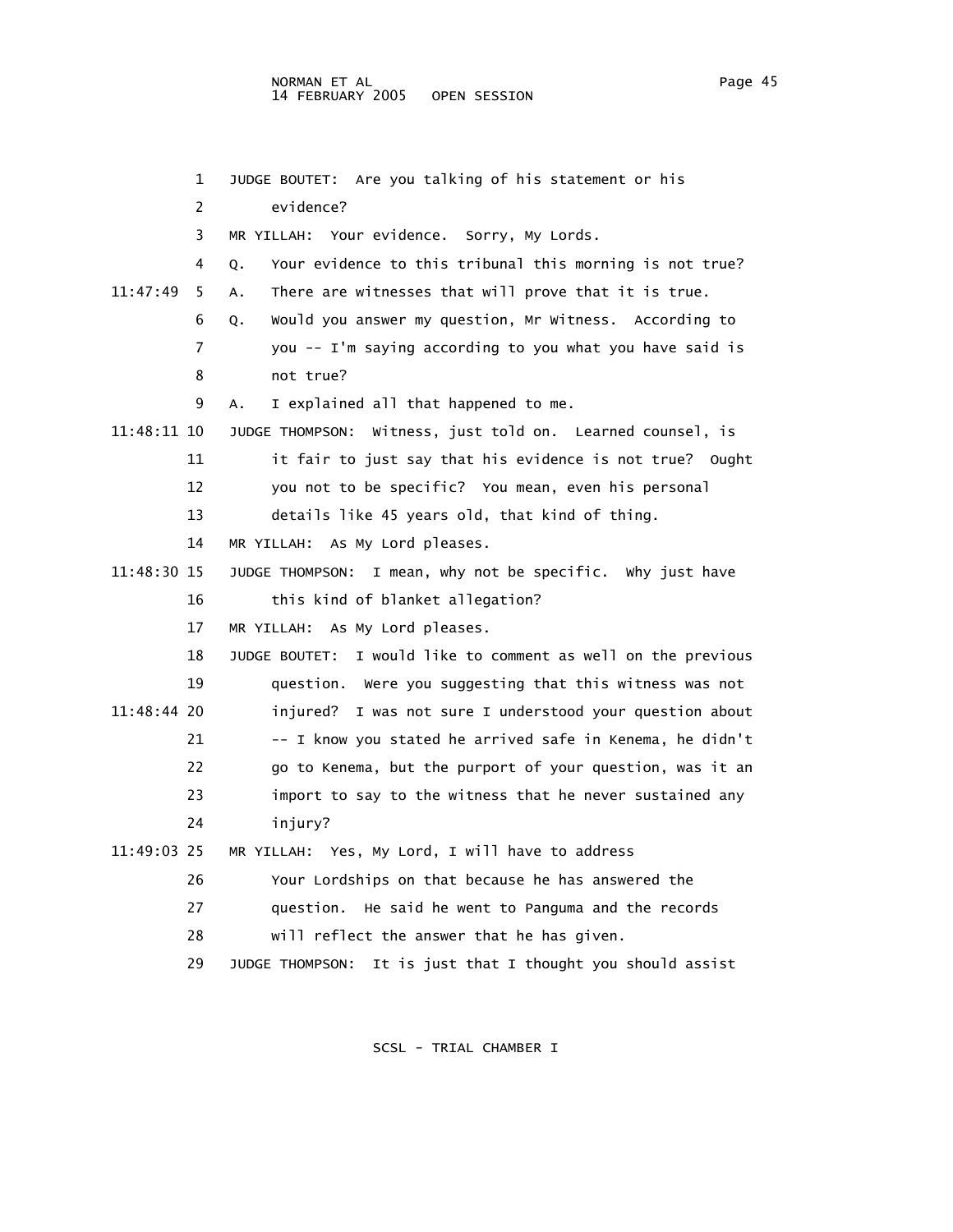| 1              | us if you are putting it to a witness -- whether it is          |
|----------------|-----------------------------------------------------------------|
| 2              | the entire testimony you are saying is untrue or whether        |
| 3              | it is parts of the testimony. You owe us that obligation        |
| 4              | as counsel to assist us. That is all I am asking here.          |
| 11:49:29<br>5. | MR YILLAH: As My Lord pleases.                                  |
| 6              | Mr Witness, I finally put it to you that the evidence<br>Q.     |
| 7              | you've given to this tribunal relating to the incident          |
| 8              | that transpired according to you is not true?                   |
| 9              | I am sure that it is true because it happened to me and<br>А.   |
| 11:49:55 10    | all that I have said is true.                                   |
| 11             | But again he has testified to more than one<br>JUDGE BOUTET:    |
| 12             | incident, to my recollection, so what are you talking           |
| 13             | about now? Again, I have said to you are you talking            |
| 14             | about his injury or are you talking about the people that       |
| 11:50:08 15    | got killed or are you talking about the belongings being        |
| 16             | I mean, what are we talking about?<br>taken away?               |
| 17             | Mr Yillah, are you using a blanket term for<br>PRESIDING JUDGE: |
| 18             | all incidents as such? All incidents.                           |
| 19             | MR YILLAH: Yes, Mr Lord. The witness, according to --           |
| 11:50:29 20    | PRESIDING JUDGE: [Overlapping speakers] evidence, his           |
| 21             | testimony, on all the incidents which he has testified          |
| 22             | to?                                                             |
| 23             | MR YILLAH: He has testified on three principal episodes this    |
| 24             | morning, My Lord.                                               |
| 11:50:36 25    | PRESIDING JUDGE:<br>Yes.                                        |
| 26             | MR YILLAH: The belongings, the killings and the alleged         |
| 27             | These three I am putting together in one<br>shooting.           |
| 28             | blanket.<br>That is why I am saying "the incidents" that he     |
| 29             | has testified to.                                               |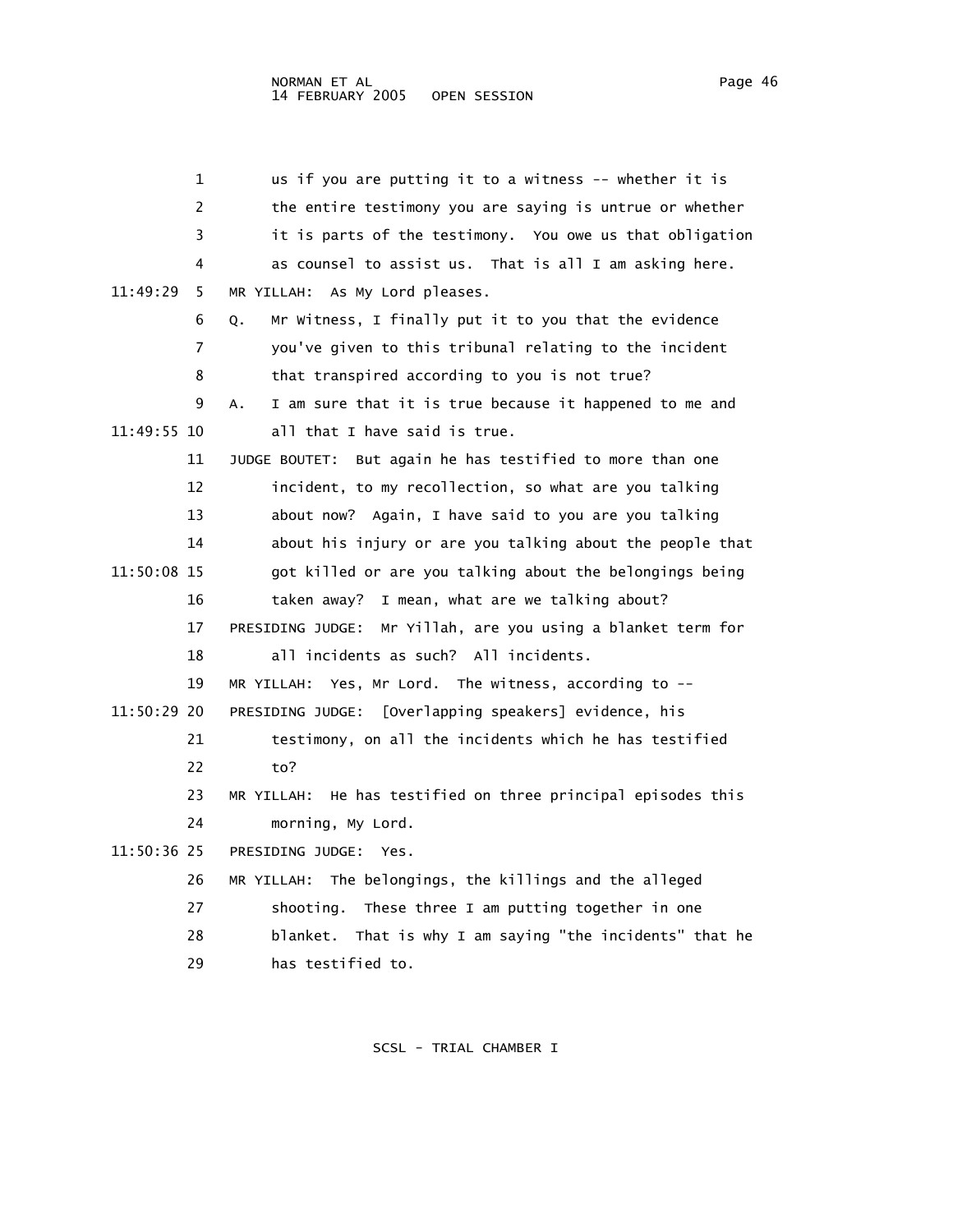|             | 1              | I don't think the Court is in any way going<br>JUDGE THOMPSON: |
|-------------|----------------|----------------------------------------------------------------|
|             | 2              | to have any difficulty if you were to put them                 |
|             | 3              | specifically to him. So for the records - because after        |
|             | 4              | all you want us to evaluate the evidence very carefully        |
| 11:50:59    | 5.             | and in a very methodical way - why not say incident one,       |
|             | 6              | incident two. Just to do it in that way does not seem to       |
|             | $\overline{7}$ | be helpful to the Bench, that's all.                           |
|             | 8              | MR YILLAH: As My Lord pleases. I will take the direction       |
|             | 9              | from the Bench.                                                |
| 11:51:17 10 |                | Mr Witness, I finally put it to you that your evidence<br>Q.   |
|             | 11             | regarding the alleged killing of 150 people whilst you         |
|             | 12             | were seated in Telama village is not true?                     |
|             | 13             | Yes, for me it is true because I am sure because it<br>Α.      |
|             | 14             | happened before my eyes.                                       |
| 11:51:51 15 |                | Mr Witness, was your vision whilst you were seated not<br>Q.   |
|             | 16             | blurred by the standing of civilians who were ordered to       |
|             | 17             | stand up?                                                      |
|             | 18             | JUDGE BOUTET: Are you starting your cross-examination over?    |
|             | 19             | I mean, I thought you were going to specific incidents.        |
| 11:52:11 20 |                | MR YILLAH: Yes, My Lord, I am still on that specific           |
|             | 21             | incident.                                                      |
|             | 22             | THE WITNESS: Civilians were standing before me. All the        |
|             | 23             | civilians that were standing before me were the ones that      |
|             | 24             | were put together so as to be killed. See, all of us           |
| 11:52:23 25 |                | were sitting on the ground. There was nothing that             |
|             | 26             | blocked my view.                                               |
|             | 27             | MR YILLAH:                                                     |
|             | 28             | Mr Witness, I put it to you that the incident regarding<br>Q.  |
|             | 29             | the evidence you have testified to regarding the taking        |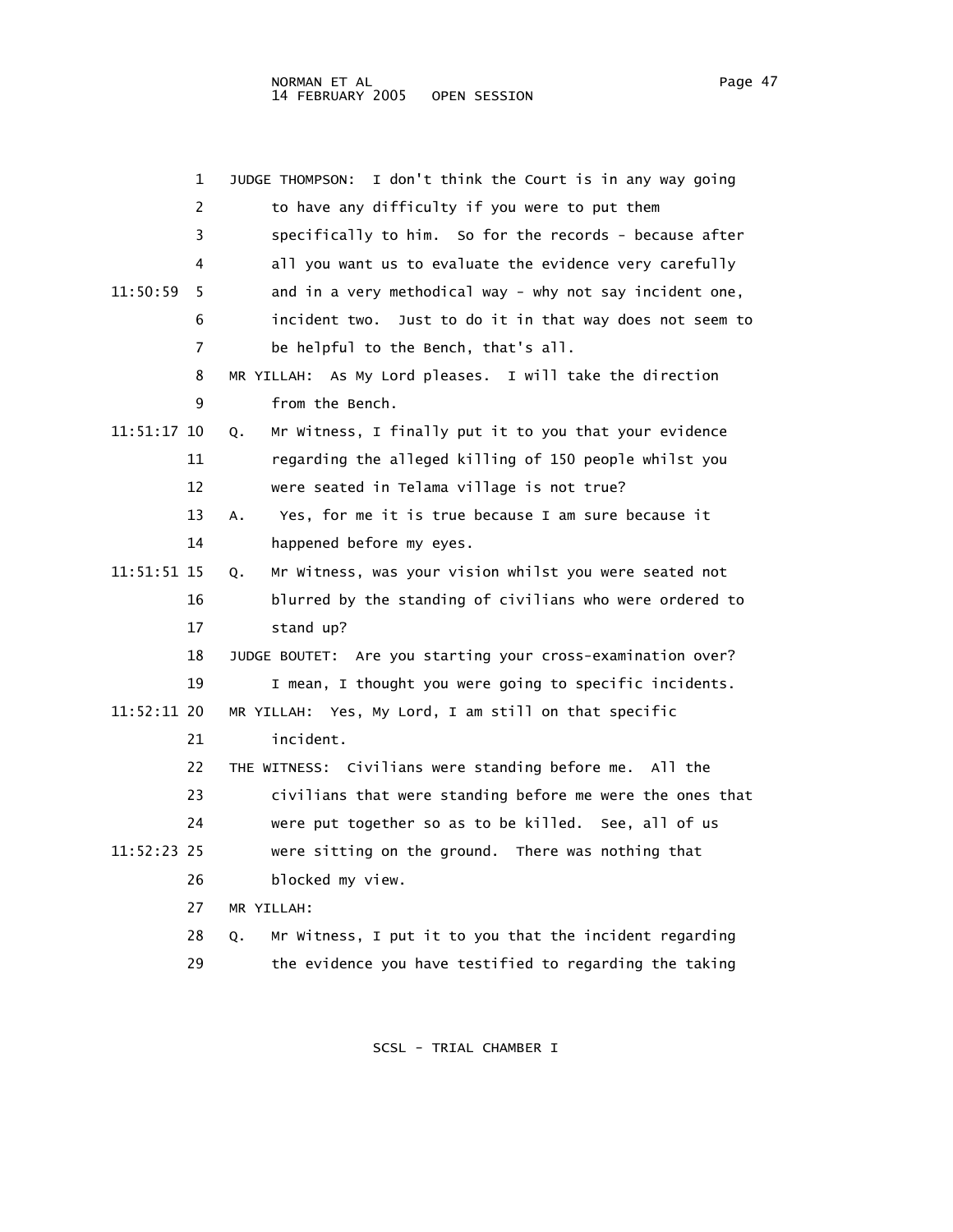|             | 1  | away of your belongings is [Overlapping speakers]?              |
|-------------|----|-----------------------------------------------------------------|
|             | 2  | I know that it is true because it happened to me.<br>Α.<br>Yes. |
|             | 3  | Finally, Mr Witness, I also put it to you that the<br>Q.        |
|             | 4  | evidence regarding your wounding is not true?                   |
| 11:53:15    | 5  | You know, you are not so far away from me. I would like<br>Α.   |
|             | 6  | you to come and look at my body; that is proof, that is         |
|             | 7  | one witness.                                                    |
|             | 8  | That will be all for this witness.<br>MR YILLAH:                |
|             | 9  | Thank you. Mr Witness, they have the right to<br>JUDGE BOUTET:  |
| 11:53:37 10 |    | ask you the questions and all you have to do is answer to       |
|             | 11 | the best of your ability these questions.                       |
|             | 12 | THE WITNESS:<br>I want you to ask me, I am ready to answer you. |
|             | 13 | JUDGE BOUTET: Thank you very much. Second accused               |
|             | 14 | cross-examination.                                              |
| 11:53:58 15 |    | MR KOPPE: Thank you, Your Honour.                               |
|             | 16 | CROSS-EXAMINED BY MR KOPPE:                                     |
|             | 17 | MR KOPPE:                                                       |
|             | 18 | Mr Witness.<br>Q.                                               |
|             | 19 | Α.<br><b>Yes</b>                                                |
| 11:54:06 20 |    | Could you please tell this Court how many people live in<br>Q.  |
|             | 21 | Tongo Field?                                                    |
|             | 22 | The civilians? There are many. We are many.<br>Α.               |
|             | 23 | would it be 10,000 or 20,000, 50,000?<br>Q.                     |
|             | 24 | No, I wasn't able to check. Those of us that were<br>Α.         |
| 11:54:37 25 |    | captured, that was the number that I knew. I did not            |
|             | 26 | know what happened those who are left behind.                   |
|             | 27 | Mr Witness, do you know how many Limbas used to live in<br>Q.   |
|             | 28 | Tongo Field?                                                    |
|             | 29 | We are so many, I wouldn't be able to know all.<br>Α.<br>No.    |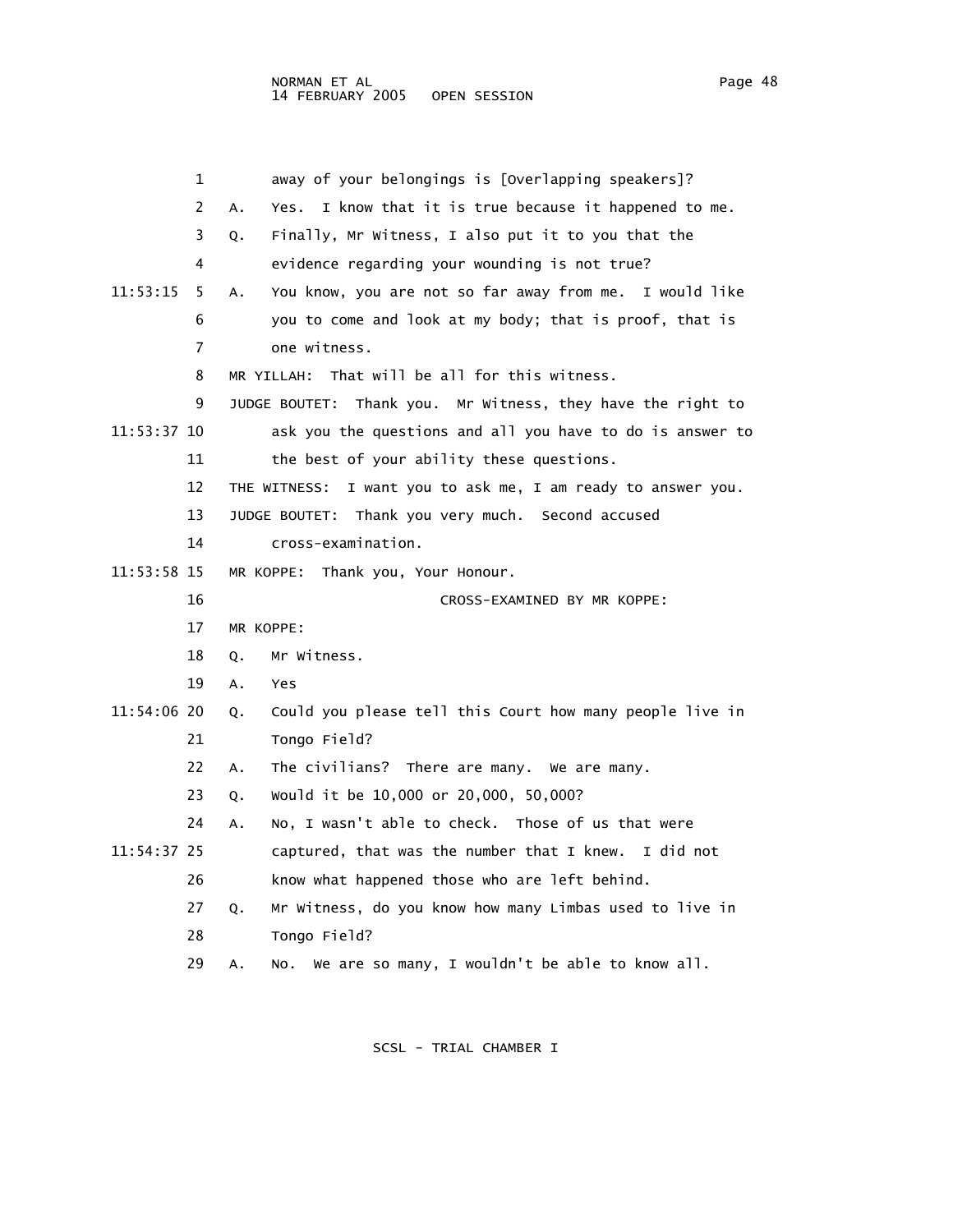|             | 1  | Do you know what percentage of the Tongo Field population<br>Q. |
|-------------|----|-----------------------------------------------------------------|
|             | 2  | consisted of Limba?                                             |
|             | 3  | I said we are many. I would not be able to tell you the<br>А.   |
|             | 4  | total number.                                                   |
| 11:55:32    | 5. | would it be half, would it be 25 percent, would it be 10<br>Q.  |
|             | 6  | percent?                                                        |
|             | 7  | I don't. We are more than that. I don't know.<br>А.             |
|             | 8  | More than 10 percent, more than 5 percent?<br>PRESIDING JUDGE:  |
|             | 9  | THE WITNESS: That I don't know.                                 |
| 11:55:59 10 |    | PRESIDING JUDGE: Mr Koppe, you made proceed.                    |
|             | 11 | MR KOPPE: I am just trying to find out what this witness        |
|             | 12 | knows about his town.                                           |
|             | 13 | JUDGE THOMPSON: Well, the census aspect is not familiar here.   |
|             | 14 | That kind of frame of mind is not applicable in our             |
| 11:56:16 15 |    | setting. It is unfortunate but not this part of the             |
|             | 16 | world.                                                          |
|             | 17 | MR KOPPE:                                                       |
|             | 18 | Mr Witness, when the hostilities were over did you return<br>Q. |
|             | 19 | at any moment to Tongo Field?                                   |
| 11:56:38 20 |    | After the end of the war? Yes, I returned to Tongo, but<br>Α.   |
|             | 21 | that was the time when they had disarmed everybody.             |
|             | 22 | I understand. But would that be half year later or year<br>Q.   |
|             | 23 | later that you returned to Tongo Field?                         |
|             | 24 | When I went there, this $--$ this my second year when I<br>А.   |
| 11:57:13 25 |    | returned to Tongo.                                              |
|             | 26 | Do you know, Mr Witness, what has happened to the corpses<br>Q. |
|             | 27 | of the 150 people that have been killed?                        |
|             | 28 | Yes, they slit open one of them and they took all the<br>Α.     |
|             | 29 | entrails, put them in a bucket, and they brought the            |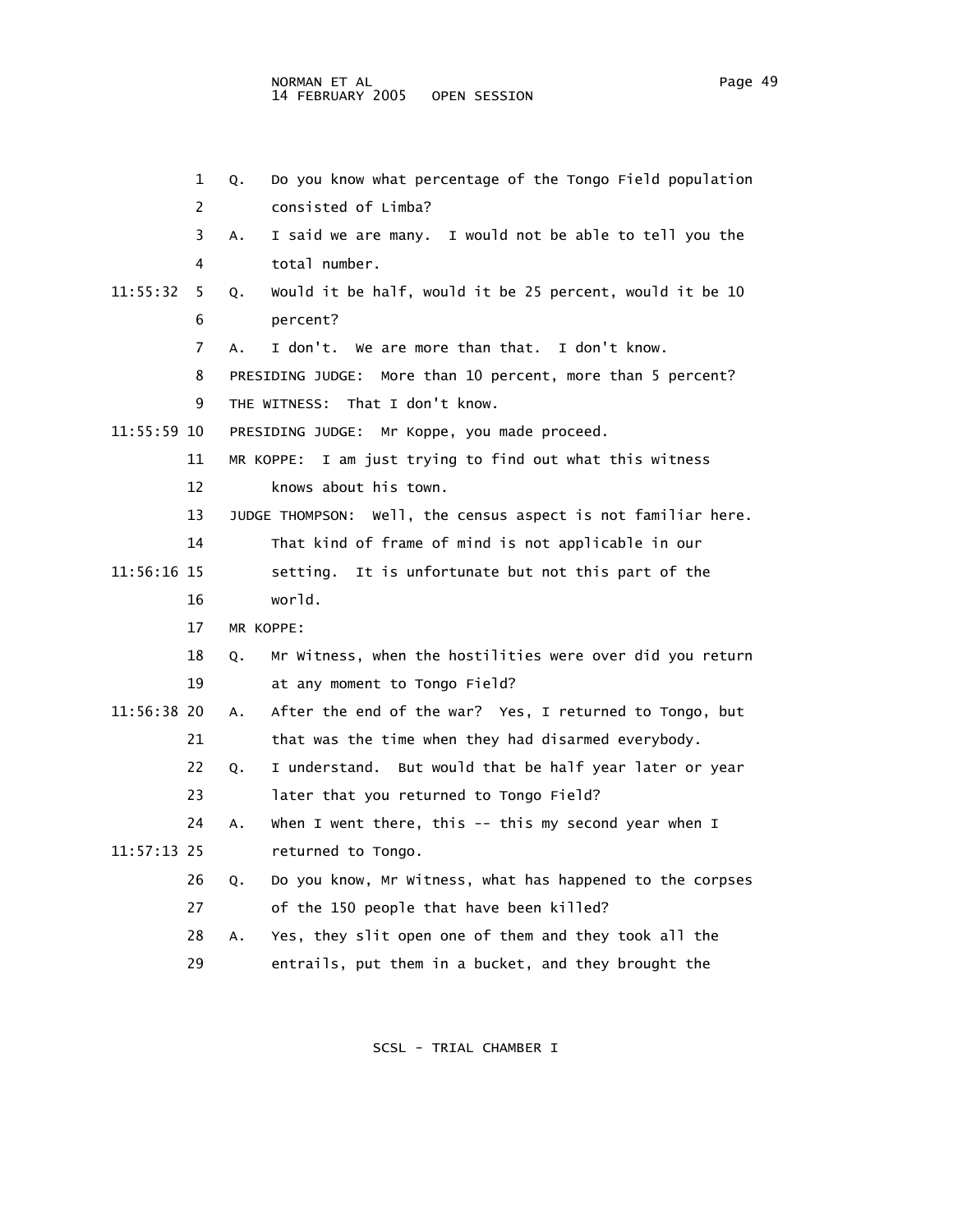1 bucket to us for us all to see. 2 Q. That was not my question. Do you know whether the 3 corpses have been buried somewhere in Tongo Field? 4 A. I don't know. It was not at Tongo Field, it was at 11:58:15 5 Telama. I don't know. 6 Q. Do you know where the bodies of these people are now? 7 A. Now, I don't know. I know where they killed them. Now 8 where their bodies, I don't know. I don't know where 9 their bodies are now because that's even a long time. 11:58:44 10 Q. Did you know any of the 150 people that were killed? 11 A. Yes, I knew some of them, but up to now I have not seen 12 them. 13 Q. Do you know any family of the people that were killed? 14 A. Yes, I knew about one Foday Koroma, I knew his family. 11:59:17 15 Q. Do you know whether there have been any memorial services 16 in Tongo in respect of the deaths of these people? 17 A. No. 18 Q. Has there ever been any police investigation in Tongo 19 Field about these deaths? 11:59:49 20 A. No. 21 Q. Does Tongo Field have a local newspaper? 22 A. I don't know. 23 JUDGE BOUTET: He doesn't read. 24 MR KOPPE: But that doesn't exclude the possibility that he 12:00:18 25 knows there is a paper. 26 Q. Mr Witness, do people in Tongo Field speak about these 27 killings? 28 A. Well, yes, if it happened to you, yes, you talk about it.

29 See, I'm talking about mine.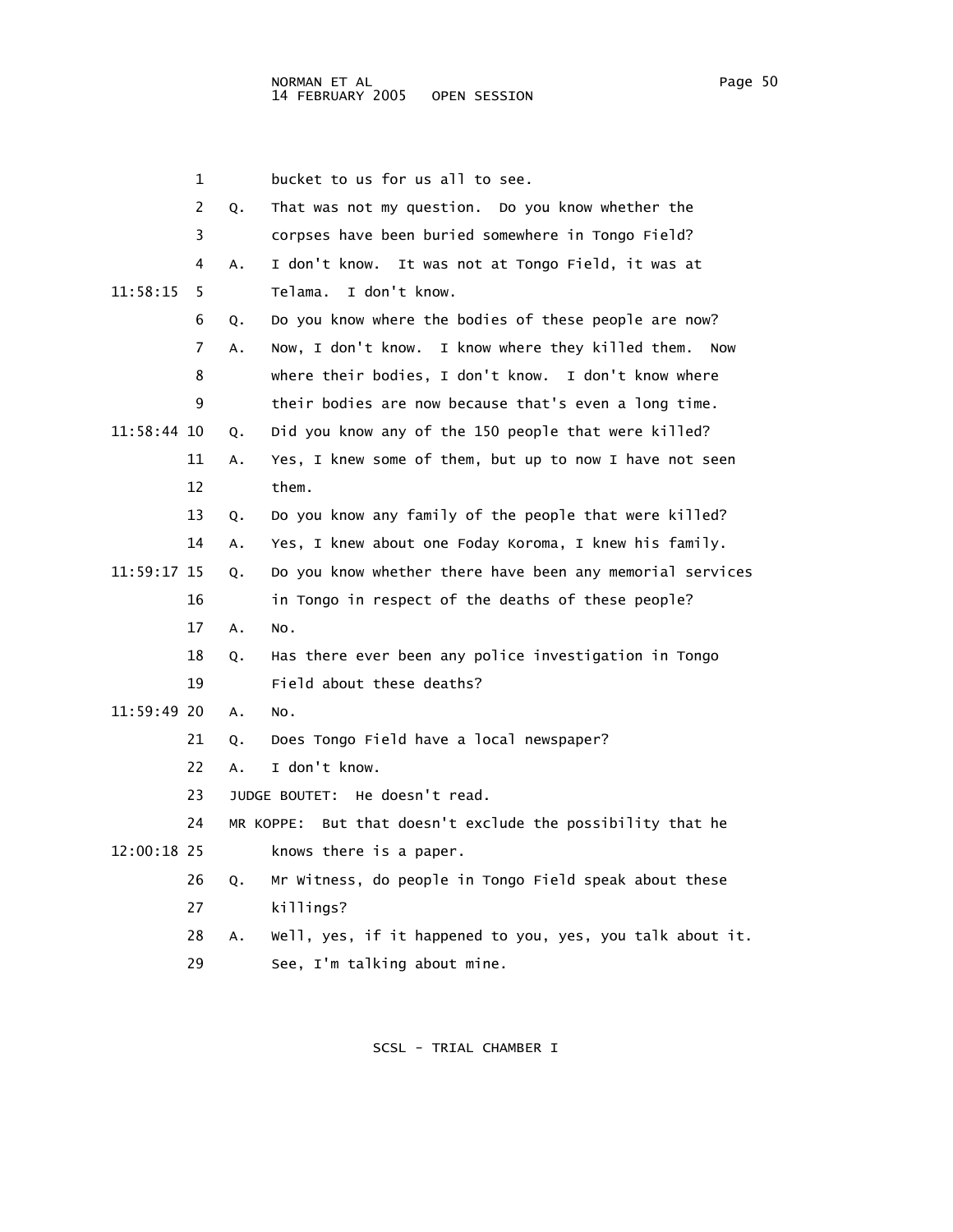|             | 1  | Q. | My point, Mr Witness, is that 150 people from your          |
|-------------|----|----|-------------------------------------------------------------|
|             | 2  |    | village, from your town have been killed and I'm just       |
|             | 3  |    | wondering if people in Tongo Field talk about this          |
|             | 4  |    | incident.                                                   |
| 12:00:56    | 5  | Α. | Well, those of us that were affected talk about it.<br>See  |
|             | 6  |    | number one, it's a person like me.                          |
|             | 7  | Q. | What do people specifically say now about these 150         |
|             | 8  |    | people who were being killed?                               |
|             | 9  | Α. | Well, nobody has anything to say. That's why we have        |
| 12:01:36 10 |    |    | come and put it before you people. These people here,       |
|             | 11 |    | the Special Court, you people know what to decide about     |
|             | 12 |    | it.                                                         |
|             | 13 | Q. | Mr Witness, I am just trying to understand if something     |
|             | 14 |    | as horrific as you describe happens in a village I could    |
| 12:01:56 15 |    |    | imagine that people talk about it.                          |
|             | 16 |    | PRESIDING JUDGE:<br>The witness says those of them who were |
|             | 17 |    | affected talk about it. He himself, you know.<br>Those of   |
|             | 18 |    | them who were affected talked about it including he         |
|             | 19 |    | himself.                                                    |
| 12:02:19 20 |    |    | MR KOPPE:                                                   |
|             | 21 | Q. | Yes, but I am just wondering if family members of the       |
|             | 22 |    | people who were killed talk about it. Are there meetings    |
|             | 23 |    | where people go to talk about it? Are there church          |
|             | 24 |    | prayers about these killings? I am just trying to find      |
| 12:02:35 25 |    |    | out?                                                        |
|             | 26 | Α. | I don't know.                                               |
|             | 27 | Q. | Do you go to church, Mr Witness?                            |
|             | 28 | А. | No, I am a Muslim.                                          |
|             | 29 |    | He may go to the mosque.<br>JUDGE BOUTET:                   |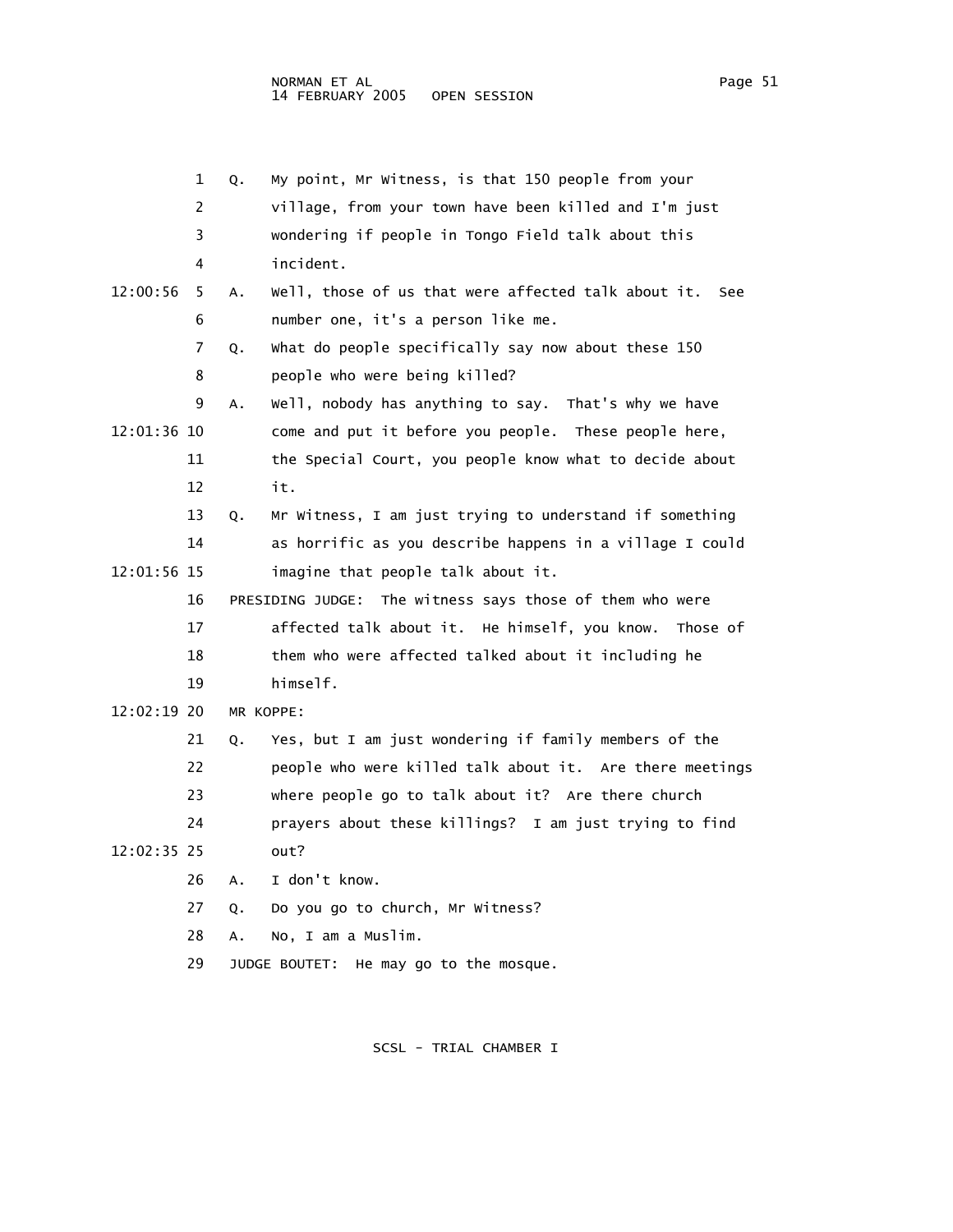1 MR KOPPE: 2 Q. Are you going to the mosque, Mr Witness? 3 A. Yes, yes. 4 Q. Does the imam speak about these killings during prayer in 12:03:09 5 mass in the mosque? 6 A. No, no. No, we have not going for that. We went to pray 7 to God. 8 Q. But there is a Limba mosque in Tongo, is there not? 9 A. Yes, initially there was a mosque, but it had been 12:03:28 10 damaged. So we can pray now anywhere. 11 Q. But in this mosque there are never meetings of family 12 members of victims who get together to speak about this 13 dreadful incident? 14 A. I have told you that that was not the purpose of going to 12:03:55 15 the mosque. We will go to the mosque to pray to God so 16 that God would help us. Not about this killing that had 17 taken place. 18 Q. Mr Witness, are you really sure that these killings took 19 place? 12:04:32 20 A. If that did not happen I wouldn't have said it. 21 Q. But Mr Witness, I am trying to understand why there have 22 been no memorial services in town, why never anybody 23 speaks about this -- 24 JUDGE BOUTET: Mr Counsel, it is fine to ask questions but I 12:05:00 25 don't think you should be arguing with the witness. He 26 has given the answer, try to carry on with this. 27 THE WITNESS: I have not heard about that. I have not seen 28 that. 29 MR KOPPE: No further questions, Your Honour.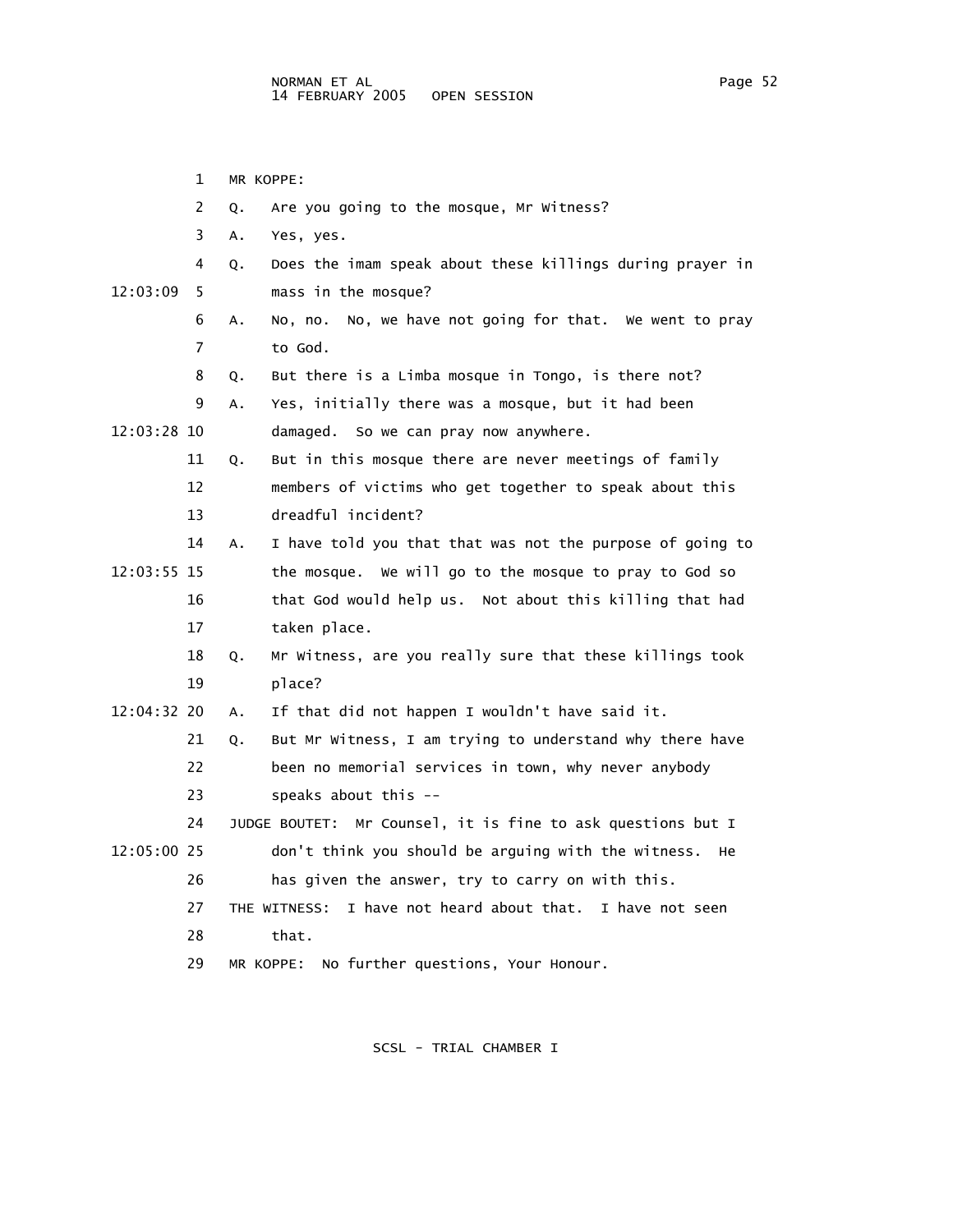| 1             |    | JUDGE BOUTET: Thank you very much. Counsel for third      |
|---------------|----|-----------------------------------------------------------|
| 2             |    | accused?                                                  |
| 3             |    | CROSS-EXAMINED BY MR WILLIAMS:                            |
| 4             |    | MR WILLIAMS:                                              |
| 12:05:36<br>5 | Q. | Mr Witness, do you know a gentleman called Alie Loko?     |
| 6             | Α. | Yes, sir.                                                 |
| 7             |    | JUDGE BOUTET: Mr Williams, what's the name again? Please  |
| 8             |    | spell that.                                               |
| 9             |    | MR WILLIAMS: Alie is A-L-I-E, Loko is L-O-K-O.            |
| 12:06:18 10   | Q. | Does he reside in Tongo?                                  |
| 11            | Α. | Yeah.                                                     |
| 12            | Q. | And he's a local man; is that correct?                    |
| 13            | Α. | Yes.                                                      |
| 14            | Q. | when you were taken together with the 1,000 people or     |
| 12:07:02 15   |    | almost 1,000 people, where were you exactly taken to?     |
| 16            | Α. | The particular area to which we were taken, I said we     |
| 17            |    | were taken to Telama.                                     |
| 18            | Q. | Were you taken in to any particular place at Telama?      |
| 19            | Α. | Yes, they brought us right at the junction.               |
| 12:07:44 20   | Q. | More specifically, were you taken into any particular     |
| 21            |    | building or house or compound?                            |
| 22            | Α. | No, it was right at the junction. That is where we were   |
| 23            |    | asked to stand.                                           |
| 24            | Q. | Was Commander Bangey Waters present at that time?         |
| 12:08:40 25   | Α. | NO.                                                       |
| 26            | Q. | What about Keikula Kamagboty, was he present?             |
| 27            | Α. | He was a commander, yes.                                  |
| 28            | Q. | Had you known Keikula Kamagboty before that day?          |
| 29            | Α. | Yes, I had known him for so long, for more than 23 years. |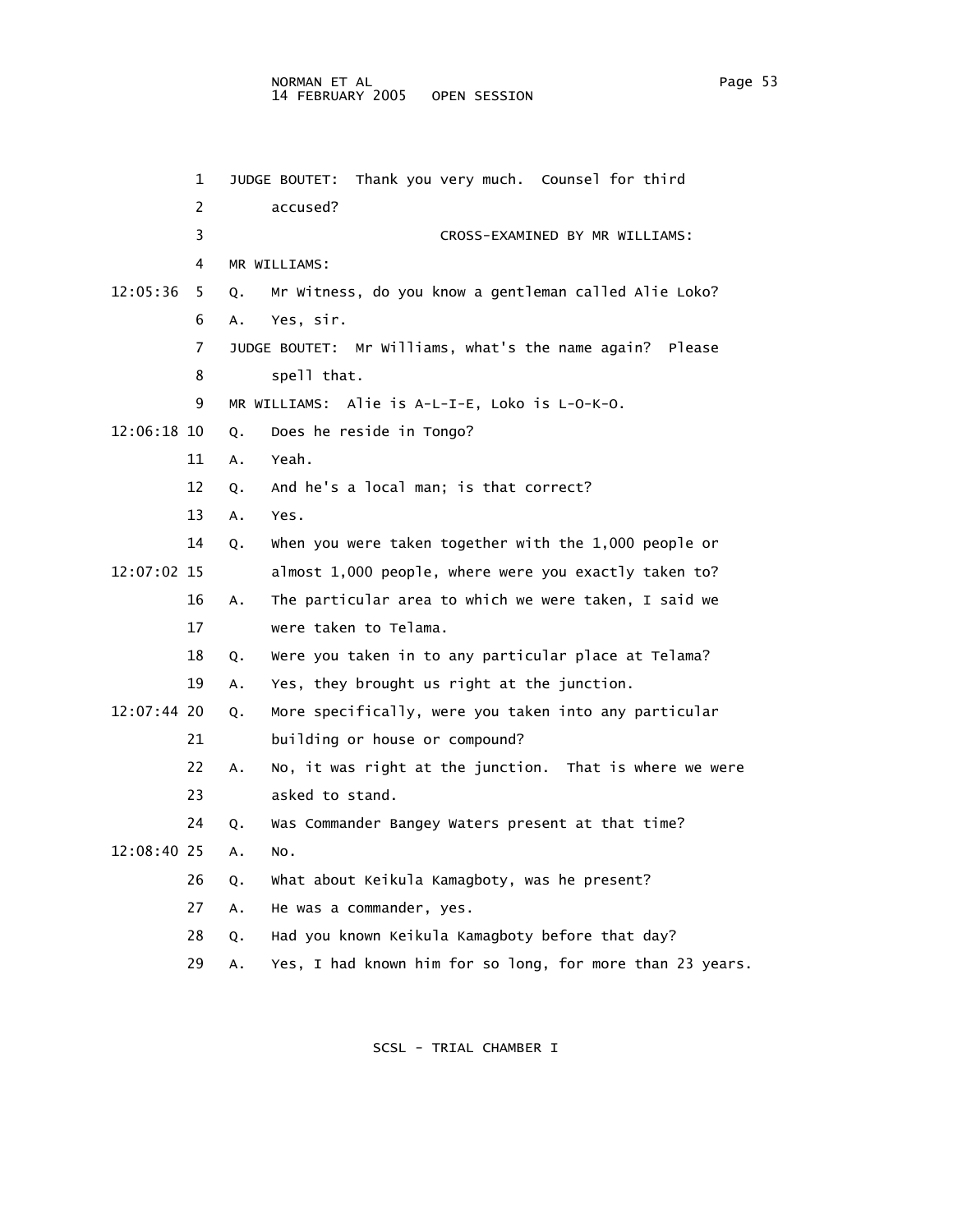1 Q. Was he a resident of Tongo as well as you? 2 A. Yes, he, the Kamagboty, was there. That is the place I 3 knew him. 4 Q. Could you tell me, please, apart from Commander Kamagboty 12:10:20 5 that you knew as a Kamajor where these killings took 6 place, did you also know any other Kamajors by name? 7 A. Yes, at Panguma he was the overall commander, JKB Sei. 8 Q. So you knew Sei? 9 A. Yes, JKB Sei. 12:10:54 10 Q. He was a commander? 11 A. Yes, he was a commander for the entire [inaudible] at 12 Bambara. 13 Q. Yes. Apart from Kamagboty and Sei could you just tell 14 the Court the names of all the other Kamajors that you 12:11:13 15 knew? 16 A. In fact, I only knew three of them and the third one that 17 freed me, Bangey Waters. 18 Q. You said Bangey Waters was not present at Telama; is that 19 correct? 12:11:32 20 A. No, he was not there. 21 Q. What I want to know is the names of those Kamajors that 22 you knew that were present at Telama. You mentioned that 23 you knew Kamagboty, that you knew Sei. What's the name 24 of the third one? 12:11:57 25 A. I only knew Kamagboty as commander at that Telama 26 incident. 27 Q. Mr Witness, I did not restrict my question to commanders. 28 I am asking you about the names of all the Kamajors that

SCSL - TRIAL CHAMBER I

29 you knew that were present at Telama. Whether or not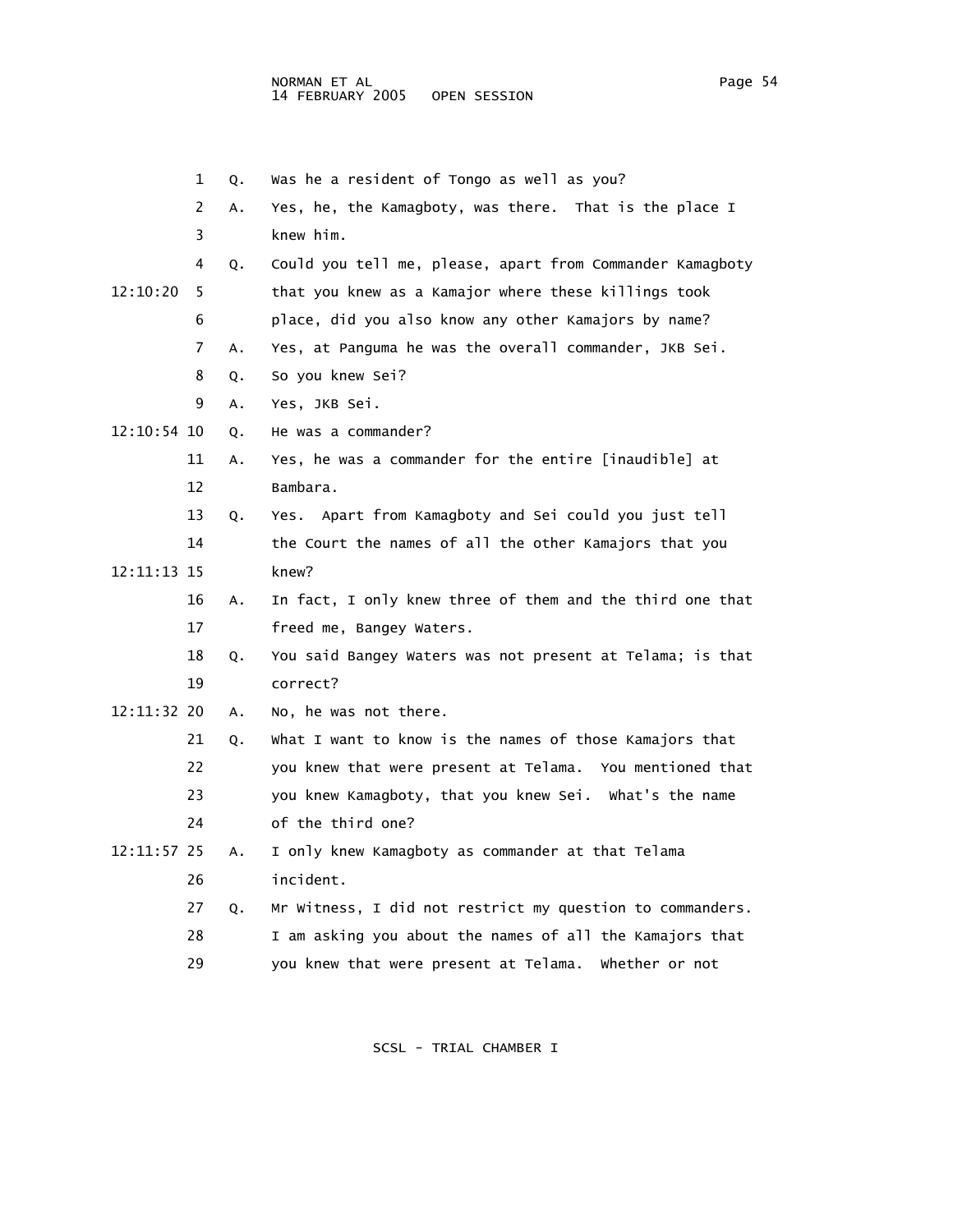|             | 1  |    | they were commanders or not, I mean, is not material.       |
|-------------|----|----|-------------------------------------------------------------|
|             | 2  | Α. | The ones that I knew in the group? I did not know           |
|             | 3  |    | anybody from the group apart from the Kamajors. I did       |
|             | 4  |    | not know their names.                                       |
| 12:12:43    | 5  | Q. | I will come to the group. What I am talking about, the      |
|             | 6  |    | Kamajors that were present. I will come to the group,       |
|             | 7  |    | the civilian group. What I want to know now is the name     |
|             | 8  |    | of Kamajors that you knew that were present at Telama?      |
|             | 9  | А. | I have told you that I did not know their names, all        |
| 12:13:07 10 |    |    | their names. The one that I knew was the commander.         |
|             | 11 | Q. | All right, thank you very much. Were you friendly -- let    |
|             | 12 |    | me ask you this: How did you know Kamagboty?                |
|             | 13 | A. | I knew him during that time he was a civilian, he had not   |
|             | 14 |    | even become a Kamajor.                                      |
| 12:13:41 15 |    | Q. | How did you know him? How did you know him?                 |
|             | 16 | Α. | Knew him as a civilian just like me.                        |
|             | 17 | Q. | Whilst he was a civilian did you ever speak with him?<br>I. |
|             | 18 |    | mean, did you speak with him at Tongo whilst he was a       |
|             | 19 |    | civilian?                                                   |
| 12:14:07 20 |    | Α. | No, I did not have any discussion with him. You see, I      |
|             | 21 |    | only knew him by name. There was no relationship between    |
|             | 22 |    | him and $I$ .                                               |
|             | 23 | Q. | So before this encounter at Telama you'd never spoken       |
|             | 24 |    | with Kamagboty?                                             |
| 12:14:45 25 |    | A. | NO.                                                         |
|             | 26 | Q. | What was the tribe of Kamagboty? What was his tribe?        |
|             | 27 | A. | He was a Mende.                                             |
|             | 28 |    | PRESIDING JUDGE: Did he say he was a Mende?                 |
|             | 29 |    | That's what he says, My Lord.<br>MR WILLIAMS:               |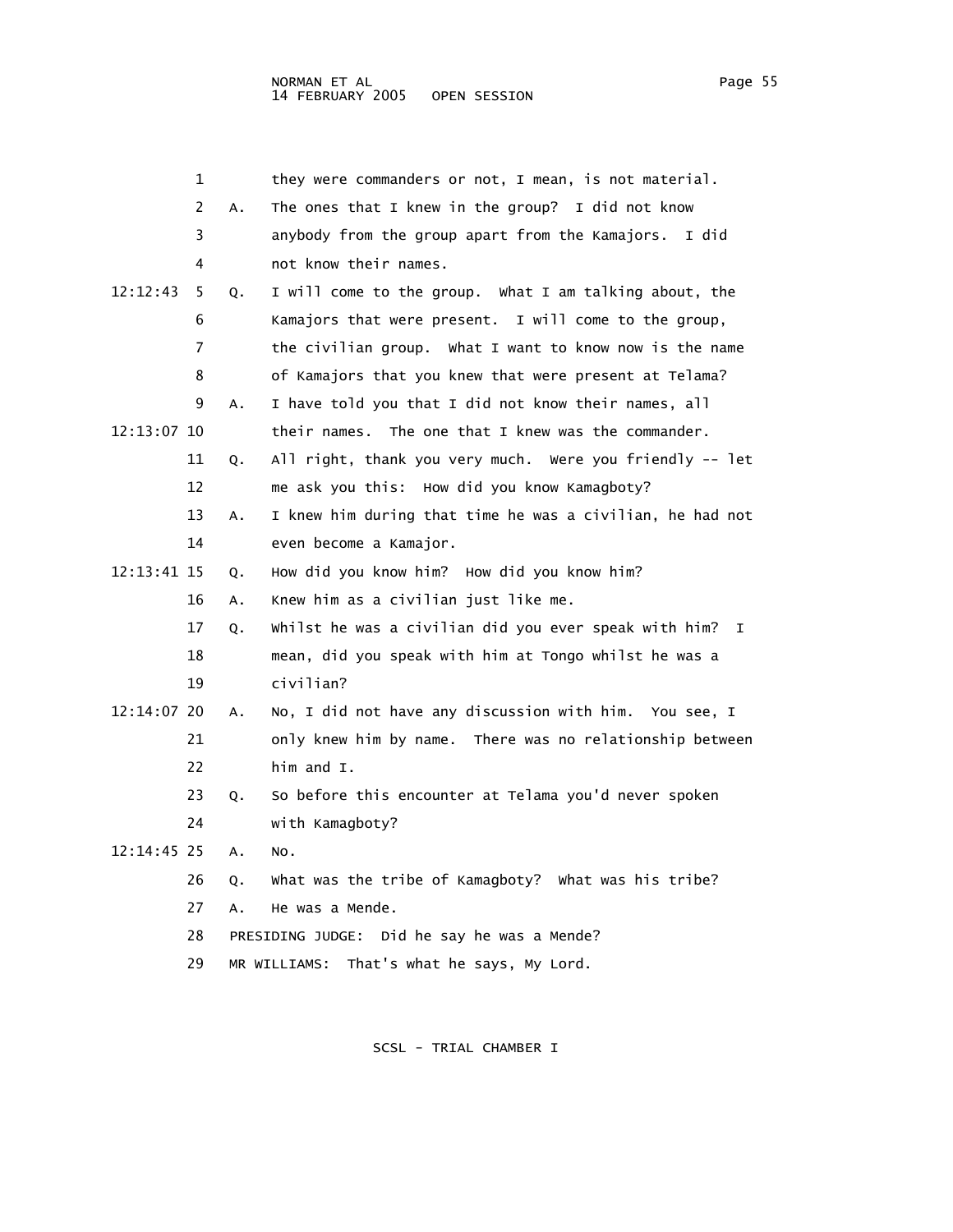|             | 1  | PRESIDING JUDGE: Are you suggesting he's no longer alive? |                                                             |  |
|-------------|----|-----------------------------------------------------------|-------------------------------------------------------------|--|
|             | 2  |                                                           | I said he is a Mende man. He's still alive.<br>THE WITNESS: |  |
|             | 3  |                                                           | MR WILLIAMS:                                                |  |
|             | 4  | Q.                                                        | You said 150 people were put aside because of their         |  |
| 12:16:00    | 5  |                                                           | tribes; is that correct?                                    |  |
|             | 6  | Α.                                                        | Yes.                                                        |  |
|             | 7  | Q.                                                        | Could you tell the Court how the selection was done?        |  |
|             | 8  | Α.                                                        | Yes.                                                        |  |
|             | 9  | Q.                                                        | Yes, go ahead.                                              |  |
| 12:16:36 10 |    | Α.                                                        | I had explained to the Court. I said Limba, Loko, Temne     |  |
|             | 11 |                                                           | queued one side. Madingo, Susu and Fullah, they queued      |  |
|             | 12 |                                                           | one side. Mende, Sherbro and Kissi they queued on a         |  |
|             | 13 |                                                           | single line. That was what I explained to the Court.        |  |
|             | 14 | Q.                                                        | Yes, what I want to know is did people voluntarily -- did   |  |
| 12:17:06 15 |    |                                                           | people go to join the line on their own or were they        |  |
|             | 16 |                                                           | selected?                                                   |  |
|             | 17 | A.                                                        | They would have queued because they did not know that       |  |
|             | 18 |                                                           | that was what was going to happen. So Limbas, Lokos         |  |
|             | 19 |                                                           | and -- they queued in the same place.                       |  |
| 12:17:36 20 |    | Q.                                                        | And out of those 150 people who queued in the Limba,        |  |
|             | 21 |                                                           | Temne and Loko line, did you know any of them by name?      |  |
|             | 22 | A.                                                        | Yes, I knew one Foday Koroma, 12 years old.                 |  |
|             | 23 | Q.                                                        | You came together all the way from Kono with the entire     |  |
|             | 24 |                                                           | group -- from Tongo, sorry, with the entire group?          |  |
| 12:18:29 25 |    | Α.                                                        | Yes.                                                        |  |
|             | 26 | Q.                                                        | I come to the shooting incident now, Mr Witness.<br>You     |  |
|             | 27 |                                                           | said Kamagboty told you that he was going to kill you?      |  |
|             | 28 | Α.                                                        | Yes.                                                        |  |
|             | 29 | Q.                                                        | where did this incident take place?                         |  |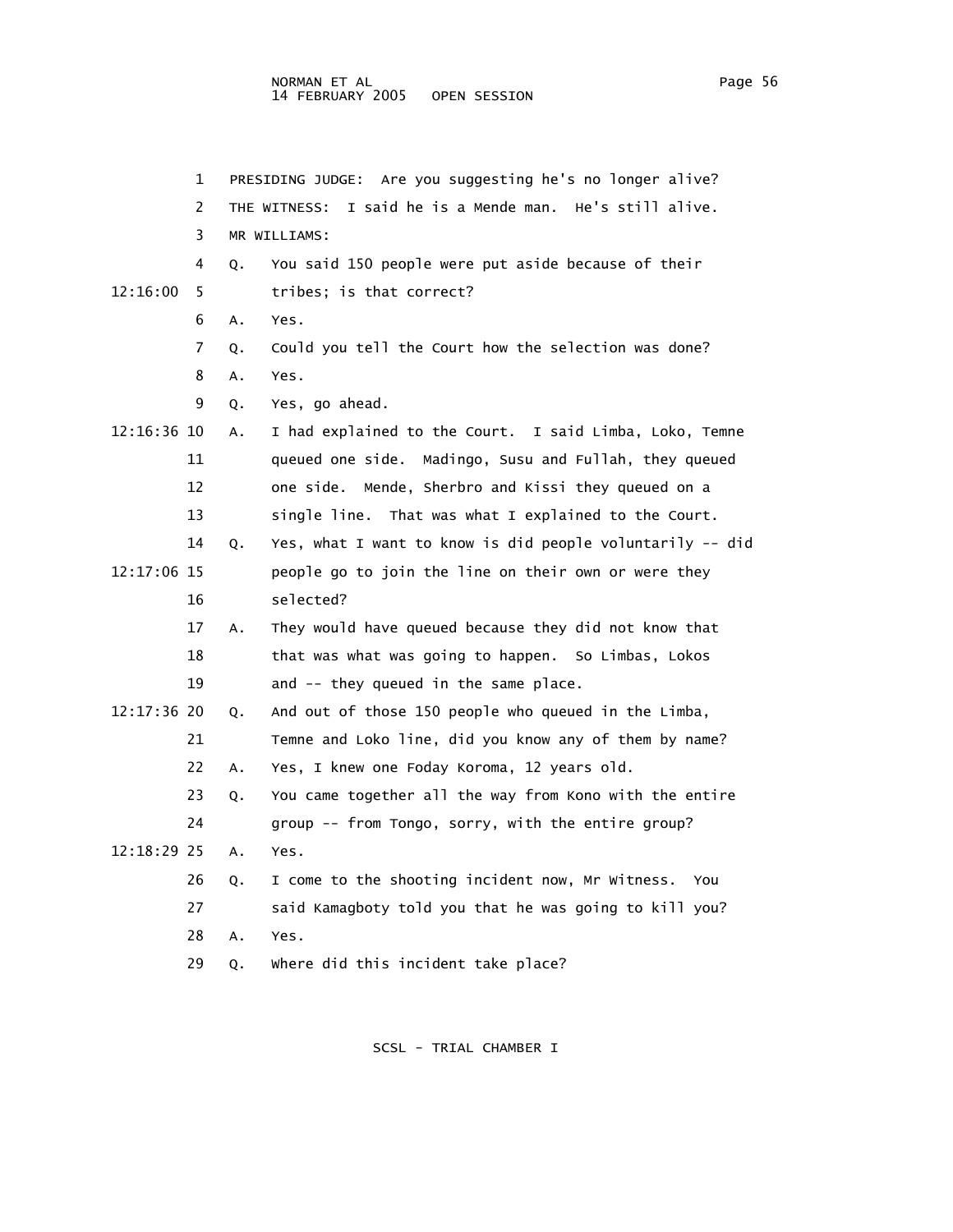1 A. It was at Ngiehun.

2 Q. Was he alone or with other people?

- 3 A. He had three little boys.
- 4 PRESIDING JUDGE: Let me get three little boys. Sorry, I
- 12:20:17 5 didn't get the link there.
	- 6 MR WILLIAMS: When Kamagboty was threatening to kill him,
	- 7 Kamagboty was with three little boys.

8 PRESIDING JUDGE: Little boys, okay.

- 9 MR WILLIAMS: Yes.
- 12:20:40 10 Q. Did Kamagboty take you from Ngiehun to Lalehun?
	- 11 A. Yes, he was the one that handed me over. He gave the 12 order that I should be taken to this place and he handed 13 me over to one of these little boys who was called Small
	- 14 Hunter.
- 12:21:08 15 Q. There was two of you that left Ngiehun -- I mean, you and 16 the Small Hunter had left Ngiehun for Lalehun?

 17 A. Yes, but did not go that far. We just left from here to 18 that first door and the fellow told us to stand.

- 19 Q. Was the little boy armed?
- 12:22:05 20 A. He had a gun and it was at that time that Kamagboty gave 21 him a bullet.
	- 22 Q. Was he given just a single bullet; is that correct?
	- 23 A. He gave him one bullet and he loaded the cartridge gun

24 with this bullet.

12:23:04 25 PRESIDING JUDGE: Who loaded?

- 26 THE WITNESS: It was the little boy who loaded the gun.
- 27 MR WILLIAMS:
- 28 Q. It was this little boy that shot you?
- 29 A. Yes, it was this boy that shot at me after he had been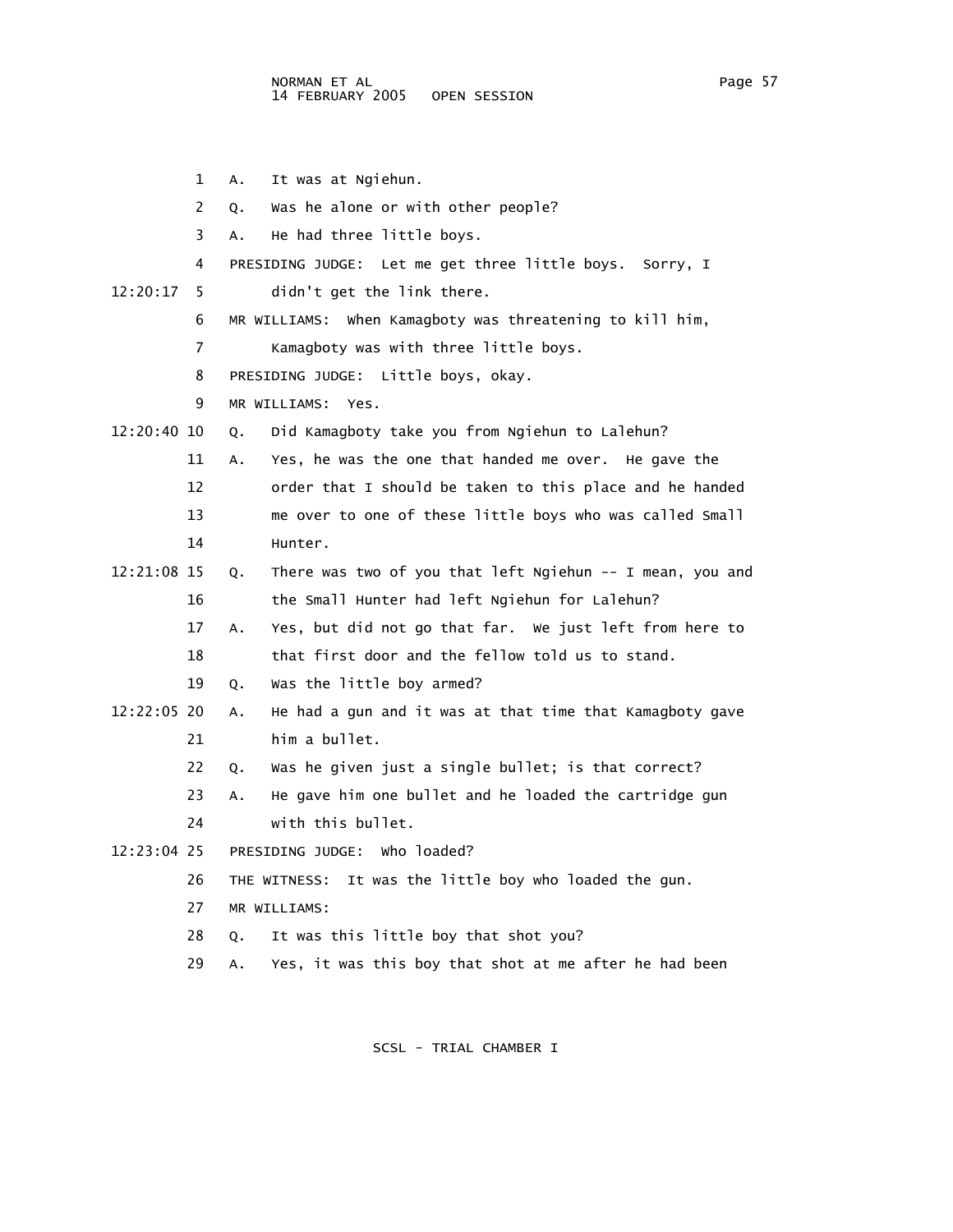1 ordered to do so. 2 Q. And he was the only one that shot at you? 3 A. Yes. 4 Q. You mentioned that Kamagboty gave him a single bullet? 12:24:59 5 A. Yes, single barrel bullet. Single barrel bullet. 6 Q. A single barrel shotgun? 7 A. It was that long one. 8 Q. Single barrel gun? 9 A. Yes, yes. 12:25:19 10 PRESIDING JUDGE: What was long -- is it the bullet or the 11 gun? 12 THE WITNESS: It was the gun. It was the gun. All of you 13 understand what a cartridge gun is; you just want to 14 disturb me. 12:25:38 15 PRESIDING JUDGE: No, witness, they're not disturbing you. We 16 just want to be clear on certain issues. 17 MR WILLIAMS: 18 Q. All right, Mr Witness, you mentioned that just one bullet 19 was given to this Small Hunter. You've mentioned that he 12:25:57 20 was the only one that fired upon you. Could you tell the 21 Court how you came about five bullets in your body? 22 JUDGE BOUTET: It's a cartridge bullet. 23 MR WILLIAMS: Sorry, My Lord? 24 JUDGE BOUTET: Cartridge bullet. It has more than one bullet 12:26:09 25 in it. 26 PRESIDING JUDGE: This is what I was whispering to my friend 27 on my right. Are you a ballistic expert? 28 JUDGE BOUTET: It is not a gun with -- it is not a rifle, it 29 is a cartridge bullet. So it has some more bullets in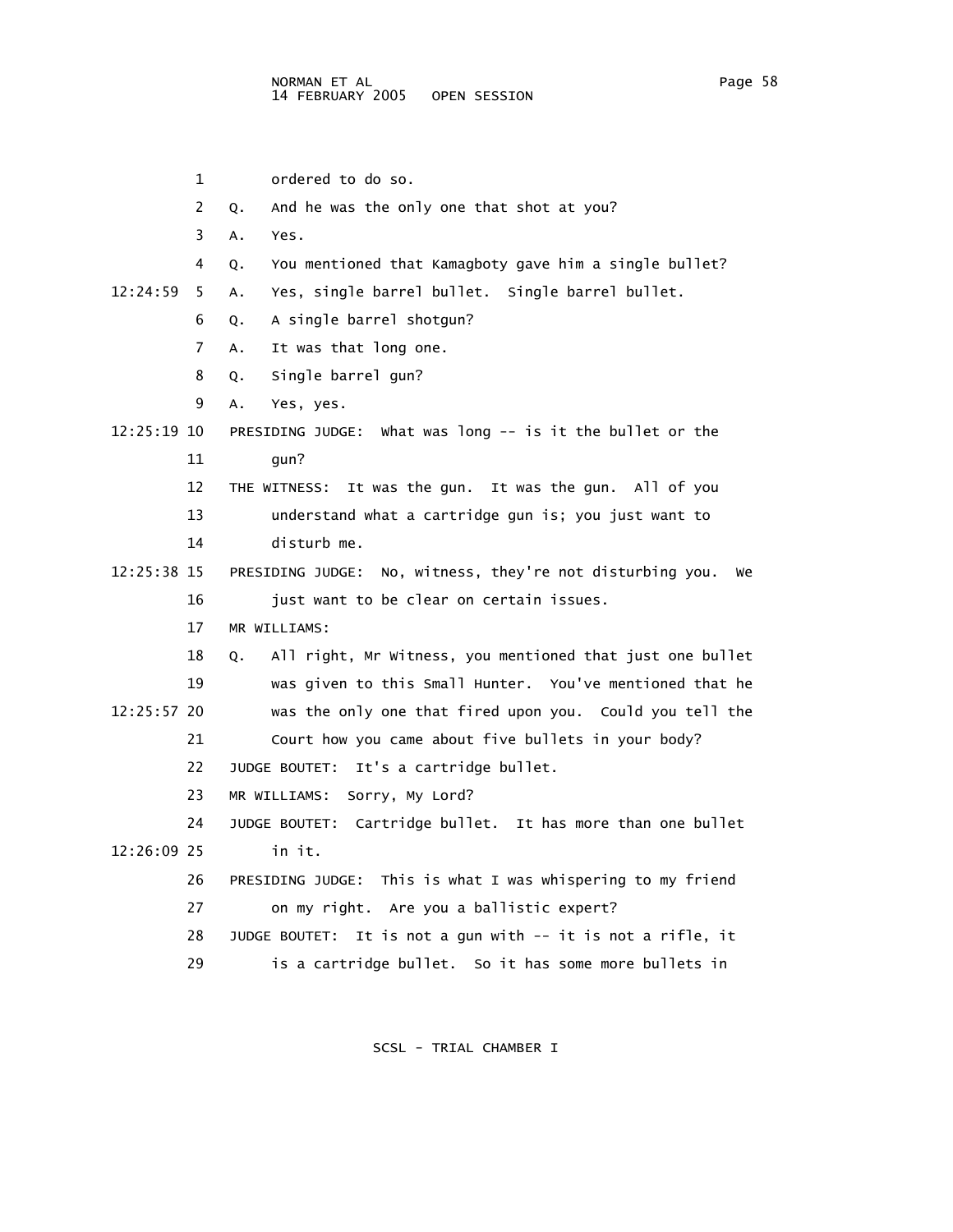1 it. 2 THE WITNESS: I don't know -- I don't know what -- I don't 3 know what the types of guns, but what happened was that 4 they gave me a cartridge gun and this cartridge gun has a 12:26:36 5 lot of bullets in it. So you all know what a cartridge 6 gun is. 7 MR WILLIAMS: I thank Your Lordships for the edification. 8 PRESIDING JUDGE: It's ballistics. 9 JUDGE BOUTET: It is not really bullets. It would more 12:26:55 10 appropriate to call that pellets than bullets, but that 11 is a question of how you describe that. 12 PRESIDING JUDGE: I don't know if you've ever -- I don't know 13 how much of hunting is done here, but when a hunter 14 shoots an animal in the bush and he kills it, at times 12:27:09 15 when you have eaten the meat you find some bullets. You 16 know, you find bullets inside. 17 JUDGE BOUTET: Pellets, pellets. 18 PRESIDING JUDGE: Yes, I'm sorry, pellets, you find them 19 inside. 12:27:24 20 THE WITNESS: You know, that is not only that single bullet 21 that killed the animal. It is not the only -- it's not 22 one single bullet that's killed it and it's not the only 23 one that was put in the gun. 24 PRESIDING JUDGE: Don't you worry, Mr Witness. [Inaudible] 12:27:38 25 get very argumentative. 26 MR MARGAI: Do I take it that Your Lordships are taking 27 judicial notice of this, please? 28 THE WITNESS: I want to ease myself, please. 29 JUDGE BOUTET: No, no. It's only the witness had testified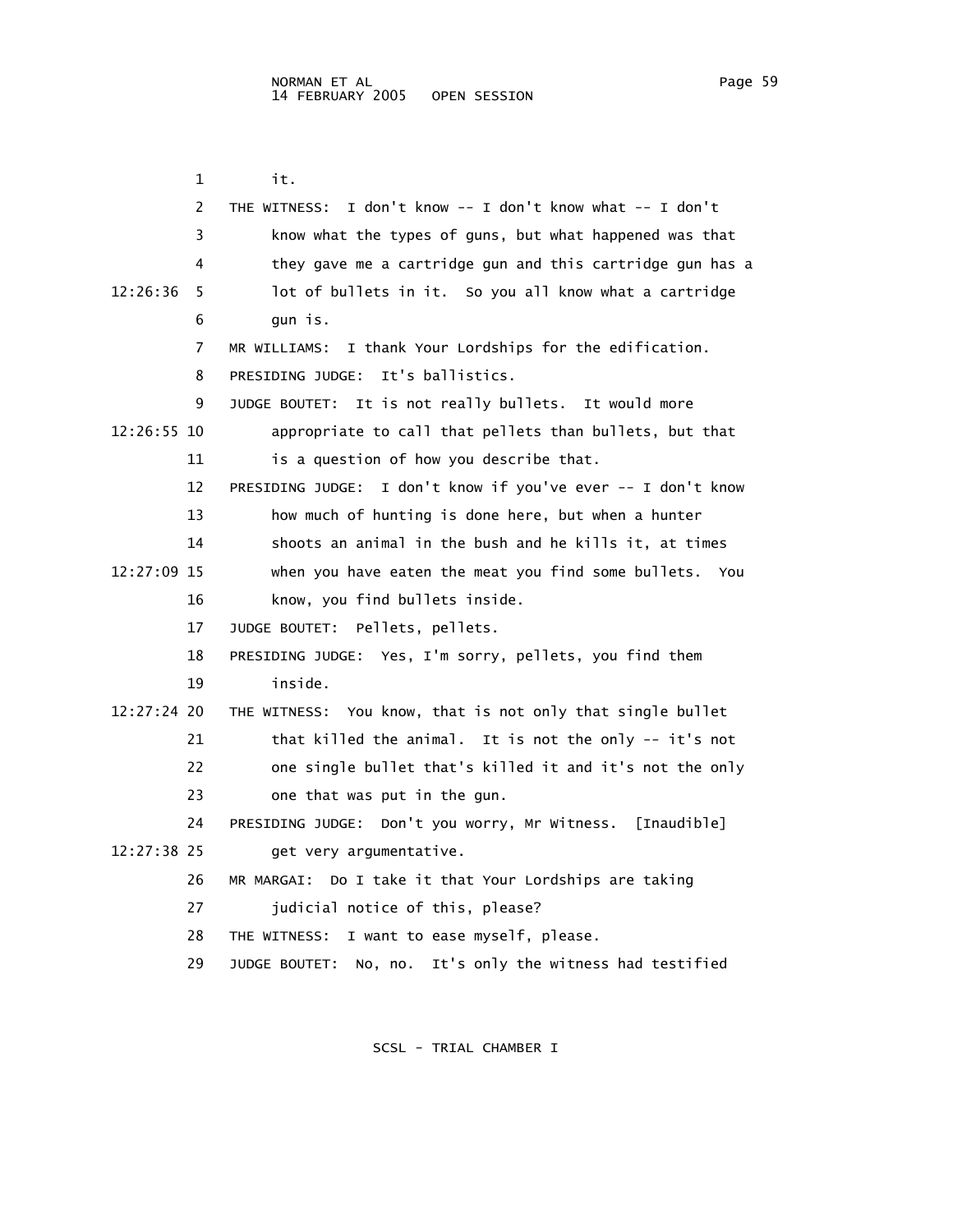## NORMAN ET AL Page 60 14 FEBRUARY 2005

 1 that [overlapping speakers] one cartridge shot many 2 bullets. 3 MR MARGAI: I appreciate that, My Lord. 4 THE INTERPRETER: Your Honours, the witness says he wants to 12:28:00 5 ease himself. 6 PRESIDING JUDGE: Mr Margai, the witness wants to ease 7 himself, please. He wants to put himself at ease. May 8 we rise for five minutes and come and wrap up Mr 9 Williams, I hope, with your cross-examination. The Court 12:28:19 10 will rise, please. 11 [Break taken at 12.30 p.m.] 12 [Upon resuming at 12.40 p.m.] 13 PRESIDING JUDGE: We are resuming the session. 14 MR MARGAI: I was seeking clarification from Your Lordships as 12:38:08 15 to whether Your Lordships were taking judicial notice of 16 the multifaceted nature of the bullet. I mean, this is a 17 criminal trial. I just want to be guided. 18 JUDGE THOMPSON: I would like to make short shrift of this 19 matter by saying I do not know of any authority in the 12:38:26 20 jurisprudence requiring judges to take judicial notice of 21 matters of expert knowledge. 22 MR MARGAI: As My Lords please, and I believe that is the view 23 of your brothers. I am grateful. 24 PRESIDING JUDGE: There is no doubt about that, that is our 12:38:40 25 view. It is a matter which -- we have been talking of 26 ballistics and ballistics. We are not one, I am not one, 27 he is not one, so. 28 MR MARGAI: Even if we were, My Lord, Your Lordships could 29 only take cognisance through testimony on oath. I'm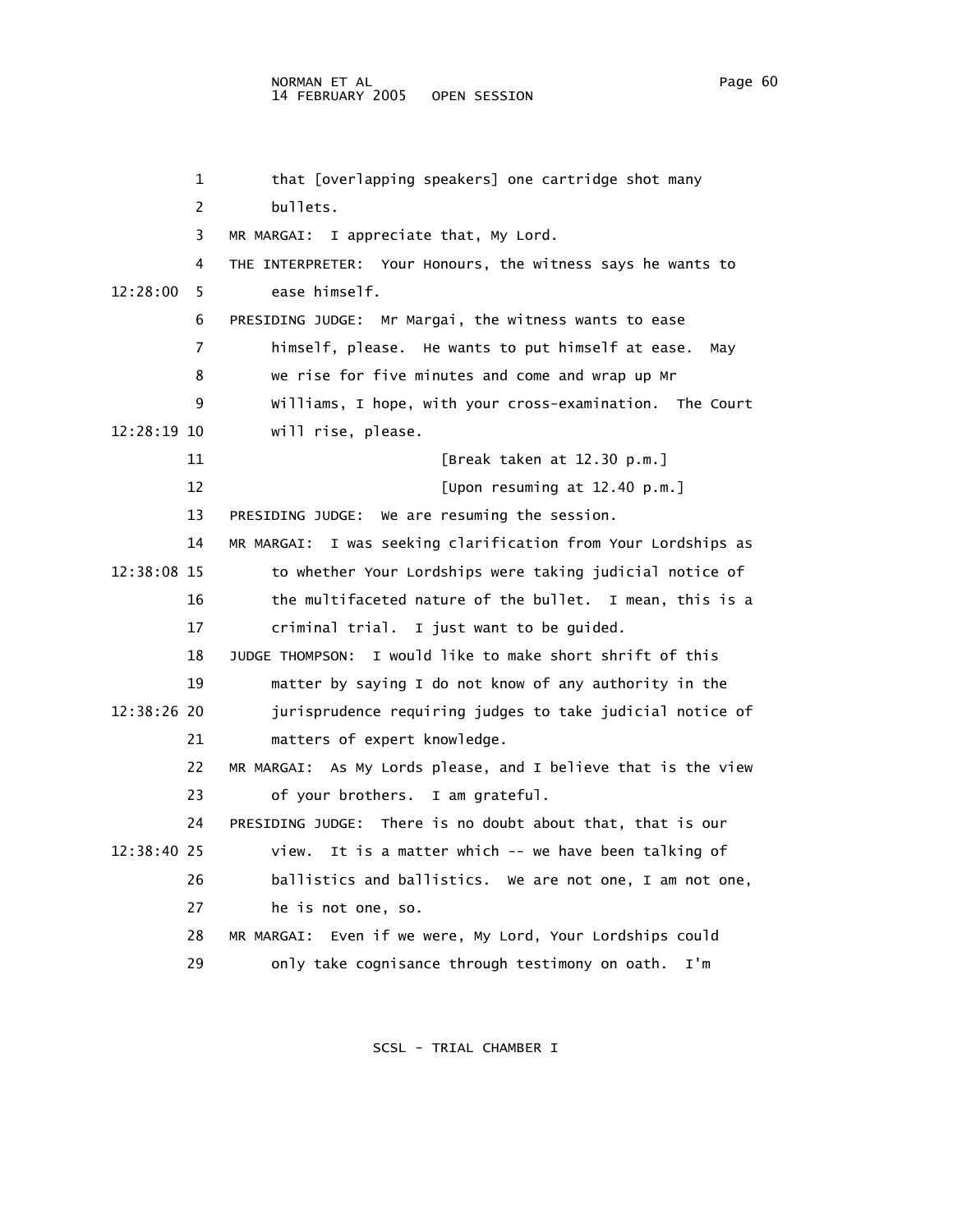1 grateful, thank you. 2 JUDGE BOUTET: Mr Williams? 3 MR WILLIAMS: 4 Q. Yes, Mr Witness, I'm putting it to you that the killings 12:39:13 5 you spoke about at Telama never took place? 6 A. I know that it happened. 7 Q. Were you a farmer before the war? 8 A. Yes. 9 Q. Was that all you did for a living? 12:39:44 10 A. Yes. 11 Q. I am putting it to you, Mr Witness, that at no point in 12 time did any Kamajor fire a weapon on you? 13 A. I know that it happened. 14 MR WILLIAMS: That will be all for this witness. 12:40:50 15 JUDGE BOUTET: Thank you. Mr Prosecutor, any re-examination? 16 MR SAUTER: Just briefly, Your Honour. 17 RE-EXAMINED BY MR SAUTER: 18 MR SAUTER: 19 Q. Mr Witness, it was put to you by Defence for first 12:41:04 20 accused and third accused that no Kamajor within this 21 incident shot at you. Therefore, my question: Have any 22 marks been left at your body from this shot? 23 A. Yes, even as I'm talking now there's one bullet lodged in 24 my body. 12:41:26 25 Q. Could you please show these marks to the Court while 26 staying seated? 27 A. Yes. 28 Q. Please do so. 29 MR WILLIAMS: I take an objection to this, My Lord.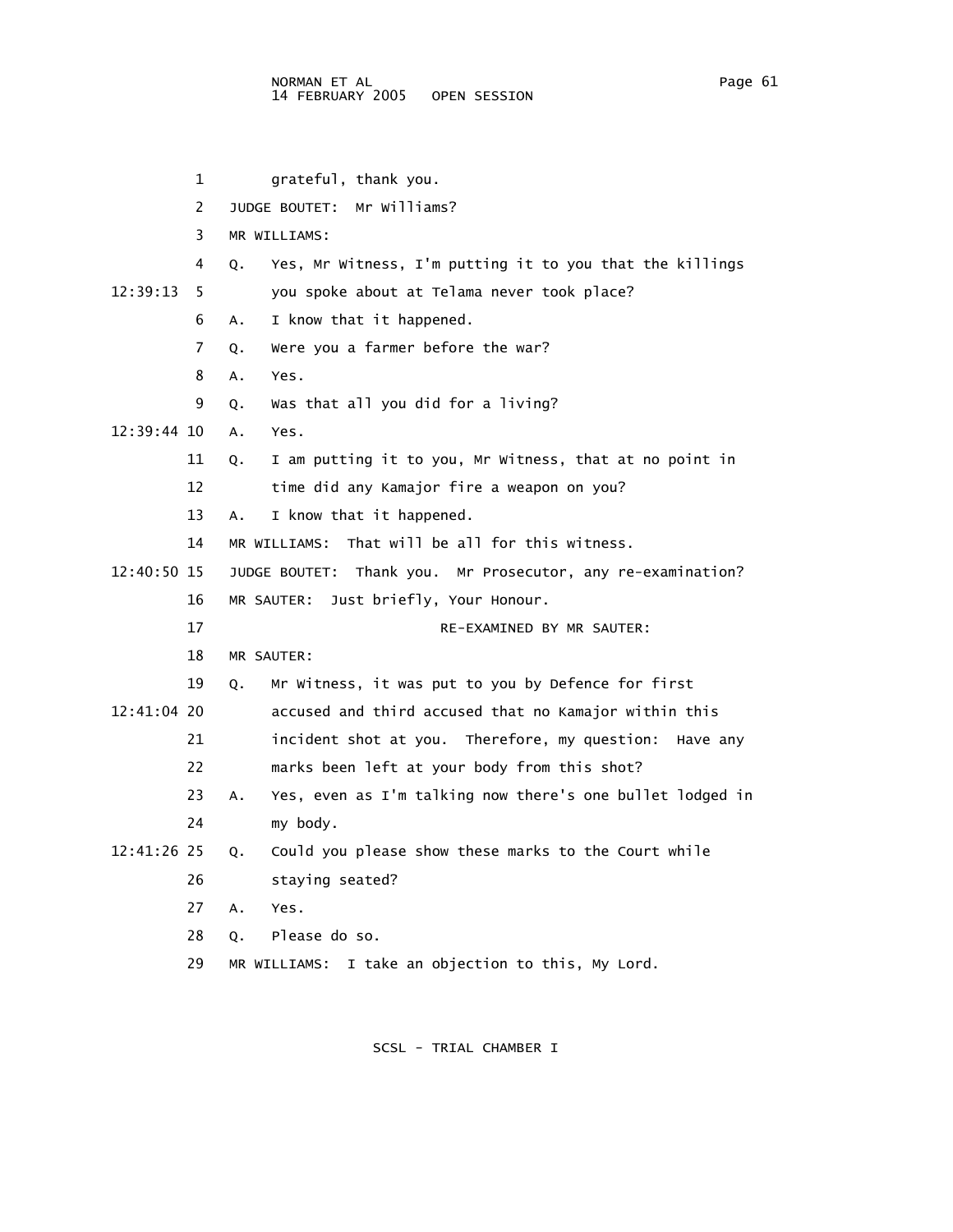1 PRESIDING JUDGE: What is the purpose of your objection? 2 MR WILLIAMS: Showing a mark on his body is not synonymous to 3 a bullet wound, My Lord. It is not synonymous, My Lord, 4 to -- 12:41:58 5 JUDGE BOUTET: To what? 6 MR WILLIAMS: Being a mark of bullet wounds, My Lord. What he 7 is showing is a scar. I mean, there is no -- 8 JUDGE BOUTET: The Court would appreciate -- are you objecting 9 because it does not follow up from the cross-examination 12:42:12 10 or not? Whether it is true, that is not what we have to 11 decide. It is whether or not it is permissible in 12 re-examination. We are not concluding from that that 13 this is what it is. 14 MR WILLIAMS: As My Lord pleases. 12:42:28 15 JUDGE BOUTET: I don't know how tall the witness is, if he 16 could stand up it might be easier. Is he tall? 17 PRESIDING JUDGE: Mr Witness, stand up. 18 MR SAUTER: Too tall for this shield. 19 PRESIDING JUDGE: This witness sitting down here, not at all. 12:42:52 20 I don't think so. Mr Witness, remove your earphones. 21 Remove your earphones. Stand up, try to -- 22 JUDGE BOUTET: Go back, that's okay. So now the witness is 23 showing marks on his top left shoulder with his finger. 24 It is at the back of his -- yes. 12:43:34 25 MR SAUTER: That's all, thank you very much. 26 JUDGE BOUTET: But I have one question for the witness. We 27 will just wait until he puts his earphones back. 28 Mr Witness, what was it you were just showing to the 29 Court on your left shoulder? What was it?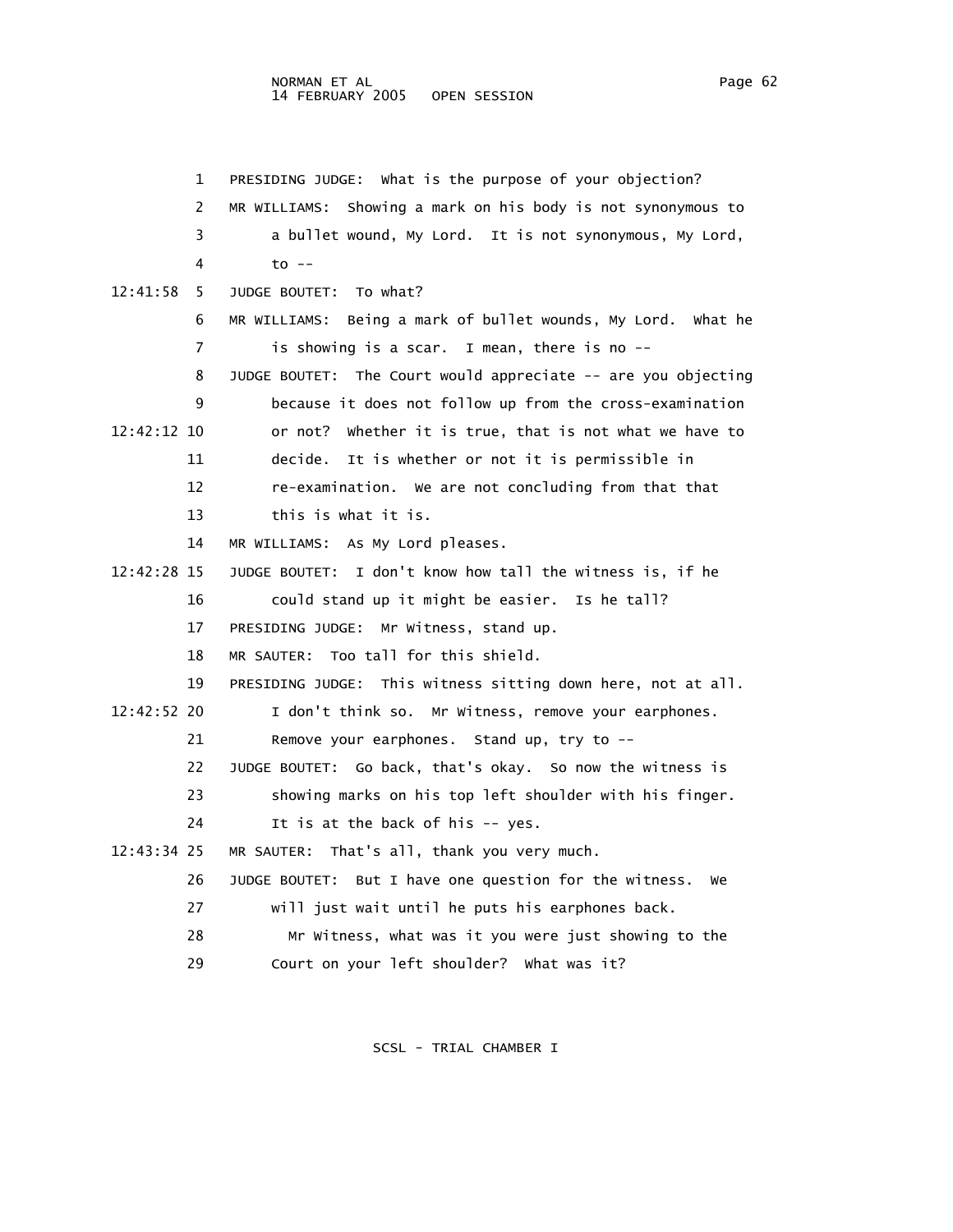1 THE WITNESS: The place where they shot me. 2 JUDGE BOUTET: Is it the place where you say there is still 3 one bullet. 4 THE WITNESS: Yes. 12:44:07 5 JUDGE BOUTET: But you mentioned that there were four bullets 6 that had been removed, they had been removed from that 7 location. 8 THE WITNESS: Yes, there is still one there. They didn't shot 9 me but there is still one there, the one is still there. 12:44:24 10 JUDGE BOUTET: But all the bullets were on your left shoulder. 11 THE WITNESS: The five? 12 JUDGE BOUTET: Yes. 13 THE WITNESS: Yes, on the left arm, but this one was not 14 discovered by the dispenser, the one who treated me. 12:44:42 15 JUDGE BOUTET: Thank you. 16 MR WILLIAMS: I don't know whether we can seek leave to 17 further clarify that piece of evidence, My Lord. I mean, 18 some marks, by my estimation -- for the records, My Lord, 19 we want the Court to know the number of marks that he 12:45:01 20 displayed, My Lord. 21 JUDGE BOUTET: From here it appears to be one but I don't 22 know. I am not close enough to see if there is more than 23 one. 24 MR WILLIAMS: We were closer, My Lord. We saw a large number 12:45:13 25 of marks, My Lord. So we would want for the records to 26 truly reflect what he has shown. 27 JUDGE BOUTET: That's fine, it is not re-examination 28 [Overlapping speakers] 29 PRESIDING JUDGE: Mr Williams, you can go there with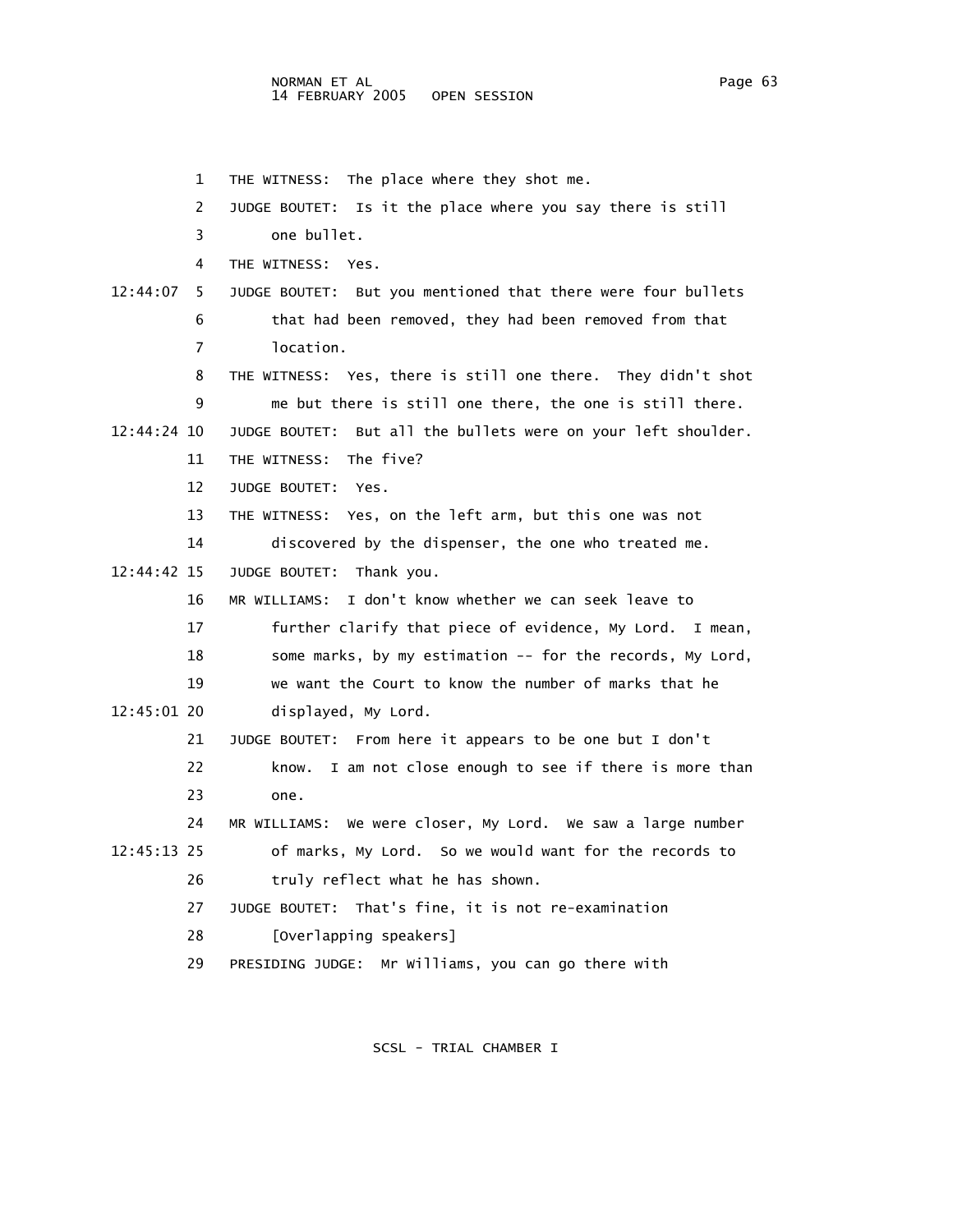1 representative of the Prosecution. 2 JUDGE BOUTET: It is for better clarity of the record, I don't 3 have any problem. As I say, we cannot see at this 4 distance. 12:45:52 5 THE WITNESS: You see these, this. 6 JUDGE BOUTET: So the witness is still pointing to his left 7 shoulder but I take it, Mr Williams, that you have 8 counted with the Prosecutor the number of marks you've 9 seen on his left shoulder. 12:47:08 10 MR WILLIAMS: Yes, My Lord. 11 JUDGE BOUTET: What is it? 12 MR WILLIAMS: There are 14 scars, My Lord. 13 JUDGE BOUTET: 14 scars around the left shoulder. 14 MR WILLIAMS: Yes, and a large number of other marks which he 12:47:19 15 says are traditional marks. 16 JUDGE BOUTET: But 14 scars that could be identified as being 17 the bullets? Could be. I'm not saying they are. 18 MR WILLIAMS: As My Lord pleases. 19 JUDGE BOUTET: You've counted 14 marks other than the tribal 12:47:37 20 marks? 21 MR WILLIAMS: Yes, My Lord. 22 MR SAUTER: The Prosecution agrees. 23 JUDGE BOUTET: This is a follow-up to your own re-examination 24 so we want to make sure the record is straight in this 12:47:51 25 respect. Thank you. 26 PRESIDING JUDGE: So what do the records say? That those 14 27 marks could have been -- 28 JUDGE BOUTET: 14 marks on the left shoulder. 29 PRESIDING JUDGE: Could have been inflicted or may have been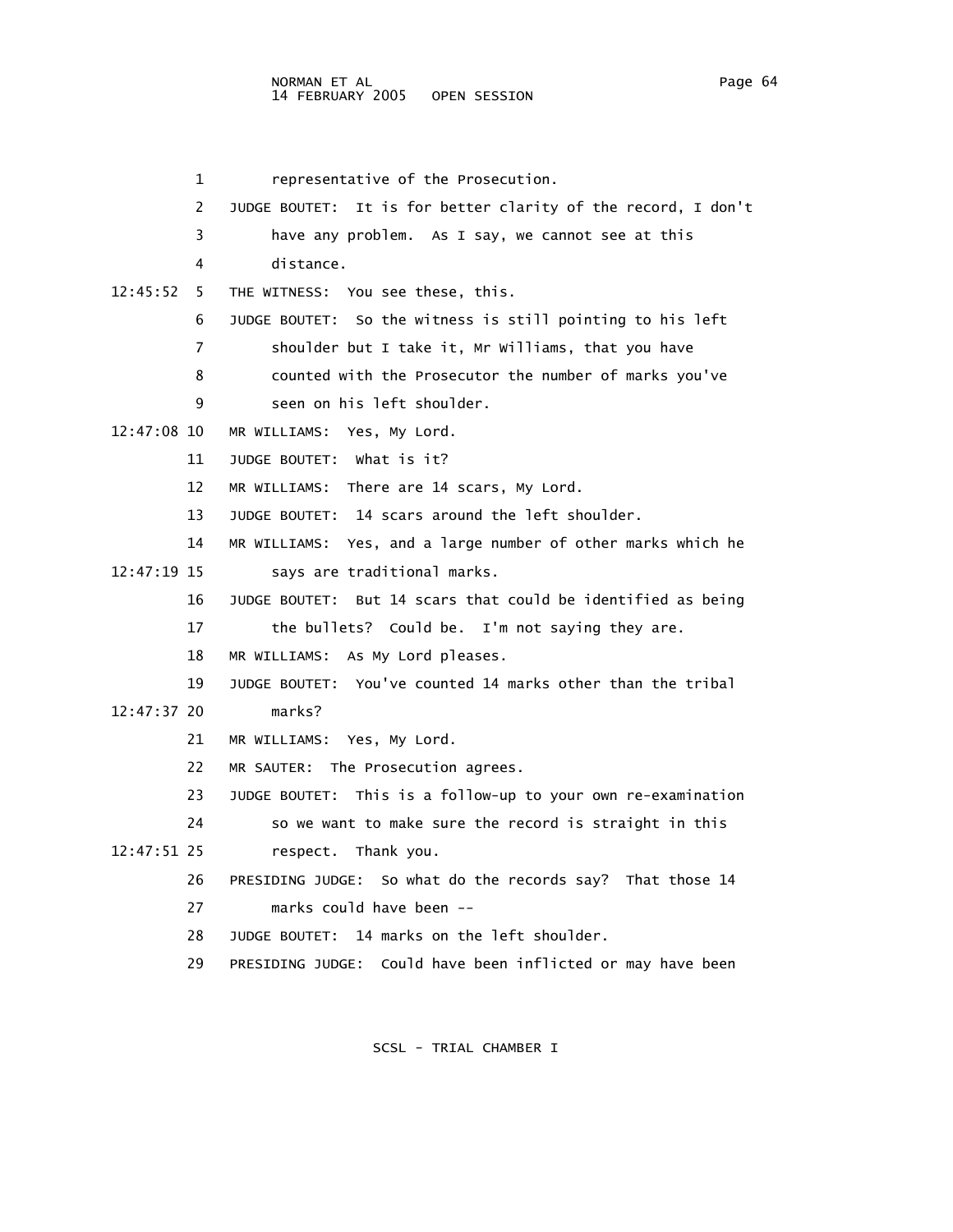|             | inflicted? I mean, what should be on the records?<br>1            |
|-------------|-------------------------------------------------------------------|
|             | 2<br>JUDGE BOUTET: Well, the witness is saying that these are the |
|             | marks caused by the bullets that he has received on that<br>3     |
|             | That's what it is.<br>occasion.<br>4                              |
| 12:48:34    | 5<br>JUDGE THOMPSON: Learned counsel on both sides, ought we not  |
|             | to have some reflection of your visual inspection of<br>6         |
|             | those marks and some kind of common language which both<br>7      |
|             | 8<br>sides would approve as being necessary to reflect on the     |
|             | records in addition to the witness's testimony.<br>9              |
| 12:49:00 10 | Otherwise the question could be asked what's the purpose          |
| 11          | of this bilateral visual examination? So I think both             |
| 12          | sides need to be able to give us some form of words               |
| 13          | reflecting the findings that you have made.                       |
| 14          | MR TAVENER: As Your Honours are also the tribunal of fact,        |
| 12:49:26 15 | and I also note the time, it might be easier if we simply         |
| 16          | have, before we break, a quick closed session simply for          |
| 17          | the purpose of allowing Your Honours to see the witness,          |
| 18          | rather than have it reported through another party.               |
| 19          | PRESIDING JUDGE: No, we don't want to get into that. The          |
| 12:49:46 20 | Defence and the Prosecution have been there.                      |
| 21          | MR WILLIAMS: We would prefer, My Lords, that the records          |
| 22          | reflect that those 14 marks, according to the witness,            |
| 23          | were sustained by bullets, My Lord.                               |
| 24          | JUDGE THOMPSON: In short, then, your inspection becomes           |
| 12:50:00 25 | irrelevant in the process of evaluation, the joint                |
| 26          | inspection of both sides?                                         |
| 27          | MR WILLIAMS: 14 marks or scars were seen on his left shoulder     |
| 28          | and the witness says he got them through the bullets.             |
| 29          | So that is what you think should be the final<br>JUDGE THOMPSON:  |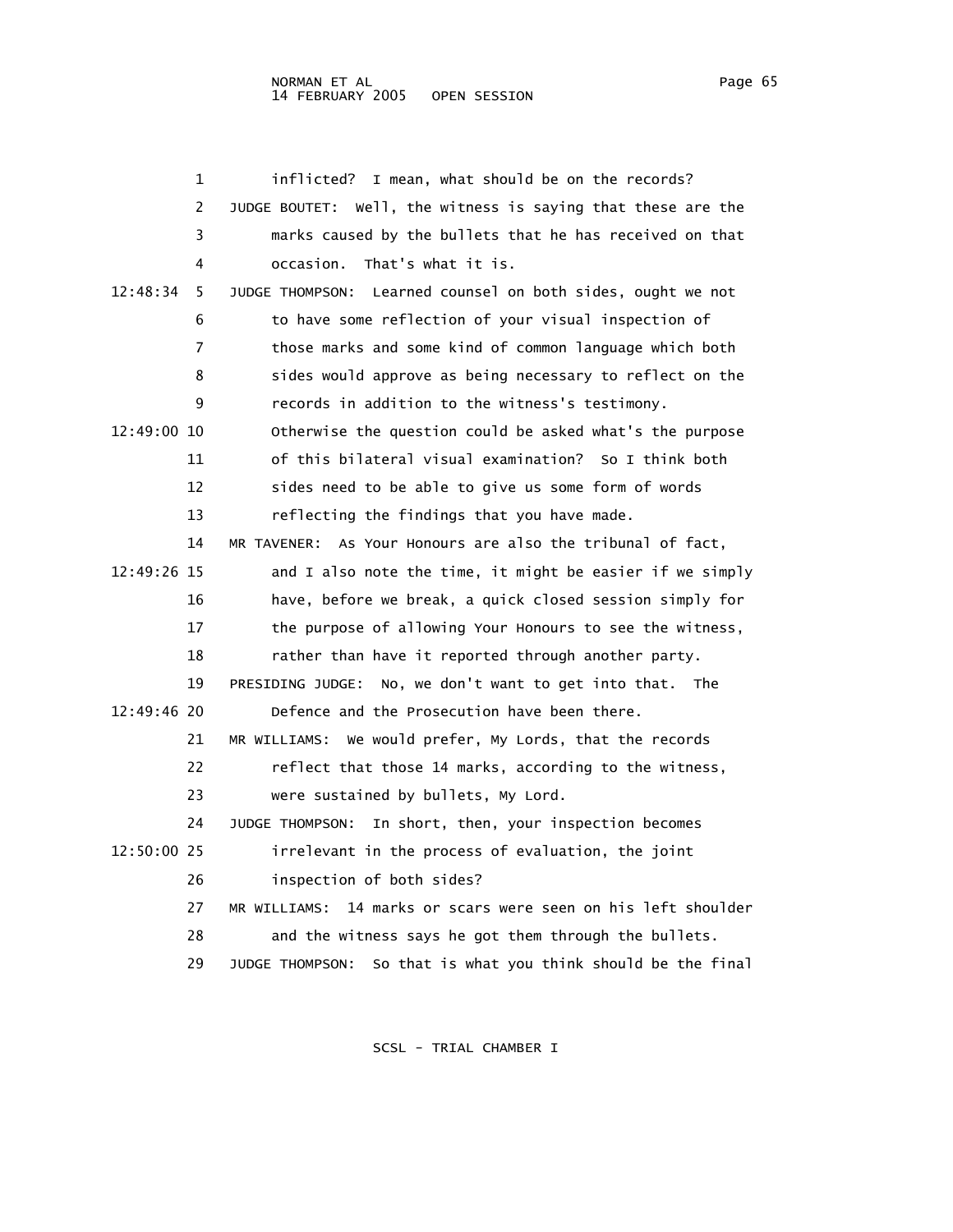1 position? 2 MR WILLIAMS: Yes, My Lord, because that is exactly what he 3 said. 4 JUDGE THOMPSON: And both of you agree on that? 12:50:25 5 MR WILLIAMS: I don't know for the Prosecution. 6 MR SAUTER: I agree on the number of marks but I think it is 7 best to know that I cannot differentiate what kind of 8 marks they are, whether they entry wounds, exit wounds or 9 whatsoever. I have just seen 14 marks which could be 12:50:45 10 caused by a gunshot. 11 JUDGE BOUTET: What the Defence is saying is the marks that 12 you observed, the 14 marks, are, according to the 13 witness, the marks that have been caused by the bullets 14 he has received. 12:50:57 15 MR SAUTER: Yes. 16 JUDGE BOUTET: We are not discussing entry, exit. That's the 17 evidence of the witness; 14 marks on his body caused by 18 the bullets he has received period. 19 MR MARGAI: If I may be heard. Perhaps, My Lord, the way out 12:51:12 20 could be the question coming from the Bench as to the 14 21 marks to the witness on oath. 22 JUDGE BOUTET: I don't think he has counted them per se on his 23 body. The purpose was to ask both counsel to go there 24 and count the number of scars that he has on his left 12:51:32 25 shoulder and that count, at least they seem to agree, is 26 14. 27 MR MARGAI: I am not disputing that but then for the witness 28 to assist the Court as to the cause or causes of those 29 marks, the 14. We have his testimony as to the shot and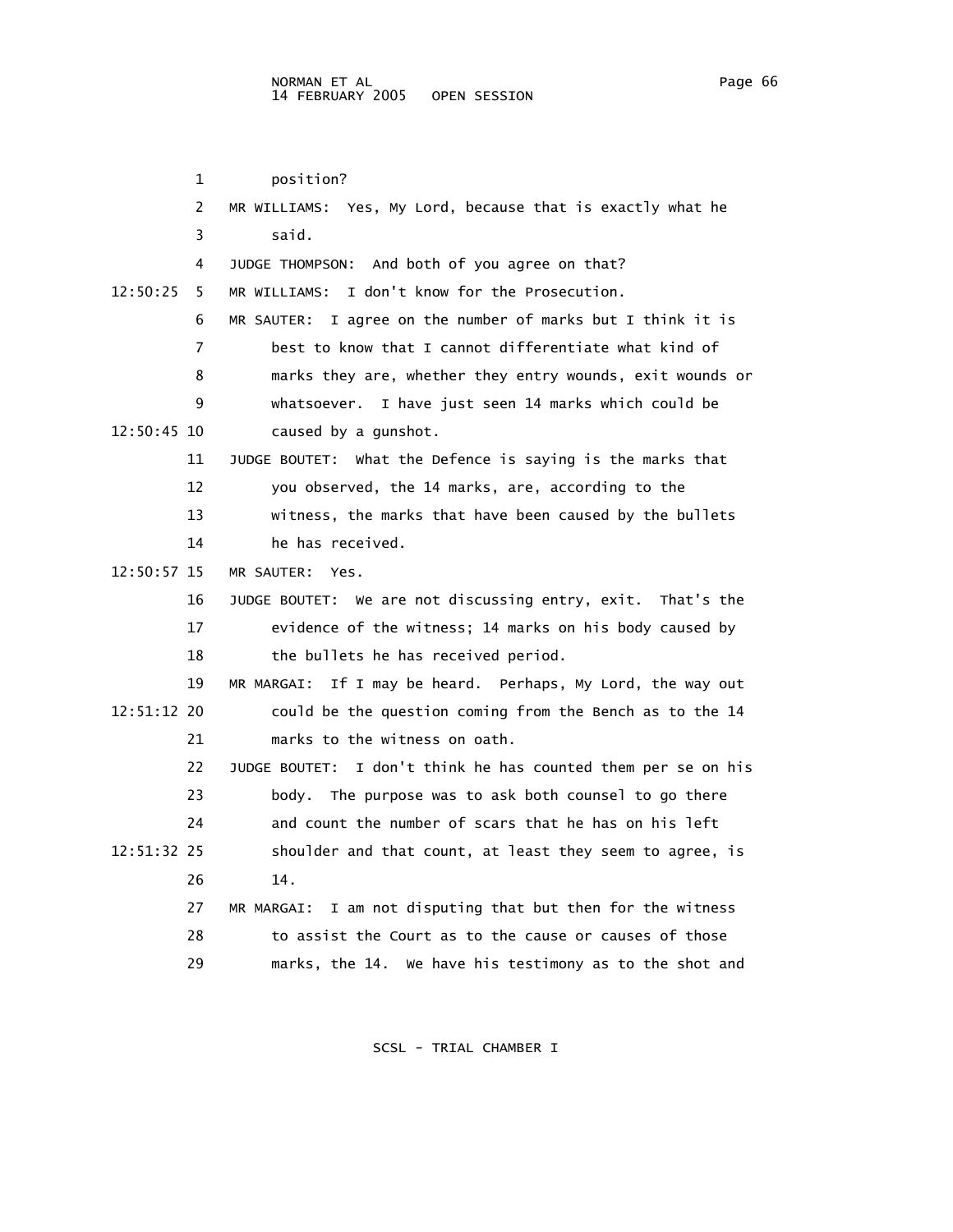| 1             | the number of bullets that entered his body, but now that      |
|---------------|----------------------------------------------------------------|
| 2             | both counsel have counted and they have come to an             |
| 3             | agreement that there are 14 marks, perhaps the witness         |
| 4             | could respond to a question from the Bench as to the           |
| 12:52:11<br>5 | cause of those 14 marks, which we're prepared to accept,       |
| 6             | out of abundance of caution.                                   |
| 7             | JUDGE BOUTET: I don't need to ask a question but maybe my      |
| 8             | colleagues would like to. I don't need this, but we'll         |
| 9             | see.                                                           |
| 12:52:31 10   | It's all in pursuit of justice.<br>MR MARGAI:                  |
| 11            | Mr Witness, let's close the chapter.<br>PRESIDING JUDGE:<br>Мr |
| 12            | Witness, they have counted 14 marks on your left               |
| 13            | shoulder. You have shown them 14 marks.                        |
| 14            | THE WITNESS: Yes.                                              |
| 12:52:56 15   | PRESIDING JUDGE: What caused those 14 marks?                   |
| 16            | It's the place where I was shot.<br>THE WITNESS:               |
| 17            | JUDGE BOUTET: Any other questions deriving from this question  |
| 18            | from the Court?                                                |
| 19            | No, thank you.<br>MR SAUTER:                                   |
| $12:53:25$ 20 | Defence?<br>JUDGE BOUTET:                                      |
| 21            | MR YILLAH:<br>No, My Lord.                                     |
| 22            | PRESIDING JUDGE: Mr Witness, we have finished with you.<br>I.  |
| 23            | can see a smile on your face.                                  |
| 24            | THE WITNESS:<br>Yes.                                           |
| $12:54:40$ 25 | PRESIDING JUDGE: Since we are finished with you I see you are  |
| 26            | stretching your legs, you have a feeling of being free to      |
| 27            | move out of the place. We want to thank you for coming         |
| 28            | to assist the Tribunal with your testimony in order to         |
| 29            | enable us to arrive at the truth of this matter.<br>Thank      |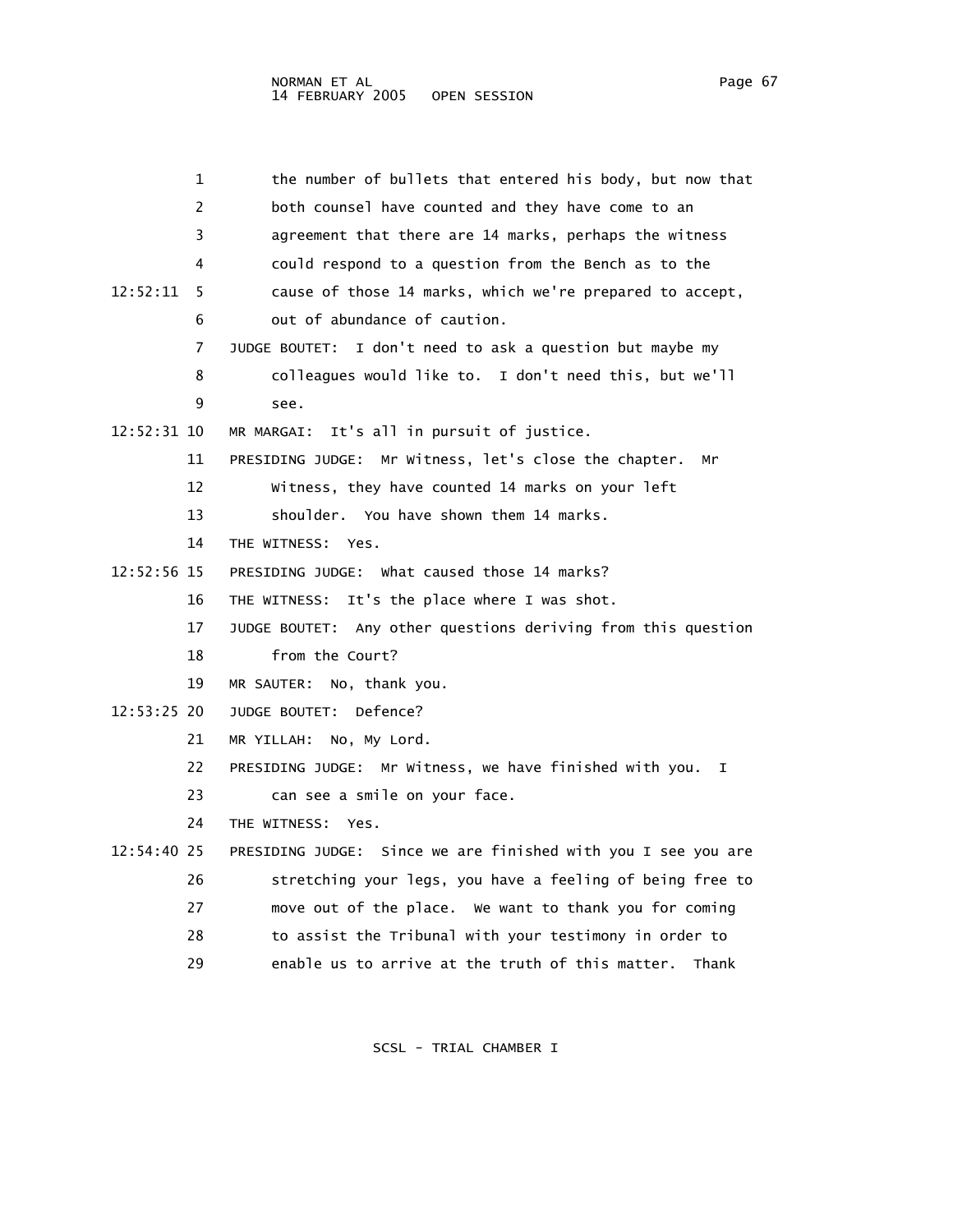1 you very much for coming. We wish you a safe journey 2 back to your place of abode, to where you live, but 3 necessity may arise, we do not know yet -- necessity may 4 arise for us to call you back here. If it does arise we 12:55:32 5 hope that you will come willingly to assist us in getting 6 at the truth of this matter. So once more we wish you a 7 safe journey and all the best in your daily endeavours 8 including your farming of course. 9 Well, learned counsel, the Tribunal will rise and we 12:56:01 10 will resume at -- I hope, Mr Tavener, we are taking 11 another witness and a stand-by as well. 12 MR TAVENER: Yes, Your Honour, that's correct. We have a 13 witness and a stand-by. 14 PRESIDING JUDGE: You have a witness this afternoon and a 12:56:19 15 stand-by? 16 MR TAVENER: Yes. 17 PRESIDING JUDGE: So we will rise and resume at 2.30. The 18 Court will rise, please. 19 [Luncheon recess taken at 1.00 p.m.] 14:45:28 [On resuming at 2.50 p.m.] 21 PRESIDING JUDGE: Good afternoon, learned counsel. We are 22 resuming the session. 23 JUDGE BOUTET: Thank you. Just before we proceed with the 24 next witness I would like to observe for the record that 14:47:02 25 one accused was present this morning, the third accused, 26 but he is not present this afternoon. Are you prepared 27 to call your next witness and please identify who he is? 28 MR KAMARA: Yes, Your Honour. The Prosecution intends to call 29 witness TF2-001.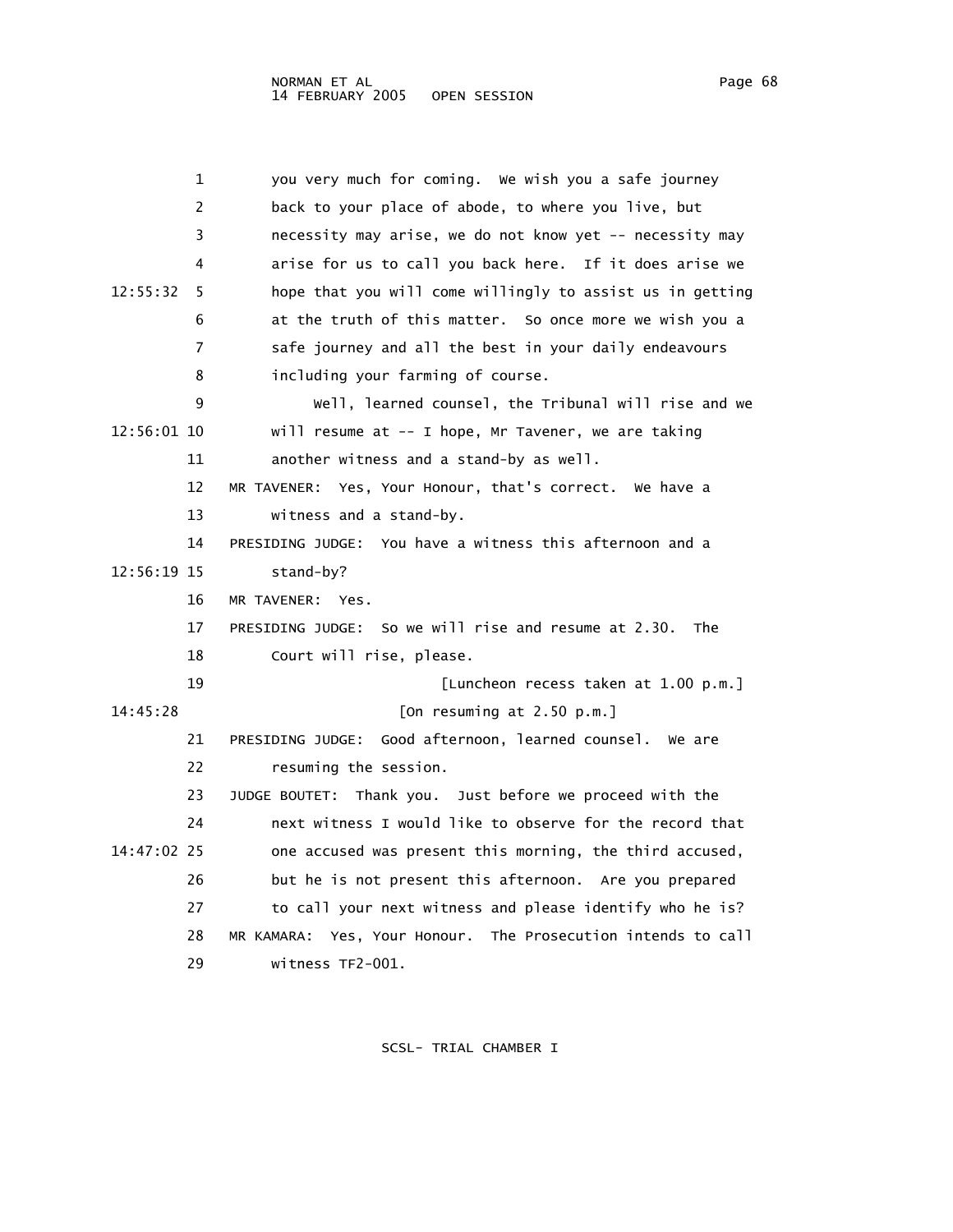## NORMAN ET AL Page 69 14 FEBRUARY 2005 OPEN SESSION

 1 PRESIDING JUDGE: That will be your 44th witness. 2 MR KAMARA: Yes, Your Honour, quite right. 3 WITNESS: TF2-001 [sworn] 4 EXAMINED BY MR KAMARA: 14:48:48 5 PRESIDING JUDGE: Yes, Mr Kamara, you may proceed, please. 6 MR KAMARA: Thank you, Your Honour. 7 Q. Good afternoon, Mr witness. 8 A. Good afternoon, sir. 9 JUDGE BOUTET: Please go ahead. 14:49:01 10 MR KAMARA: Thank you. 11 Q. Mr witness, will you tell this Court your age? 12 A. Forty-seven years old. 13 Q. And where were you born? 14 A. Bo District. 14:49:35 15 Q. You are married? 16 A. Yes, sir. 17 Q. Do you have children? 18 A. Yes, sir. 19 Q. How many children do you have? 14:50:05 20 A. I had 12 and one died, and I have 11 remaining. 21 Q. So you now have 11 children? 22 A. Yes, sir. 23 Q. Mr witness, I shall be asking you questions and please 24 take your time to answer as the judges, their Lordships, 14:50:25 25 are taking down whatever you are saying. Okay? And try 26 to be as direct as you can. What do you do for a living, 27 Mr witness? 28 A. I am a police officer. 29 Q. What division or department of the police force are you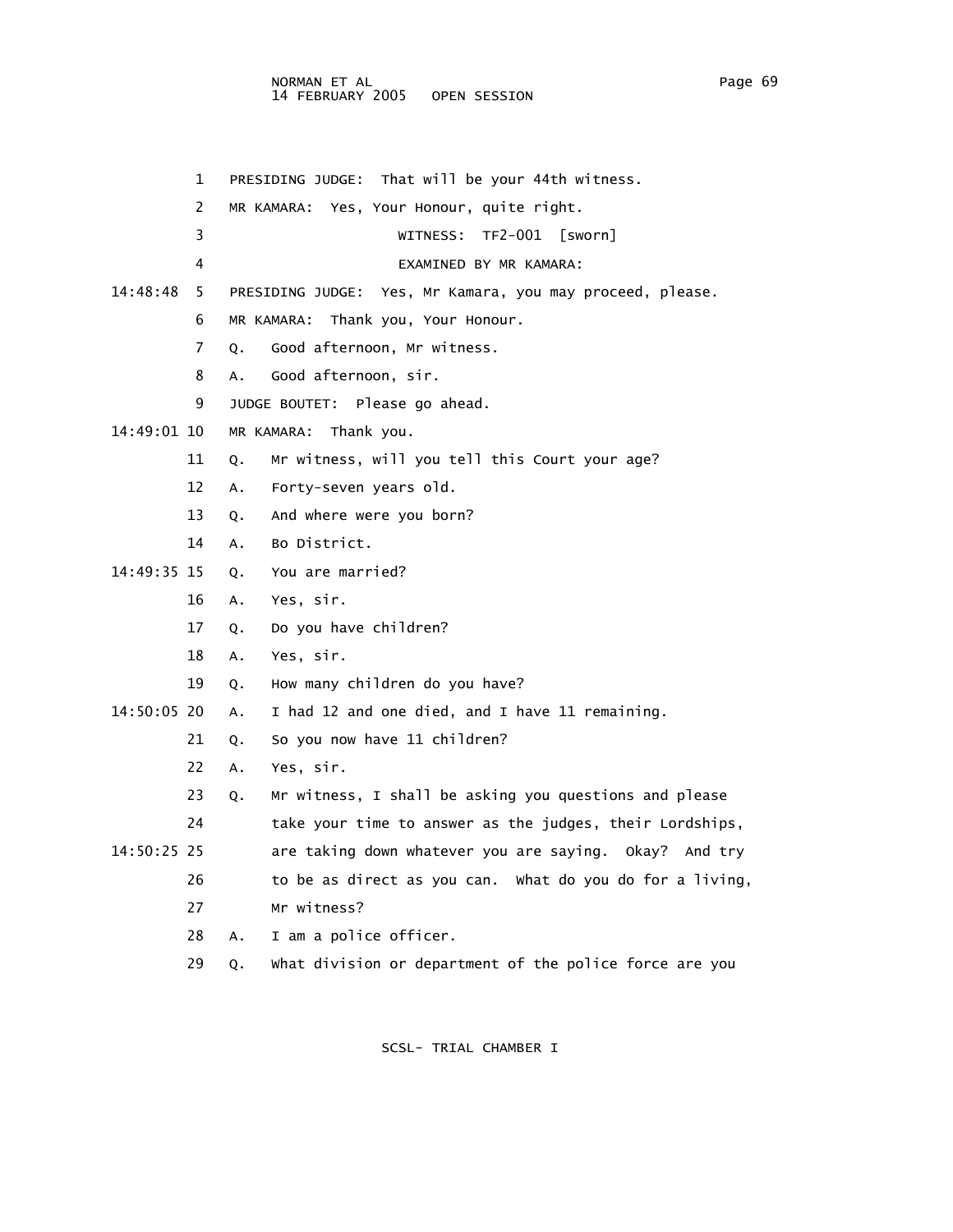- 1 currently assigned?
- 2 A. I work at the CID.
- 3 Q. When you say CID --
- 4 A. Criminal Investigation Department.
- 14:51:10 5 Q. Thank you. Will you tell this Court how long you have 6 been assigned to that division?
	- 7 A. Twelve years by now.
	- 8 Q. And, Mr witness, on the whole, how long have you been in 9 the police force?
- 14:51:35 10 A. Twenty-seven years. This is the 28th year.
	- 11 Q. Thank you. You just said you were assigned to the
	- 12 Criminal Investigation Department. Will you kindly tell
	- 13 this Court, what are your duties?
	- 14 A. Yes. We were in charge of criminals. When they are
- 14:52:21 15 arrested they bring them over to us.
	- 16 Q. Mr witness, I want to take your mind as far back to 1998.
	- 17 Do you recall the 15th February 1998?
	- 18 A. Yes, sir.
	- 19 Q. And where were you on that day?
- 14:53:00 20 A. I was in Bo.
	- 21 Q. What were you doing in Bo at that time?
	- 22 A. I was doing my police work.
	- 23 Q. Did anything happen on that day of the 15th
	- 24 February 1998?
- 14:53:25 25 A. Yes, My Lord.
	- 26 Q. Would you kindly tell this Court?
	- 27 A. Yes, Your Worship.
	- 28 Q. If you want to refer to the panel, they are their
	- 29 Lordships. Okay?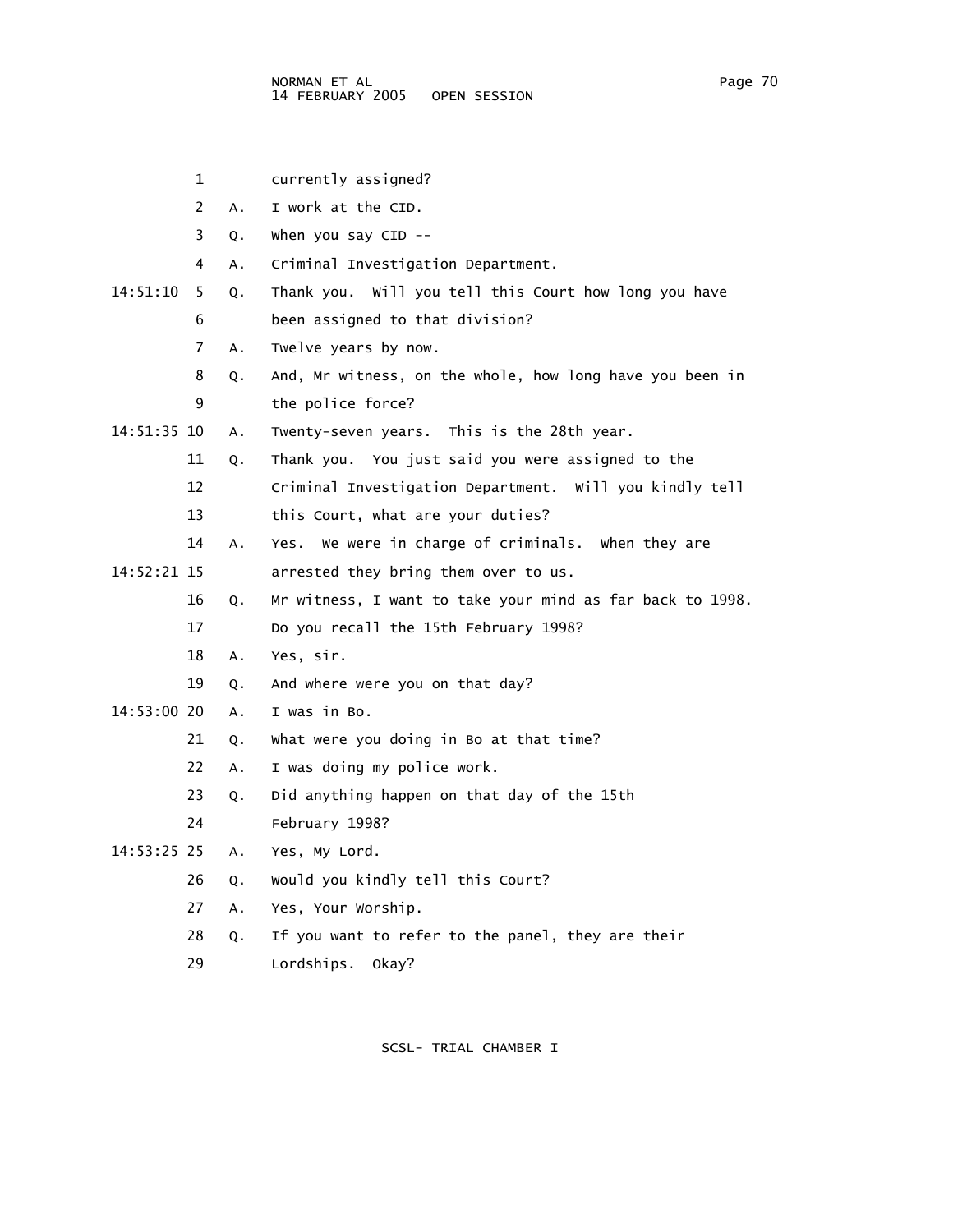- 1 A. Yes. 2 Q. Thank you. 3 A. Yes, sir. 4 Q. Kindly tell this court what happened on that date, the 14:54:01 5 15th February? 6 A. On that day I reported for duty at the Bo police station, 7 CID. 8 Q. And where is that police station located in Bo? 9 A. At Dambala Road, Bo. 14:54:51 10 Q. Your Lordships, the spelling of that is D-A-M-B-A-R-A -- 11 D-A-M-B-A-L-A. Dambala Road. Yes, you reported for 12 duty? 13 A. I reported for duty. Then I heard information that the 14 AFRC and the RUF they have all left the town and they 14:55:18 15 don't know their whereabouts. 16 Q. Mr witness, could you speak a little bit louder so that 17 everyone else in the room could get you clearly, okay? 18 A. Yes, Your Lordship. 19 Q. You received information. 14:55:48 20 A. That the junta -- the AFRC -- AFRC and the RUF, all of 21 them have disappeared and they don't know their 22 whereabouts. 23 Q. Did you do anything upon hearing that information? 24 A. Yes, My Lord. 14:56:15 25 Q. What did you do? 26 A. The CPO that was in charge, he asked us to go and find 27 out from the brigade headquarter in Bo and the Bo-Taiama
	- 28 highway.

29 Q. You mentioned the CPO. Who is this CPO?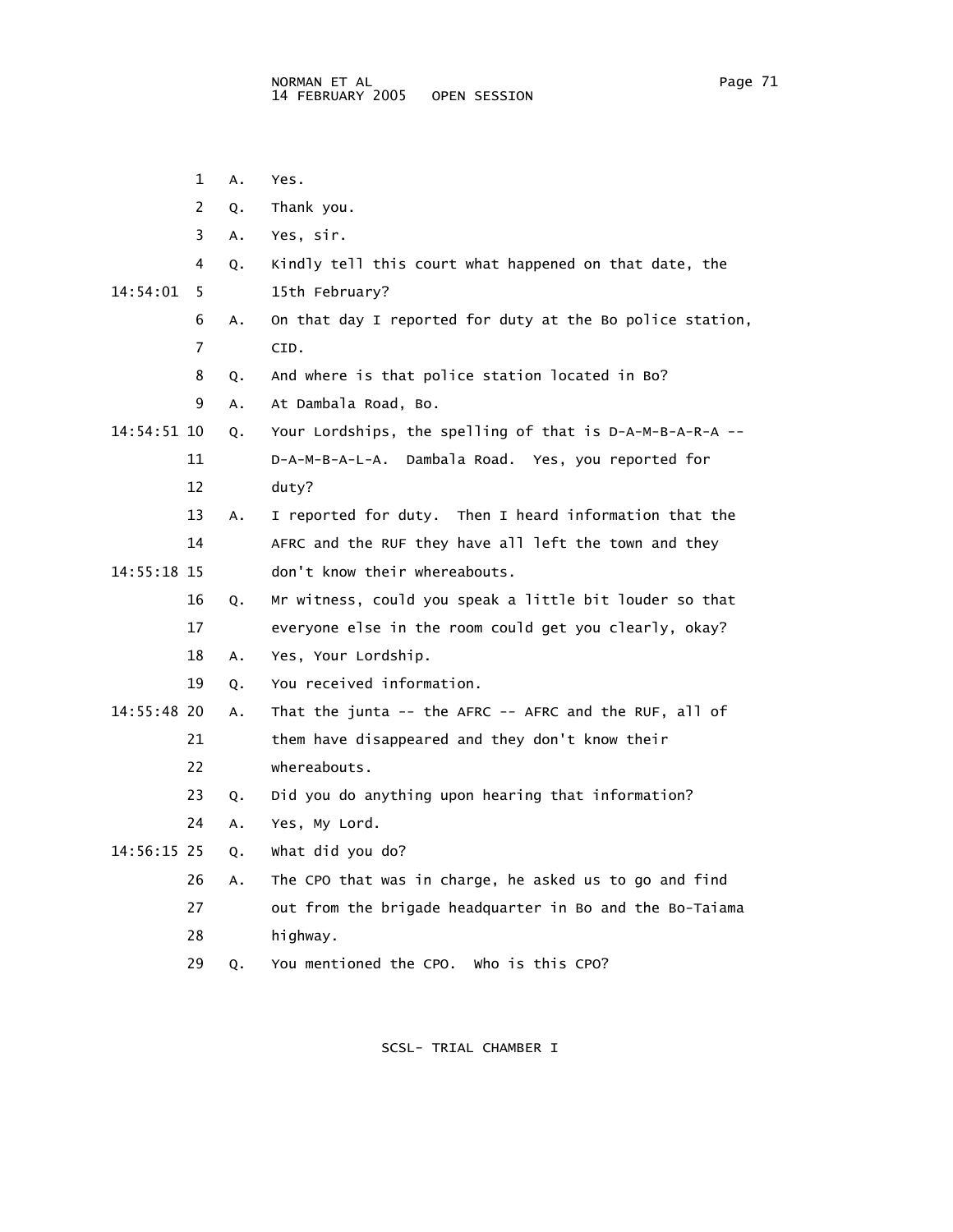1 A. One Mr Konneh. 2 Q. Your Lordships, I believe that spelling is K-O-N-N-E-H. 3 And for CPO are you referring to chief police officer? 4 A. Yes, My Lord. 14:57:08 5 Q. Thank you. You were saying you were instructed to go to 6 the brigade headquarters. 7 A. I joined the team of police officers and we went there. 8 Q. Yes, what happened? 9 A. On our arrival at the brigade headquarter, we did not 14:57:47 10 meet any soldiers, and there were no RUF. We met -- we 11 found some goods and properties scattered all about, like 12 bags, rice bags, a dress and a lot of other things 13 scattered all over. 14 Q. So what did your team do? 14:58:52 15 A. We returned to the Bo police station and we informed the 16 chief police officer that we did not meet anybody there 17 and there was no soldier nor RUF. They told us that he 18 had heard information that the Kamajors were coming. 19 Q. Are you referring to Mr Konneh, the CPO? 14:59:35 20 A. Yes. That was what he told us. So then he said the 21 Kamajors are our brothers, so they came out and then 22 welcomed them. 23 Q. So what did you yourself do when the Kamajors came to Bo? 24 A. Well, first he told us that we should tie red -- white 15:00:23 25 pieces on our hands and to children and so they will make 26 form queues so that when they come we welcome them. The 27 white bands we tied showed that that was a sign of love, 28 that we are all one. 29 Q. So did you yourself tie this piece of white cloth?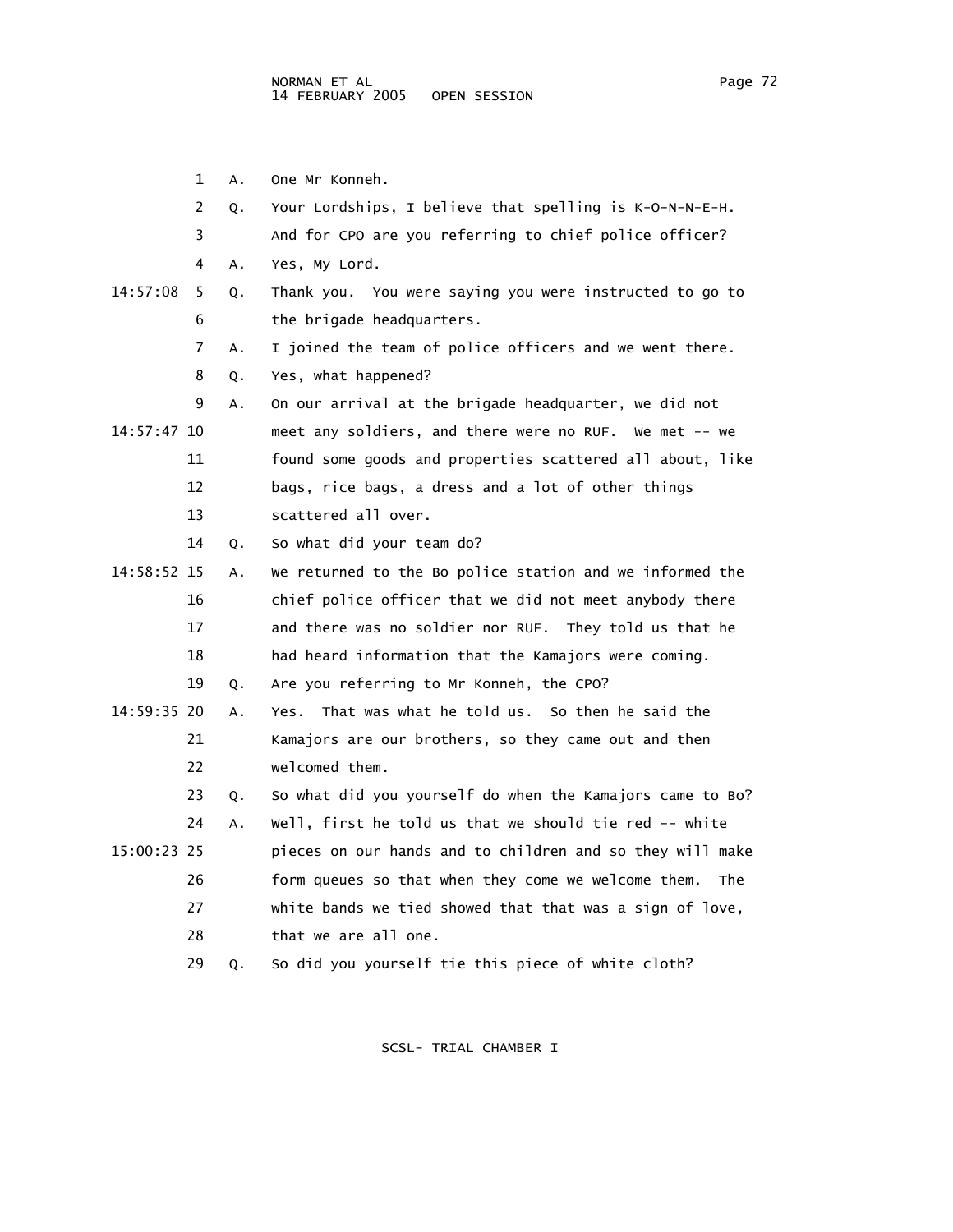```
 2 he assigned me to Bo eastern police station on the
```
3 Bo-Kenema highway.

4 Q. The Bo eastern police station?

 15:02:19 5 A. Yes, My Lord. The further brief was that when the 6 Kamajors come so that let us get down their names and 7 where they were coming from and to what group they 8 belonged.

9 Q. Yes, Mr witness.

 15:03:07 10 A. I was with a team of police officers when we started 11 taking names when the Kamajors came.

> 12 Q. Now, you said you were with a team of police officers 13 when these Kamajors came. How do you know they were

14 Kamajors?

 15:03:38 15 A. When we queued up on the Bo-Kenema highway, we saw them 16 coming from the Kenema highway and it was in a long line 17 they were all coming.

18 Q. Yes, my question is how do you know they were Kamajors?

- 19 A. They came they were in country cloth. They had cowrie 15:03:51 20 shells which they tied round their heads. Some of them 21 had raffia skirts on which there were so many cowries.
	- 22 Some had bells hung at the back and each time they walked 23 this bell rattled.
	- 24 Q. Was that the first time you had seen a Kamajor?
- 15:04:35 25 A. That is not the first time I saw a Kamajor. My brothers 26 were also Kamajors and they all moved about.

27 Q. Thank you. Mr witness, you were trying to describe the

- 28 arrival of the Kamajors. Can you kindly continue in
- 29 those lines? You said you saw them in a line, queuing in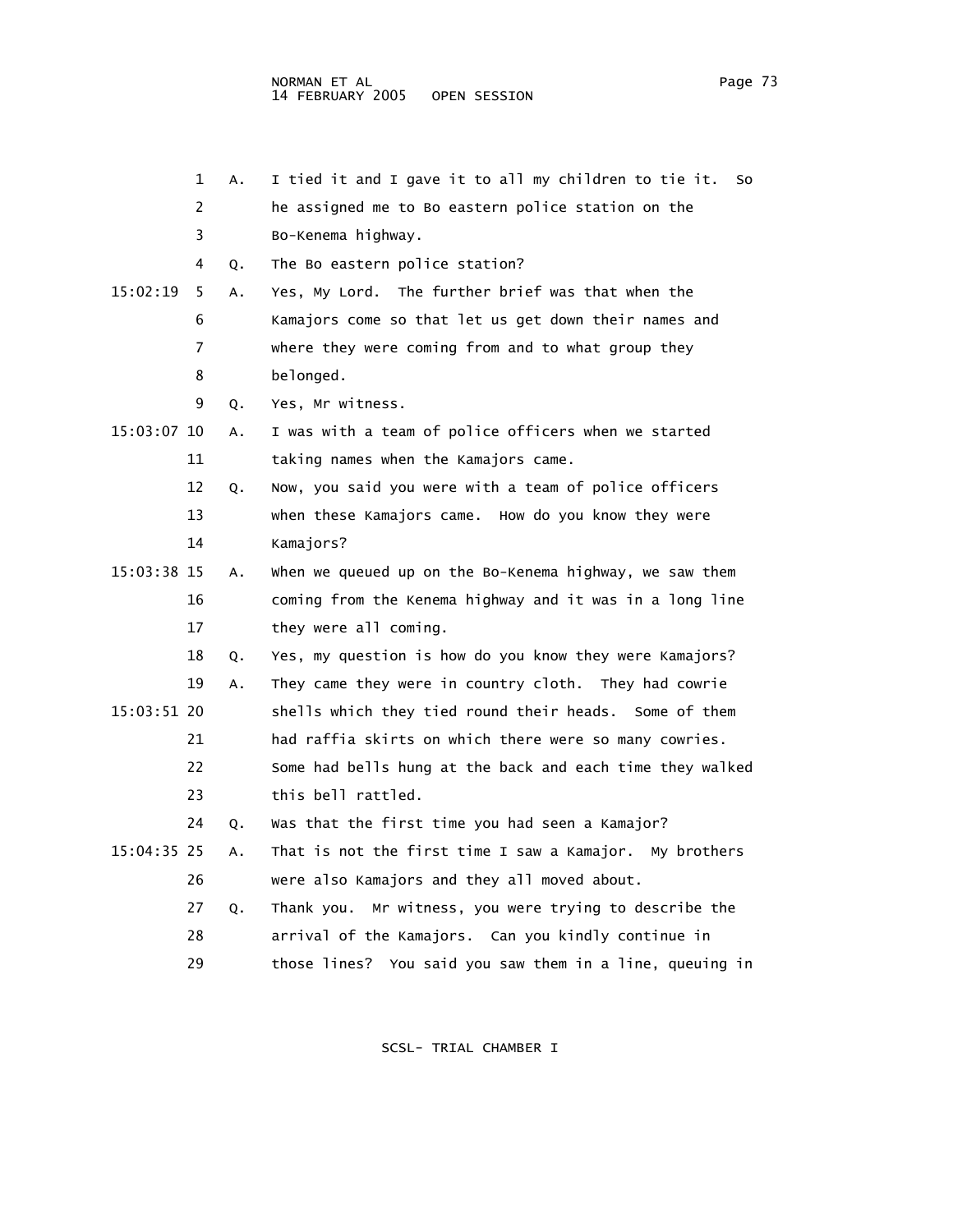## NORMAN ET AL Page 74 14 FEBRUARY 2005

 1 a straight line. Coming from what end of Bo? 2 A. From the Kenema direction towards Bo. Along the 3 Bo-Kenema highway. 4 Q. Were they carrying anything with them when you saw them? 15:05:53 5 A. Yes. 6 Q. What was each carrying? 7 A. They had guns, AK-47. RPG bombs, machetes, catapults, 8 and sticks with nails all attached to them. 9 Q. Now, Mr witness, what would you estimate the strength of 15:07:00 10 these Kamajors that you saw coming into Bo from the 11 Kenema direction? 12 A. All of them that came after counting them from our 13 direction, there were up to 2000 Kamajors that came from 14 the Kenema direction coming towards our own end. 15:07:48 15 Q. Do you know what is the total number of the Kamajors that 16 were registered on that whole entire process? Or that 17 had their names written? 18 MR MARGAI: I am afraid, My Lords, we have not received 19 evidence that in fact they were registered. He was so 15:08:10 20 instructed to register them, but I am not sure whether 21 Your Lordships have on record that in fact they were 22 registered. 23 JUDGE BOUTET: I have that there were a team of police 24 officers who took the names of the Kamajors when they 15:08:26 25 came. 26 MR MARGAI: Very well. 27 JUDGE BOUTET: I would say it is given equivalent to -- he 28 didn't use the term register, but I have the evidence to 29 be that they were taking names when they were coming.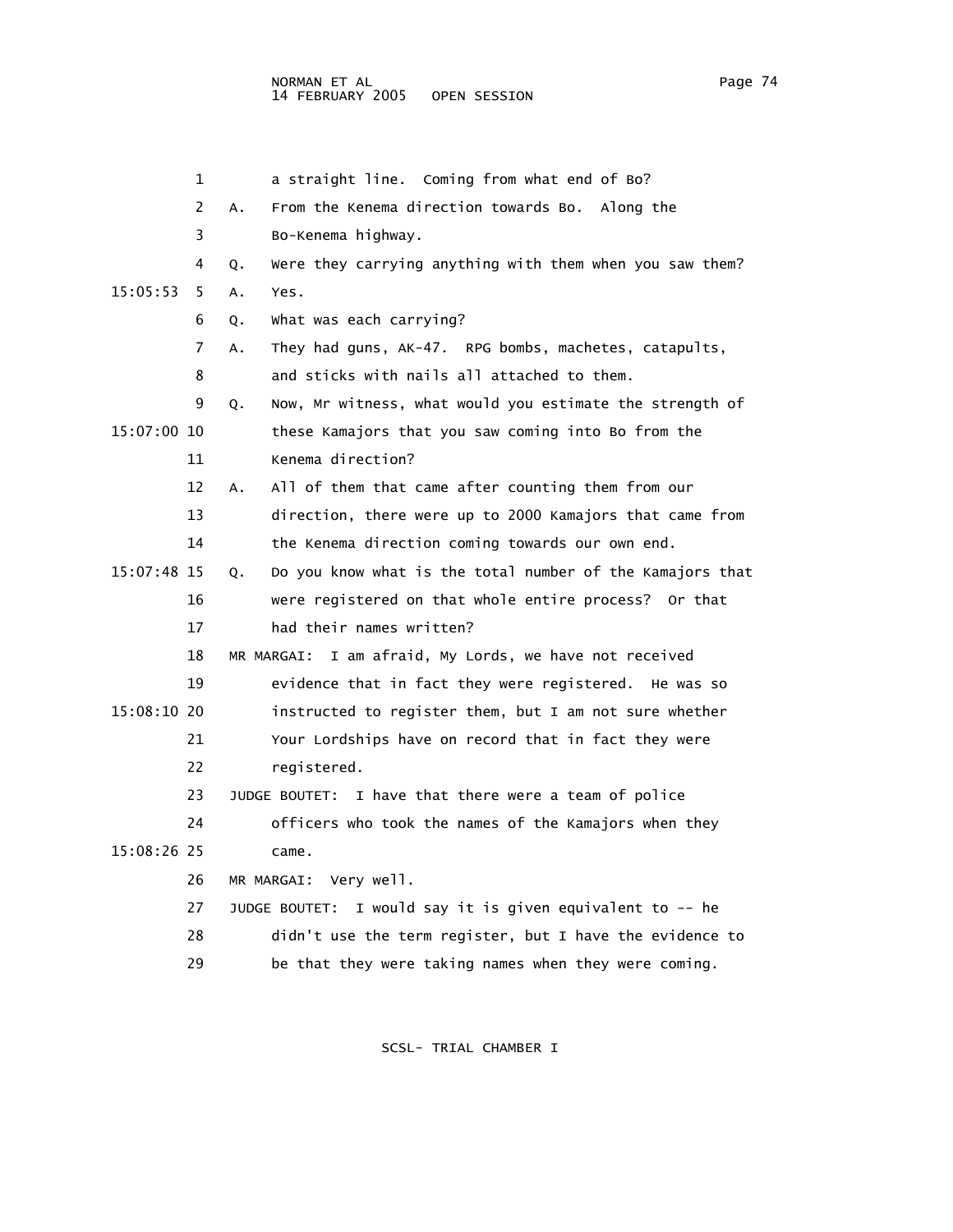- 1 MR MARGAI: As My Lord pleases.
- 2 MR KAMARA: Thank you, Your Honours.
- 3 Q. Mr Witness, do you know the number in total of
- 4 Kamajors whose names were written?
- 15:08:49 5 A. Yes, My Lord.
	- 6 Q. How many?
	- 7 A. 17,000. The eastern police station registered 2,000 and
	- 8 the headquarters at Bo police station registered 15,000
	- 9 and the total went up to 17,000.
- 15:09:40 10 Q. 17,000 Kamajors in totality?
	- 11 A. That was the total number we gave at that time.
	- 12 Q. Now, Mr Witness, having registered these Kamajors, what
	- 13 did you yourself do on that date?
	- 14 A. While I was there we were asked to surrender our weapons.
- 15:10:33 15 Q. Who asked you to surrender your weapons?
	- 16 A. Kamajor leaders that met us there.
	- 17 Q. Yes, Mr Witness?
	- 18 A. Albert Nallo.
	- 19 Q. Who is this Albert Nallo?
- 15:11:19 20 A. He was one of the Kamajor leaders that met us.
	- 21 Q. Was there any other Kamajor leader you know?
	- 22 A. Yes, Agba Murray.
	- 23 MR KAMARA: Your Lordship, that name is spelled A-G-B-A M-U --
	- 24 PRESIDING JUDGE: But he was going to say something about
- 15:11:52 25 Albert Nallo. He just started like that.
	- 26 MR KAMARA: He mentioned the names of the commanders that came
	- 27 to the police station, Albert Nallo being one and Agba
	- 28 Murray.
	- 29 THE WITNESS: Agba Murray.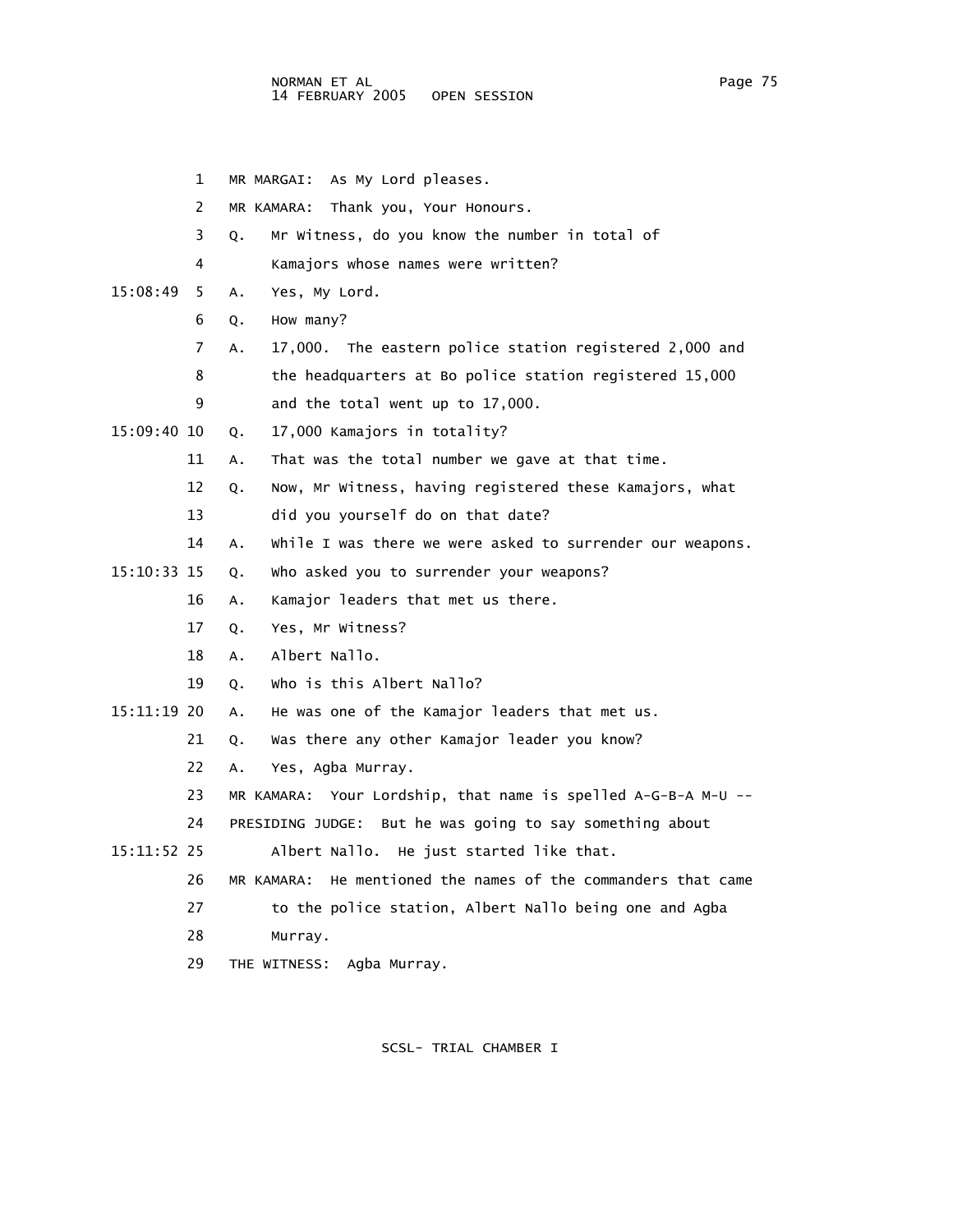- 1 MR KAMARA: M-U-R-R-A-Y.
- 2 THE WITNESS: John Ngombeh.
- 3 MR KAMARA:
- 4 Q. How would you spell that Ngombeh, do you know,
- 15:12:29 5 Mr Witness?
	- 6 A. N-G-O-M-B-E-H.
	- 7 Q. N-G-O-M-B-E-H.
	- 8 A. And one Kamoh Lahai.
	- 9 Q. K-A-M-O-H L-A-H-A-I. So you are saying that these are

15:13:00 10 the leaders that came to the police station?

- 11 A. Yes, My Lord.
- 12 Q. So what was the response to that?
- 13 A. Well, I said that I was a CID so I had no gun. Then Agba
- 14 Murray asked me what about the SSD man, the SSD boss.
- 15:14:04 15 Q. Now who was this boss?
	- 16 A. The OC SSD, Mr Bundu.
	- 17 Q. When you say SSD?
	- 18 A. Special security division. Mr Bundu.
	- 19 PRESIDING JUDGE: Mr who?
- 15:14:33 20 MR KAMARA: Bundu, B-U-N-D-U, Your Lord.
	- 21 THE WITNESS: They asked him that where are the guns they had
	- 22 and the men. The Kamajors asked him that he should
	- 23 provide the guns he had.
	- 24 MR KAMARA:
- 15:15:18 25 Q. Was there any response to that question?
	- 26 A. He told him that all guns and ammunition have been
	- 27 distributed among the officers so he had no guns, he had
	- 28 nothing.
	- 29 Q. Yes?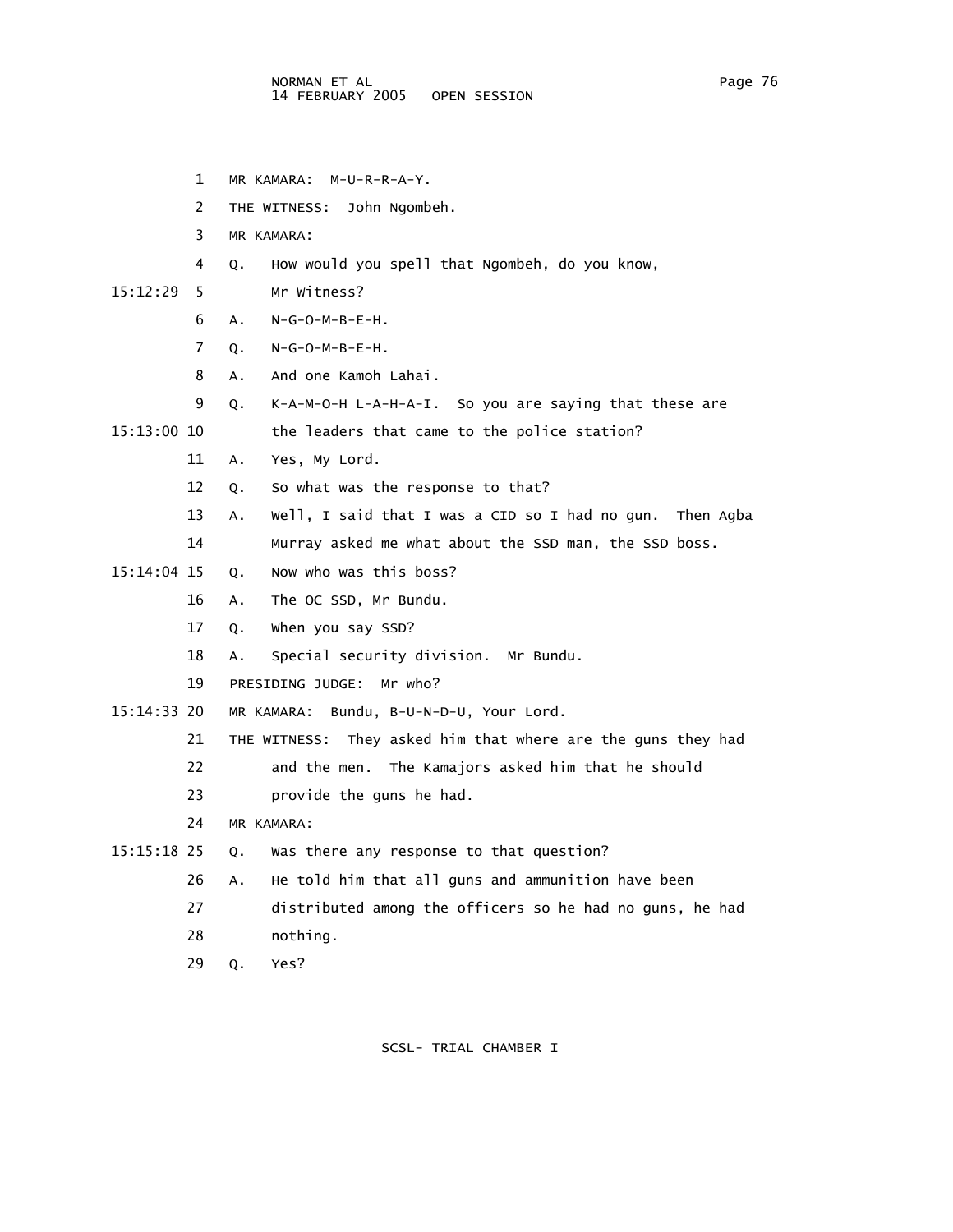|             | 1  | Α. | But he said, "Let them go to his house. He must have      |
|-------------|----|----|-----------------------------------------------------------|
|             | 2  |    | ammunition there".                                        |
|             | 3  | Q. | Did they go to his house?                                 |
|             | 4  | Α. | They went to his house, but before they could do so he    |
| 15:16:32    | 5  |    | asked them what they needed the ammunition for.           |
|             | 6  | Q. | Was any answer given to that question?                    |
|             | 7  | A. | Then Agba Murray that they needed the ammunition -- Agba  |
|             | 8  |    | Murray said that they needed the ammunition because the   |
|             | 9  |    | AFRC and the RUF were at SALCOST so they wanted to chase  |
| 15:17:10 10 |    |    | them there.                                               |
|             | 11 | Q. | And do you know where this SALCOST is?                    |
|             | 12 | Α. | Along the Bo-Taiama Highway.                              |
|             | 13 | Q. | Yes, Mr Witness?                                          |
|             | 14 | Α. | He said, "Let them go to his house". But when he refused  |
| 15:17:53 15 |    |    | to go they started beating him, that is you go there by   |
|             | 16 |    | force.                                                    |
|             | 17 | Q. | So eventually they went to his home?                      |
|             | 18 | Α. | They went there and they came with ammunition, but was it |
|             | 19 |    | not much.                                                 |
| 15:18:31 20 |    | Q. | Now, Mr Witness, let's talk about yourself. You have      |
|             | 21 |    | referred to OC Bundu. What did you do?                    |
|             | 22 | Α. | When I saw that he was arrested and I saw it was no       |
|             | 23 |    | longer a joke so I went to my house, I left the station.  |
|             | 24 | Q. | Did anything happen once you went to your house?          |
| 15:19:05 25 |    | Α. | When I got to my house I found two type of Kamajor group  |
|             | 26 |    | there that are registered [inaudible]. I found them       |
|             | 27 |    | plundering all my property.                               |
|             | 28 | Q. | What is the name of the Kamajor group?                    |
|             | 29 | А. | The group of people, they call them Avondo group.<br>They |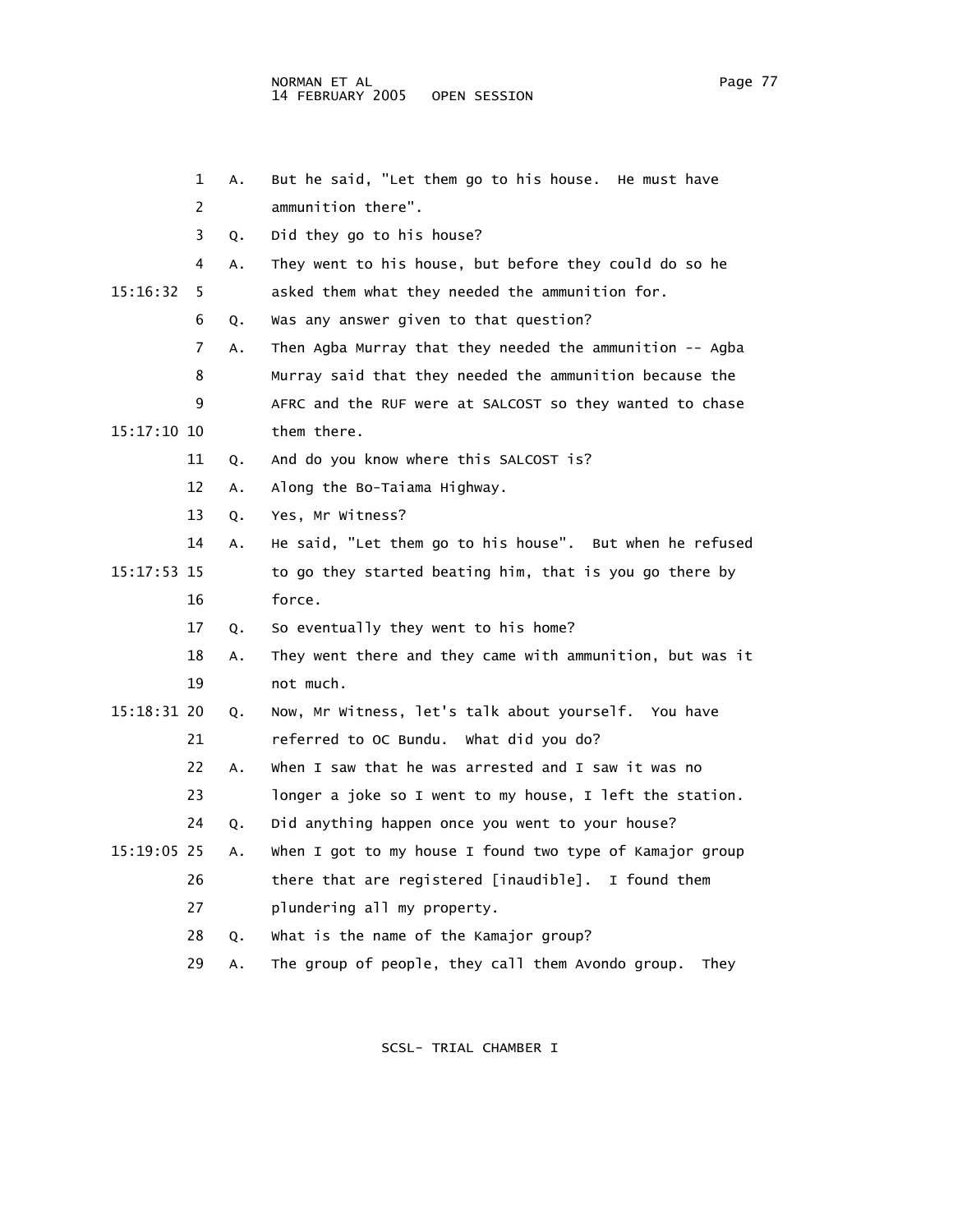|                      | 1  |    | only had raffias, catapults on them and then the head     |
|----------------------|----|----|-----------------------------------------------------------|
|                      | 2  |    | band and then they had cowrie shells on their calves.     |
|                      | 3  | Q. | Were they also part of the Kamajor?                       |
|                      | 4  | А. | They were the Kamajors, the notorious group.              |
| 15:20:01             | 5  | Q. | when you say notorious, can you help this Court to        |
|                      | 6  |    | understand what you are trying to refer to?               |
|                      | 7  | А. | Yes. They had no sympathy for anybody. Whosoever they     |
|                      | 8  |    | caught, they either killed you or they amputate you.      |
|                      | 9  | Q. | So what did these Avondos do at your house?               |
| 15:20:49 10          |    | А. | when my property was plundered and I found the last group |
|                      | 11 |    | that I have needed to use the 40 day ceremony for my late |
|                      | 12 |    | sister, they were about to take it away and I said no,    |
|                      | 13 |    | they will not take it away.                               |
|                      | 14 | Q. | Would you make that a little bit clearer for us.<br>You   |
| 15:21:10 15          |    |    | mentioned about 40th [inaudible] goods. Take your time    |
|                      | 16 |    | and explain that slowly for the Court to be able to       |
|                      | 17 |    | understand.                                               |
|                      | 18 | А. | All the property I had was my bed, my mattress, the       |
|                      | 19 |    | property of my children, with the goods, it was tied at   |
| 15:21:42 20          |    |    | the back of the door. So after all of the things were     |
|                      | 21 |    | plundered, all property that valued up to 500,000 Leones, |
|                      | 22 |    | they have taken that away. They wanted to take the goods  |
|                      | 23 |    | away and I said, "No, this won't go. When you have        |
|                      | 24 |    | finished with me".                                        |
| 1 F . DD . 1 A . D F |    |    | فارتدمك مماجسة ومقصوم مطح كماميا آمرد مطحا المجدوسة جمما  |

 15:22:10 25 Q. You estimated the value of the properties they took away 26 to be to the tune of 500,000?

> 27 A. 3,500,000 Leones. That is not part of my property 28 belonging to my wife, I don't know that. I know the 29 value of my own property.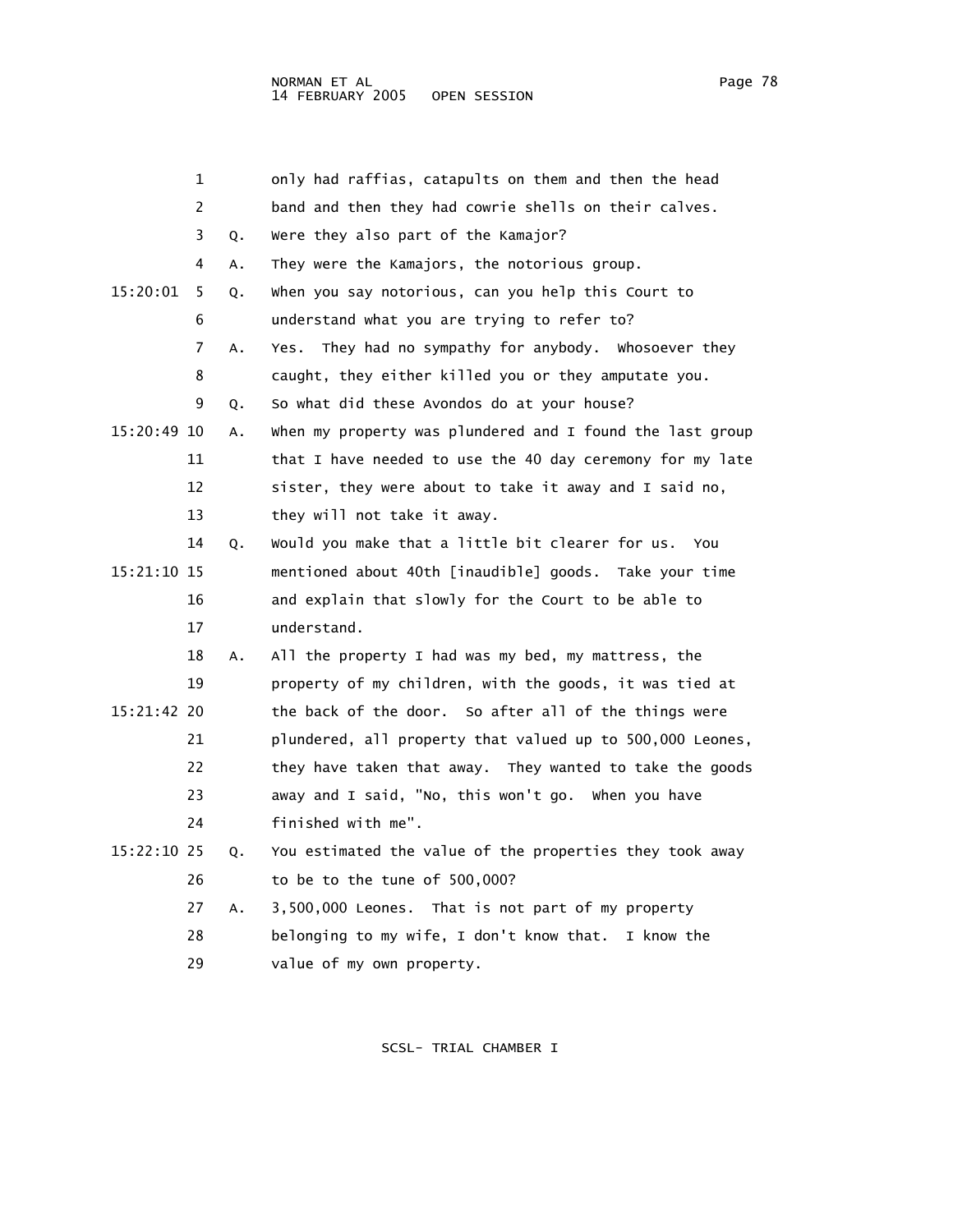1 Q. So could you explain the incidents afterwards? 2 A. After they have done that so we were fighting over -- and 3 one came and hit me at the back with a gun. 4 Q. Yes? 15:23:21 5 A. Then I turned around to the one and I said, I said it in 6 Mende, that this is not the way we are [inaudible]. You 7 have now been overdoing it. They said, "Because you have 8 said -- because of what you have said we are going to 9 kill you". So I told them that we were all the same so 15:23:32 10 don't kill me. So I left them, leaving the goods with 11 them. 12 Q. You are saying you left your properties with them? 13 A. Yes, My Lord. I joined the street and when I came and 14 joined the street then I saw them with OC Bundu, the 15:24:25 15 captured OC Bundu. 16 Q. Is it the same group or it's another group that you saw? 17 A. That was another group. OC Katta and OC Danema. 18 MR KAMARA: Your Honours, that is spelled as D-A-N-E-M-A. 19 Q. So what about these three OCs, OC Bundu, OC Katta and OC 15:25:08 20 Danema, what happened to them? 21 PRESIDING JUDGE: [Inaudible] Danema? 22 MR KAMARA: Danema. D-A-N-E-M-A. 23 THE WITNESS: I saw them taking them along to go and show 24 where their properties were. 15:25:22 25 MR KAMARA: 26 Q. Now you said you saw them bringing them. Could you 27 explain what you mean by that, bringing them? 28 A. Yes, they were in front of them. With the -- they were 29 under gunpoint bringing them, beating them, especially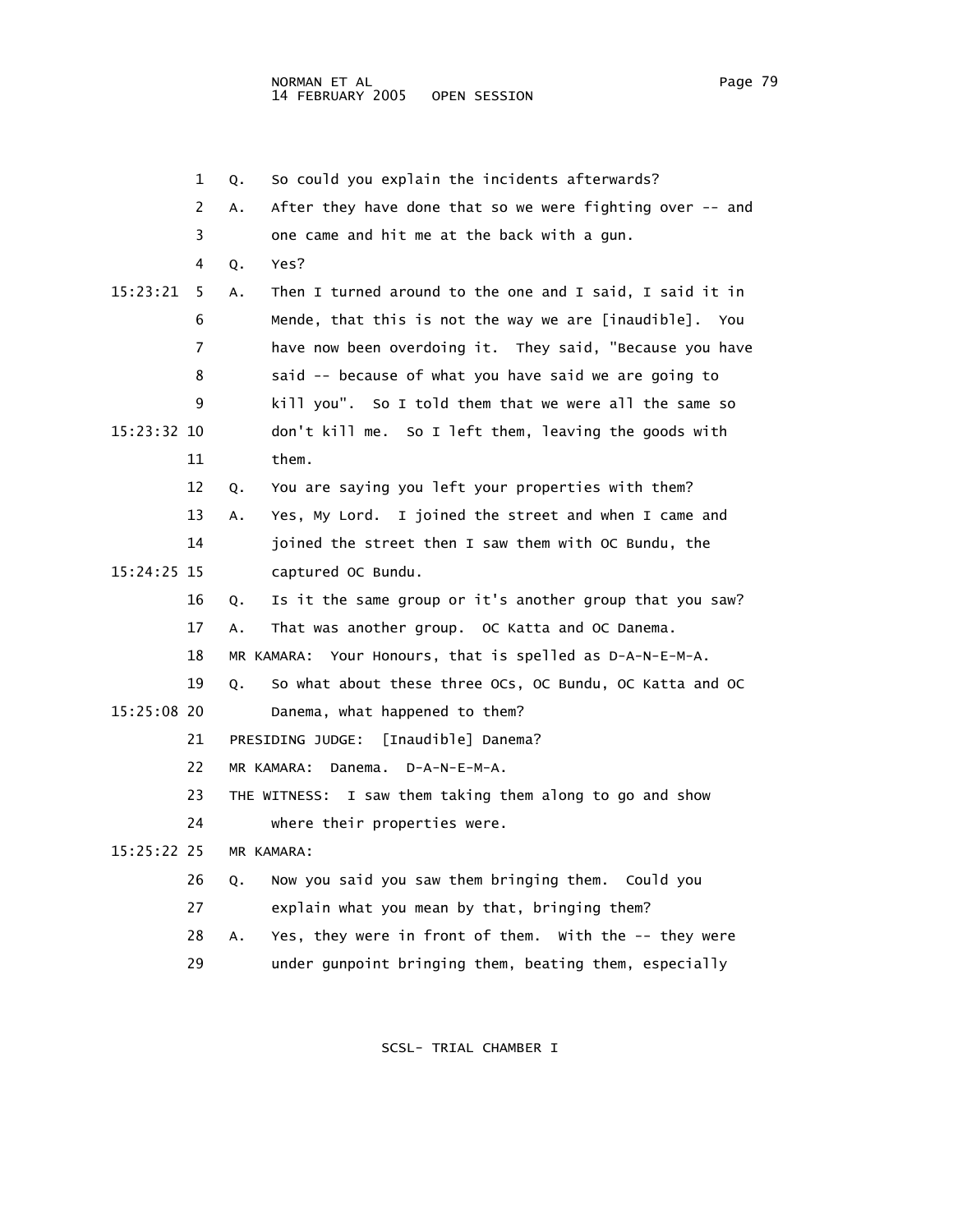|             | 1  |    | I heard them cry.<br>the OC Katta.                         |
|-------------|----|----|------------------------------------------------------------|
|             | 2  | Q. | So did they eventually get to their houses?                |
|             | 3  | Α. | I was afraid so that I not to be seen, so I ran away.<br>I |
|             | 4  |    | left them while they while they were going and I ran       |
| 15:26:31    | 5  |    | away.                                                      |
|             | 6  | Q. | Now did you make a report of this scene?                   |
|             | 7  | Α. | I decided to meet my friend Freeman because the            |
|             | 8  |    | authorities to whom we are supposed to report were being   |
|             | 9  |    | captured. So I went to my friend Freeman.                  |
| 15:27:09 10 |    | Q. | who is this Freeman?                                       |
|             | 11 | Α. | He was a police corporal. We used to work together at      |
|             | 12 |    | the Criminal Investigation Department.                     |
|             | 13 | Q. | Were you able to see this Freeman?                         |
|             | 14 | Α. | I went to his house, I met -- his wife was weeping.<br>His |
| 15:28:00 15 |    |    | wife told me that Freeman has collapsed because the        |
|             | 16 |    | Kamajors have looted all his property and now he has been  |
|             | 17 |    | admitted.                                                  |
|             | 18 | Q. | Yes.                                                       |
|             | 19 | Α. | I met Freeman, they said he had hypertension, they have    |
| 15:28:49 20 |    |    | just treated him. I explained to him that Kamajors have    |
|             | 21 |    | looted all our properties, so let us go and meet his       |
|             | 22 |    | brother. Maybe he can talk with them.                      |
|             | 23 | Q. | Now, Mr Witness, I am not going to ask you the name of     |
|             | 24 |    | the brother, but why did you decide to go to this          |
| 15:29:11 25 |    |    | brother?                                                   |
|             | 26 | А. | His brother was one of the Kamajors leaders. He may have   |
|             | 27 |    | authority to talk to them, that was why we decided to go   |
|             | 28 |    | there so that he can talk to them so that they may give    |
|             | 29 |    | us some of our properties.                                 |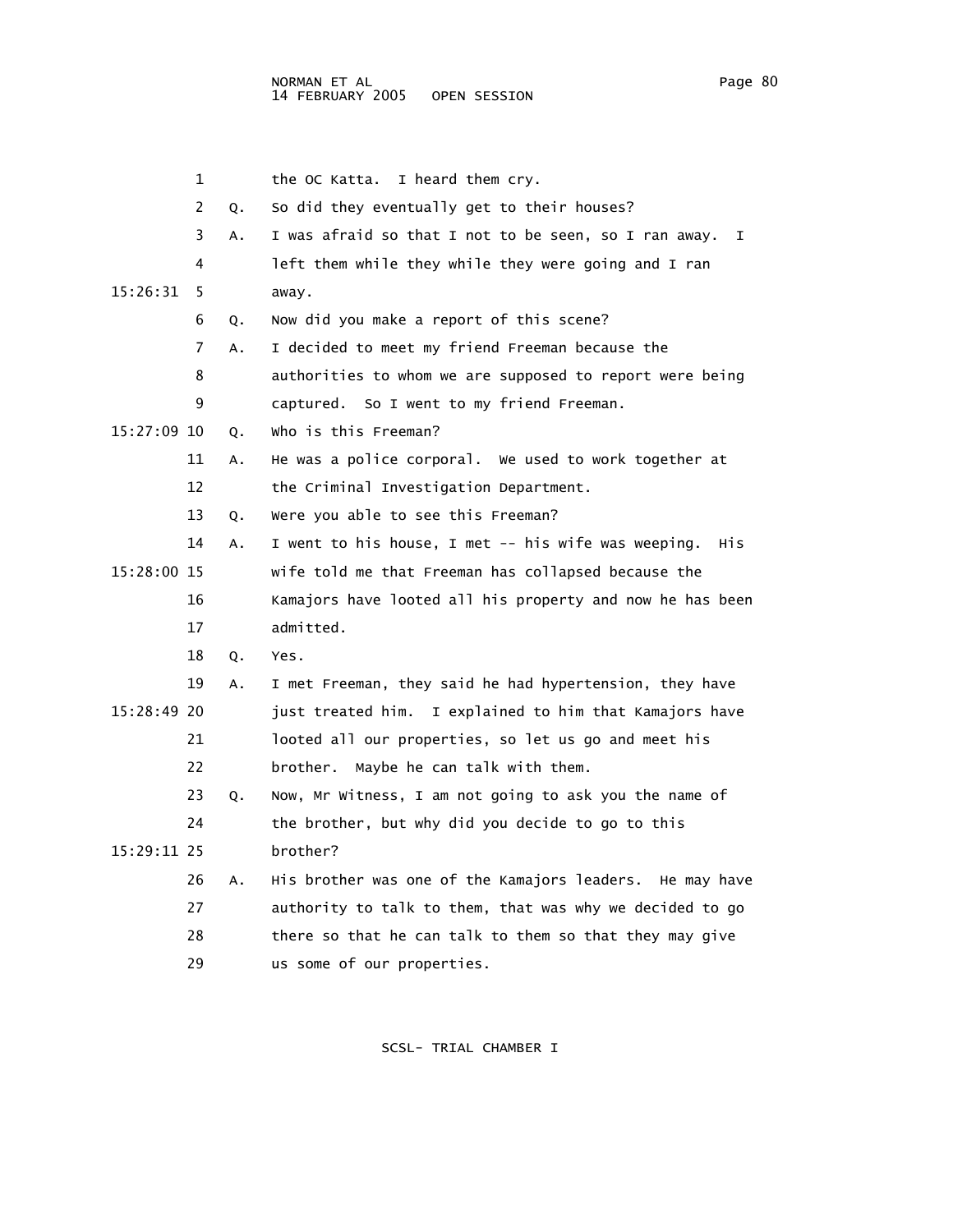1 Q. Were you able to see this brother, his brother Freeman? 2 A. Yes, sir. Yes, My Lord. We went there. We spoke with 3 him. We met Kamajors in his house. 4 Q. So what did you tell Freeman's brother? 15:30:27 5 A. I told him that the Kamajors have looted all our 6 properties so that you will go and talk to them, so that 7 they will return our properties. We were all working 8 together, they should not put us in this distress 9 position. 15:30:50 10 Q. Did you respond to that? 11 A. We told him and he responded that we are his brother, 12 that is why we are coming to his house. There is a law 13 that every policeman that goes into civilian's house that 14 particular house should -- individual should be killed,  $15:31:10$   $15$  that is what he told us. 16 Q. When he told you a law has been put, did he tell you who 17 put that law? 18 A. He said himself and the other Kamajor commanders. Of 19 course we met them there, they were at a meeting. He 15:31:34 20 said we should leave his house. So after that I was 21 standing at the veranda talking to my -- so Freeman moved 22 about a hundred yards from where I was standing. 23 Q. Yes, please continue. 24 A. Then we Kamajors coming from the Kenema direction. Many 15:32:27 25 of them, they were coming and singing. 26 Q. So what happened when you saw these Kamajors coming? 27 A. I saw Freeman, it was the direction that he was about to 28 go then when he saw them he retreated and came back where

29 I was. When he came back where I was standing, where I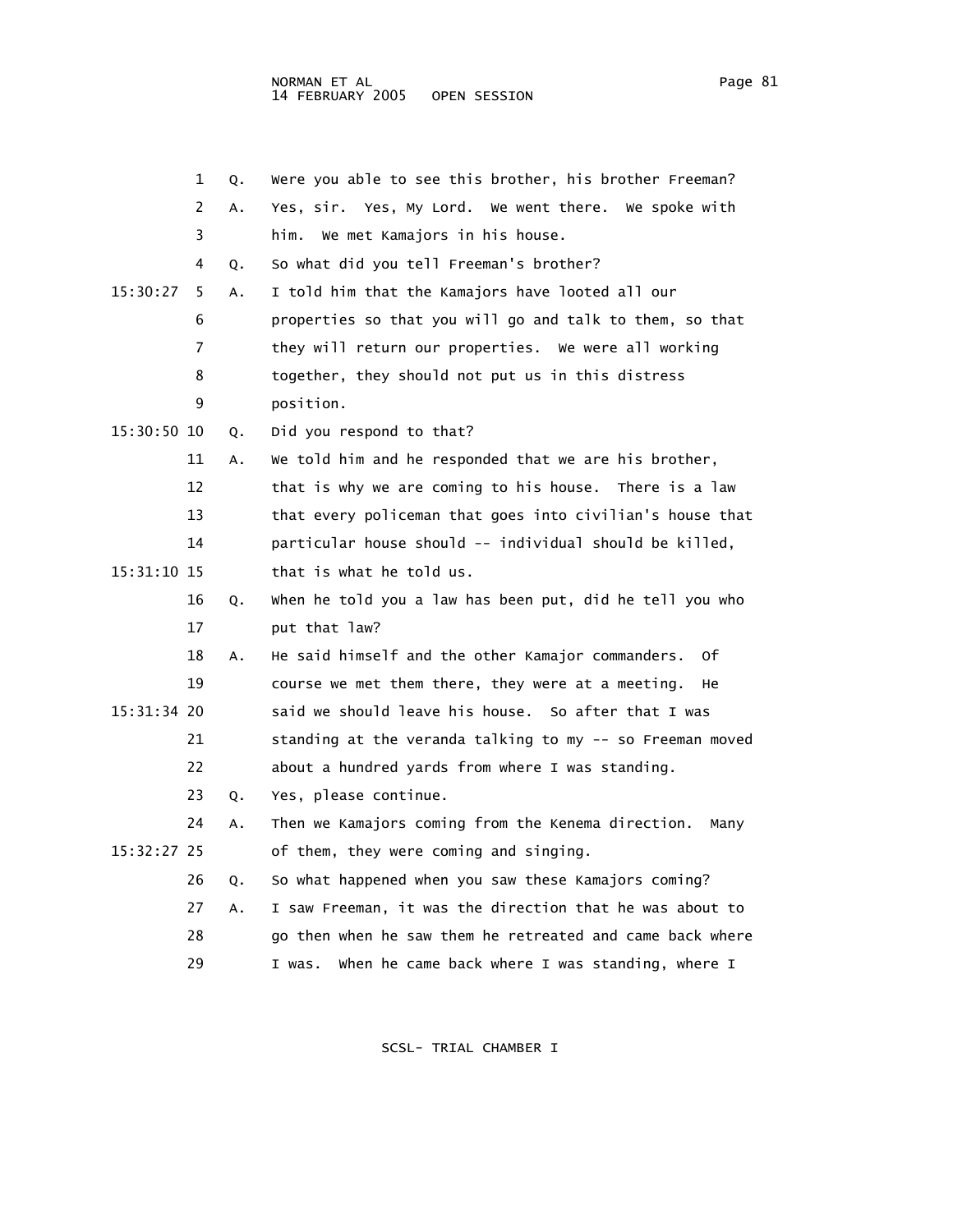|             | 1        |                   |                                    | stood there is a road leading to Kandeyama [phoen]         |
|-------------|----------|-------------------|------------------------------------|------------------------------------------------------------|
|             | 2        |                   |                                    | village, we call it Kandeyama Road. Another group of       |
|             | 3        | Kamajors --       |                                    |                                                            |
|             | 4        |                   |                                    | MR KAMARA: The spelling of Kandeyama, Your Lordships is    |
| 15:33:28    | 5        |                   |                                    | K-A-N-D-E-Y-A-M-A. And you are telling this Court hat      |
|             | 6        |                   |                                    | Freeman saw this group coming and then he retreated and    |
|             | 7        |                   | he was coming towards you?         |                                                            |
|             | 8<br>А.  | Yes, My Lord.     |                                    |                                                            |
|             | 9<br>Q.  | So what happened? |                                    |                                                            |
| 15:33:48 10 | Α.       |                   |                                    | when he came to us my position, he saw this other group    |
|             | 11       |                   |                                    | coming from Kandeyama Road to Kenema highway, so he        |
|             | 12       | $tried -$         |                                    |                                                            |
|             | 13<br>Q. |                   |                                    | Wait, Mr Witness. While he was trying to get to you, he    |
|             | 14       |                   |                                    | saw another group of Kamajors coming from the Kandeyama    |
| 15:34:12 15 |          |                   | Road; is that what you are saying? |                                                            |
|             | 16<br>Α. |                   |                                    | That's what I said to join the Bo-Kenema highway.<br>so he |
|             | 17       |                   |                                    | was right in middle of them, so he tried -- there was a    |
|             | 18       |                   |                                    | house opposite the barracks as you turn on the right       |
|             | 19       |                   |                                    | towards the Kenema direction on the right. So he tried     |
| 15:34:51 20 |          |                   |                                    | to climb the stairs -- the fence so that he would jump     |
|             | 21       |                   | over, that is Freeman.             | In the process, when he climbed,                           |
|             | 22       |                   |                                    | he saw the group coming from Kenema, so he was shot at,    |
|             | 23       | then he dropped.  |                                    |                                                            |
|             | 24<br>Q. |                   |                                    | [Microphone not activated] the Kamajor group that was      |
| 15:35:23 25 |          |                   | coming from that direction.        |                                                            |
|             | 26<br>Α. |                   |                                    | The PH Kamajor group that was coming, they shot at         |
|             | 27       |                   |                                    | Freeman and he dropped on the ground. So they rushed at    |
|             | 28       |                   |                                    | him and they drag him to the road and hacked him with      |
|             | 29       | cutlass.          |                                    | He was dragged on the highway. He was moved                |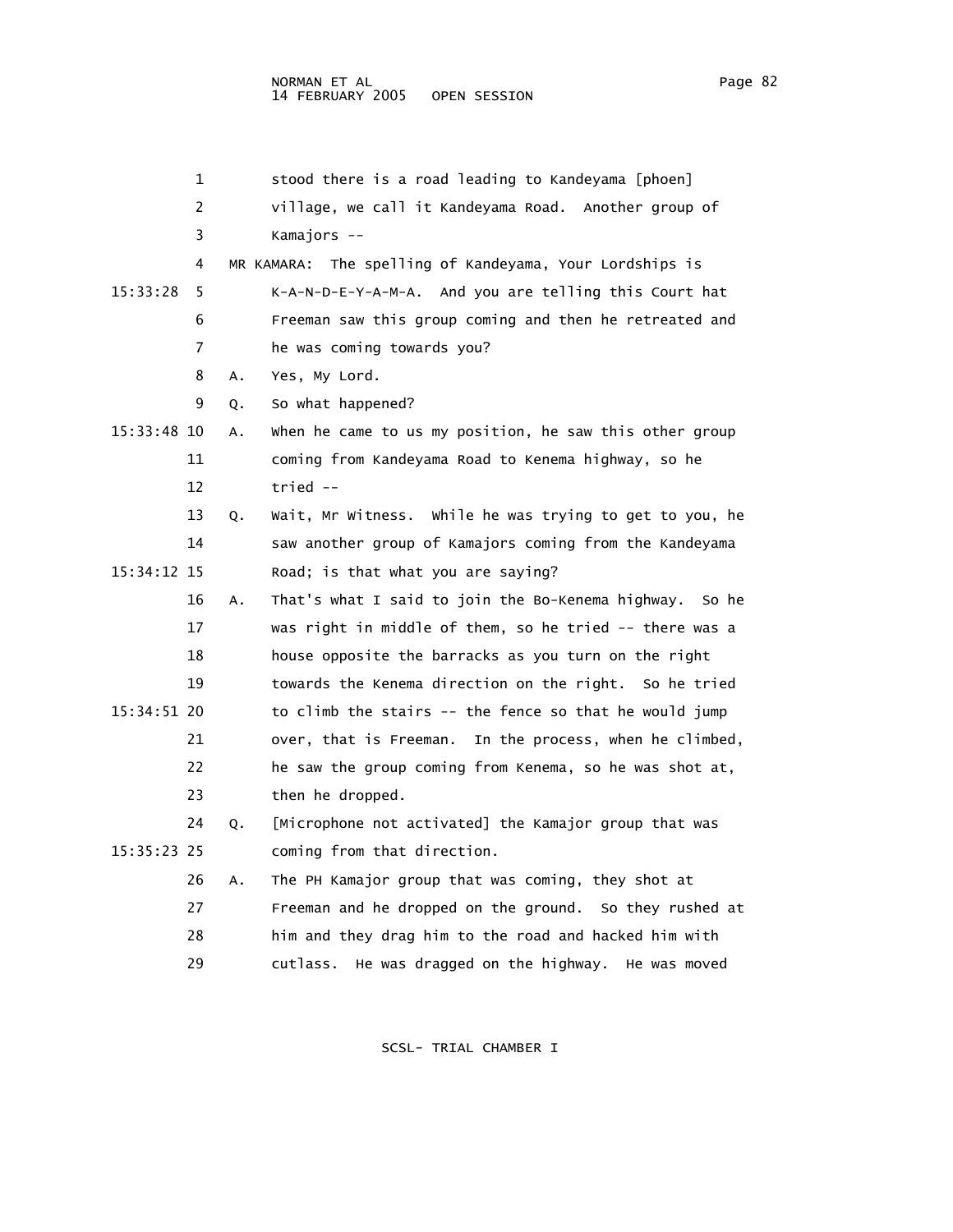|             | 1  | from the fence and brought to the highway and he was            |
|-------------|----|-----------------------------------------------------------------|
|             | 2  | chopped by machetes and they were shouting, "Allahu             |
|             | 3  | Akbar, Allahu Akbar."                                           |
|             | 4  | Now, Mr Witness, how far were you from this incident?<br>Q.     |
| 15:36:57    | 5  | well, it's about 150 yards from them. So after they have<br>А.  |
|             | 6  | hacked him a boy shouted, "Daddy, daddy, daddy."                |
|             | 7  | He did not say a boy, Mr interpreter.<br>Q.                     |
|             | 8  | THE INTERPRETER: Can you please go over.                        |
|             | 9  | MR KAMARA:                                                      |
| 15:37:12 10 |    | Mr Witness, could you please go over that again?<br>Q.          |
|             | 11 | After he has been hacked, the house that we went -- that<br>Α.  |
|             | 12 | was a girl child, he shouted to his father he said, "They       |
|             | 13 | have killed your brother. Daddy, daddy, they have killed        |
|             | 14 | your brother." She said, "Freeman." And the man moved           |
| 15:37:39 15 |    | out of the room and went there.                                 |
|             | 16 | And this man you are referring to; who is he?<br>Q.             |
|             | 17 | He was one of the Kamajors leaders the one who we went to<br>А. |
|             | 18 | meet in his house.                                              |
|             | 19 | Is it the same man that was Freeman's father -- brother<br>Q.   |
| 15:38:02 20 |    | the one you reported to?                                        |
|             | 21 | That is the man.<br>А.                                          |
|             | 22 | So what happened; you said he came outside?<br>Q.               |
|             | 23 | He came out and took Freeman's body and said, "Oh,<br>А.        |
|             | 24 | Freeman had died."                                              |
| 15:38:18 25 |    | MR KAMARA: Your Lordships, the witness seems to be              |
|             | 26 | inconvenienced now and I don't know if we will take a           |
|             | 27 | short break to let the witness get his composure                |
|             | 28 | together.                                                       |
|             | 29 | [Microphone not activated]<br>PRESIDING JUDGE:                  |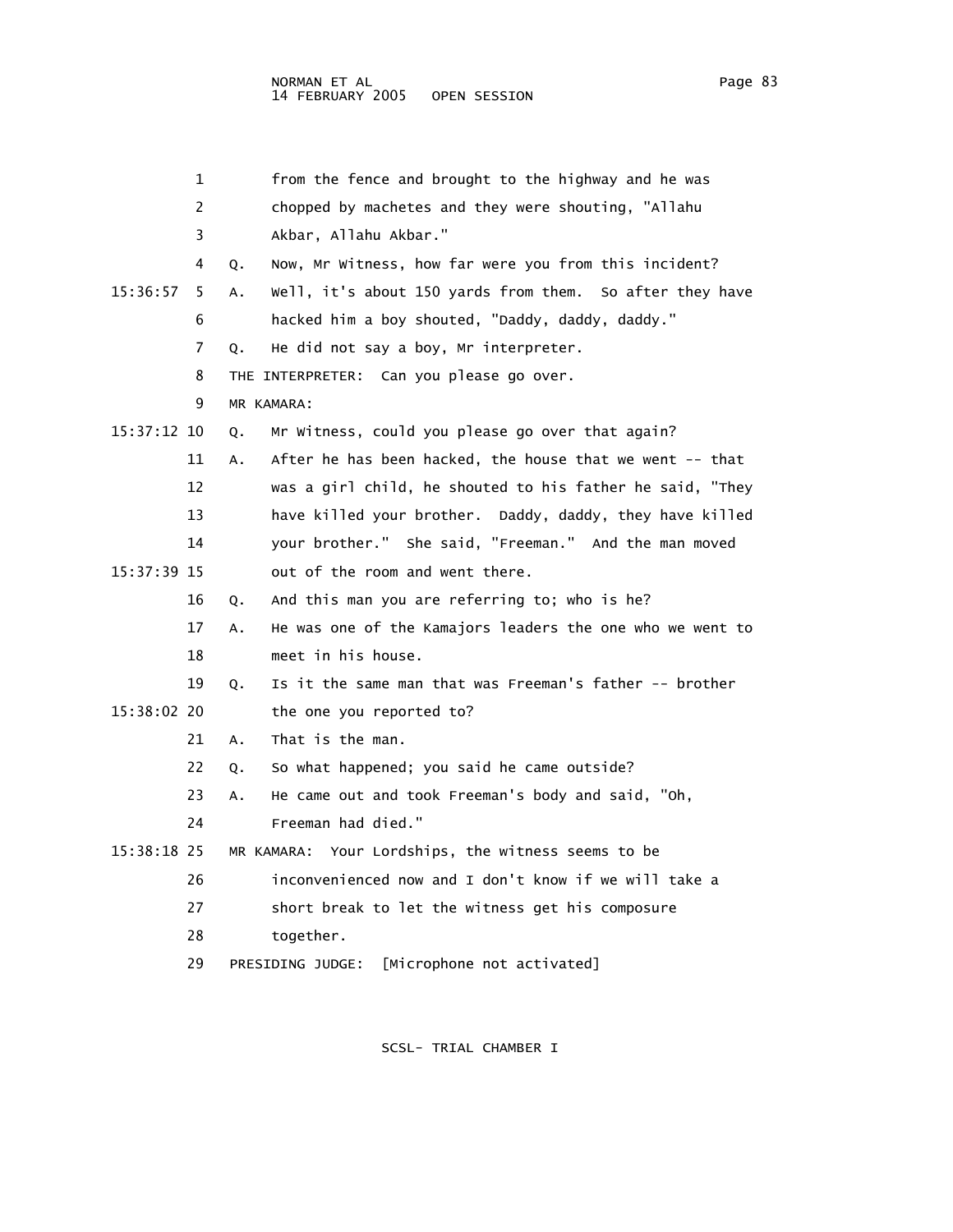## NORMAN ET AL Page 84 14 FEBRUARY 2005 OPEN SESSION

```
 1 VWS OFFICER: Your Honour, the witness wants to go out for a 
         2 few minutes. 
         3 PRESIDING JUDGE: The Court will rise. When he is ready you 
         4 call us in, please. 
15:39:59 5 [Break taken at 3.44 p.m.] 
         6 [On resuming at 3.55 p.m.] 
         7 PRESIDING JUDGE: Yes, we are resuming the session 
         8 Mr Bangura -- rather, Mr Kamara even. You may proceed, 
         9 please. 
        10 MR KAMARA: Thank you, Your Honour. 
        11 Q. Mr Witness, we are sorry we have to revisit some of these 
        12 incidents. 
        13 PRESIDING JUDGE: Mr Witness, are you now all right? 
        14 THE WITNESS: Yes. 
        15 PRESIDING JUDGE: Can we proceed? 
        16 THE WITNESS: Yes, sir. 
        17 MR KAMARA: 
        18 Q. Now, Mr Witness, I will try to fast forward to the next 
        19 day of the 16th. 
        20 A. On the 16th I came to town from the bush. Because when 
        21 they killed that man I ran to the bush. I came in the 
        22 morning. 
        23 Q. When you say you came back into town, are you referring 
        24 to Bo town? 
15:54:52 25 A. I came to Bo Towns. I came to Bo Town, I slept 
        26 in the bush. I came to look for my children. 
        27 I met one of my children and she told me that 
       28 her mother is at xxxxxxxxxxxx house.
        29 Q. Mr Witness, I will advise not to mention certain names
```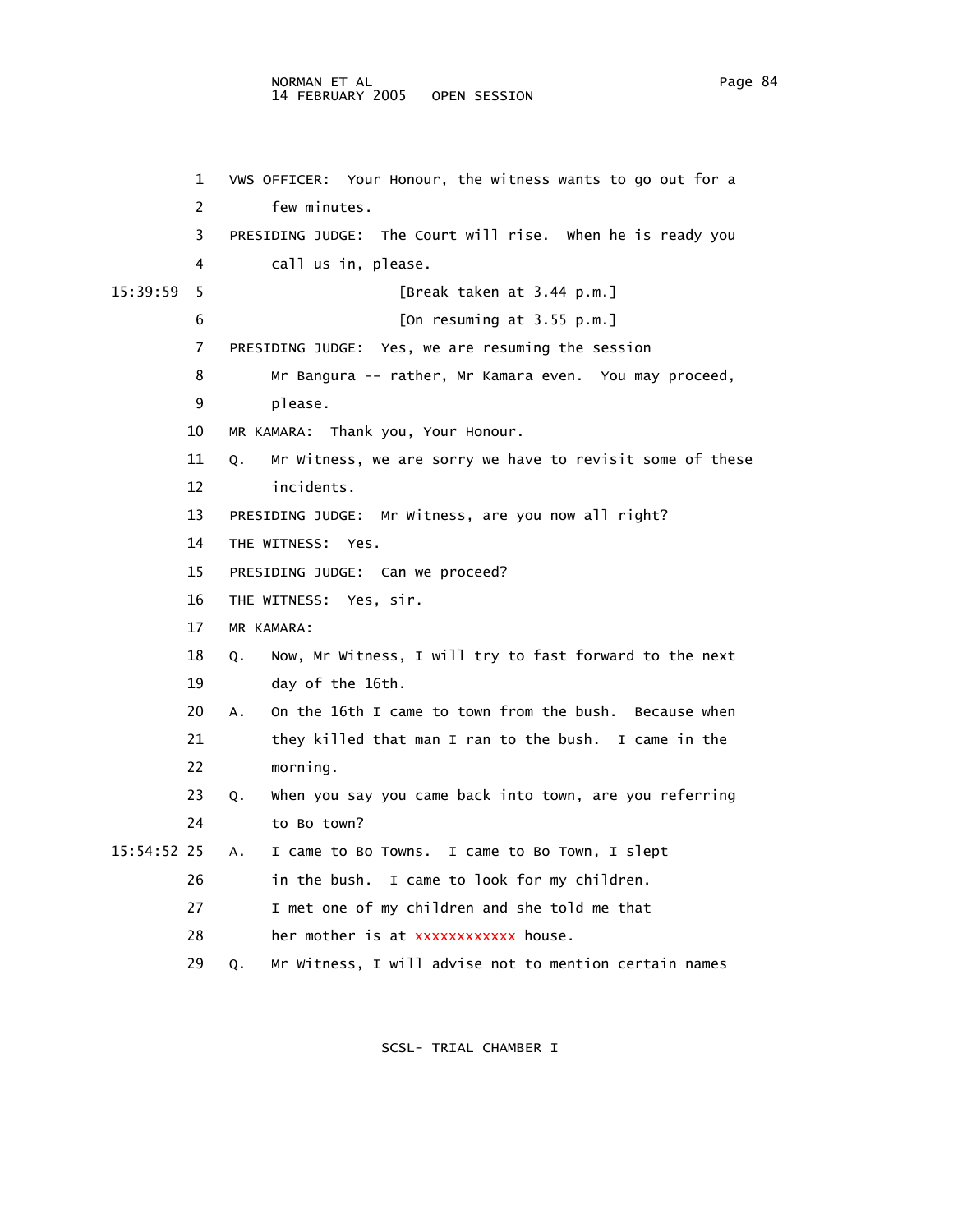|             | 1  |    | until I ask you to. Okay? We are trying to be careful     |
|-------------|----|----|-----------------------------------------------------------|
|             | 2  |    | not to expose your identity. So your son informed you     |
|             | 3  |    | that your wife is living with someone else?               |
|             | 4  | Α. | Yes.                                                      |
| 15:55:51    | 5. | Q. | Was she there with the entire family?                     |
|             | 6  | А. | No, they were not all there, some of them were at my      |
|             | 7  |    | sister, but a few were there. I went to that house.<br>I. |
|             | 8  |    | met my sister and she took 15,000 Leones and gave it to   |
|             | 9  |    | the man for him to protect me, because he too was an      |
| 15:56:22 10 |    |    | authority among the Kamajors.                             |
|             | 11 | Q. | So for how long were you in that house?                   |
|             | 12 | Α. | I was there for quite some time. I was sitting in the     |
|             | 13 |    | veranda when I saw the Kamajors moving up and down over   |
|             | 14 |    | from the police barracks with loads on their head going   |
| 15:56:50 15 |    |    | towards the Bo township.                                  |
|             | 16 | Q. | And this was still on the 16th?                           |
|             | 17 | Α. | On the 16th.                                              |
|             | 18 | Q. | So while seated on that veranda, did anything happen?     |
|             | 19 | Α. | Yes, I saw the Kamajors coming from town going towards    |
| 15:57:29 20 |    |    | new police barracks. That is along new Gerihun Road.      |
|             | 21 |    | That is where I was sitting.                              |
|             | 22 |    | MR KAMARA: Your Lordships, the spelling for Gerihun is    |
|             | 23 |    | $G-E-R-T-H-U-N$ .                                         |
|             | 24 | Q. | You are saying they are coming along Gerihun Road?        |
| 15:57:42 25 |    | Α. | They were going towards the barracks.<br>Yes.             |
|             | 26 |    | $[HN140205D - RK 4.00 p.m.]$                              |
|             | 27 | Q. | So what happened there?                                   |
|             | 28 | Α. | when they were coming, I saw SI James Vandy, the police   |
|             | 29 |    | CID, he was walking in front of them.                     |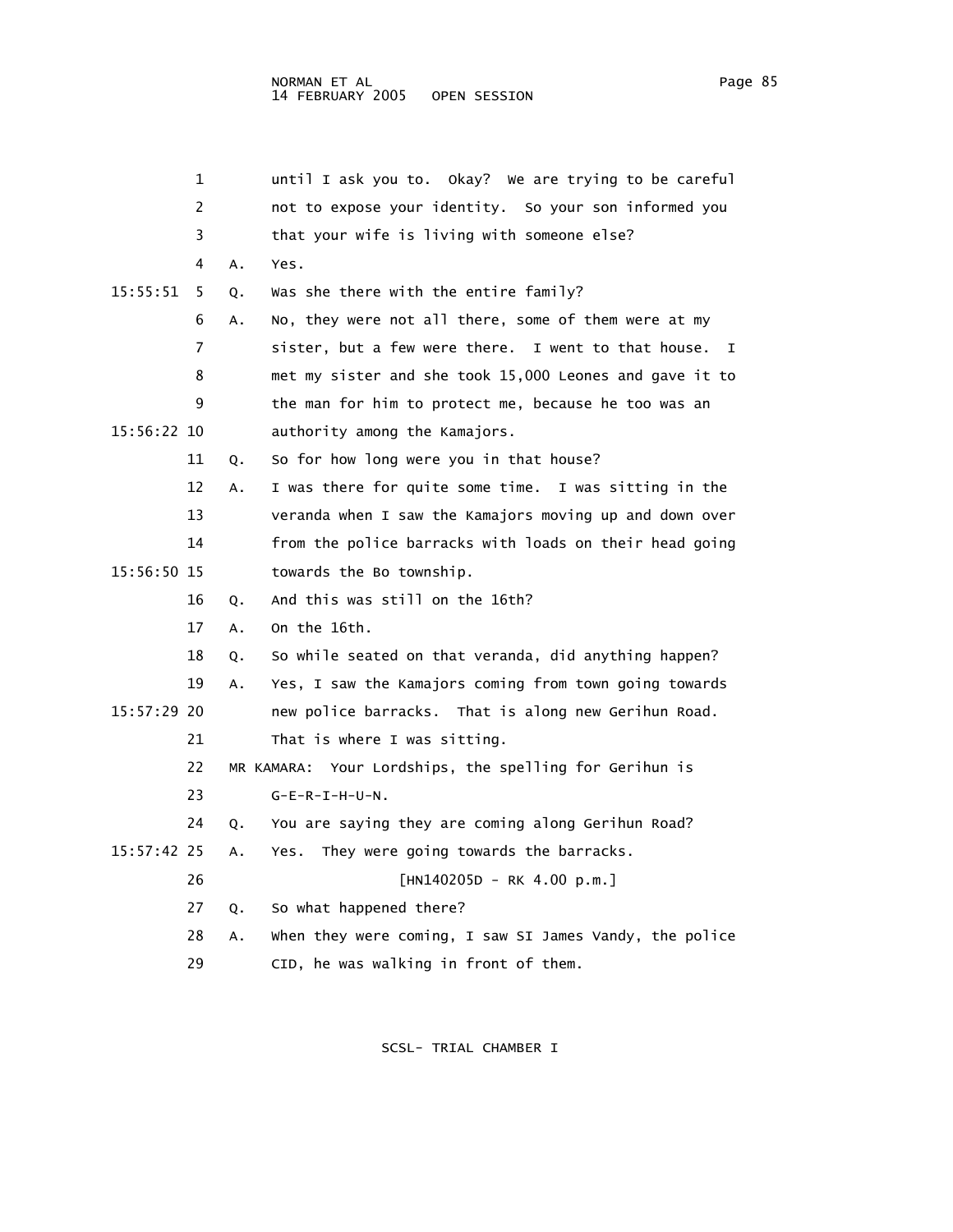1 Q. You said SI James Vandy? 2 A. Yes, James Vandy. 3 Q. SI James Vandy? So it's V-A-N-D-Y. 4 A. James Vandy. He was the sub-inspector, police CID. 15:58:52 5 Q. So what about Mr Vandy, the sub-inspector? 6 A. When they reached opposite me, the Kamajors remembered 7 the rest of the things that were in the new police 8 barracks, we should go and bring them. He turned to them 9 and said, "Aren't you leaving the policemen alone? What 15:59:07 10 have they done to you? You are telling lies, the police 11 have not done anything to you." The one man turned and 12 watched and looked at him, and he said, "have you 13 forgotten about this man? He's a policeman." 14 Q. And they were referring to this SI James Vandy? 15:59:44 15 A. Yes, they turned to them and said he's a policeman. 16 Q. So once he was identified by this group of Kamajors, did 17 anything happen to him? 18 A. Those who had gone ahead of him turned and those who were 19 standing in front of him hacked him with a cutlass, and 16:00:12 20 he fell. 21 Q. So, Mr Witness, where were you when you saw this incident 22 happen? 23 A. I was in the veranda. I wanted to run, but there was no 24 way because they were all over the place. 16:00:27 25 Q. And how far were you to where Mr Vandy was hacked? 26 A. About 200 yards. 27 Q. So what happened to Mr Vandy? 28 A. Then Mr Vandy dropped and died, and he was cut into 29 pieces and they were singing, "Allahu Akbar, Allahu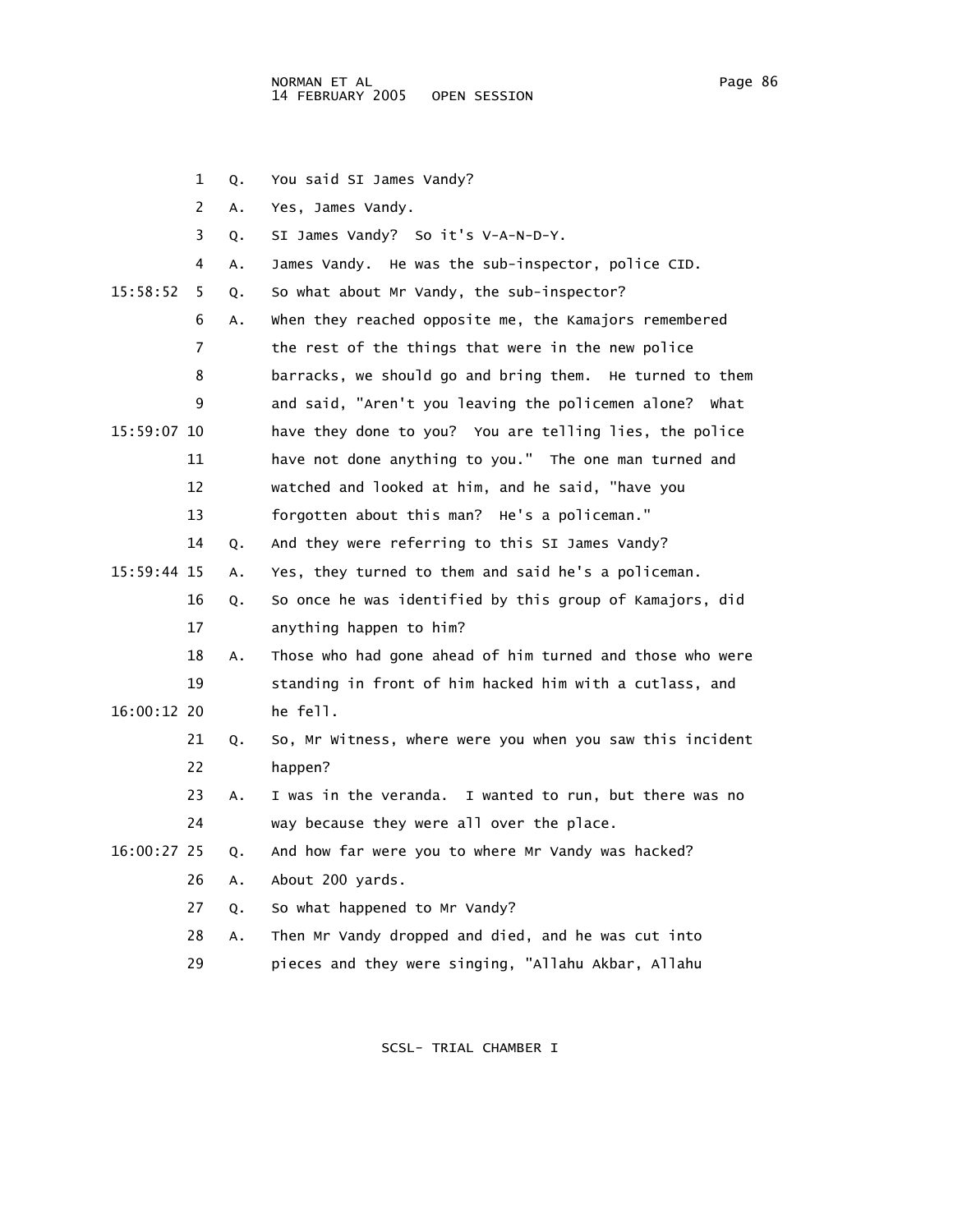|             | 1  |    | Akbar." They cut him in the middle and the head part,       |
|-------------|----|----|-------------------------------------------------------------|
|             | 2  |    | they put it in the stream under the bridge and the rest     |
|             | 3  |    | was left abandoned in the road. And they sang going         |
|             | 4  |    | towards the barracks.                                       |
| 16:01:44    | 5  | Q. | Now, Mr Witness, you've narrated this scene for the         |
|             | 6  |    | Court. Did you do anything as a result?                     |
|             | 7  | Α. | I stood up and wanted to run away, but my wife told<br>Yes. |
|             | 8  |    | me to sit down, that I should not hurry because if I do     |
|             | 9  |    | they will kill me. And so I sat back and they went.         |
| 16:02:09 10 |    |    | After some time he came back and said they have             |
|             | 11 |    | identified that somebody is in this man's house, so         |
|             | 12 |    | I should find a way of getting away, then I stood up.       |
|             | 13 | Q. | who is it that came back?                                   |
|             | 14 | Α. | My wife.                                                    |
| 16:02:33 15 |    | Q. | If we get your evidence straight you said you were about    |
|             | 16 |    | to run and your wife advised you to stay put. Did she       |
|             | 17 |    | leave after that?                                           |
|             | 18 | Α. | Yes. After she had said that, she went away in the crowd    |
|             | 19 |    | where the Kamajors were.                                    |
| 16:02:53 20 |    | Q. | And then now you're saying she came back?                   |
|             | 21 | Α. | where she came, she told me to go away, and because she     |
|             | 22 |    | said they had identified somebody, the policeman staying    |
|             | 23 |    | here. As I was coming out, I met them.                      |
|             | 24 | Q. | As you were coming out, you met whom?                       |
| 16:03:22 25 |    | Α. | I met the Kamajors, about ten of them. They had             |
|             | 26 |    | cutlasses and guns, they were coming up the stairs whilst   |

27 I was going down.

- 28 Q. So did you head for any place in particular?
- 29 A. Yes, I went and sat in one man's house, but he drove me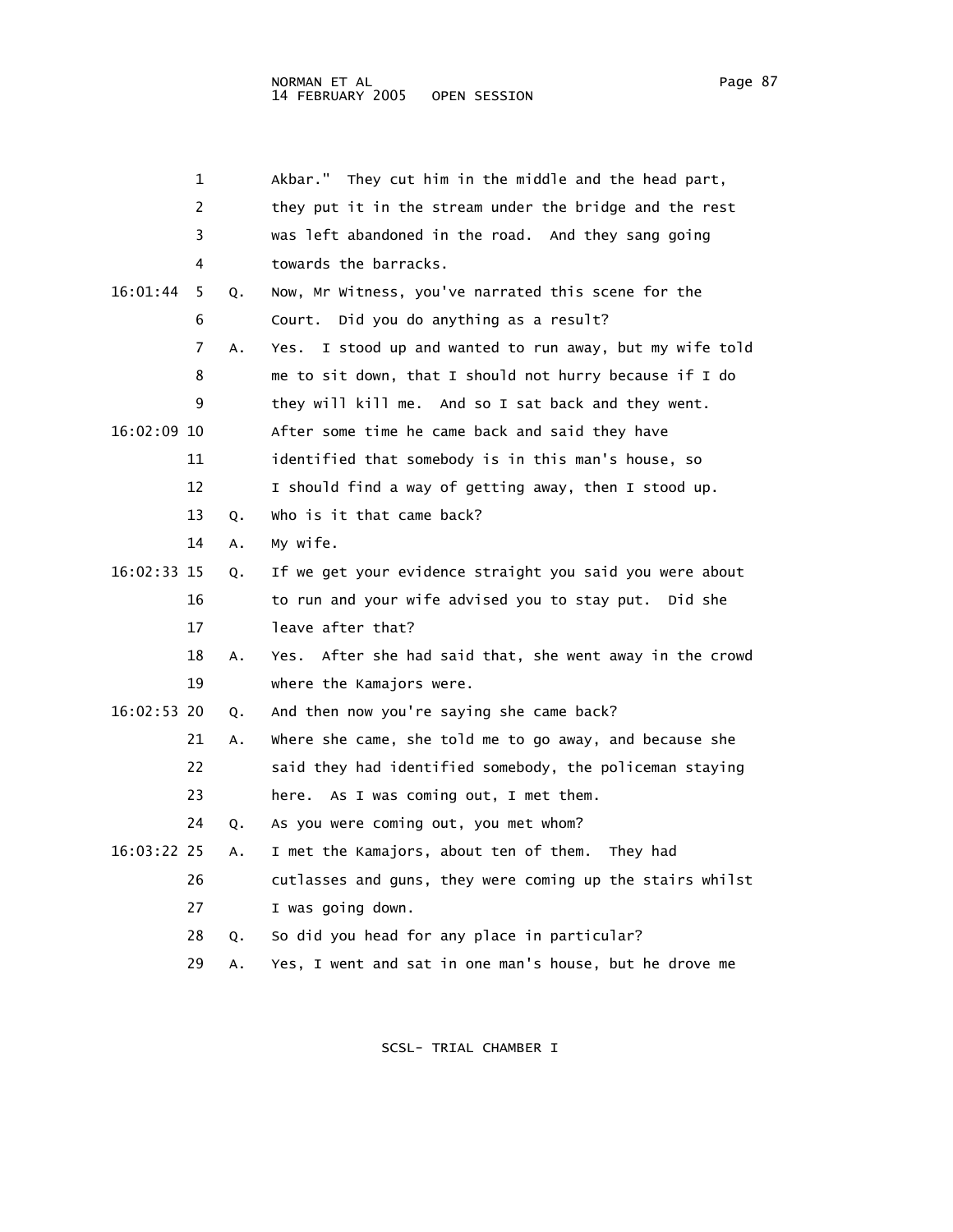|             | 1  |    | after he identified me as policeman. That's when I left  |
|-------------|----|----|----------------------------------------------------------|
|             | 2  |    | there.                                                   |
|             | 3  | Q. | So you were driven away from this house. And where did   |
|             | 4  |    | you go to next?                                          |
| 16:04:16    | 5  | Α. | I went to one school called Centenary [phoen]. That's    |
|             | 6  |    | where I went.                                            |
|             | 7  | Q. | So for how long were you in that school, that Centenary  |
|             | 8  |    | school?                                                  |
|             | 9  | Α. | When I reached the Centenary, one man identified me as a |
| 16:04:43 10 |    |    | policeman that he knows me. He called. The Kamajors      |
|             | 11 |    | were lying down. I didn't know. And they all stood up    |
|             | 12 |    | and I ran away into the bush.                            |
|             | 13 | Q. | Take your time, Mr Witness. You went to the Centenary    |
|             | 14 |    | school, again you were identified as a police officer.   |
| 16:05:08 15 |    | Α. | Yes.                                                     |
|             | 16 | Q. | What were you trying to say about Kamajors lying around? |
|             | 17 | Α. | They were lying down in the barrie, but I didn't now.    |
|             | 18 |    | And they stood up and chased me, and I entered the bush. |
|             | 19 | Q. | So did anything happen in that bush when you were there? |
| 16:05:48 20 |    | Α. | Yes the man who had identified me, that there is a hole  |
|             | 21 |    | in that bush, that is where I've gone, that they should  |
|             | 22 |    | brush the bush and they would see me. So they surrounded |
|             | 23 |    | the area and brushed the area, brushed the bush. As they |
|             | 24 |    | were brushing, we heard the sound of a gun from the town |
| 16:06:16 25 |    |    | end, Freetown end. The gun sound was so heavy because I  |
|             | 26 |    | heard them talking, they said these guns that we're      |
|             | 27 |    | hearing from it does not look like a Kamajor gun sound,  |
|             | 28 |    | so let's pull out.                                       |
|             | 29 | Q. | And you were still in that hideout of yours?             |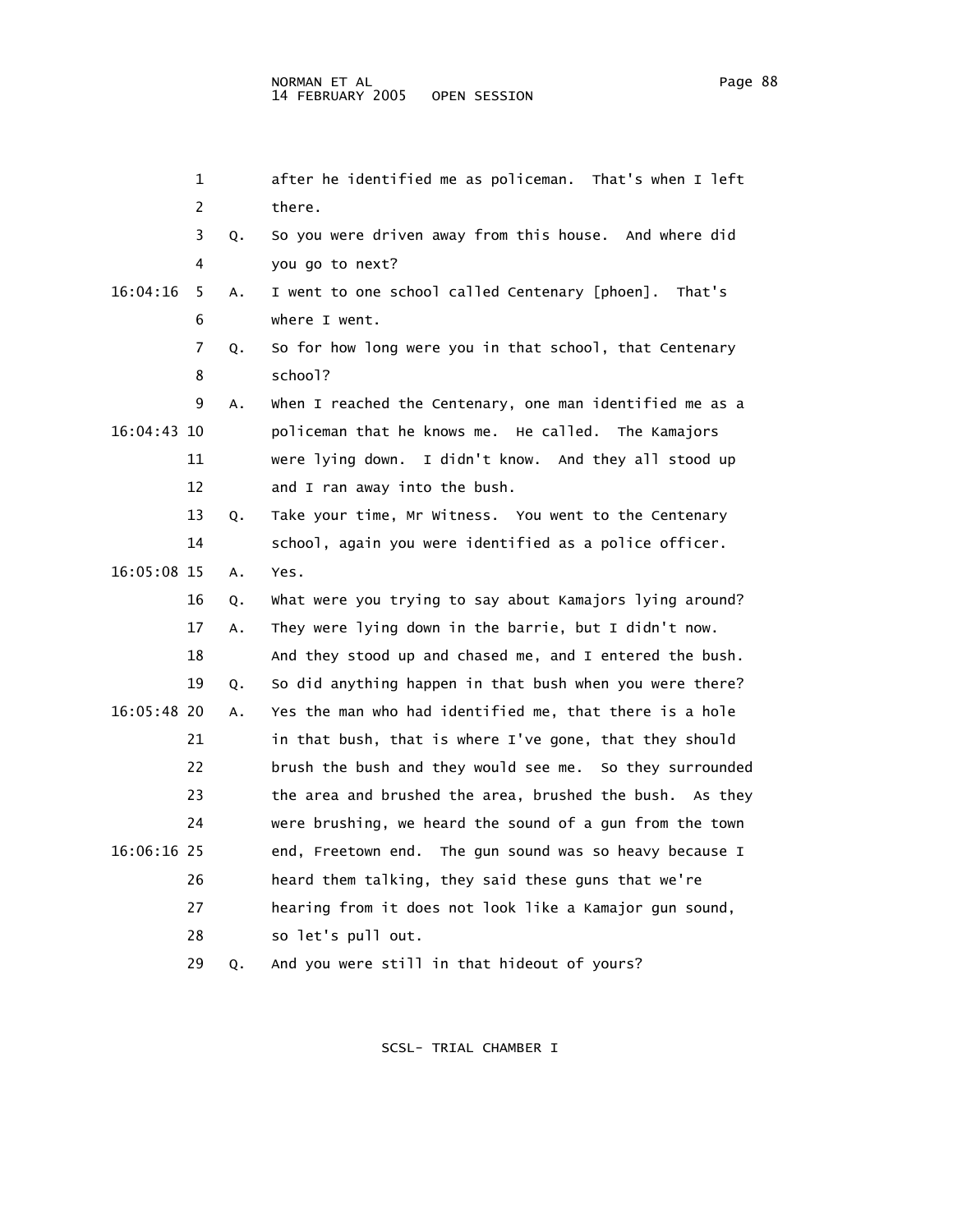1 A. I was there.

|               | 2  | Q. | So did they pull out upon hearing these heavy gunshots   |
|---------------|----|----|----------------------------------------------------------|
|               | 3  |    | you said?                                                |
|               | 4  | Α. | Those who were in the police barracks on top of the hill |
| 16:07:06      | 5  |    | where I was I heard them shouting, "Kamajor retreat!     |
|               | 6  |    | Soldiers have some back!" When they heard that, they all |
|               | 7  |    | retreated, saying they should not die chasing this one   |
|               | 8  |    | man.                                                     |
|               | 9  | Q. | So when they retreated, did you do anything?             |
| $16:07:30$ 10 |    | Α. | After some minutes, I came out. When I stood up,<br>Yes. |
|               | 11 |    | I saw a large crowd, all the people heading for Kenema,  |
|               | 12 |    | the Kenema direction.                                    |
|               | 13 | Q. | So you saw those people?                                 |
|               | 14 | А. | So I joined them.                                        |
| 16:07:57 15   |    | Q. | You joined this crowd of people?                         |
|               | 16 | Α. | I joined the crowd. We were all going.                   |
|               | 17 | Q. | Did anything happen on your way towards Kenema?          |
|               | 18 | Α. | We were not going to Kenema. We joined the Kenema road   |
|               | 19 |    | and we tried to take the Kandeyama road. That is when    |
| 16:08:38 20   |    |    | I saw a vehicle coming from Kenema end.                  |
|               | 21 | Q. | You said you joined this group that was moving towards   |
|               | 22 |    | Kenema, but you did not actually move towards Kenema?    |
|               | 23 | Α. | I didn't go towards Kenema. I branched towards to the    |
|               | 24 |    | Kandeyama road.                                          |
| 16:09:03 25   |    | Q. | And you were referring to you seeing a vehicle?          |
|               | 26 | Α. | Yes, I saw a car which had an AA mounted on top.         |
|               | 27 | Q. | when you say "AA" what are you referring to?             |
|               | 28 | Α. | An anti-aircraft gun.                                    |
|               | 29 | Q. | This was mounted on this vehicle?                        |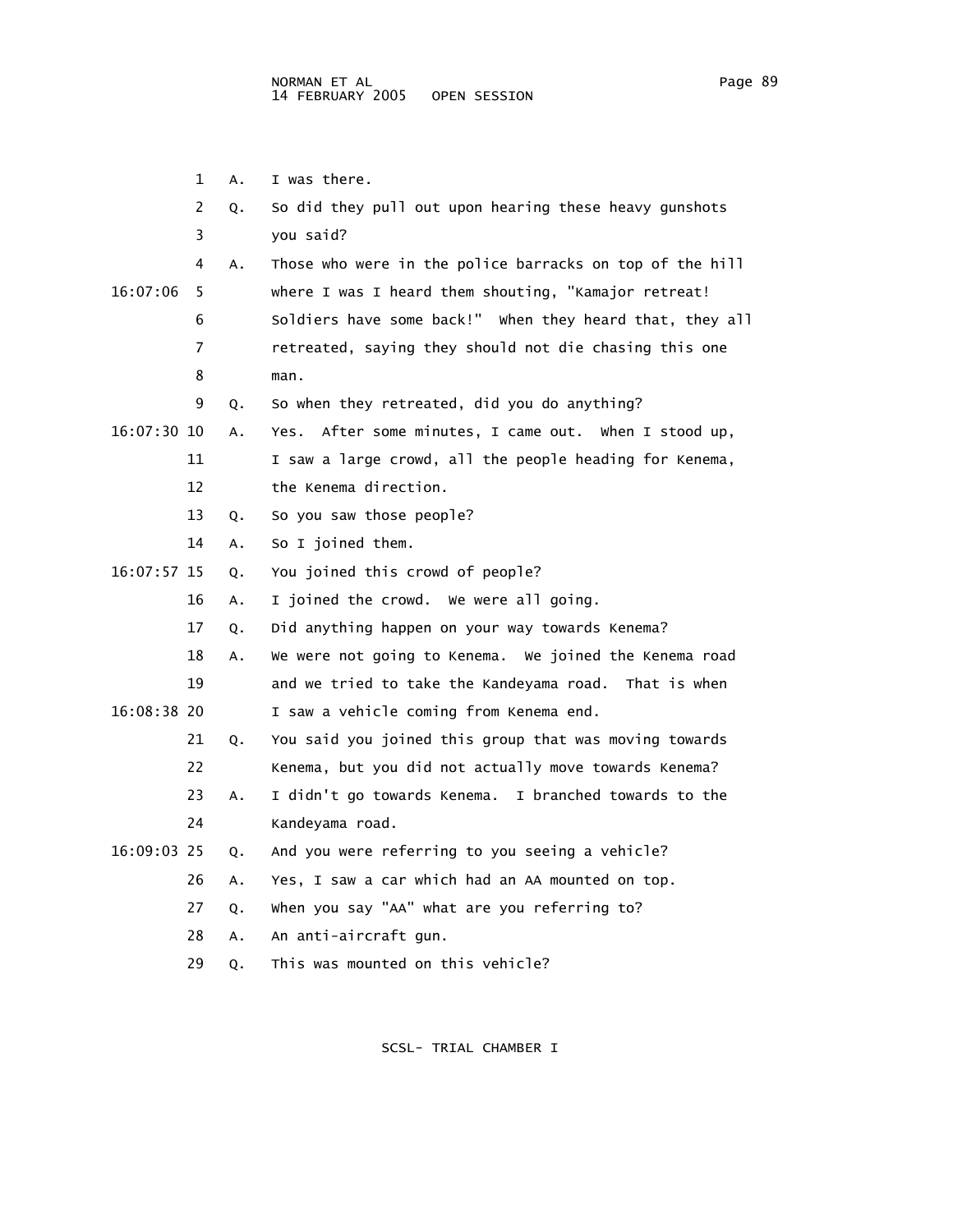|               | 1  | Yes, My Lord. On top of that bonnet, the bonnet of that<br>Α.   |
|---------------|----|-----------------------------------------------------------------|
|               | 2  | vehicle I saw Lieutenant Kolleh who was at Gerihun.             |
|               | 3  | MR KAMARA: Your Lordships, I believe the spelling on that       |
|               | 4  | lieutenant is K-O-L-L-E-H.                                      |
|               |    |                                                                 |
| 16:09:50      | 5  | MR BOCKARIE: Your Honour, I just want to be certain whether     |
|               | 6  | we are still on the 16th or not.                                |
|               | 7  | On what?<br>JUDGE BOUTET:                                       |
|               | 8  | MR BOCKARIE: Still on the 16th, the event.<br>I just want it    |
|               | 9  | clarified from the Prosecutor, please.                          |
| 16:10:08 10   |    | MR KAMARA: Yes, I want to believe we are still on the 16th.     |
|               | 11 | Are we still on the same date of the 16th?                      |
|               | 12 | I'm talking about the 16th. We've left the<br>THE WITNESS:      |
|               | 13 | I'm talking about the 16th.<br>15th.                            |
|               | 14 | JUDGE THOMPSON:<br>Thank you.                                   |
| 16:10:25 15   |    | MR KAMARA: Most welcome.                                        |
|               | 16 | THE WITNESS: They came past by me, firing, shooting.            |
|               | 17 | Now, Mr Witness, you've moved -- you branched off to this<br>Q. |
|               | 18 | Kandeyama road?                                                 |
|               | 19 | Α.<br>Yes.                                                      |
| $16:10:52$ 20 |    | Did you have cause to stop anywhere?<br>Q.                      |
|               | 21 | As this vehicle had passed, all the Kamajors -- we went<br>Α.   |
|               | 22 | to Kandeyama, that's where we met.                              |
|               | 23 | Okay. Did anything happen at this Kandeyama?<br>Q.              |
|               | 24 | Yes, when we all reached Kandeyama they said all the<br>Α.      |
| 16:11:23 25   |    | Kamajors should pass together and the civilians should          |
|               | 26 | pass together. So they said -- they found that they were        |
|               | 27 | all mixed up.                                                   |
|               | 28 | I do not understand you, Mr Witness. What do you mean by<br>Q.  |
|               | 29 | passing together and mixing up. Take your time and see          |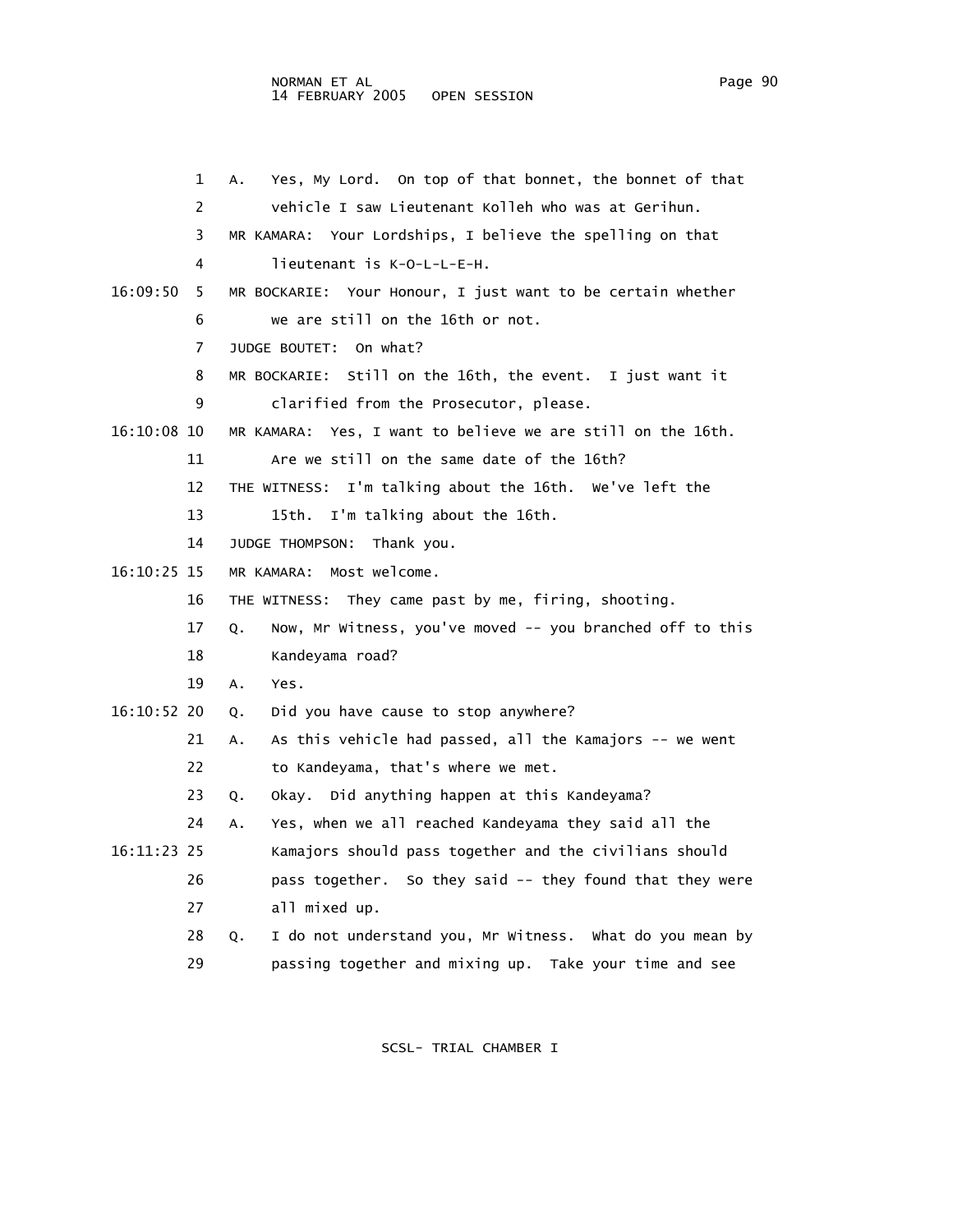1 if you can clarify that area for us. 2 A. Well, the Kamajors called the people and said whoever was 3 a Kamajor should go in one place and whoever was a 4 civilian should go to one place so, they would know if 16:12:00 5 there were other people among them like the juntas and 6 the RUF. 7 Q. Oh, I see [inaudible] 8 A. Yes. 9 Q. And all Kamajors were ordered to fall in one line, and 16:12:18 10 civilians in another line. Is that what you're saying? 11 A. Yes, My Lord. 12 JUDGE BOUTET: Who is ordering you around, if I may. 13 MR KAMARA: Thank you, Your Honour. 14 Q. His Lordship Boutet wants to know who made the order for 16:12:37 15 the Kamajors to follow in one line and the civilians in 16 another line? 17 A. It was the Kamajor leaders. Agba Murray and others. 18 Q. Do you know why these orders were issued? 19 A. Yes, My Lord. 16:13:02 20 Q. Please tell the Court. 21 A. He said they understand that some policemen have joined 22 them and they've come to Kandeyama and they wanted to 23 know what their position was. That's why they did that. 24 JUDGE BOUTET: I would like to understand a little bit more 16:13:26 25 the scenario. I thought the witness had testified that 26 the Kamajors retreated and after that he was on the 27 way -- on the road to Kenema, then branched out. And so 28 presumably he did meet with the Kamajors or joined up 29 with the Kamajors. I'm confused as to what is happening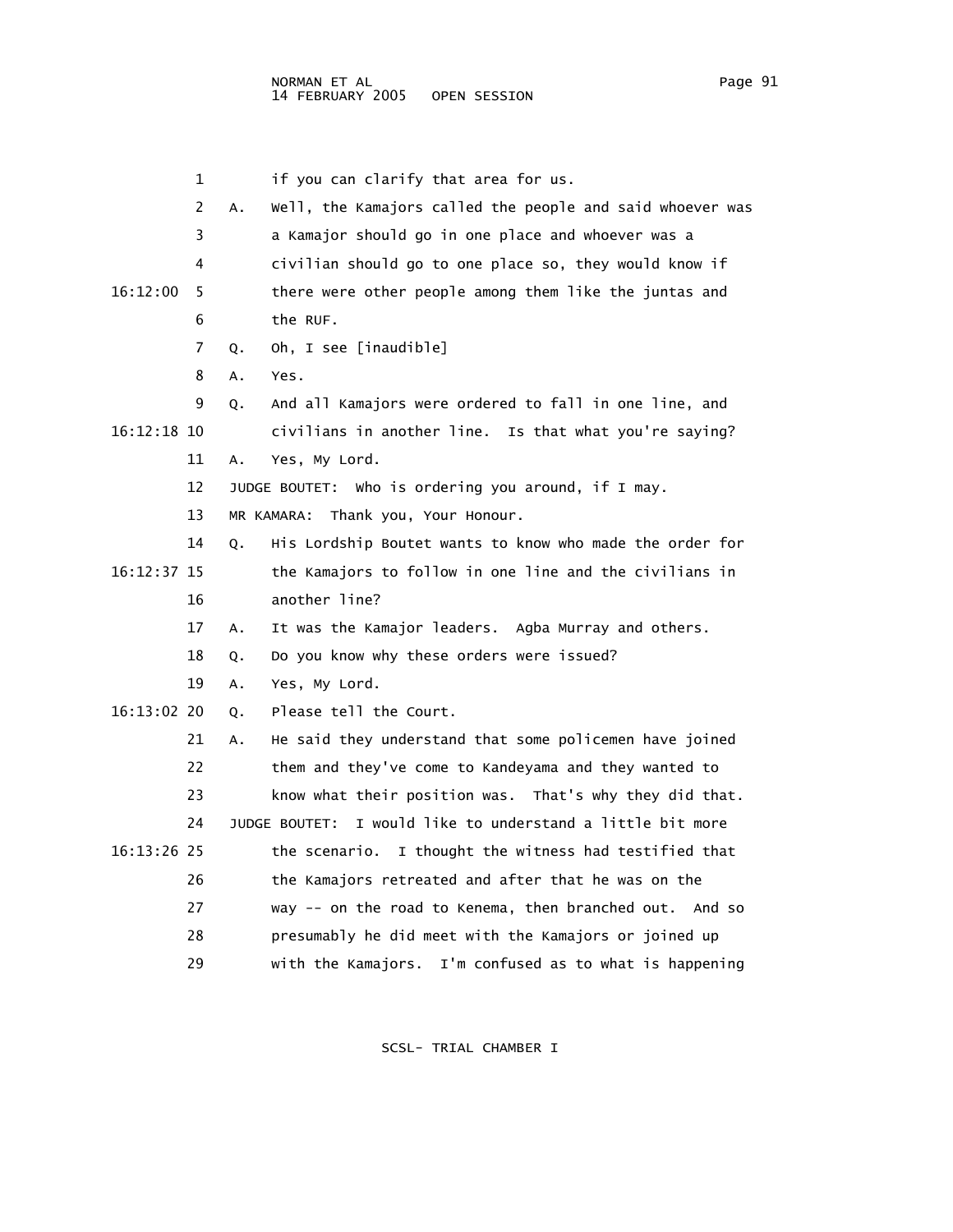|             | 1  | here.                                                          |
|-------------|----|----------------------------------------------------------------|
|             | 2  | Your Lordship, his evidence is that when the<br>MR KAMARA:     |
|             | 3  | soldiers came back, especially the one he mentioned the        |
|             | 4  | Lieutenant Kolleh in that vehicle, the Kamajors all            |
| 16:14:00    | 5  | retreated together with the civilians, and they went up        |
|             | 6  | to the Kandeyama and that is where the Kamajors' leader        |
|             | 7  | ordered, the leaders ordered everyone to stop. Kamajors        |
|             | 8  | fall in one line, and then civilians in the other.             |
|             | 9  | I have missed that one. So when the Kamajors<br>JUDGE BOUTET:  |
| 16:14:13 10 |    | retreated they were retreating together with the               |
|             | 11 | civilians.                                                     |
|             | 12 | MR KAMARA:<br>Yes.                                             |
|             | 13 | JUDGE BOUTET: All right. Thank you.                            |
|             | 14 | MR KAMARA:                                                     |
| 16:14:21 15 |    | So to which of these lines did you fall?<br>Q.                 |
|             | 16 | I went to the civilian line, but I was -- they were able<br>А. |
|             | 17 | to pick me up. But the civilians were denying me.              |
|             | 18 | Are you telling this Court that you were identified as a<br>Q. |
|             | 19 | police officer?                                                |
| 16:14:47 20 |    | Yes, sir, Your Honour.<br>А.                                   |
|             | 21 | And having been --<br>Q.                                       |
|             | 22 | PRESIDING JUDGE: The civilians were denying him.               |
|             | 23 | MR KAMARA: Yes, Your Honour.                                   |
|             | 24 | Denying you as what?<br>Q.                                     |
| 16:15:01 25 |    | That I'm a civilian.<br>А.                                     |
|             | 26 | They were denying you being a civilian.<br>Q.                  |
|             | 27 | That I was not a civilian.<br>А.                               |
|             | 28 | So having been so identified, was anything done to you?<br>Q.  |

29 A. I was arrested together with some other police officers.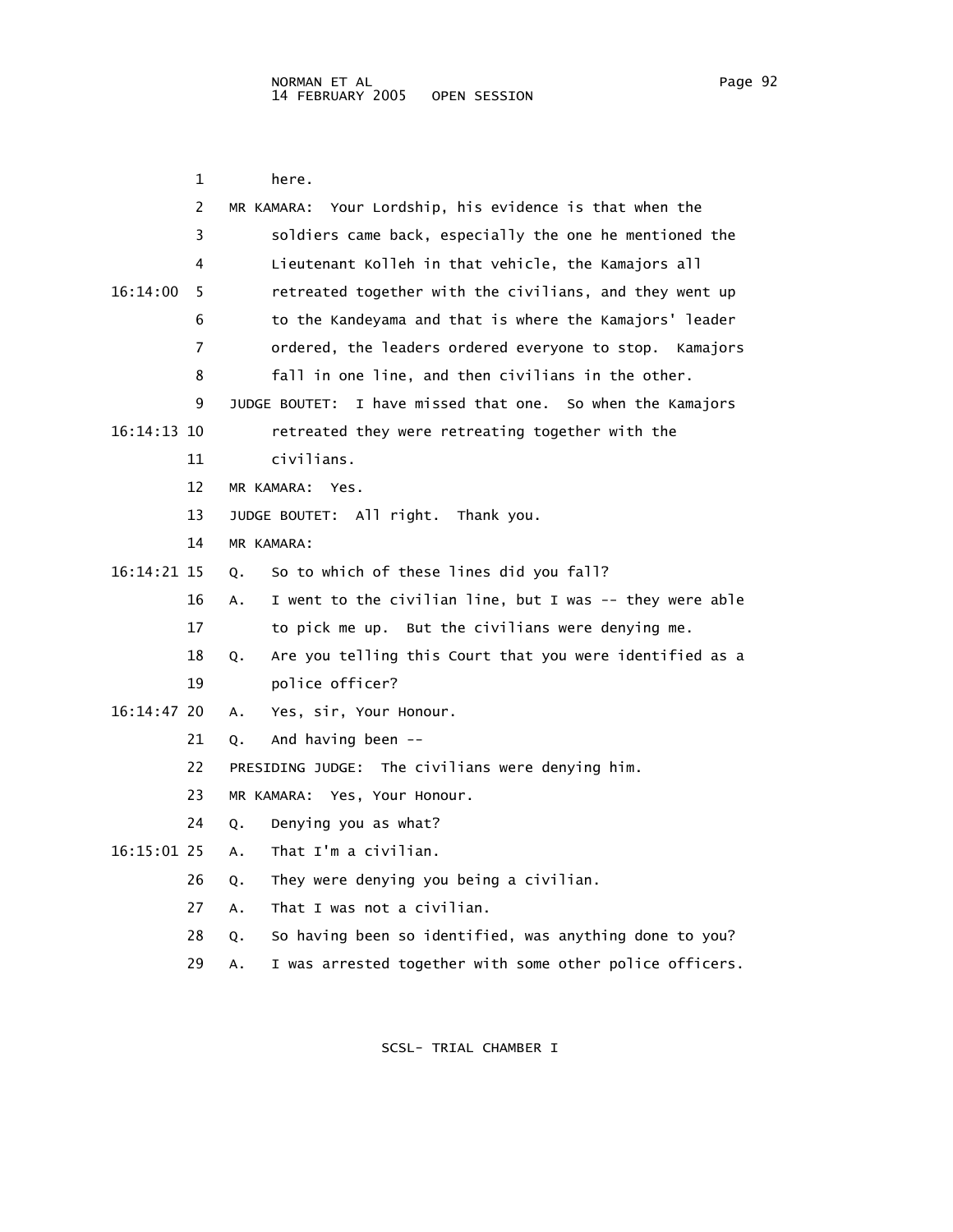- 1 Q. What happened once you were arrested?
- 2 A. They searched me. And they took 15,000 Leones from me.
- 3 Q. And Mr Witness, lest we forget, how were you dressed on 4 that day?
- 16:16:28 5 A. I had on long trousers that had a green colour, I had a 6 shirt, but I didn't put it on. It was on my shoulder.
	- 7 Q. So they took this 15,000 away from you?
- 8 A. They took it away from me, then someone from among them 9 identified me that he knows me but they should leave me 16:17:00 10 alone, because he was not the kind of person they were 11 looking for. So they should leave me alone. But they 12 took the money from me and my watch.
	- 13 Q. But you were released?
	- 14 A. Yes, I was released.
- 16:17:25 15 Q. So did you continue your journey?
	- 16 A. Yes, we slept at one of the villages near Kandeyama.
	- 17 Q. And where were you heading for?
- 18 A. I was going to my village. Either to xxxxxxxxxxx or
	- 19 xxxxxxxxxxx.
- 16:18:12 20 Q. Now having resumed your journey, did you have cause again 21 to stop at any particular place?
	- 22 A. When we slept in the bush near Kandeyama early in the
	- 23 morning near 4.00, our group moved towards -- some going
	- 24 towards Mattru, and some towards Tikonko, and others to
- 16:18:43 25 Koribundu. I went towards Tuedu [phoen] and I reached a 26 known village called Fobu.
	- 27 MR KAMARA: Your Lordships, I believe the spelling is F-O-B-U.
	- 28 Q. You went to this village called Fobu?
	- 29 A. Fobu.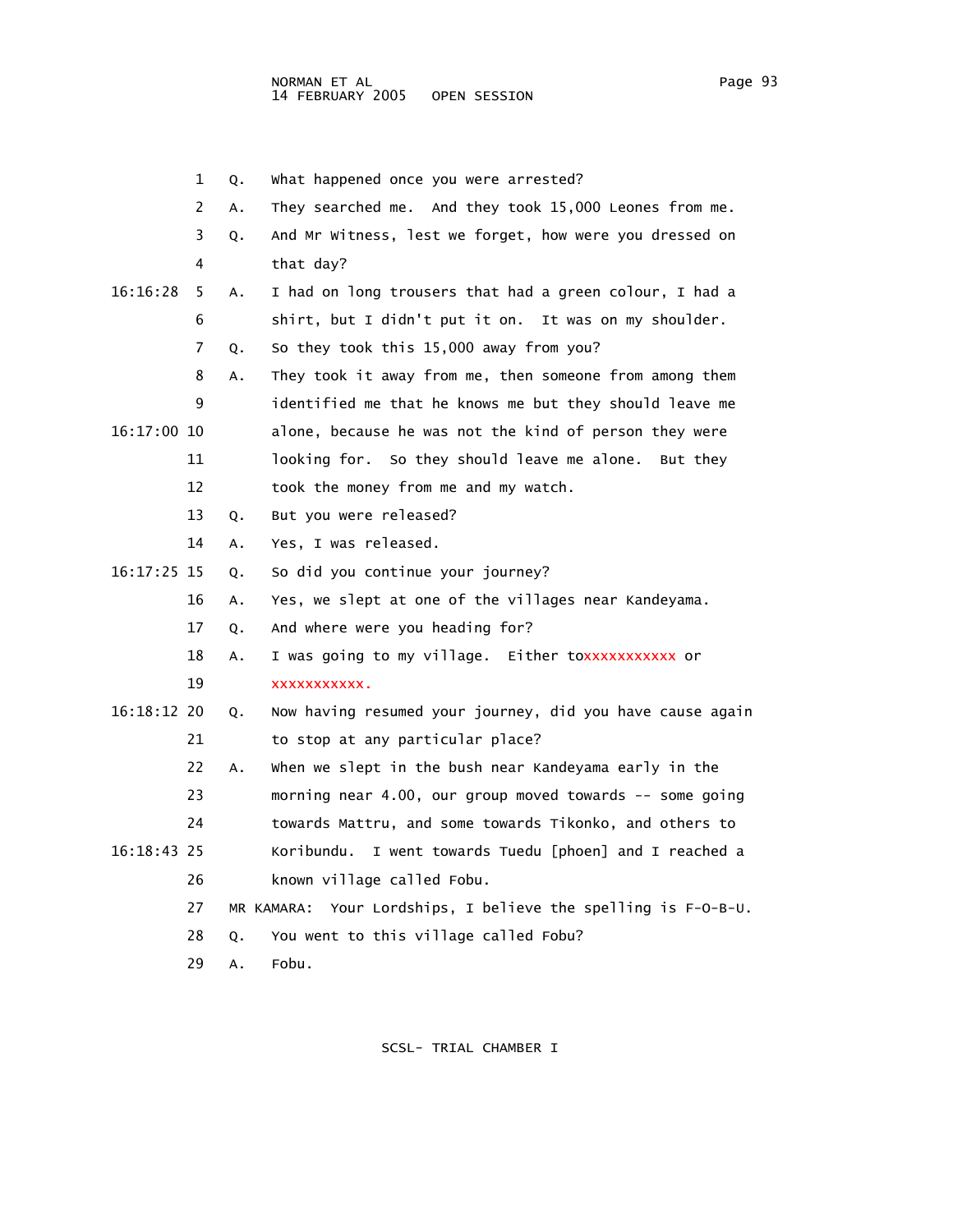|             | 1  | Q. | What was the composition of this group that moved to      |
|-------------|----|----|-----------------------------------------------------------|
|             | 2  |    | Fobu?                                                     |
|             | 3  | A. | We had Kamajors, policemen, like myself and so many other |
|             | 4  |    | civilian, we moved together.                              |
| 16:19:27    | 5  | Q. | And once you got to Fobu, did anything happen at that     |
|             | 6  |    | village?                                                  |
|             | 7  | Α. | We met a gate before you could enter the town, a          |
|             | 8  |    | checkpoint was there. You would be searched at that       |
|             | 9  |    | checkpoint to find out whether you're a policeman before  |
| 16:19:54 10 |    |    | you could enter the village, so they searched me.         |
|             | 11 | Q. | Did you make it through that checkpoint?                  |
|             | 12 | Α. | Yes, they didn't say anything with me. I passed through.  |
|             | 13 |    | As I was about to move, somebody came and held me by the  |
|             | 14 |    | back and said I was a soldier.                            |
| 16:20:32 15 |    | Q. | This time you were identified as a soldier?               |
|             | 16 | Α. | when I said I was not a soldier, the man said he<br>Yes.  |
|             | 17 |    | had seen me in Koribundu. That was where I was that I     |
|             | 18 |    | was uprooting the cassava to come and sell in Bo.         |
|             | 19 | Q. | Was anything done to you?                                 |
| 16:20:52 20 |    | Α. | As soon as he said that I was tripped and they left me on |
|             | 21 |    | the ground and they took me there in one of the houses.   |
|             | 22 | Q. | So you were taken in the back of this house?              |
|             | 23 | Α. | Yes.                                                      |
|             | 24 | Q. | So what happened back there?                              |
| 16:21:28 25 |    | Α. | I met four people lying down there naked, two women and   |
|             | 26 |    | two men.                                                  |
|             | 27 | Q. | Lying naked?                                              |
|             | 28 | Α. | They were all lying down looking at the sun on their      |

29 backs.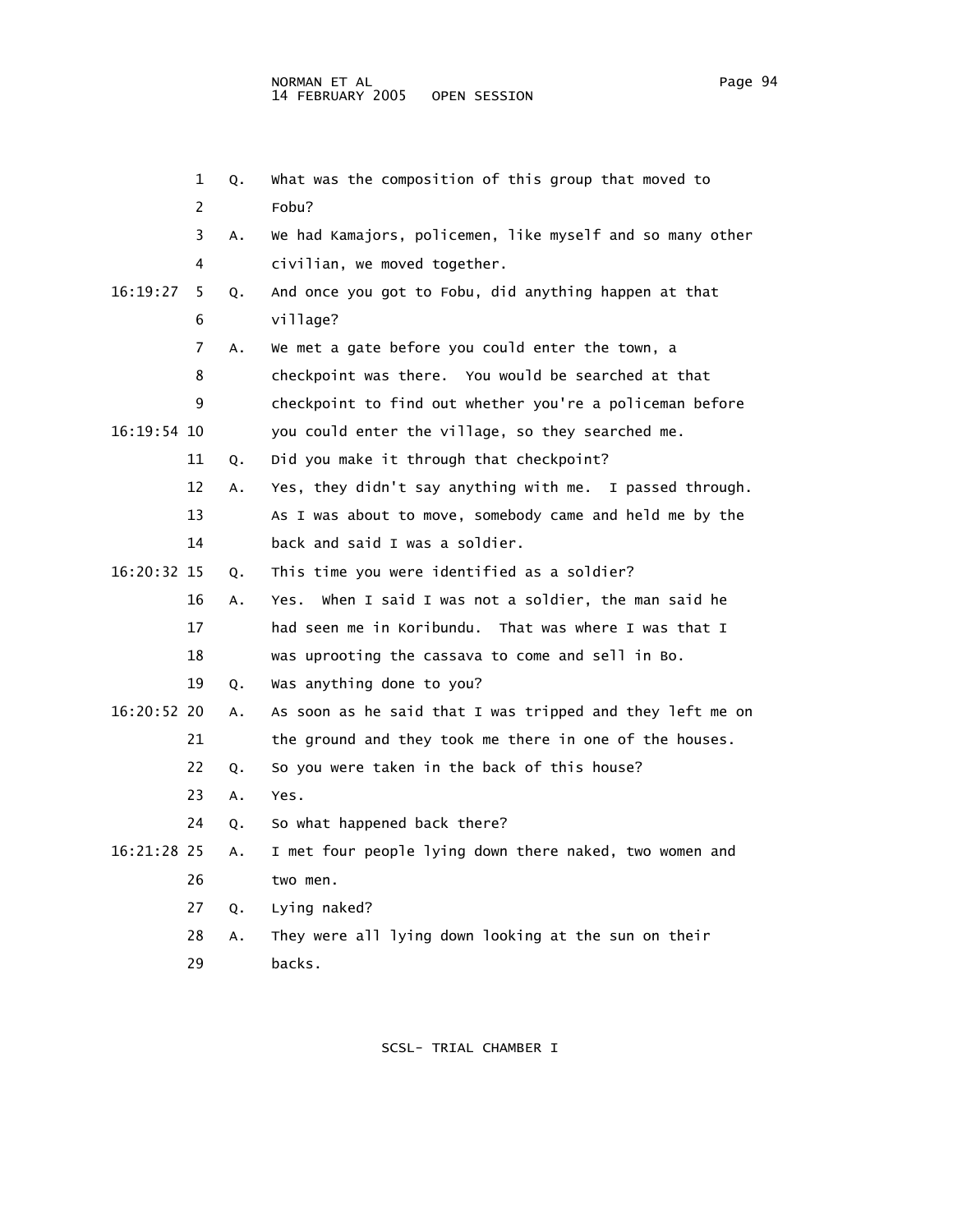|             | 1  | Q. | So what did they do to you when they took you back?        |
|-------------|----|----|------------------------------------------------------------|
|             | 2  | Α. | And they asked me to remove my clothes and I removed my    |
|             | 3  |    | trousers. I was only left with my pants and they took a    |
|             | 4  |    | bayonet and put it in my pants and tore it and I was       |
| 16:22:18    | 5  |    | tripped again and fell on the ground. And they said        |
|             | 6  |    | I should lie down like the others are lying down on their  |
|             | 7  |    | back looking at the sun.                                   |
|             | 8  | Q. | who took you behind this house?                            |
|             | 9  | Α. | It was the Kamajors.                                       |
| 16:22:38 10 |    | Q. | So now you're made to lie down on your back facing the     |
|             | 11 |    | sun?                                                       |
|             | 12 | Α. | Yes, when we laid down, they said we were soldiers and     |
|             | 13 |    | they said we should tell them how to do the parade.<br>we  |
|             | 14 |    | queued and they stepped on our stomachs and go through.    |
| 16:23:07 15 |    |    | And others would come and step on our stomachs and go      |
|             | 16 |    | In the process, they stepped on the woman's<br>through.    |
|             | 17 |    | ribs, she shouted and sat up and she was shot and his      |
|             | 18 |    | guts came out and it stopped on her leg.                   |
|             | 19 | Q. | So what was the duration of this parade when you said      |
| 16:23:41 20 |    |    | they were marching on top of your bellies? Do you know     |
|             | 21 |    | how long it lasted?                                        |
|             | 22 | Α. | Over one hour.                                             |
|             | 23 | Q. | You mentioned with one of the ladies with whom you were    |
|             | 24 |    | made to lie on the ground was shot. Do you know who shot   |
| 16:24:00 25 |    |    | that lady?                                                 |
|             | 26 | Α. | It was the Kamajors, because no other person was there.    |
|             | 27 |    | They were the only people who surrounded us there.<br>They |
|             | 28 |    | were quiding us.                                           |
|             | 29 | Q. | So tell this Court what happened to this lady that was     |
|             |    |    |                                                            |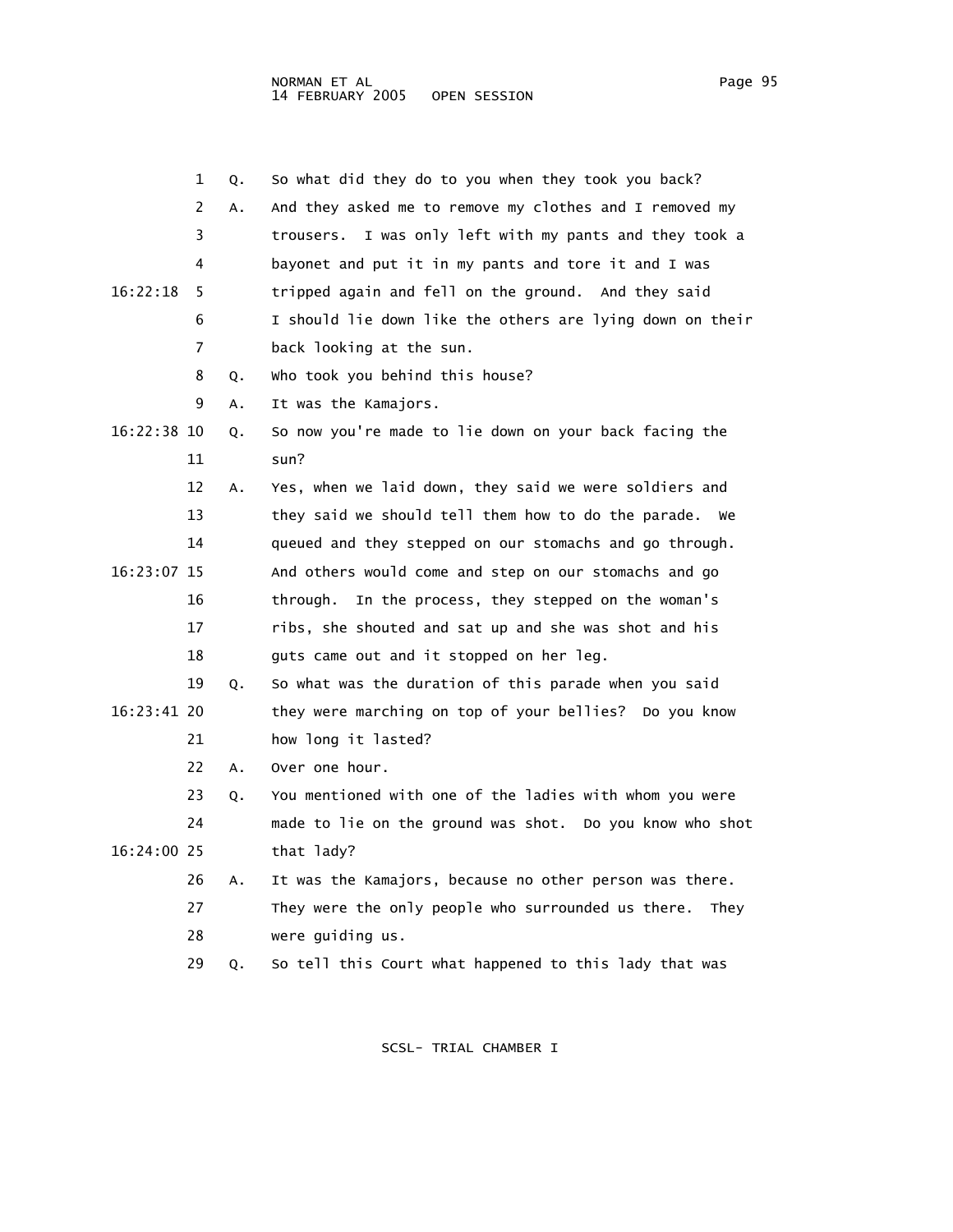1 shot. 2 A. They took her and -- took her behind, under the house and 3 all of them went there. Not too long, I saw one of them 4 carrying her heart in their palm. "The same thing that 16:24:50 5 we did to that woman we're coming to do to you shortly. 6 Just wait for us." 7 Q. So how long were you made to lie down on the ground 8 watching the sun; do you know? 9 A. We were lying down there for over -- we were lying there 16:25:26 10 for over three hours and they would open our anuses to 11 see if we have defecated. 12 Q. Did anything happen after the three-hour period? 13 A. Yes. They said -- they heard the other people coming 14 from across the river. The other commanders said they 16:26:00 15 were coming from Jebwi [phoen] and they went there. 16 Q. Were you released by any chance? 17 A. Yes. The group that came, my brother was among them, and 18 he was the leader of the group. He saw me, and he asked 19 me what I was doing there. And they told him that I was 16:26:33 20 a soldier. Then he said, I was not a soldier and that I 21 was a policeman. But if you kill him, I will burn down 22 this town. And he asked me to get up, and I got up. 23 He asked for my clothing and he started looking for 24 them, but they couldn't get all of them. I couldn't get 16:27:14 25 my trousers so he removed one of their trousers and gave 26 it to me that I should put it on, and I put it on. 27 Q. So eventually you were released and let go? 28 A. Yes, I was released. He released me, and they prepared a 29 pass for me and they gave it to me. So wherever I went,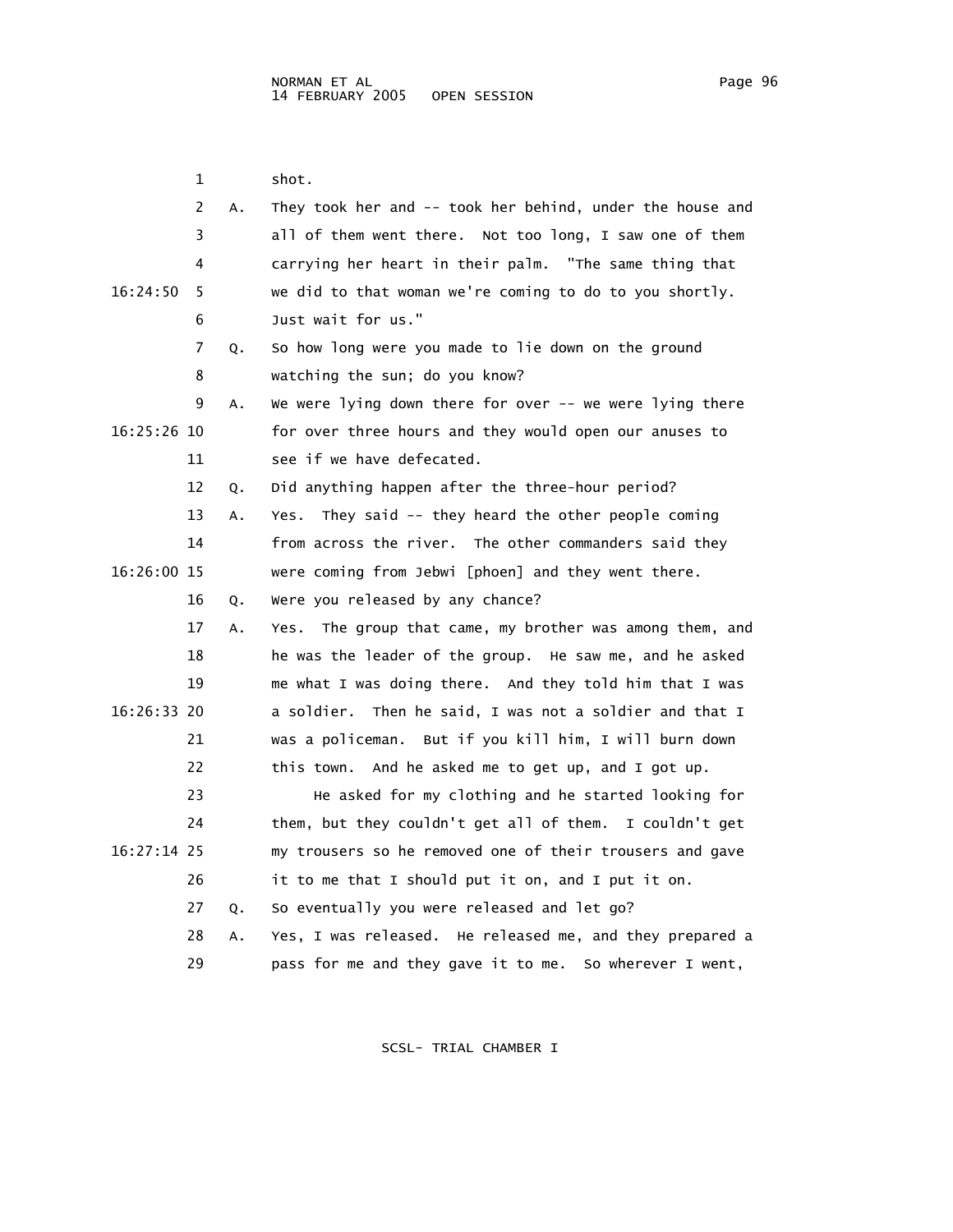|             | 1  |    | they should leave me alone and they won't kill me.<br>And     |
|-------------|----|----|---------------------------------------------------------------|
|             | 2  |    | they gave me the pass.                                        |
|             | 3  | Q. | So finally, did you make it to your destination after         |
|             | 4  |    | that incident?                                                |
| 16:27:52    | 5  | Α. | Where I wanted to go, I told him that that's where            |
|             | 6  |    | I wanted to go. And he told me, Another group is on its       |
|             | 7  |    | way to go and fight the junta in Bo Town. And if I meet       |
|             | 8  |    | them on the way, they will kill me. So I should go to         |
|             | 9  |    | Ngelahun, and I went to Ngelahun.                             |
| 16:28:15 10 |    |    | MR KAMARA: Your Honours, the spelling for that, I believe, is |
|             | 11 |    | $N-q-e-1-a-h-u-n$ .                                           |
|             | 12 | Q. | So for how long were you at Ngelahun?                         |
|             | 13 | Α. | I was at Ngelahun for February, March, and I returned to      |
|             | 14 |    | Bo in April. That is when I heard that ECOMOG had come.       |
| 16:28:42 15 |    | Q. | That is in April 1998?                                        |
|             | 16 | Α. | Yes, My Lord.                                                 |
|             | 17 | Q. | Did anything happen once you returned back to Bo in that      |
|             | 18 |    | April?                                                        |
|             | 19 | Α. | when I returned to Bo, I went to the police station, and      |
| 16:29:09 20 |    |    | they had put me on a missing-in-action list.                  |
|             | 21 | Q. | They already did an MIA?                                      |
|             | 22 | Α. | I was dead.<br>Yes.                                           |
|             | 23 | Q. | Did anything happen in that station in that month of          |
|             | 24 |    | April of 1998 that you want to tell this Court?               |
| 16:29:33 25 |    | Α. | Yes. They said we had -- one morning, they said we had a      |
|             | 26 |    | parade. And we went to the parade.                            |
|             | 27 | Q. | Please, Mr Witness, who ordered the parade?                   |
|             | 28 | Α. | The CPO, the chief police officer.                            |
|             | 29 | Q. | Do you know the purpose why that parade was ordered?          |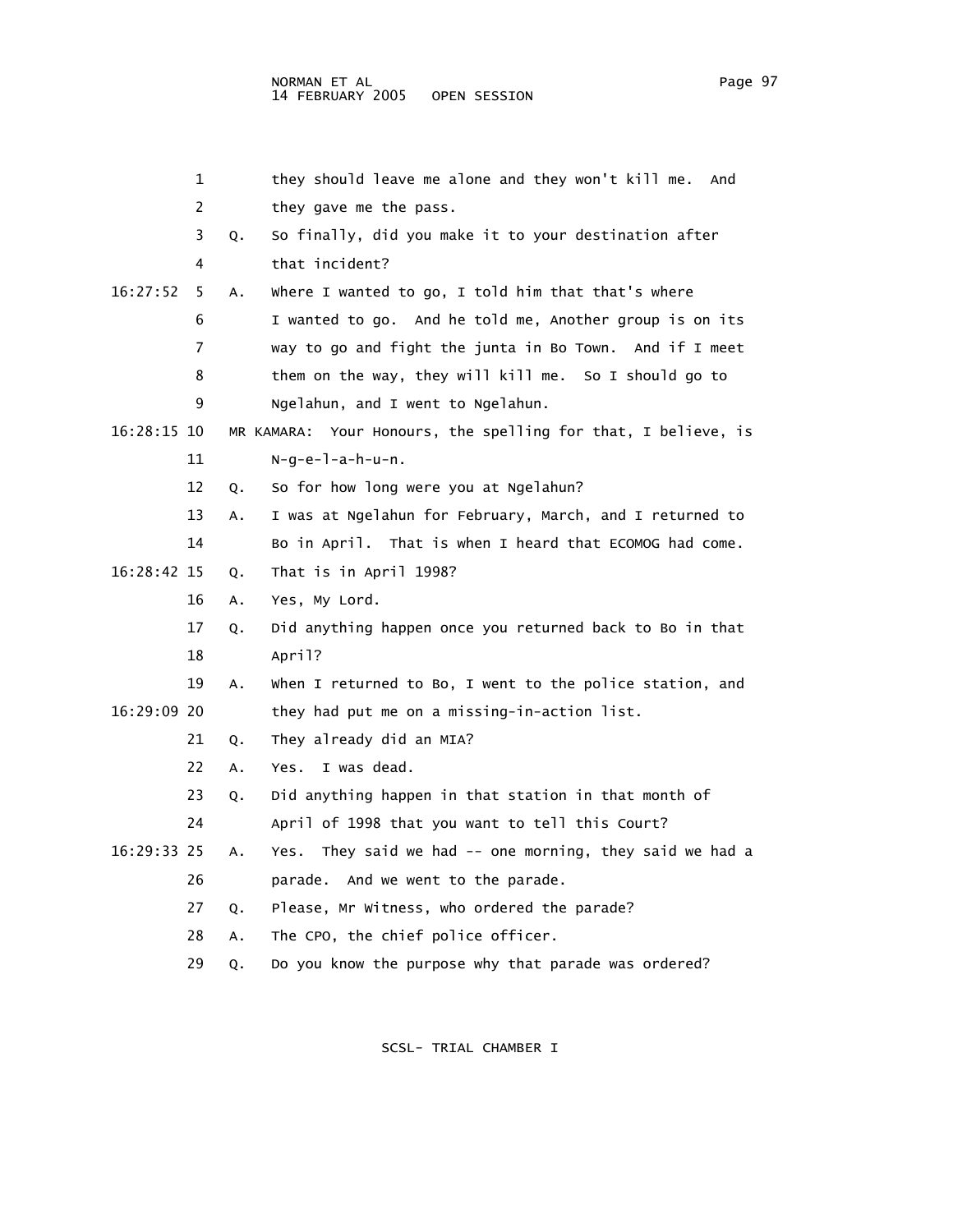|             | 1  | Α. | They said Chief Sam Hinga Norman was coming to talk<br>NO. |
|-------------|----|----|------------------------------------------------------------|
|             | 2  |    | to us, and they want to know the number of policemen who   |
|             | 3  |    | had returned.                                              |
|             | 4  | Q. | So did this parade take place?                             |
| 16:30:27    | 5  | Α. | Yes, the parade took place, and we went to the new police  |
|             | 6  |    | barracks; that is, the East End Police Station in Bo.      |
|             | 7  |    | That is where we went.                                     |
|             | 8  | Q. | At the new police station?                                 |
|             | 9  | Α. | Yes, My Lord.                                              |
| 16:30:54 10 |    | Q. | So what happened at that parade?                           |
|             | 11 | А. | As we were at the parade, Chief Sam Hinga Norman came      |
|             | 12 |    | together with Allieu Kondewa, Moinina Fofana, Kamoh        |
|             | 13 |    | Lahai, Mammy Munda, and other Kamajor leaders.             |
|             | 14 | Q. | They came to the parade?                                   |
| 16:31:27 15 |    | Α. | All of them came there.                                    |
|             | 16 | Q. | What happened when they came?                              |
|             | 17 | Α. | The CPO reported the parade to him, Chief Sam Hinga        |
|             | 18 |    | Norman.                                                    |
|             | 19 | Q. | Did Chief Sam Hinga Norman say anything once the parade    |
| 16:32:03 20 |    |    | was reported to him?                                       |
|             | 21 | Α. | Yes, My Lord. He said, Because we were up to 150, we had   |
|             | 22 |    | 368 personnel, but only 150 reported.                      |
|             | 23 | Q. | Mr Witness, you're telling this Court -- you're giving us  |
|             | 24 |    | numbers. Before the Bo attack, how many police officers    |
| 16:32:31 25 |    |    | were in Bo at that time? Do you know?                      |
|             | 26 | Α. | It was 368 of us who would go for the rice, to come and    |
|             | 27 |    | supply them, so I know them.                               |
|             | 28 | Q. | Mr Witness, I believe the witness is trying to say that    |
|             | 29 |    | he know the number because they used to pick up supplies,  |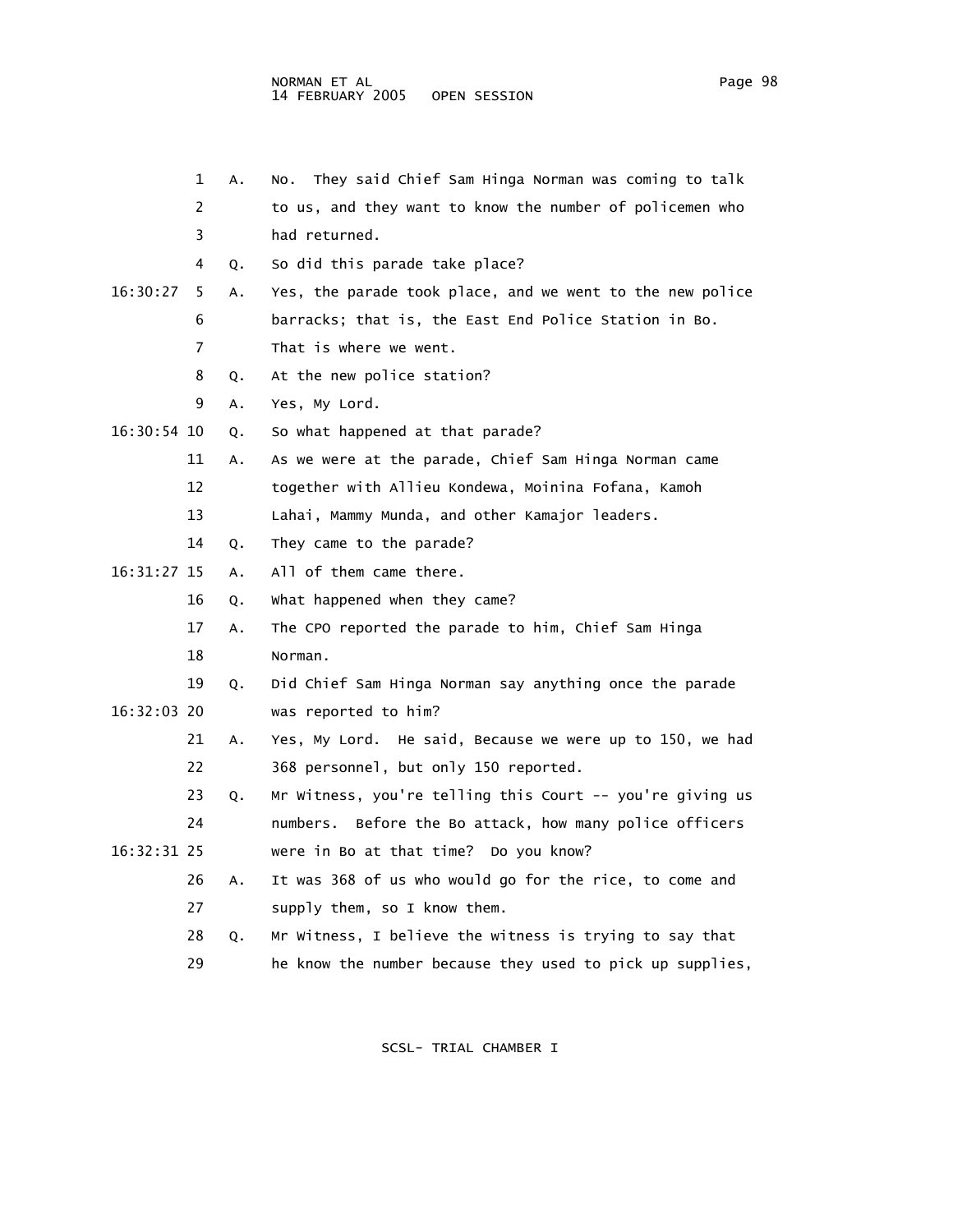|             | 1              |    | know that 368 of them were going for the supplies.          |
|-------------|----------------|----|-------------------------------------------------------------|
|             | $\overline{2}$ |    | MR KAMARA: Your Honours, I think the evidence is that, with |
|             | 3              |    | the agreement of my learned friends on the other side.      |
|             | 4              | Q. | So if we were to go with that figure, that there were 368   |
| 16:33:12    | 5              |    | police personnel in Bo before the Kamajor attack of Bo;     |
|             | 6              |    | is that so?                                                 |
|             | 7              | A. | Yes.                                                        |
|             | 8              | Q. | And as of that date of April when you were asked to         |
|             | 9              |    | parade for Chief Sam Hinga, how many police officers        |
| 16:33:28 10 |                |    | paraded?                                                    |
|             | 11             | Α. | We had returned. The others were still to come,<br>150.     |
|             | 12             |    | but we were present, those of us who were present.          |
|             | 13             | Q. | At that point in time, there were 150 police officers?      |
|             | 14             | А. | Yes, My Lord.                                               |
| 16:33:52 15 |                | Q. | Now, you were about to tell the Court what Chief Sam        |
|             | 16             |    | Hinga Norman said at that parade?                           |
|             | 17             | Α. | After the chief police officer had reported the parade to   |
|             | 18             |    | him, and he turned to the Kamajor chiefs and said they      |
|             | 19             |    | had deceived him.                                           |
| 16:34:30 20 |                | Q. | Tell us the context of what he was saying.<br>Yes.          |
|             | 21             | Α. | He said when he was out, they reported to him that $-$      |
|             | 22             |    | especially Moinina Fofana, that they had burnt down the     |
|             | 23             |    | barracks, but now he had come and seen the barracks.        |
|             | 24             |    | That is deceit.                                             |
| 16:34:52 25 |                | Q. | Now, do you know the Moinina Fofana he was referring to?    |
|             | 26             |    | You did mention "especially Moinina Fofana." Who is this    |
|             | 27             |    | Moinina Fofana?                                             |
|             | 28             | А. | Moinina Fofana was the war director. That's how they        |
|             | 29             |    | called him, director of war.                                |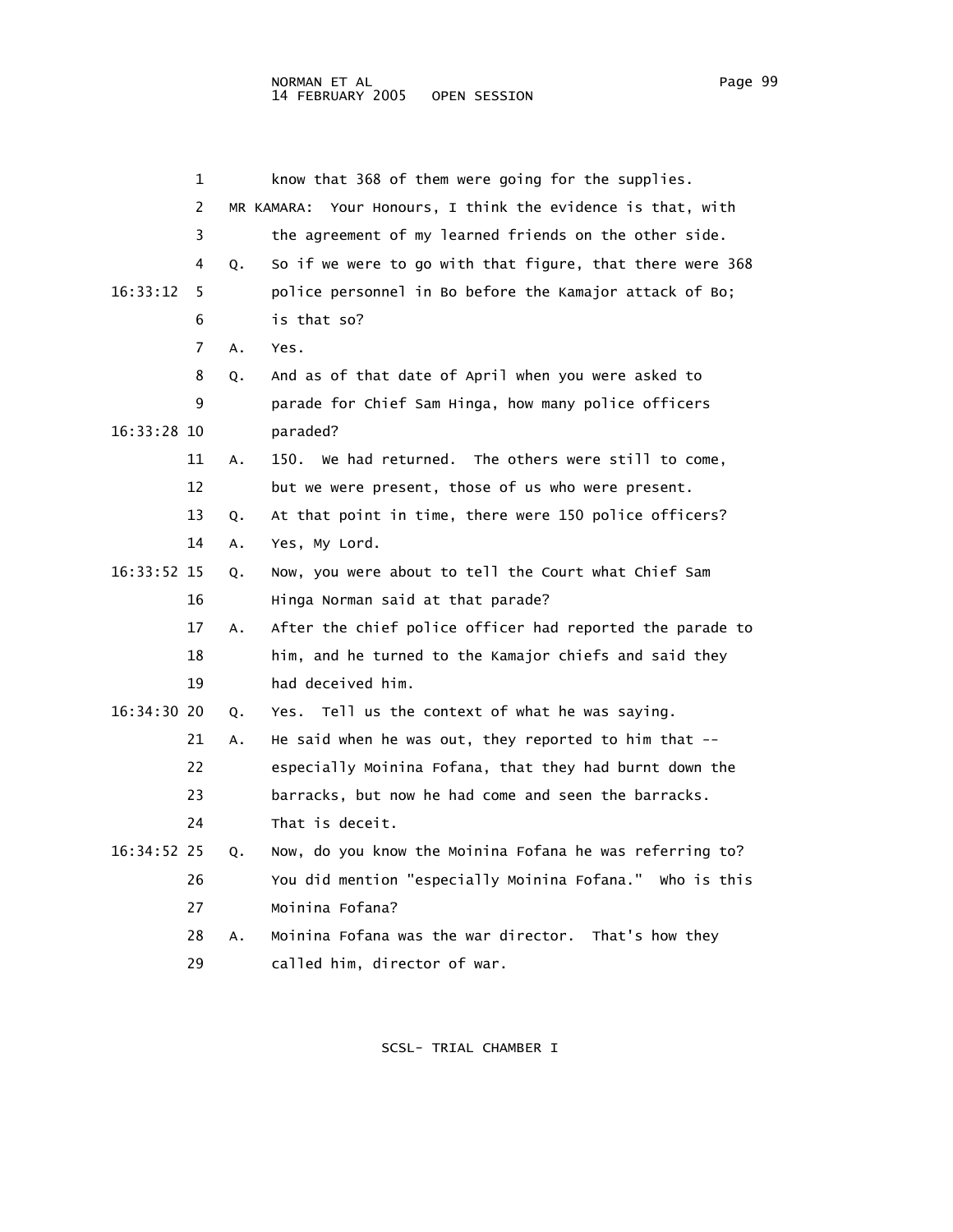|             | 1  | Yes, you're telling the Court that he said he has been<br>Q.    |
|-------------|----|-----------------------------------------------------------------|
|             | 2  | deceived.                                                       |
|             | 3  | The other disappointment was, Look at the number of<br>Α.       |
|             | 4  | policemen on parade. They told him that they had killed         |
| 16:35:41    | 5. | all the policemen in Bo.                                        |
|             | 6  | That was the second disappointment?<br>Q.                       |
|             | 7  | A.<br>Yes.                                                      |
|             | 8  | The strength of the police officers?<br>Q.                      |
|             | 9  | At this point, we all dispersed saying that this man<br>Α.      |
| 16:36:03 10 |    | wanted to kill all of us. So we're not going to listen          |
|             | 11 | to anything he's going to say. We all dispersed.                |
|             | 12 | So the entire crowd of police officers there dispersed?<br>Q.   |
|             | 13 | Yes. We all left except the CPO and other authorities<br>Α.     |
|             | 14 | who stayed by behind.                                           |
| 16:36:52 15 |    | PRESIDING JUDGE: Let me get the reason for the dispersement     |
|             | 16 | of the crowd. I want to get the reason. You gave the            |
|             | 17 | reason that somebody wanted them there. I want him to           |
|             | 18 | clarify on this.                                                |
|             | 19 | MR KAMARA: Are you okay?                                        |
| 16:37:14 20 |    | Your Honour, the witness wants to use the                       |
|             | 21 | convenience.                                                    |
|             | 22 | PRESIDING JUDGE: Well, that's all right. He can. We will        |
|             | 23 | when he is ready, let us know, please.<br>rise.                 |
|             | 24 | MR KAMARA:<br>Thank you, Your Honour.                           |
| 16:37:41 25 |    | [Break taken at 4.43 p.m.]                                      |
|             | 26 | [On resuming at $5.07$ p.m.]                                    |
|             | 27 | May we proceed, Mr Kamara.<br>PRESIDING JUDGE:                  |
|             | 28 | MR KAMARA:<br>Yes, Your Honour.                                 |
|             | 29 | Are you still a long way off of your direct<br>PRESIDING JUDGE: |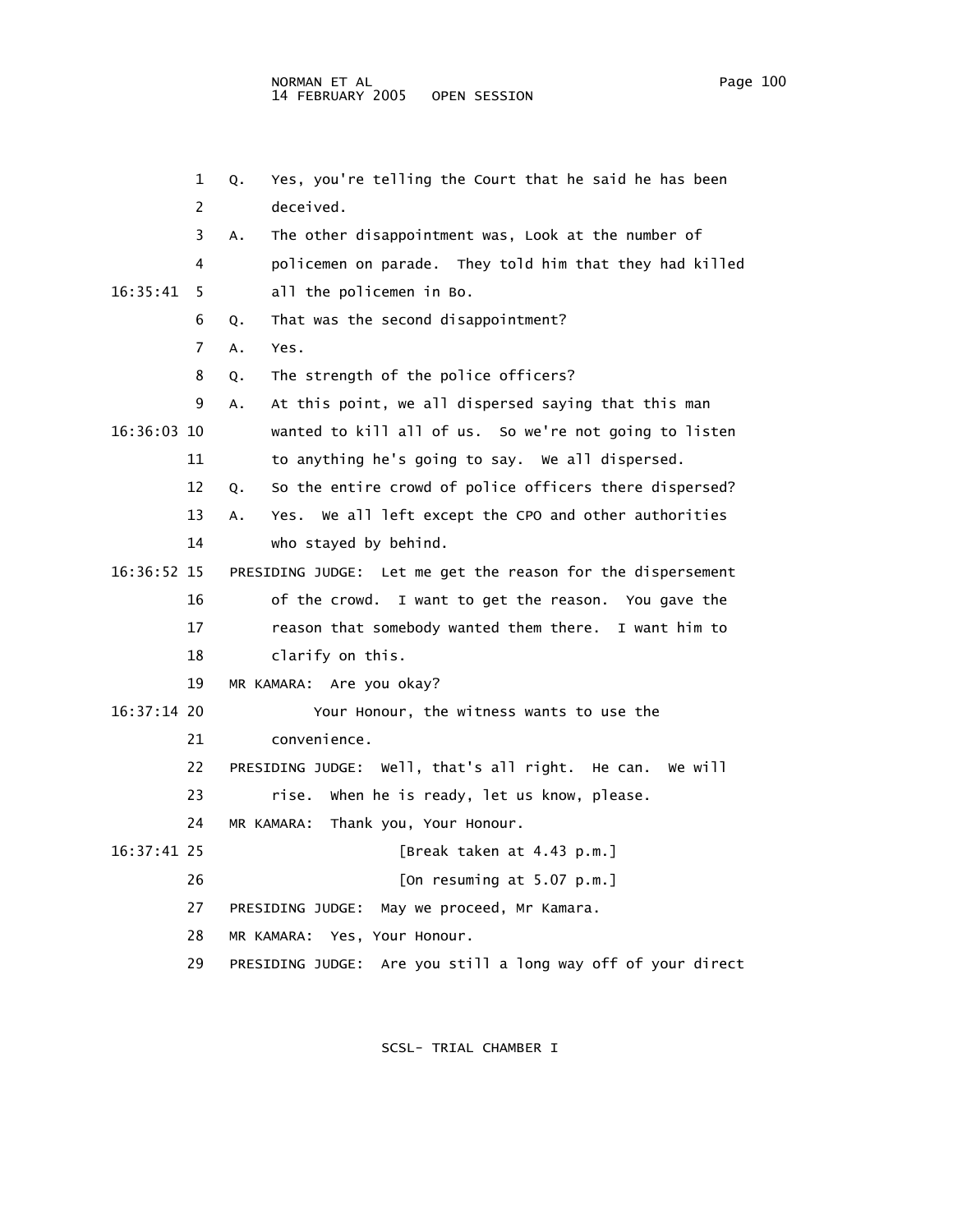| Page | 101 |
|------|-----|
|      |     |

 1 examination? 2 MR KAMARA: No, Your Honour, I was almost right there. 3 PRESIDING JUDGE: Right. Okay. 4 MR KAMARA: 17:04:19 5 Q. Mr Witness, his Lordship the Presiding Judge, did ask a 6 question before the break and that is he wants to know 7 why you dispersed. You remember you were talking about 8 the parade and then Chief Hinga Norman said certain 9 things which you have mentioned to the Court and then 17:04:41 10 you dispersed. His Lordship wants to know why you 11 dispersed? 12 A. The reason why we dispersed was, one, he said he had seen 13 houses and we are still in a very large number and when 14 he said those words we concluded that he had no good 17:05:05 15 intention for us, that is why we dispersed. 16 MR KAMARA: Thank you, Mr Witness. That is all for this 17 witness, Your Honour. 18 PRESIDING JUDGE: So I closed off the examination-in-chief. 19 MR KAMARA: Yes, you did, Your Honour. 17:06:15 20 JUDGE BOUTET: First accused, are you ready with your 21 cross-examination? 22 MR YILLAH: Yes, My Lord. 23 CROSS-EXAMINED BY MR YILLAH: 24 Q. Mr Witness, you are an officer of 28 years standing; is 17:06:29 25 that correct? 26 A. Yes, My Lord. 27 Q. I take it that you are familiar with all the organs of 28 the Sierra Leone police force? 29 A. Yes, I know them.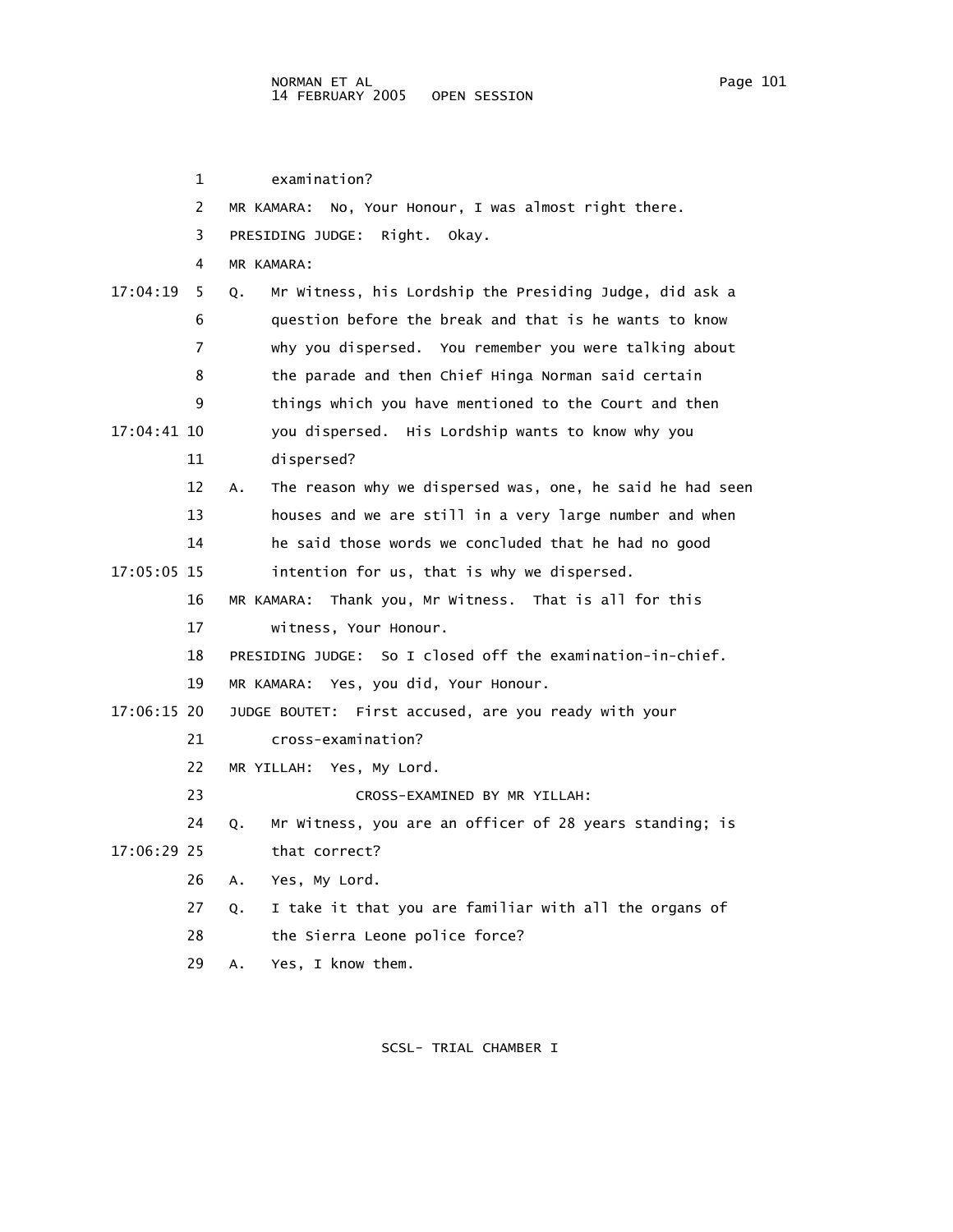|             | 1  | Q. | Mr Witness, is it true that there's a department in the        |
|-------------|----|----|----------------------------------------------------------------|
|             | 2  |    | Sierra Leone police force known as Records?                    |
|             | 3  | Α. | Yes.                                                           |
|             | 4  | Q. | Is it also true, Mr Witness, that this department keeps a      |
| 17:07:56    | 5  |    | record of all police officers; is that correct?                |
|             | 6  | Α. | That's true.                                                   |
|             | 7  | Q. | Mr Witness, if any police officer dies or is killed, it        |
|             | 8  |    | would be reflected on his records; is that correct?            |
|             | 9  | Α. | That's true.                                                   |
| 17:08:54 10 |    | Q. | Now, Mr Witness, so far as you know, do you know whether       |
|             | 11 |    | the records of the police officers you have testified to       |
|             | 12 |    | as being killed, do you know whether the police records        |
|             | 13 |    | reflect that they were killed by Kamajors? So far as you       |
|             | 14 |    | know?                                                          |
| 17:09:19 15 |    | Α. | I wouldn't say the records reflect that. What I saw is         |
|             | 16 |    | what I have talked about.                                      |
|             | 17 |    | I don't know whether that is sufficient for Your<br>MR YILLAH: |
|             | 18 |    | Lordships, but I just wanted to caution the witness to         |
|             | 19 |    | answer.                                                        |
| 17:09:39 20 |    |    | PRESIDING JUDGE: It is you who framed the question. If you     |
|             | 21 |    | think that it is not sufficient you put it back to him.        |
|             | 22 |    | MR YILLAH: As My Lord pleases.                                 |
|             | 23 | Q. | Mr Witness, do you know personally whether the records of      |
|             | 24 |    | these police officers reflect the fact that they were          |
| 17:10:03 25 |    |    | killed by Kamajors?                                            |
|             | 26 |    | why not split the question.<br>JUDGE THOMPSON:                 |
|             | 27 |    | That they were killed.<br>PRESIDING JUDGE:                     |
|             | 28 |    | MR YILLAH:                                                     |
|             | 29 | Q. | That they were killed?                                         |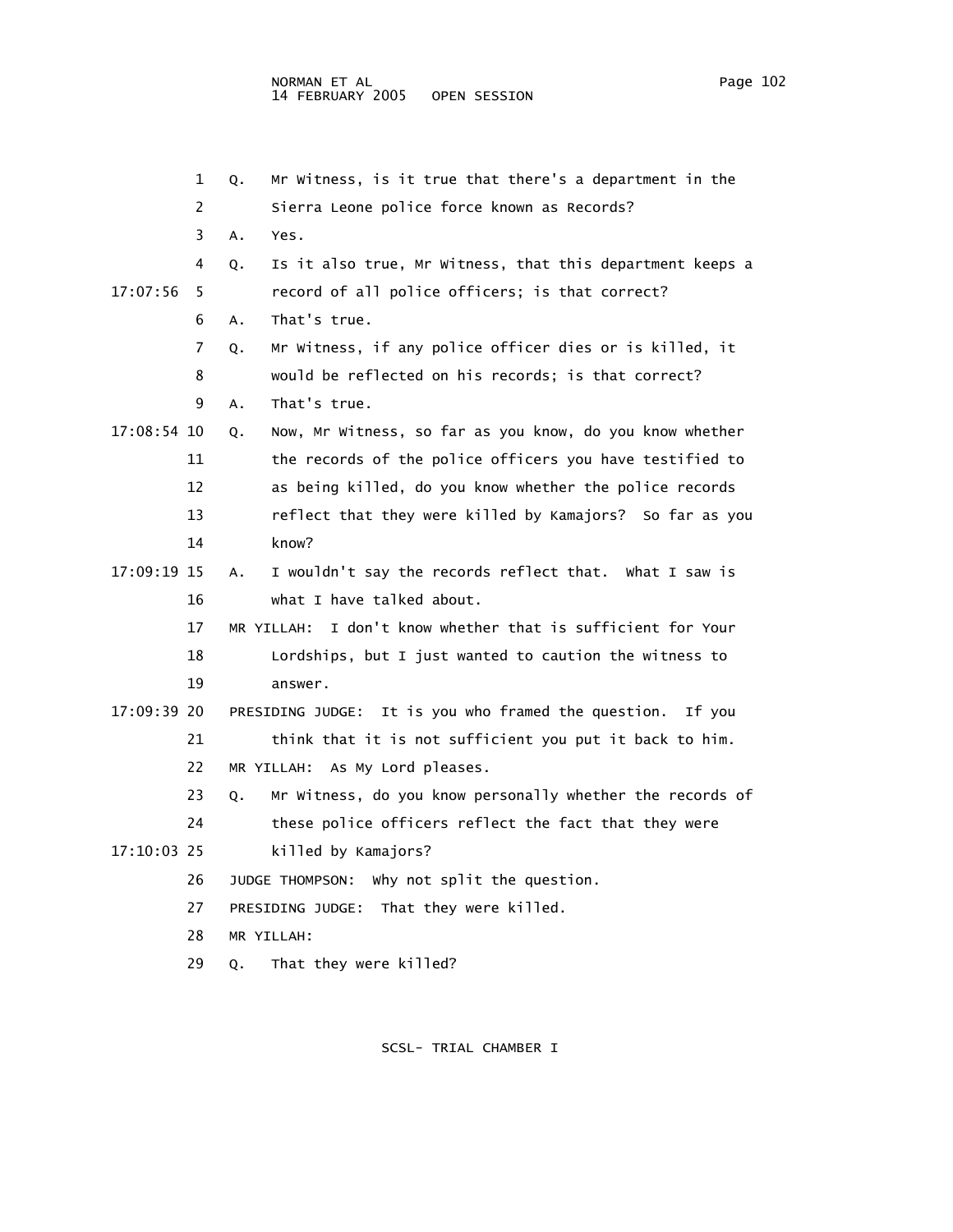|             | 1  | I told you just now that those whom I know -- those whom<br>Α. |
|-------------|----|----------------------------------------------------------------|
|             | 2  | I saw being killed is what I know. I do not know about         |
|             | 3  | orders because I was not there.                                |
|             | 4  | No, no. Counsel wants to know whether the<br>PRESIDING JUDGE:  |
| 17:10:35    | 5  | records, the records of those policemen who were killed,       |
|             | 6  | reflect that fact -- whether those records reflect that        |
|             | 7  | fact. We're not saying that you -- we're not contesting        |
|             | 8  | the fact that you're saying what you know, but he is           |
|             | 9  | taking you on the records, the records section of your         |
| 17:10:59 10 |    | police services.                                               |
|             | 11 | Isn't it also a presumption here that he<br>JUDGE THOMPSON:    |
|             | 12 | knows -- I think you're asking whether he knows whether        |
|             | 13 | the records do reflect that or are you suggesting that         |
|             | 14 | there should be $-$ could we switch off his $-$                |
| 17:11:27 15 |    | MR YILLAH: Yes.<br>My Lord, $I$ --                             |
|             | 16 | Just a minute. Are you saying that he ought<br>JUDGE THOMPSON: |
|             | 17 | to know, because it is clearly arguable you that he may        |
|             | 18 | not be the custodian of the records but you're saying          |
|             | 19 | that you want him to answer whether he knows, he has any       |
| 17:11:55 20 |    | knowledge.                                                     |
|             | 21 | MR YILLAH: As My Lord pleases, because he had agreed to        |
|             | 22 | earlier questions that he knows about the various organs       |
|             | 23 | of the Sierra Leone police.                                    |
|             | 24 | JUDGE THOMPSON: Yes, but did he not agree about being          |
| 17:12:05 25 |    | custodian.                                                     |
|             | 26 | MR YILLAH: No, he did not agree, but I asked him whether he    |
|             | 27 | knows personally.                                              |
|             | 28 | JUDGE THOMPSON: That's what I wanted to be clear about.        |
|             | 29 | MR YILLAH: As My Lord pleases.                                 |
|             |    |                                                                |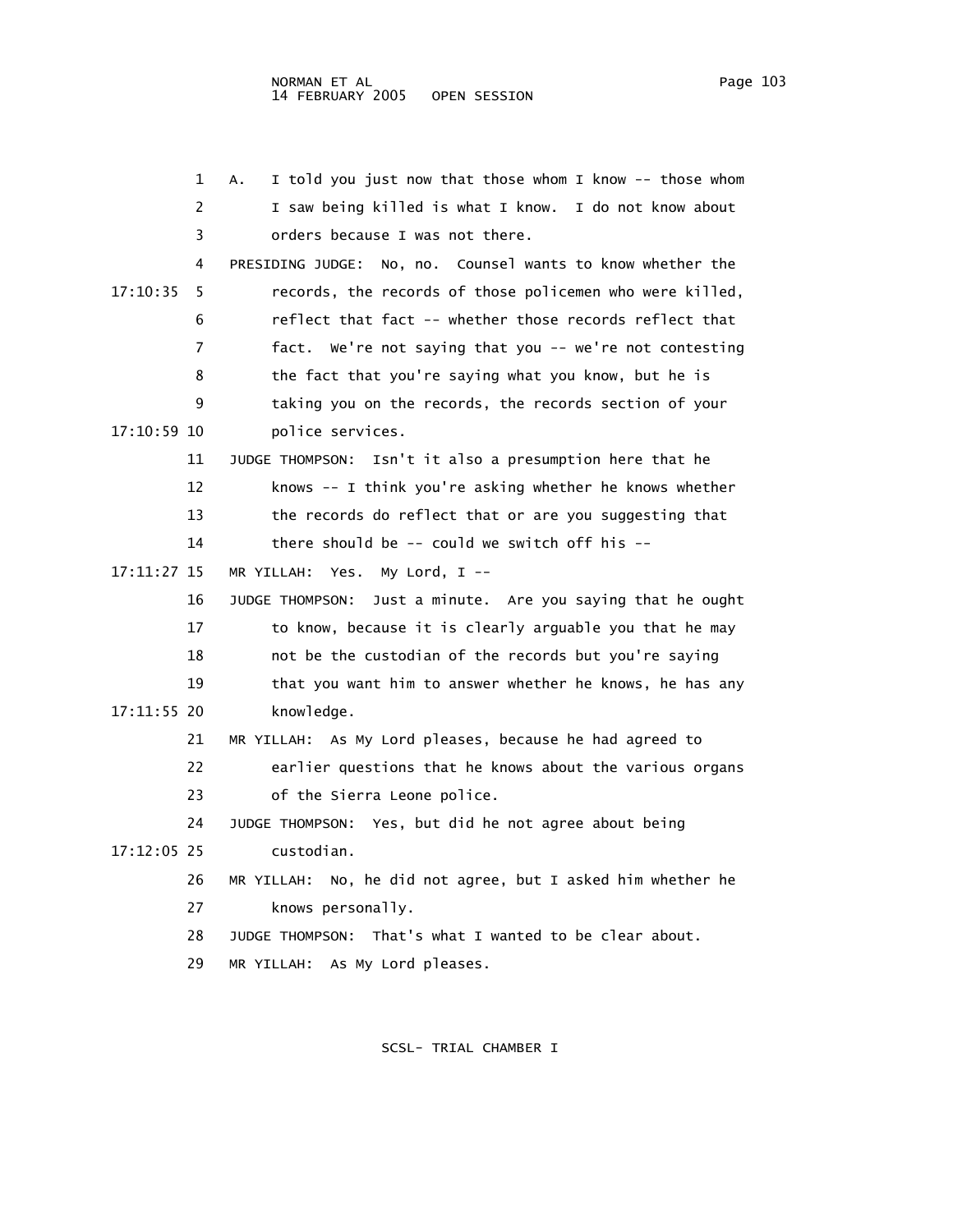|             | JUDGE BOUTET: You may know about a department in the police<br>1           |
|-------------|----------------------------------------------------------------------------|
|             | 2<br>that deals with records without knowing of records, so it             |
|             | 3<br>is quite different.                                                   |
|             | MR YILLAH: That's what I want him to say, My Lord.<br>4                    |
| 17:12:20    | JUDGE BOUTET: Well, ask him the question clearly. It's not<br>5            |
|             | The witness seems to be a bit confused and we are<br>6<br>clear.           |
|             | $\overline{7}$<br>too as to exactly what it is you're trying to establish. |
|             | As My Lord pleases.<br>8<br>MR YILLAH:                                     |
|             | 9<br>You can suggest whatever you want, I mean,<br>JUDGE BOUTET:           |
| 17:12:28 10 | you're in cross-examination, but it is not clear.                          |
| 11          | MR YILLAH: As My Lord pleases.                                             |
| 12          | Mr Witness, do you personally know whether the records of<br>Q.            |
| 13          | the police officers whom you stated have been killed                       |
| 14          | reflect -- do you personally know whether the records of                   |
| 17:12:58 15 | the police officers that you testified as being killed                     |
| 16          | reflect the fact that they were killed by Kamajors?                        |
| 17          | PRESIDING JUDGE: No, not by Kamajors.                                      |
| 18          | Reflect the fact that they were killed.<br>MR YILLAH:                      |
| 19          | PRESIDING JUDGE: Yes, they were killed. That's fine.                       |
| 17:13:10 20 | MR YILLAH: As My Lord pleases.                                             |
| 21          | Those whom I've spoken about, I know that they<br>THE WITNESS:             |
| 22          | killed. Personally, I know that they killed them.                          |
| 23          | Because I saw when they killed them.                                       |
| 24          | PRESIDING JUDGE: Mr Witness, that is not it. Mr Witness, you               |
| 17:13:30 25 | have told us with your experience in the police that the                   |
| 26          | police department has a records division, a records                        |
| 27          | department and that this record is kept in the offices                     |
| 28          | and that if a police officer dies, normally, his records                   |
| 29          | will reflect the fact that he is dead. Are you following                   |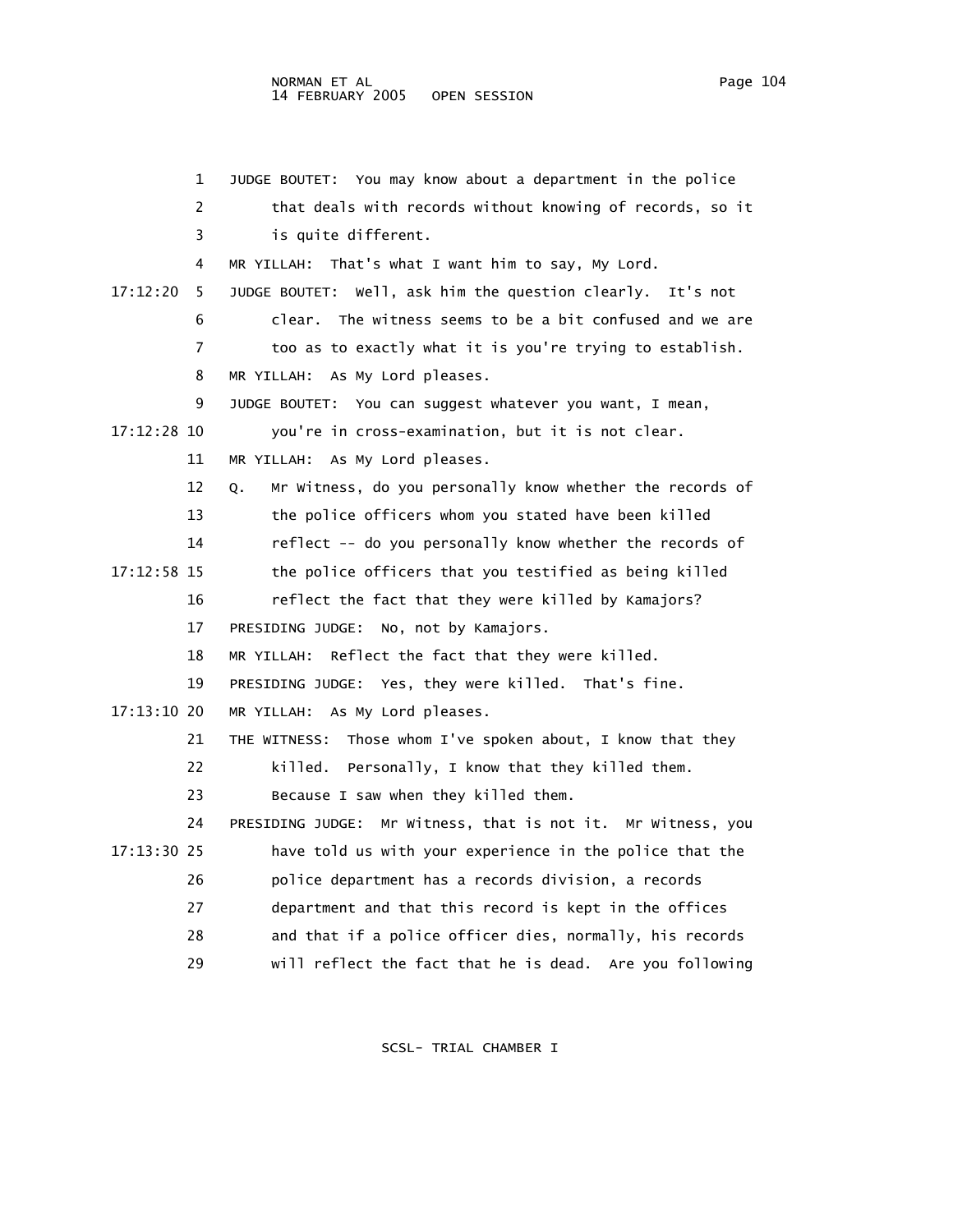1 me? 2 THE WITNESS: Yes, My Lord. 3 PRESIDING JUDGE: Okay. What learned counsel wants to know 4 from you is whether you know, whether you have within 17:14:09 5 your knowledge the fact that the records of these 6 officers who were killed reflect that fact. Do you know 7 whether the records - forget about your knowing they were 8 killed - do know whether their records reflect the fact 9 that they were killed? 17:14:32 10 THE WITNESS: I know. The records shows that because they 11 have given them their benefits to their women, their 12 wives. If they had not killed them, they should be 13 working by now. 14 JUDGE BOUTET: But this is not clearly the answer to your 17:15:12 15 question. Your question was do you personally know, 16 personally know if the records indicate that they were 17 killed. The answer as I get it is: Well, essentially, 18 they should because they are receiving pension. 19 MR YILLAH: Yes, My Lord, it doesn't still answer my question. 17:15:30 20 JUDGE BOUTET: Mr Witness, have you seen police records in 21 your career? 22 THE WITNESS: I didn't come to Freetown to check for their 23 record, but their wives had come and they had collected 24 their benefits, that is to say they had been killed. 17:15:57 25 MR YILLAH: There is still a difference, My Lord. 26 Q. Mr Witness -- 27 PRESIDING JUDGE: Why don't we have it on record that he does 28 not know. 29 MR YILLAH: As My Lord pleases.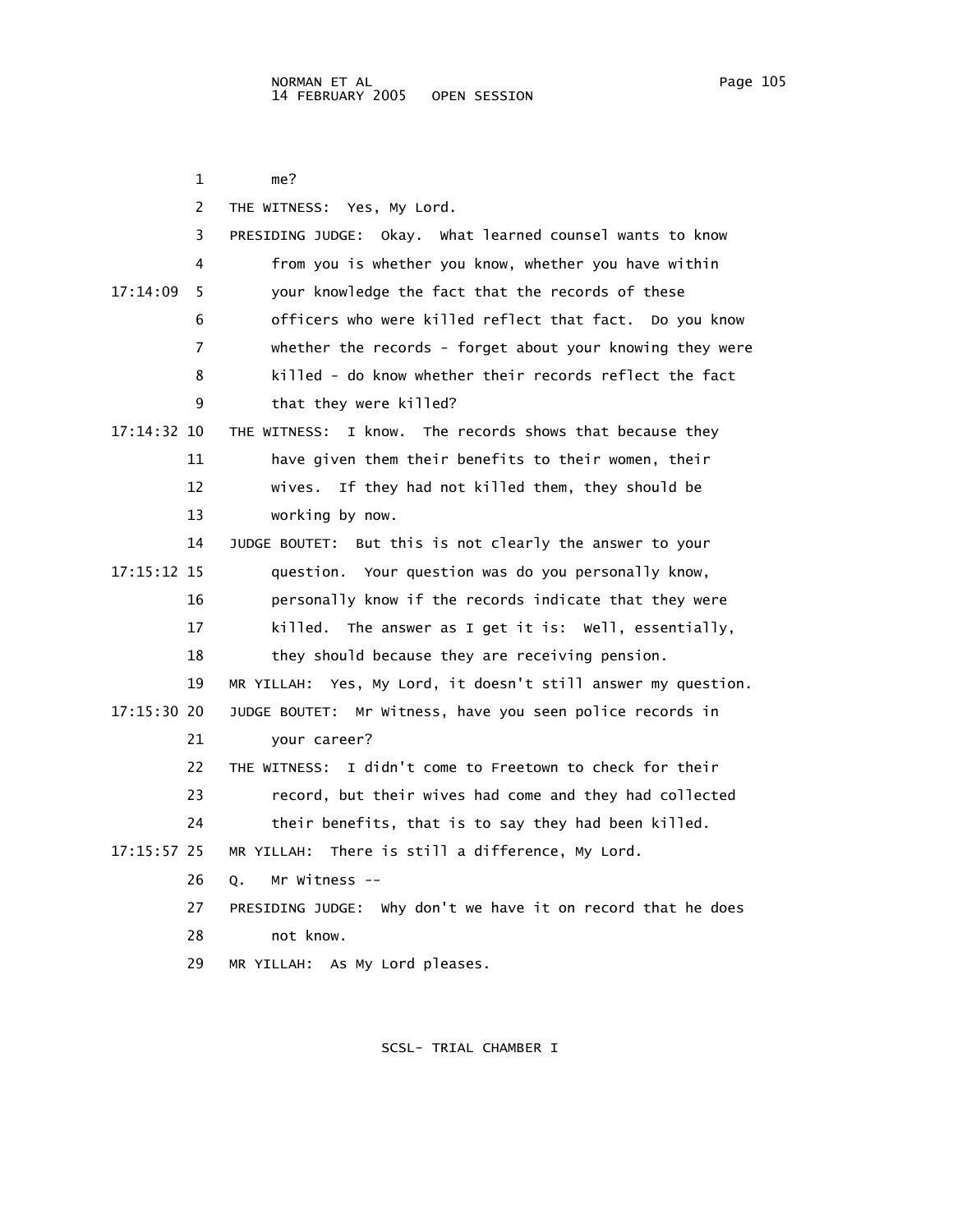| Page | 106 |
|------|-----|
|      |     |

|             | 1  | Instead of stretching this, why don't we<br>PRESIDING JUDGE:    |
|-------------|----|-----------------------------------------------------------------|
|             | 2  | have it on record that he doesn't know whether the              |
|             | 3  | records reflect this fact. And then, of course, we              |
|             | 4  | couple this with what we have on record, as a reply which       |
| 17:16:16    | 5  | is given to your question. To him, it must be reflected         |
|             | 6  | in the records because the widows have received                 |
|             | 7  | compensation, the benefits and if they were alive they          |
|             | 8  | should have been working and they should have been on           |
|             | 9  | duty somewhere as per now.                                      |
| 17:16:29 10 |    | MR YILLAH: As My Lord pleases. I will not stretch the point     |
|             | 11 | further.                                                        |
|             | 12 | PRESIDING JUDGE:<br>Yes.                                        |
|             | 13 | MR YILLAH:                                                      |
|             | 14 | Mr Witness, do you know whether the Sierra Leone police<br>Q.   |
| 17:16:41 15 |    | force, as an institution, opened investigations into the        |
|             | 16 | death of their personnel in Bo?                                 |
|             | 17 | I don't know.<br>Α.                                             |
|             | 18 | Mr Witness, did you say you were attached to the criminal<br>Q. |
|             | 19 | investigations department?                                      |
| 17:17:24 20 |    | Yes, My Lord.<br>Α.                                             |
|             | 21 | And is it correct, Mr Witness, to state that if the<br>Q.       |
|             | 22 | Sierra Leone police had conducted investigations, your          |
|             | 23 | department, CID, would have been in the forefront; is           |
|             | 24 | that correct?                                                   |
| 17:18:04 25 |    | Α.<br>Yes.                                                      |
|             | 26 | So, Mr Witness, did you as a CID officer, personally, did<br>Q. |
|             | 27 | you report this matter to the leadership of the Sierra          |
|             | 28 | Leone police force?                                             |
|             | 29 | I cannot report that because they know.<br>А.                   |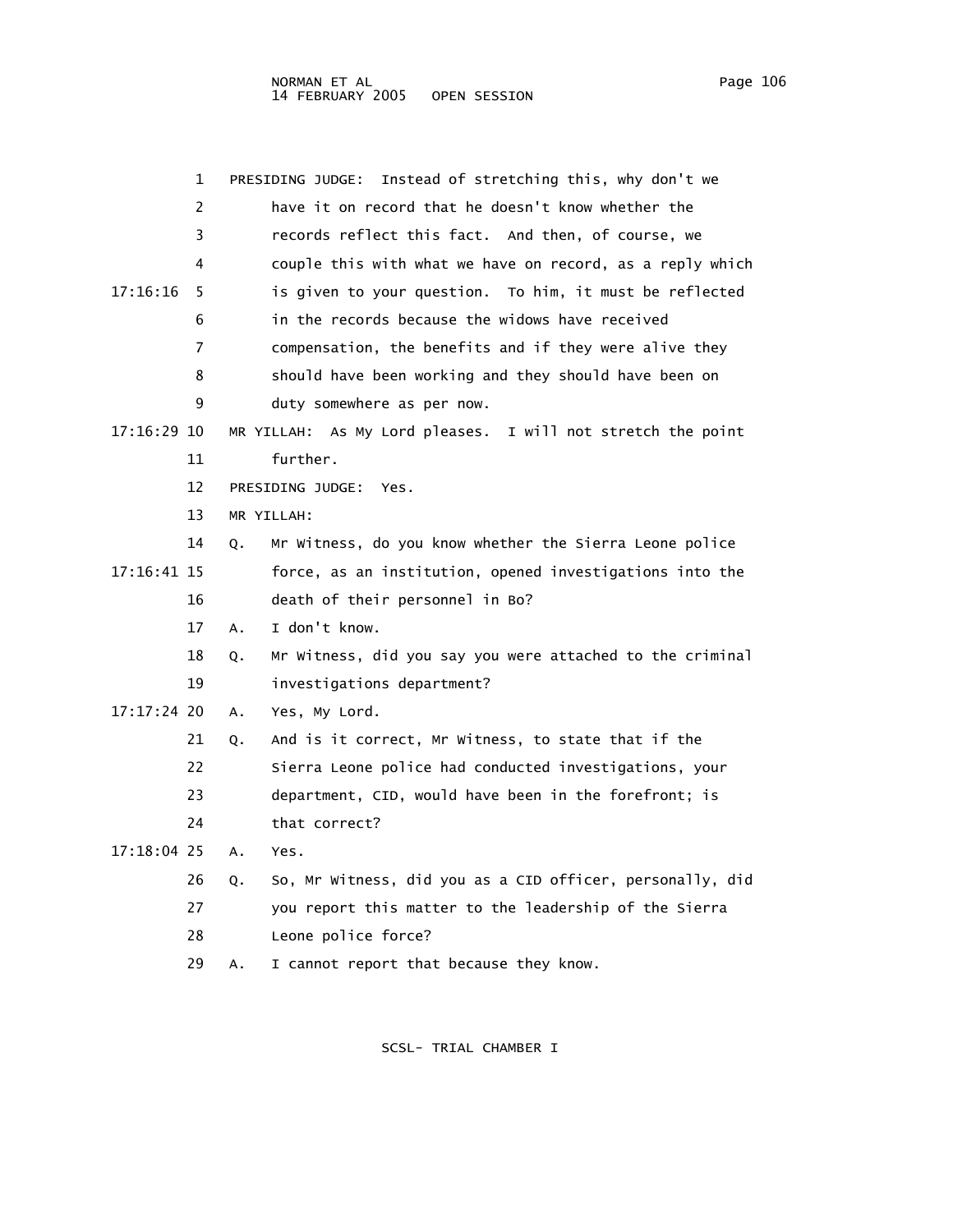1 Q. Mr witness? 2 A. Yes, My Lord. 3 Q. Did you at any time identify the graves of those you 4 allege killed to the investigators from the Office of the 17:19:37 5 Prosecutor? 6 A. They didn't ask me. I know them. If they ask me, I'll 7 show them. 8 Q. Mr Witness, in your 28 years career -- 9 A. Yes, My Lord. 17:20:16 10 Q. -- have you investigated serious matters like murder, 11 treason, have you ever investigated such offences? 12 A. I have investigated murder, but I have not investigated 13 treason yet. 14 Q. Mr Witness? 17:20:51 15 A. Yes, My Lord. 16 Q. Did you suggest to the investigators the location of 17 these graves? Did you suggest that to them? 18 A. I didn't suggest. I showed them one of the graves, that 19 this is Eric Freeman's grave as we were passing by. 17:21:41 20 Q. Mr Witness? 21 A. Yes, My Lord. 22 Q. Is it true that before the Kamajors came to Bo Town, they 23 had sent warnings to civilians and unarmed people to 24 leave the town? Is it true? 17:22:00 25 A. They didn't send any warning. 26 Q. Is it also true, Mr Witness, that on entering Bo the 27 Kamajors received heavy fire from the police barracks 28 area?

SCSL- TRIAL CHAMBER I

29 A. No. That's why we wore a white piece of cloth to welcome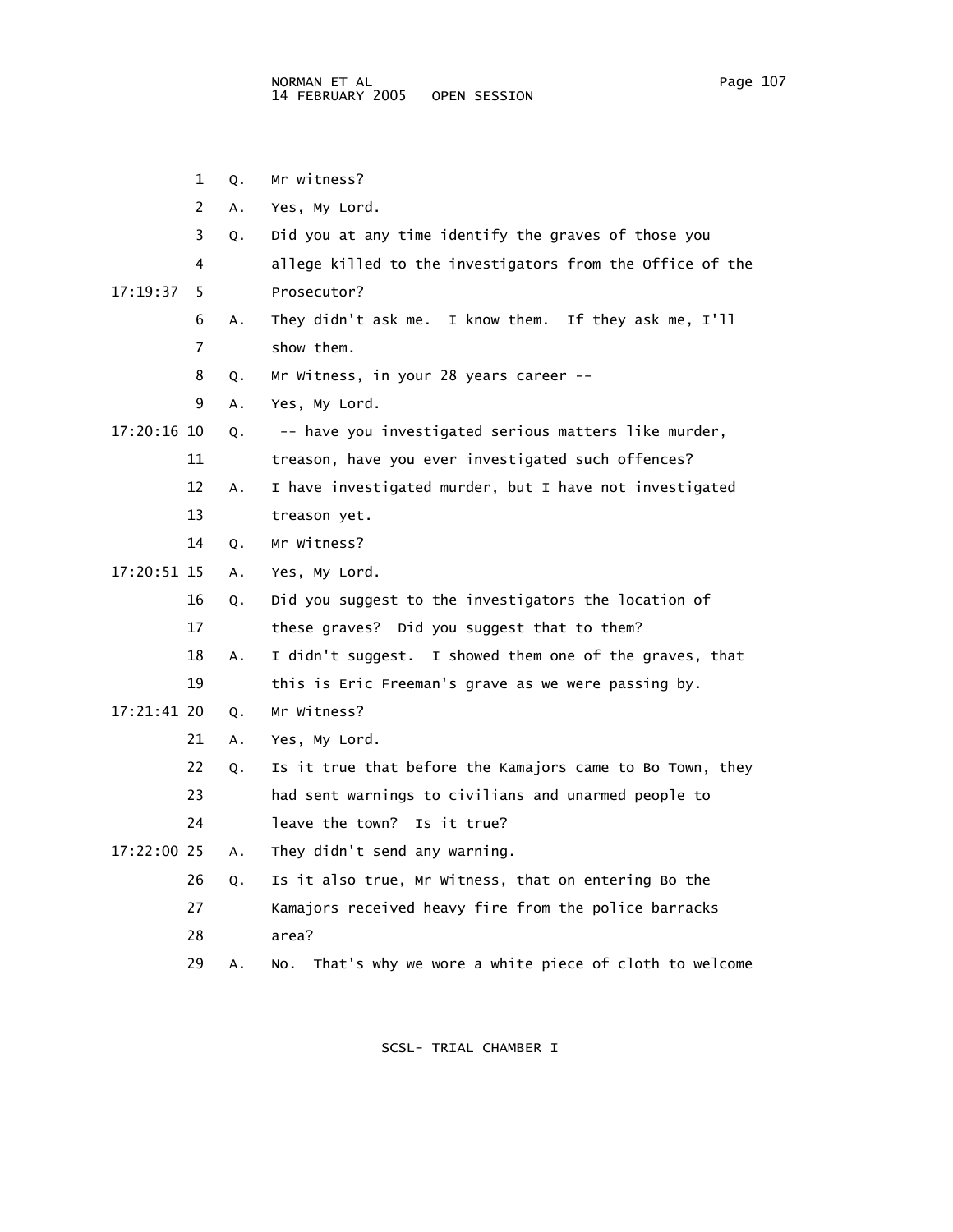|             | 1  | them.                                                           |
|-------------|----|-----------------------------------------------------------------|
|             | 2  | So Mr Witness, it would not be correct if any person had<br>Q.  |
|             | 3  | said to this tribunal that there was exchange of fire in        |
|             | 4  | Bo police barracks area between people in the barracks          |
| 17:23:58    | 5  | and Kamajors. It would not be correct?                          |
|             | 6  | If somebody says that, maybe he would be correct, but I<br>Α.   |
|             | 7  | didn't see that.                                                |
|             | 8  | Mr Witness?<br>Q.                                               |
|             | 9  | Yes, My Lord.<br>Α.                                             |
| 17:24:51 10 |    | There is a radio station in Bo; is that correct?<br>Q.          |
|             | 11 | Not one, but three.<br>Α.                                       |
|             | 12 | Mr Witness?<br>Q.                                               |
|             | 13 | Yes, My Lord.<br>А.                                             |
|             | 14 | Were there any funeral announcements, police funeral<br>Q.      |
| 17:25:32 15 |    | announcements for the people you've mentioned on the            |
|             | 16 | radio stations in Bo?                                           |
|             | 17 | There was no time for them to even work, so they couldn't<br>А. |
|             | 18 | have made an announcement.                                      |
|             | 19 | MR YILLAH: Again, My Lords, I don't know. I seek Your           |
| 17:25:56 20 |    | Lordships' guidance here.                                       |
|             | 21 | JUDGE BOUTET: It is your cross-examination. If you're not       |
|             | 22 | happy with the answer, carry on. We're not to limit you         |
|             | 23 | in your cross-examination.                                      |
|             | 24 | MR YILLAH: As My Lord pleases.                                  |
| 17:26:05 25 |    | Mr Witness?<br>Q.                                               |
|             | 26 | Yes, My Lord.<br>А.                                             |
|             | 27 | My question, do you know whether the three radio stations<br>Q. |
|             | 28 | in Bo announced the funeral service of the people you've        |

29 alleged were killed?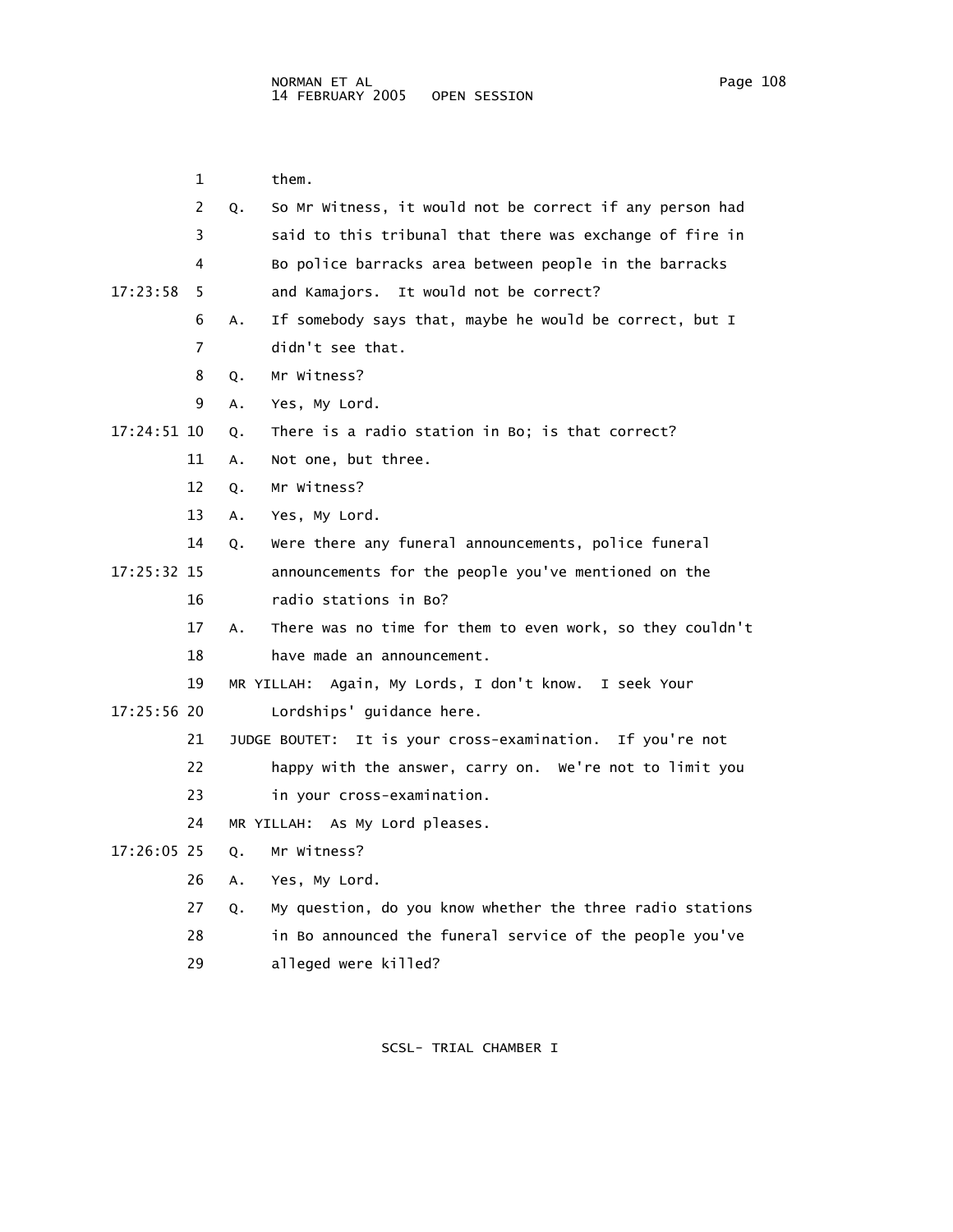|             | 1  | At that particular time nobody left there, because even<br>А.    |
|-------------|----|------------------------------------------------------------------|
|             | 2  | the radio stations were abandoned, so there was no time          |
|             | 3  | to make an announcement.                                         |
|             | 4  | Now, let me take you further, Mr Witness, after that<br>Q.       |
| 17:26:54    | 5  | moment when the dust had settled down, was there any             |
|             | 6  | radio announcement regarding the funeral of the people           |
|             | 7  | you've alleged were killed, after that period?                   |
|             | 8  | But before you make an announcement, you have to pay<br>А.       |
|             | 9  | money and we had no money so we just sat down. We just           |
| 17:27:26 10 |    | did the sacrifices and we sat down.                              |
|             | 11 | You don't seem to understand the question, Mr Witness.<br>Q.     |
|             | 12 | My question is during that period that even the radio            |
|             | 13 | stations were abandoned, we're taking it a stage further.        |
|             | 14 | [Overlapping speakers] you can tell the witness<br>JUDGE BOUTET: |
| 17:27:47 15 |    | what you mean by a stage further. The witness told you           |
|             | 16 | that he came back in April, I think it was in April of           |
|             | 17 | 1998 or 2000.                                                    |
|             | 18 | I will take the cue, My Lord.<br>MR YILLAH:                      |
|             | 19 | I mean, you used the term "when the dust<br>JUDGE BOUTET:        |
| 17:28:02 20 |    | settled," when is that time frame.                               |
|             | 21 | MR YILLAH:                                                       |
|             | 22 | Mr, Witness?<br>Q.                                               |
|             | 23 | Yes, My Lord.<br>Α.                                              |
|             | 24 | You said in your evidence-in-chief that you returned to<br>Q.    |
| 17:28:13 25 |    | Bo in April of 1998?                                             |
|             | 26 | Yes.<br>Α.                                                       |
|             | 27 | Now during that time, had the government of President<br>Q.      |
|             | 28 | Kabbah been restored back to Sierra Leone?                       |
|             | 29 | That's what I said. Hinga Norman went there.<br>А.<br>He was     |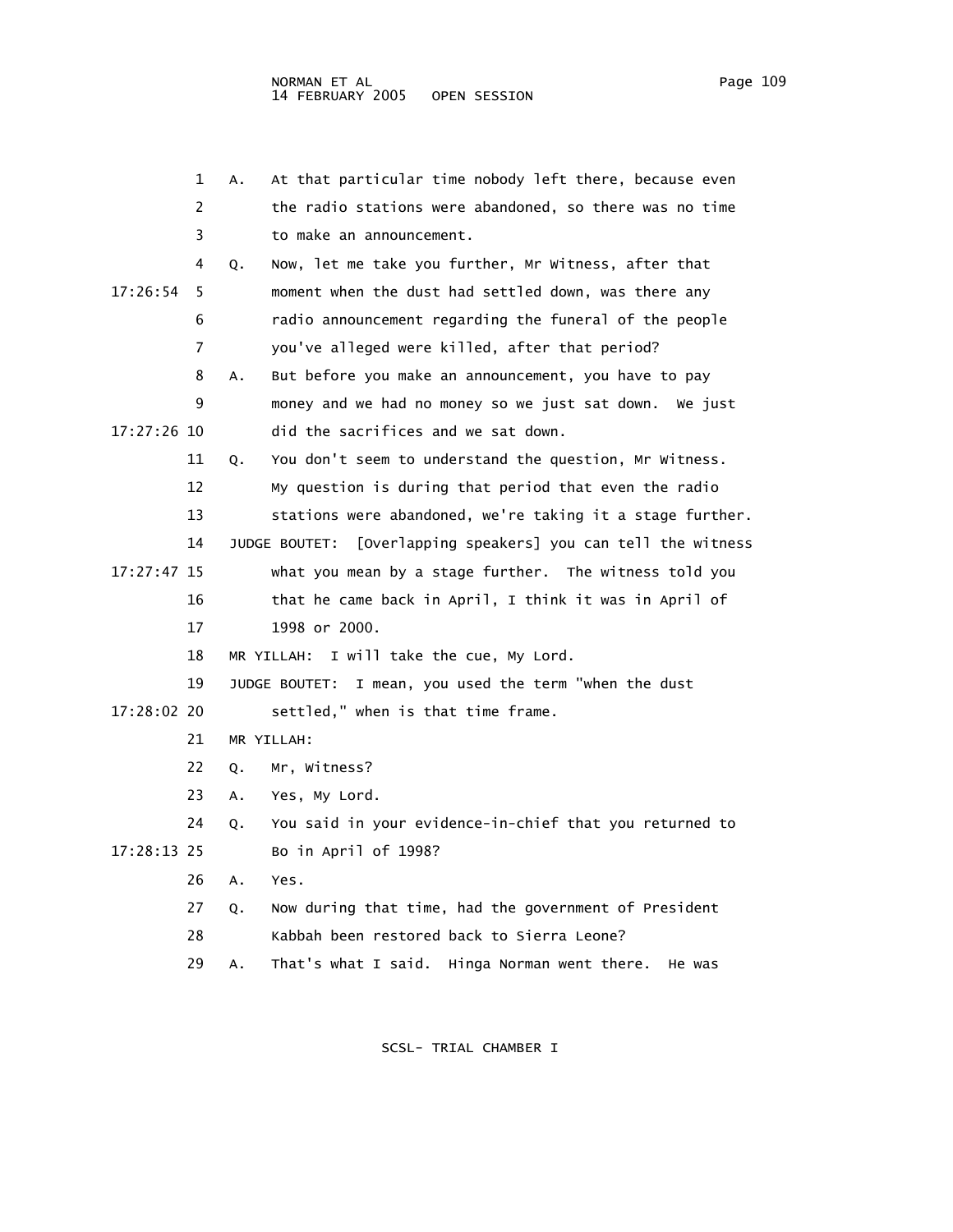|             | 1  |    | made minister of defence, deputy minister of defence.       |
|-------------|----|----|-------------------------------------------------------------|
|             | 2  | Q. | Mr Witness, my question was in April of 1998, is it true    |
|             | 3  |    | that the government of Tejan Kabbah had been restored       |
|             | 4  |    | back to Sierra Leone, including Bo is this?                 |
| 17:28:58    | 5  | Α. | Yes, they had brought it back.                              |
|             | 6  | Q. | Were the radio stations functioning during that time?       |
|             | 7  | A. | Well, at that particular moment they weren't working.       |
|             | 8  |    | PRESIDING JUDGE: And even if they were working he has said  |
|             | 9  |    | they didn't have money to make those announcements they     |
| 17:29:39 10 |    |    | just did the ordinary rituals and --                        |
|             | 11 |    | MR YILLAH: My Lord, I don't want to venture into that area. |
|             | 12 |    | I just want him to help this tribunal as far as he knows.   |
|             | 13 |    | PRESIDING JUDGE:<br>Yes.                                    |
|             | 14 |    | MR YILLAH:                                                  |
| 17:29:55 15 |    | Q. | Mr Witness, at any time, let us say after April at any      |
|             | 16 |    | time, do you know whether the radio stations in Bo made     |
|             | 17 |    | the funeral announcements of the people you allege have     |
|             | 18 |    | been killed at any other time?                              |
|             | 19 | Α. | Those who were killed, the man who was kill was my family   |
| 17:30:18 20 |    |    | member. We were not able to make any radio announcement.    |
|             | 21 |    | That's what I'm telling you. We had no money.               |
|             | 22 | Q. | Thank you very much, Mr Witness. Mr Witness, you do you     |
|             | 23 |    | ware police uniform as a CID personnel, do you?             |
|             | 24 | Α. | No, I don't wear uniform.                                   |
| 17:30:50 25 |    | Q. | And is it correct to say that when a parade is being        |
|             | 26 |    | conducted, it -- such a parade would only be conducted by   |
|             | 27 |    | police officers dressed in uniform -- in uniforms?<br>Is it |
|             | 28 |    | correct?                                                    |
|             | 29 | А. | It was a composition of CID personnel.                      |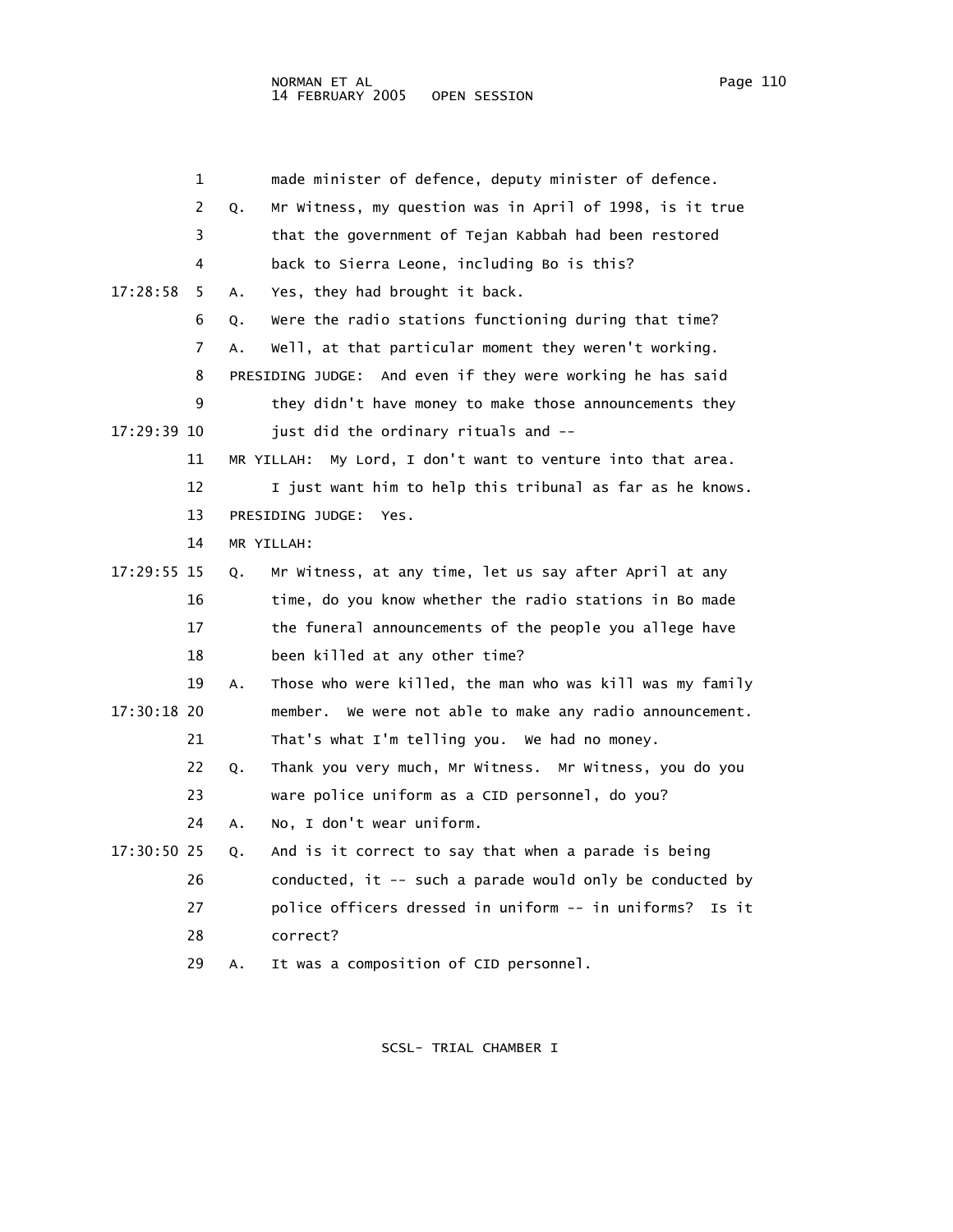|             | 1  | Please answer the question. When a parade is normally<br>Q.      |
|-------------|----|------------------------------------------------------------------|
|             | 2  | conducted to receive a dignitary, is it correct to say           |
|             | 3  | that such a parade is only conducted by policemen who are        |
|             | 4  | dressed in their uniforms; it is correct or not?                 |
| 17:31:54    | 5  | It is not the policemen who wear uniforms, it is all of<br>А.    |
|             | 6  | them every section of the police force was standing              |
|             | 7  | there.                                                           |
|             | 8  | He's told you he does not wear a uniform.<br>JUDGE BOUTET:<br>So |
|             | 9  | if you say in their uniform, his uniform is a suit.<br>So        |
| 17:32:13 10 |    | it depends that. That's not a question you ask.                  |
|             | 11 | MR YILLAH: As My Lord pleases. My Lord, there is definitely      |
|             | 12 | a reason for that question.                                      |
|             | 13 | JUDGE BOUTET: Ask the question precisely. I didn't really.       |
|             | 14 | MR YILLAH: That is what I'm asking now.                          |
| 17:32:23 15 |    | Mr Witness, during your 28 years in the Sierra Leone<br>Q.       |
|             | 16 | police force --                                                  |
|             | 17 | A.<br>Yes.                                                       |
|             | 18 | -- do CID personnel participate in conducting parades?<br>Q.     |
|             | 19 | Do they?                                                         |
| 17:32:37 20 |    | Yes, we all do stand there.<br>Α.                                |
|             | 21 | So they participate without wearing uniforms?<br>Q.              |
|             | 22 | JUDGE BOUTET: Ask him what they wear to parades rather           |
|             | 23 | than $--$                                                        |
|             | 24 | THE WITNESS: Yes, all of us. We are all personnel.               |
| 17:33:01 25 |    | I would answer to you that my uniform is my<br>JUDGE BOUTET:     |
|             | 26 | civilian attire because that is what he works with.              |
|             | 27 | MR YILLAH: As My Lord pleases.                                   |
|             | 28 | Mr Witness?<br>Q.                                                |
|             | 29 | Yes, My Lord.<br>Α.                                              |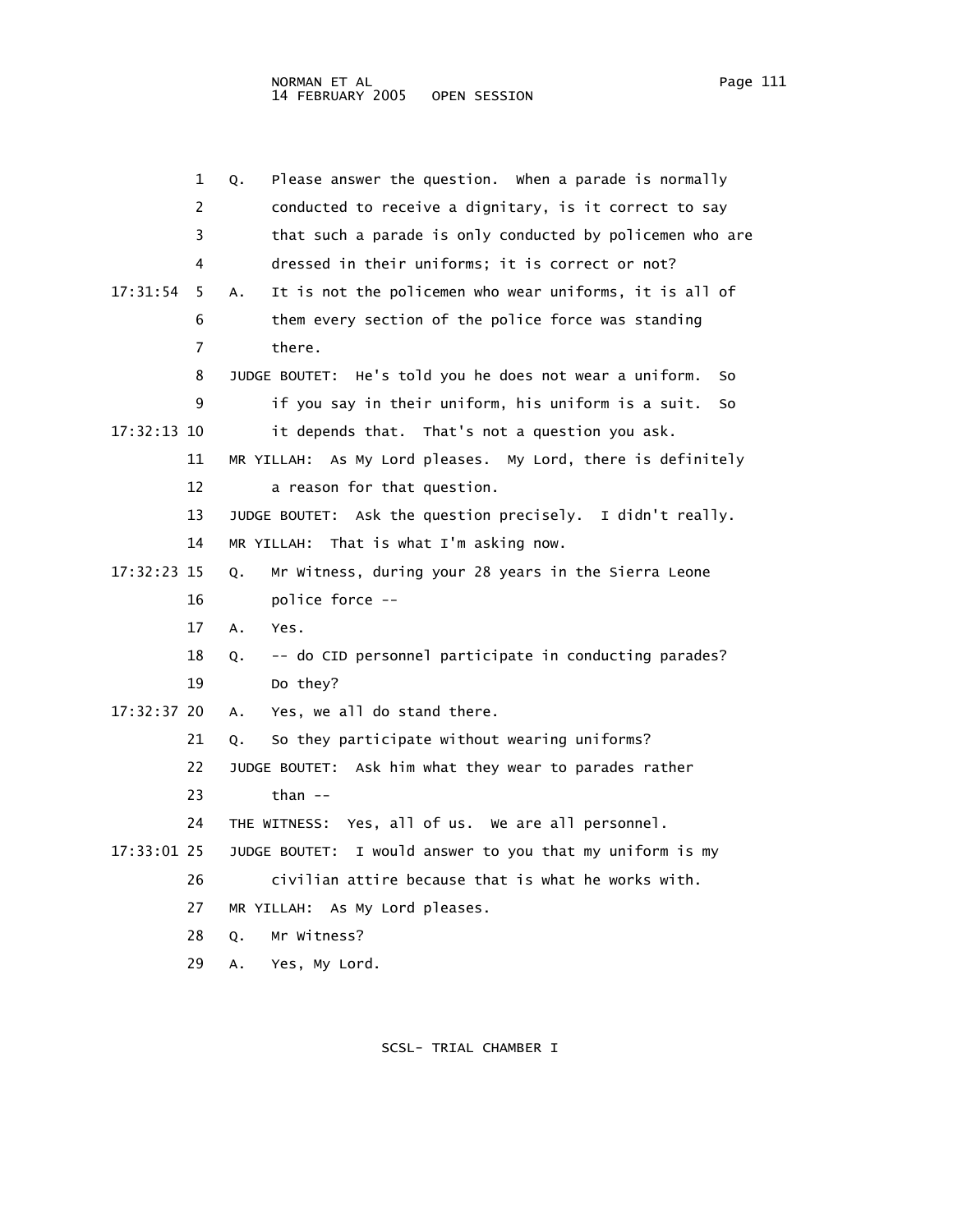|               | 1  | 0. | Did Mr Norman visit Bo in his capacity as minister?       |
|---------------|----|----|-----------------------------------------------------------|
|               | 2  | A. | We knew him as deputy minister, so any time he goes       |
|               | 3  |    | there, that is how we called him.                         |
|               | 4  | Q. | Do you know what date in April he went to Bo, according   |
| 17:33:54      | 5  |    | to you?                                                   |
|               | 6  | А. | I wouldn't know. It was sometime in April.                |
|               | 7  | Q. | Mr Witness?                                               |
|               | 8  | A. | Yes, My Lord.                                             |
|               | 9  | Q. | Do you know whether the visit of a minister was broadcast |
| 17:34:14 10   |    |    | on the news in Bo? Do you know?                           |
|               | 11 | A. | That's his home. When he is coming they do not announce   |
|               | 12 |    | it over the radio. When he comes sometimes he would       |
|               | 13 |    | visit us where he meets us.                               |
|               | 14 | Q. | Do you know whether the parade that was conducted for him |
| 17:34:38 15   |    |    | was broadcast over the news, Mr Witness?                  |
|               | 16 | Α. | NO.                                                       |
|               | 17 |    | JUDGE BOUTET: Do you say that it was not broadcast or you |
|               | 18 |    | don't know?                                               |
|               | 19 |    | THE WITNESS: I don't know.                                |
| $17:35:06$ 20 |    |    | MR YILLAH:                                                |
|               | 21 | Q. | Mr Witness, I want you to tell this Court --              |
|               | 22 | Α. | Yes, My Lord.                                             |
|               | 23 | Q. | -- in your experience and so far as you know, is it the   |
|               | 24 |    | regular practice that when dignitaries visit Bo that such |

17:35:30 25 visit is broadcast on the news? So far as you know.

26 A. Not all visits. Some visits are spontaneous, while

- 27 others are broadcast that this person is coming.
- 28 Q. Now, Mr Witness, a visit that receives a parade, do you

29 know -- or so far as you know, do you know whether such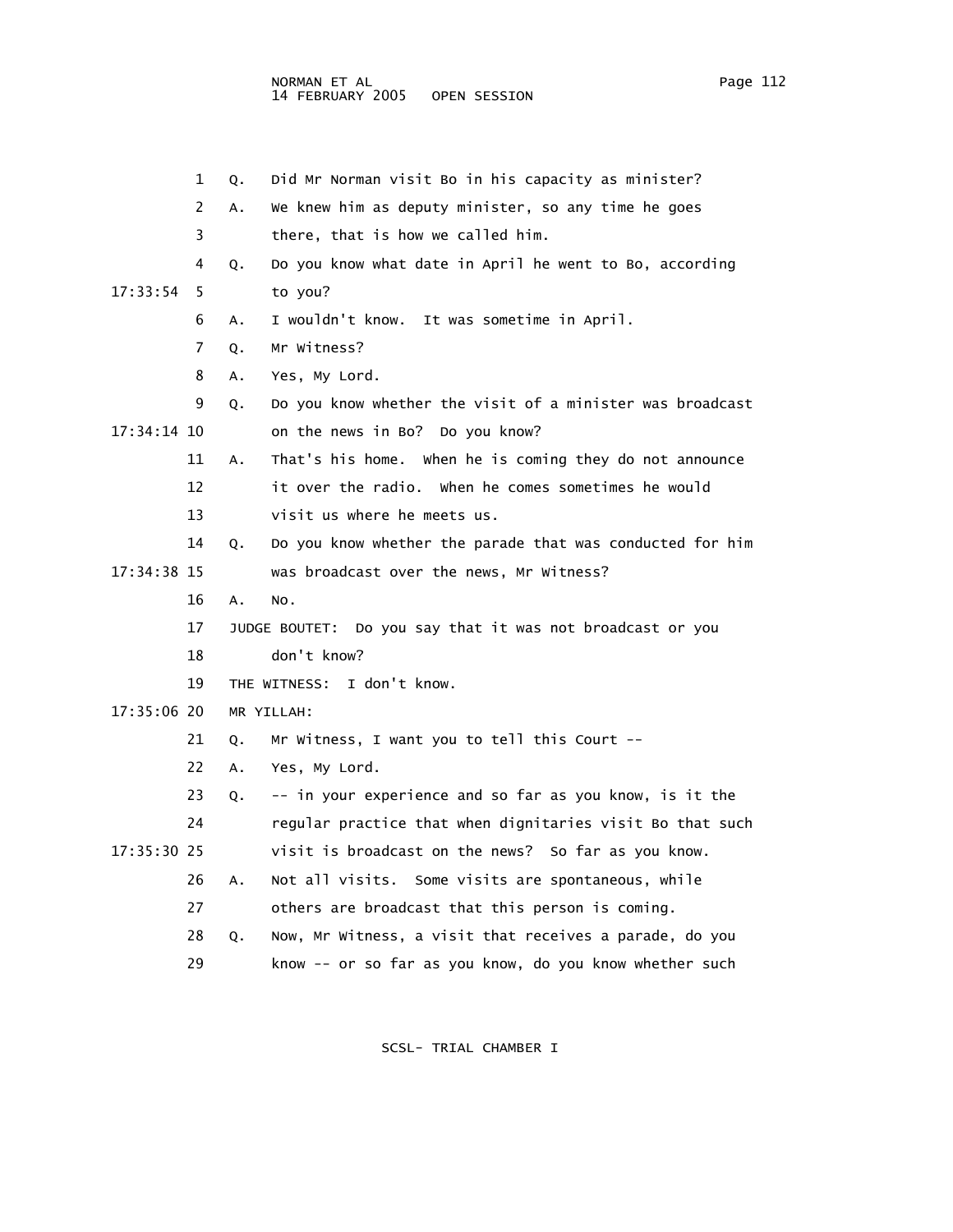| 1              | visit are broadcast on the news?                              |
|----------------|---------------------------------------------------------------|
| 2              | MR KAMARA: Objection, Your Honour. This question has been     |
| 3              | answered. The witness had answered that he doesn't know       |
| 4              | about that. Let's move on. He has answered that               |
| 17:36:12<br>5  | specifically, that that parade was not broadcasted over       |
| 6              | the radio and that he doesn't know and the Presiding          |
| $\overline{7}$ | Judge I believe -- Judge Boutet, I'm sorry, he made it        |
| 8              | clear as to whether that particular parade was                |
| 9              | broadcasted or not.                                           |
| 17:36:36 10    | JUDGE BOUTET: He doesn't know.                                |
| 11             | MR YILLAH: My Lord, my learned friend has misstated the facts |
| 12             | to this Court. My Lord, the previous question was that        |
| 13             | particular parade. This question, My Lord -- this is          |
| 14             | visits that attract parades, whether it is regular so far     |
| 17:36:54 15    | as he knows.                                                  |
| 16             | JUDGE BOUTET: He has answered that too. He said some are      |
| 17             | broadcast, some are not. When dignitaries show up at the      |
| 18             | last moment it is not.                                        |
| 19             | MR YILLAH: No, My Lord, the previous question was visits      |
| 17:37:07 20    | generally, by dignitaries. This one is visits that are        |
| 21             | complete with parade. Are such visits broadcasted on the      |
| 22             | news so far as he knows?                                      |
| 23             | JUDGE THOMPSON: Let me ask, why does he have to know this?    |
| 24             | This question sound so abstruse. I don't know that why        |
| 17:37:31 25    | is it that all visits accompanied by parade are               |
| 26             | broadcast. Where do we know this? In other words, where       |
| 27             | does this concept come from? And particularly in the          |
| 28             | context of a society where the radio system may not be as     |
| 29             | sophisticated or developed as in other systems.<br>And        |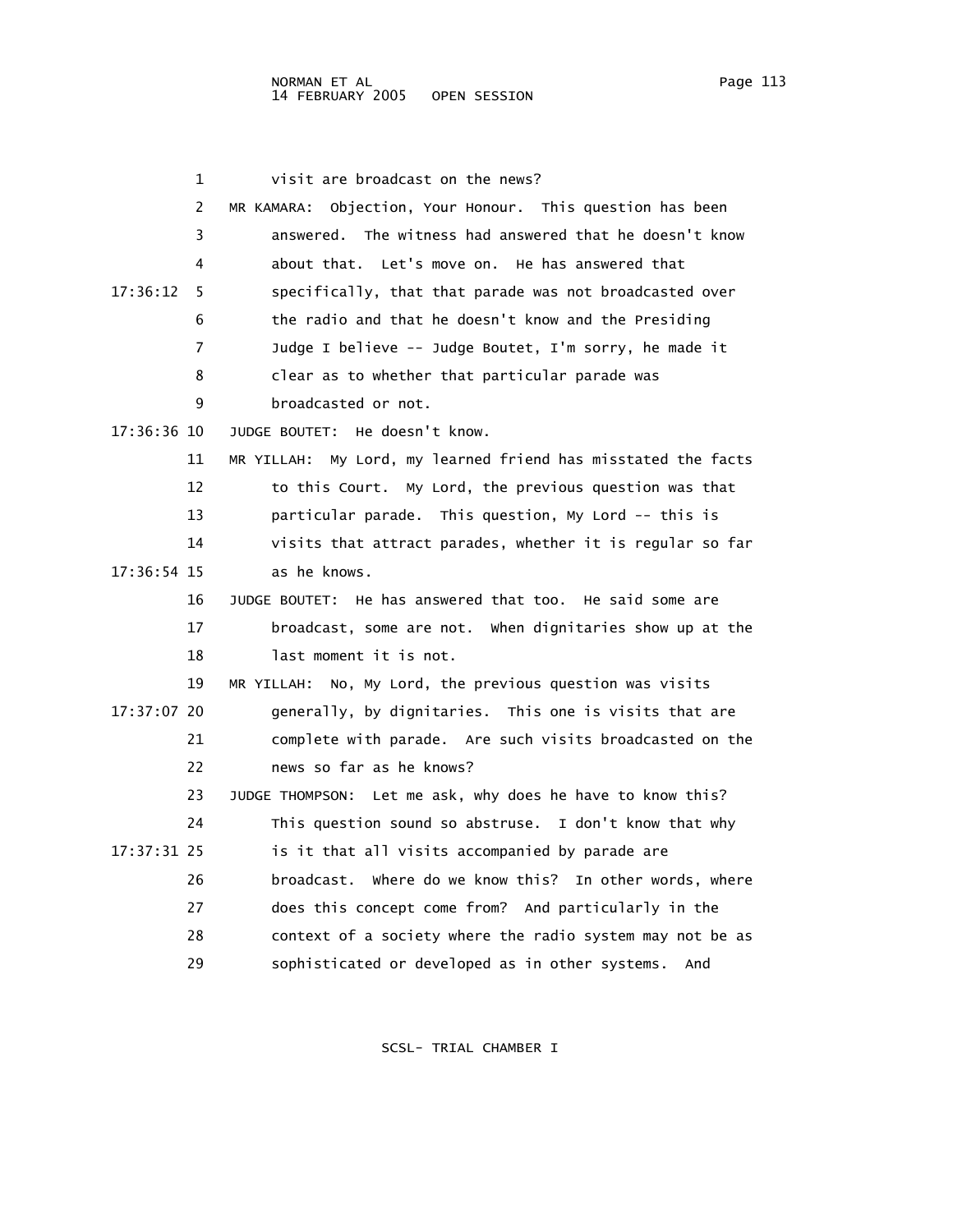| 1             | perhaps you need to persuade me as to why it is so             |
|---------------|----------------------------------------------------------------|
| 2             | germane that this police officer should know whether some      |
| 3             | visits which are going to be accompanied by parade would       |
| 4             | in fact be broadcast or not broadcast. He has not said         |
| 17:38:13<br>5 | he a member of broadcasting section of the police unit         |
| 6             | that may be in charge of that kind of -- why should he be      |
| 7             | able to answer that.                                           |
| 8             | May I respond, My Lord?<br>MR YILLAH:                          |
| 9             | JUDGE THOMPSON: Yes, respond. Let me educated on that.         |
| 17:38:32 10   | MR YILLAH: Certainly, My Lord. My Lord, he -- according to     |
| 11            | the witness, he has been in the Sierra Leone police force      |
| 12            | for 28 years and he's attached to CID department. And My       |
| 13            | Lord, within the parameters of duties of the CID               |
| 14            | department is the intelligence unit.                           |
| 17:38:52 15   | But where is this policy -- where does this<br>JUDGE THOMPSON: |
| 16            | policy come from that as a general rule, all visits            |
| 17            | accompanied by dignitaries where parades are going to be       |
| 18            | organised are necessarily broadcast. Suppose it's              |
| 19            | something very, very much tied up with security, and they      |
| 17:39:09 20   | don't want to expose that visit. They don't want people        |
| 21            | to know about it. Would they broadcast it?                     |
| 22            | JUDGE BOUTET: Furthermore you say that about the intelligence  |
| 23            | I don't know that. Because this witness has<br>unit.           |
| 24            | testified that his duties had nothing do with                  |
| 17:39:23 25   | intelligence. So you're making a statement that I'm            |
| 26            | totally unfamiliar with.                                       |
| 27            | I'm just giving Your Lordship my own perspective<br>MR YILLAH: |
| 28            | of why this question is prompted.                              |
| 29            | I'm still open to learn anyway.<br>JUDGE THOMPSON:             |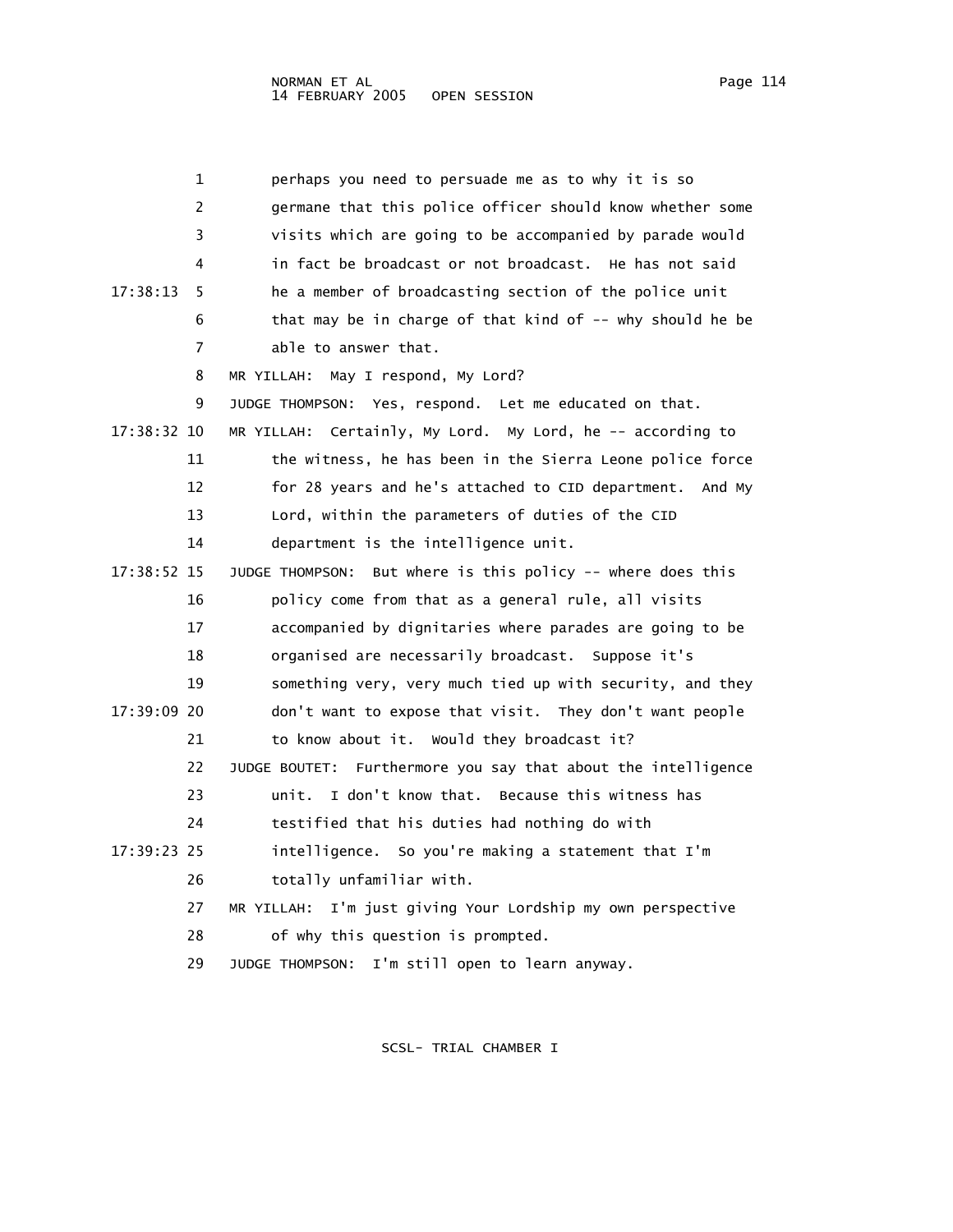1 MR YILLAH: I personally. 2 JUDGE BOUTET: Yeah, but you're not the witness. We have to 3 live with the evidence of this witness. Maybe he is in 4 CID as he said, but maybe he's not on the intelligence. 17:39:49 5 Maybe he is not working on the intelligence side of CID. 6 I don't know. 7 MR YILLAH: As My Lord pleases. 8 JUDGE THOMPSON: But I wouldn't stop you, quite frankly, if 9 this is germane to your instructions. I would not press 17:40:03 10 further I just wanted to learn that there is some kind of 11 policy there that says all visits dignitaries that are 12 accompanied by parade are to be broadcast. You know, I 13 just wanted to give you the situation that if it's a 14 visit which has to do with some security thing, there may 17:40:18 15 be a policy not even to broadcast it. 16 PRESIDING JUDGE: Maybe Mr Yillah is driving to make a point. 17 You may proceed. Let's move. 18 MR YILLAH: As your lord pleases. 19 PRESIDING JUDGE: Please let's move. 17:40:39 20 MR YILLAH: 21 Q. Mr Witness? 22 A. Yes, My Lord. 23 Q. Do you know whether -- did you personally report the 24 killings of these people to the Kamajor leadership in Bo? 17:40:59 25 A. I couldn't report that one, because I ran away -- 26 I myself ran away. 27 Q. When you came back to Bo in April, did you at any time 28 thereafter report to the Kamajor leadership in Bo? 29 A. I didn't report to them.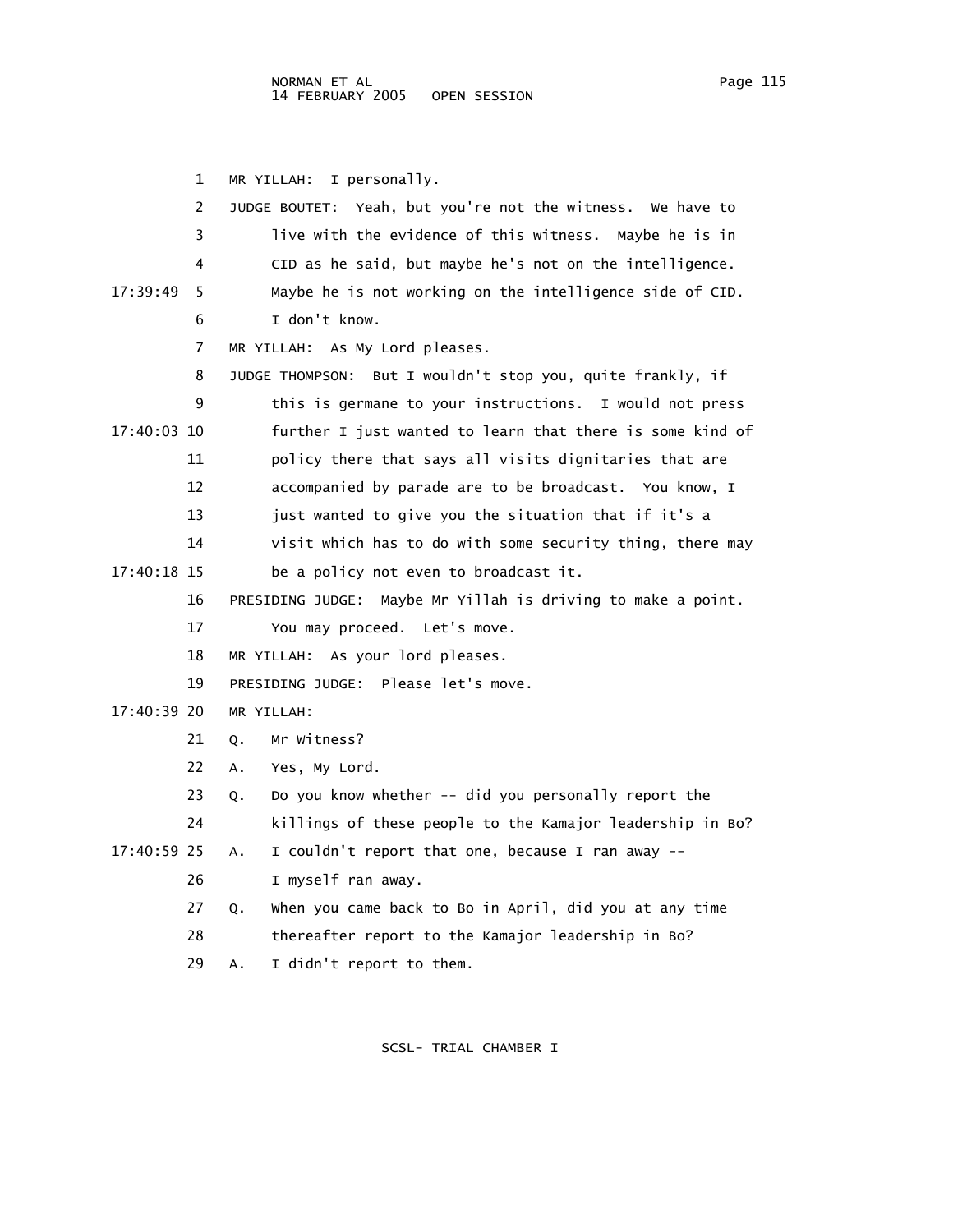1 Q. Mr Witness?

|             | 2  | Yes, My Lord.<br>Α.                                             |
|-------------|----|-----------------------------------------------------------------|
|             | 3  | Would you it surprise you to note that in April of 1998<br>Q.   |
|             | 4  | Mr Hinga Norman was out of the jurisdiction of                  |
| 17:42:26    | 5  | Sierra Leone?                                                   |
|             | 6  | I know that he went to Bo and he attended the parade.<br>Α.     |
|             | 7  | Finally, Mr Witness?<br>Q.                                      |
|             | 8  | Yes, My Lord.<br>Α.                                             |
|             | 9  | Would you be surprised to know that the records of the<br>Q.    |
| 17:43:11 10 |    | persons you've alleged were killed within the custody of        |
|             | 11 | the police force state that such persons were MIAs,             |
|             | 12 | missing in action?                                              |
|             | 13 | I'm objecting to that line of cross-examination.<br>MR KAMARA:  |
|             | 14 | My learned friend is assuming facts which are not in            |
| 17:43:29 15 |    | evidence. And if he prefers to give evidence then               |
|             | 16 | he might as well --                                             |
|             | 17 | PRESIDING JUDGE: No, no, Let's get things right, Mr Kamara;     |
|             | 18 | he is putting a question to him. He is putting a theory         |
|             | 19 | to him. He is saying that contrary to what the witness          |
| 17:43:43 20 |    | is testifying, these people are not killed by the MIS,          |
|             | 21 | they are missing in action so it is a perfectly                 |
|             | 22 | legitimate question. Perfectly legitimate.                      |
|             | 23 | That even the records $-$ he is saying that these<br>MR KAMARA: |
|             | 24 | records reflect otherwise. If he's saying that, he is           |
| 17:44:00 25 |    | giving evidence, Your Honour.                                   |
|             | 26 | PRESIDING JUDGE: He is cross-examining. So he has a latitude    |
|             | 27 | there.                                                          |
|             | 28 | He is assuming the facts.<br>MR YILLAH:                         |
|             | 29 | No, the objection is overruled, Mr Kamara.<br>PRESIDING JUDGE:  |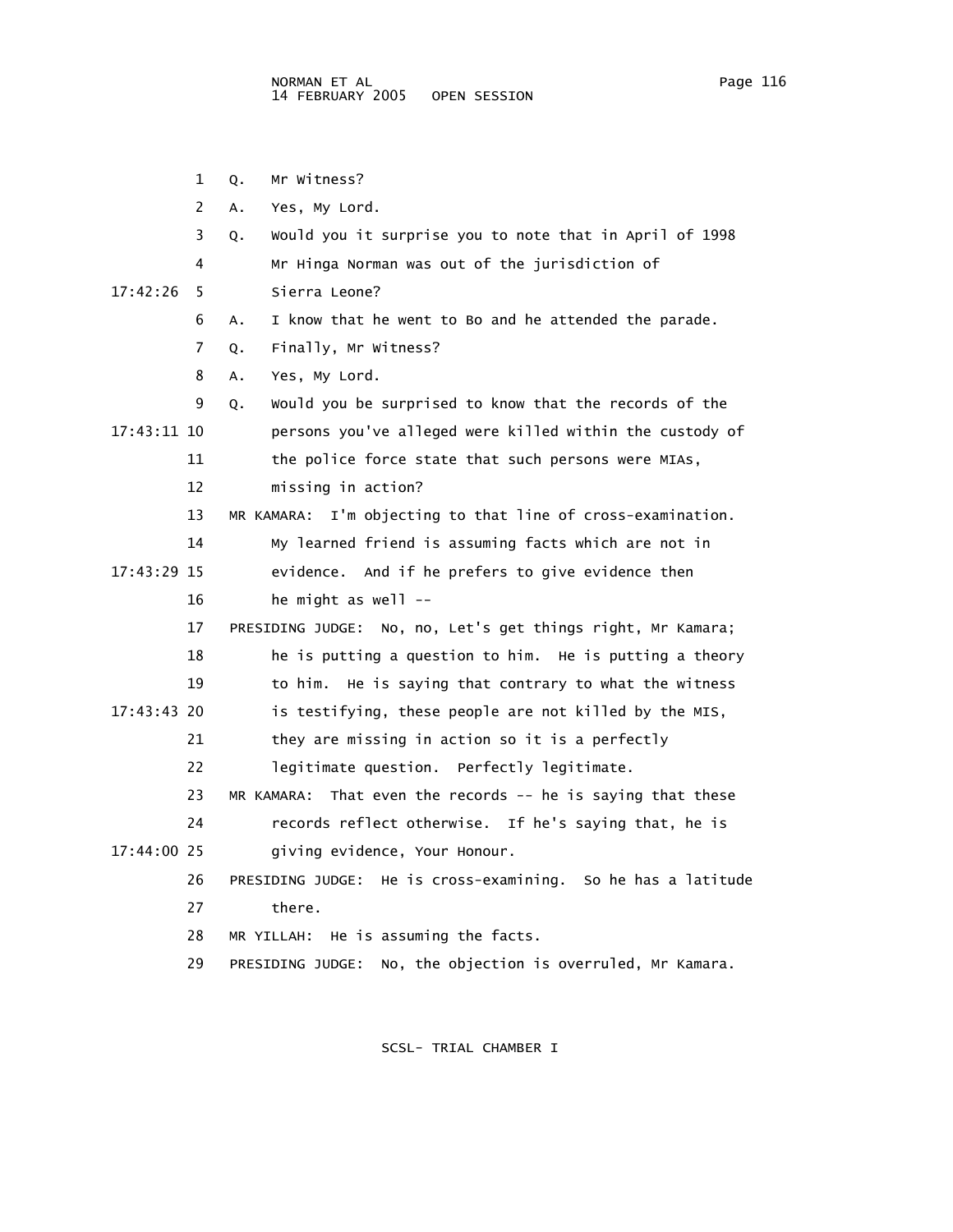|             | 1              | MR KAMARA: As My Lord pleases.                                 |
|-------------|----------------|----------------------------------------------------------------|
|             | $\overline{2}$ | MR YILLAH: I'm grateful, My Lords.                             |
|             | 3              | Should I put the question again, Mr Witness?<br>Q.             |
|             | 4              | Yes, please.<br>Α.                                             |
| 17:44:19    | 5.             | Would you be surprised, Mr Witness, to know that the<br>Q.     |
|             | 6              | records of the police officers you've alleged were killed      |
|             | 7              | state that they were missing in action?                        |
|             | 8              | I was there when they were killed. I wouldn't say they<br>A.   |
|             | 9              | were missing in action. They had no ammunition.                |
| 17:44:47 10 |                | JUDGE BOUTET: No, the question, Mr Witness, is more precise:   |
|             | 11             | Do you know that the police records say that they were         |
|             | 12             | missing in action?                                             |
|             | 13             | THE WITNESS: No, I didn't see that on any police record.       |
|             | 14             | MR YILLAH: Thank you, very much, Mr Witness. My Lords, that    |
| 17:45:17 15 |                | will be all for this witness.                                  |
|             | 16             | JUDGE BOUTET: Can I inquire about from the second accused,     |
|             | 17             | Mr Bockarie, if you have any cross-examination. If so,         |
|             | 18             | whether it will be long? We're just trying to determine.       |
|             | 19             | PRESIDING JUDGE: We have just 10 minutes, so maybe if you      |
| 17:45:38 20 |                | want 20, we can $-$                                            |
|             | 21             | I wonder whether I will be through within your<br>MR BOCKARIE: |
|             | 22             | stipulated time, My Lord, but if I can start --                |
|             | 23             | PRESIDING JUDGE: No, we don't want you to start and we want a  |
|             | 24             | smooth record so that we follow your evidence                  |
| 17:45:53 25 |                | sequentially. So you think you need about how much time,       |
|             | 26             | Mr Bockarie?                                                   |
|             | 27             | MR BOCKARIE: At most, a quarter of an hour.                    |
|             | 28             | PRESIDING JUDGE: At most, a quarter of an hour. You'll have    |
|             | 29             | that tomorrow morning.                                         |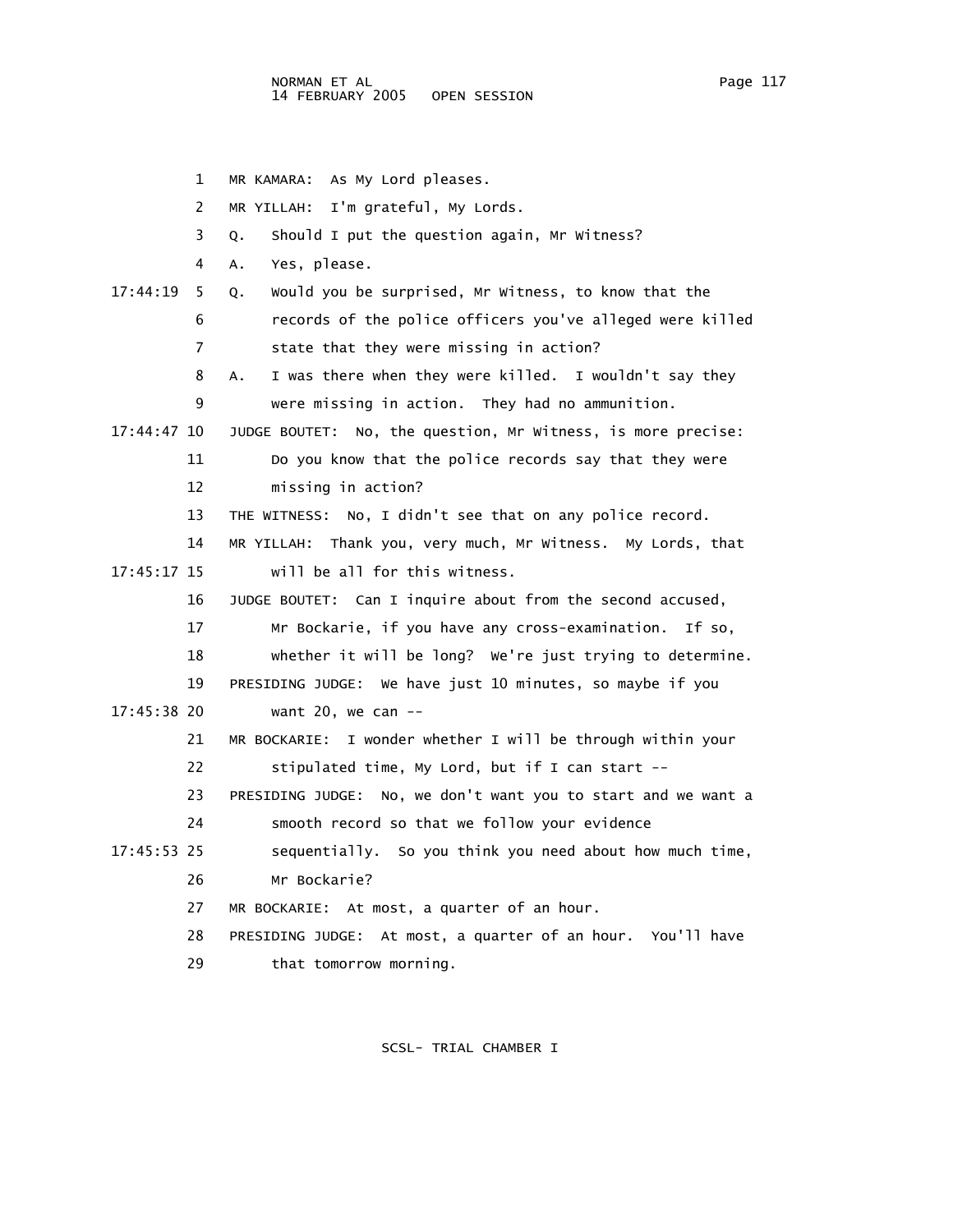## NORMAN ET AL Page 118 14 FEBRUARY 2005 OPEN SESSION

|          | $\mathbf 1$             | MR BOCKARIE: As My Lord pleases.                              |
|----------|-------------------------|---------------------------------------------------------------|
|          | $\overline{c}$          | PRESIDING JUDGE: Well, learned counsel, I think we shall rise |
|          | 3                       | for the day and resume tomorrow at 9.30.                      |
|          | $\overline{\mathbf{4}}$ | [whereupon the hearing adjourned at 5.50 p.m., to be          |
| 17:47:40 | 5                       | reconvened on Tuesday, the 15th day of February, 2005, at     |
|          | 6                       | $9.30 a.m.$ ]                                                 |
|          | $\overline{7}$          |                                                               |
|          | 8                       |                                                               |
|          | 9                       |                                                               |
|          | 10                      |                                                               |
|          | $11\,$                  |                                                               |
|          | 12                      |                                                               |
|          | 13                      |                                                               |
|          | 14                      |                                                               |
|          | 15                      |                                                               |
|          | 16                      |                                                               |
|          | 17                      |                                                               |
|          | 18                      |                                                               |
|          | 19                      |                                                               |
|          | 20                      |                                                               |
|          | 21                      |                                                               |
|          | 22                      |                                                               |
|          | 23                      |                                                               |
|          | 24                      |                                                               |
|          | 25                      |                                                               |
|          | 26                      |                                                               |
|          | 27                      |                                                               |
|          | $28\,$                  |                                                               |
|          | 29                      |                                                               |